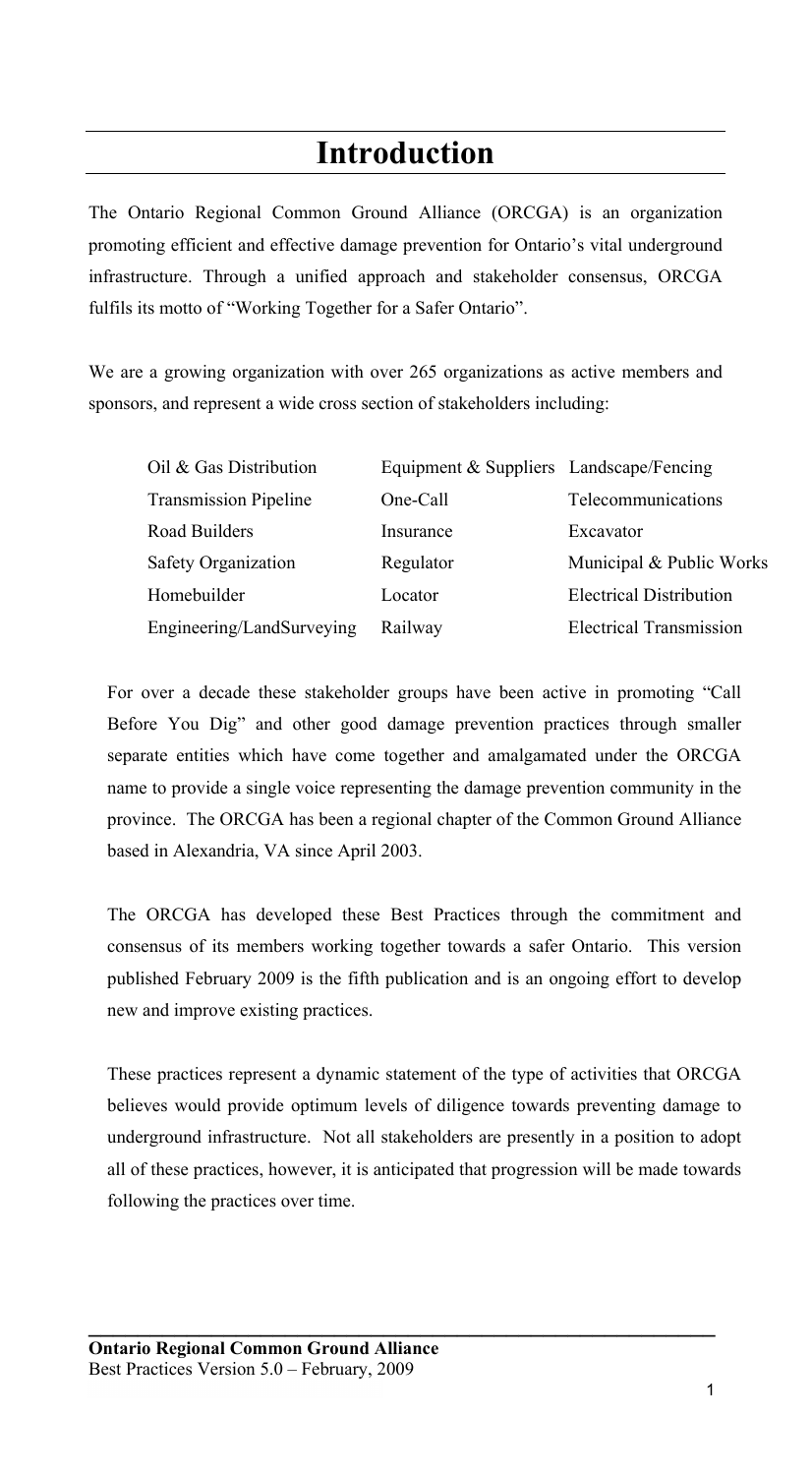Within this version, we have stated the date at which a Best Practice was introduced (i.e. New), modified (ie. Revised), or rewritten to a standard format (i.e. Reformatted). If not otherwise stated, the Best Practice has existed in its existing form since the initial publication of the Best Practices in 2004 (Version 1.0). The dates reflect the month in which the Best Practice was agreed upon by the ORCGA Board of Directors.

Comments and suggestions on improving the format are welcome. Our intent is to make the statement of these Best Practices as easy to use as possible. If we can improve upon what you see here, your input in helping us do so would be most appreciated. All industry stakeholders are welcome to submit suggestions and to join the Best Practice Committee. Participation at this level is not restricted to ORCGA members.

In order to submit a suggestion, or to participate in a committee meeting, please check the web site at http://www.orcga.com to learn about the scope of the various ORCGA Committees. The meeting dates and contact names and numbers are listed for each committee. If you have any general inquiries about the ORCGA, please feel free to contact the ORCGA at the following:

**\_\_\_\_\_\_\_\_\_\_\_\_\_\_\_\_\_\_\_\_\_\_\_\_\_\_\_\_\_\_\_\_\_\_\_\_\_\_\_\_\_\_\_\_\_\_\_\_\_\_\_** 

Ontario Regional Common Ground Alliance (ORCGA) 195 King Street, Suite 105 St Catharines, Ontario L2R 3J6

Tel: 1-866-446-4493 Fax: 1-866-838-6739 Email: orcga@cogeco.ca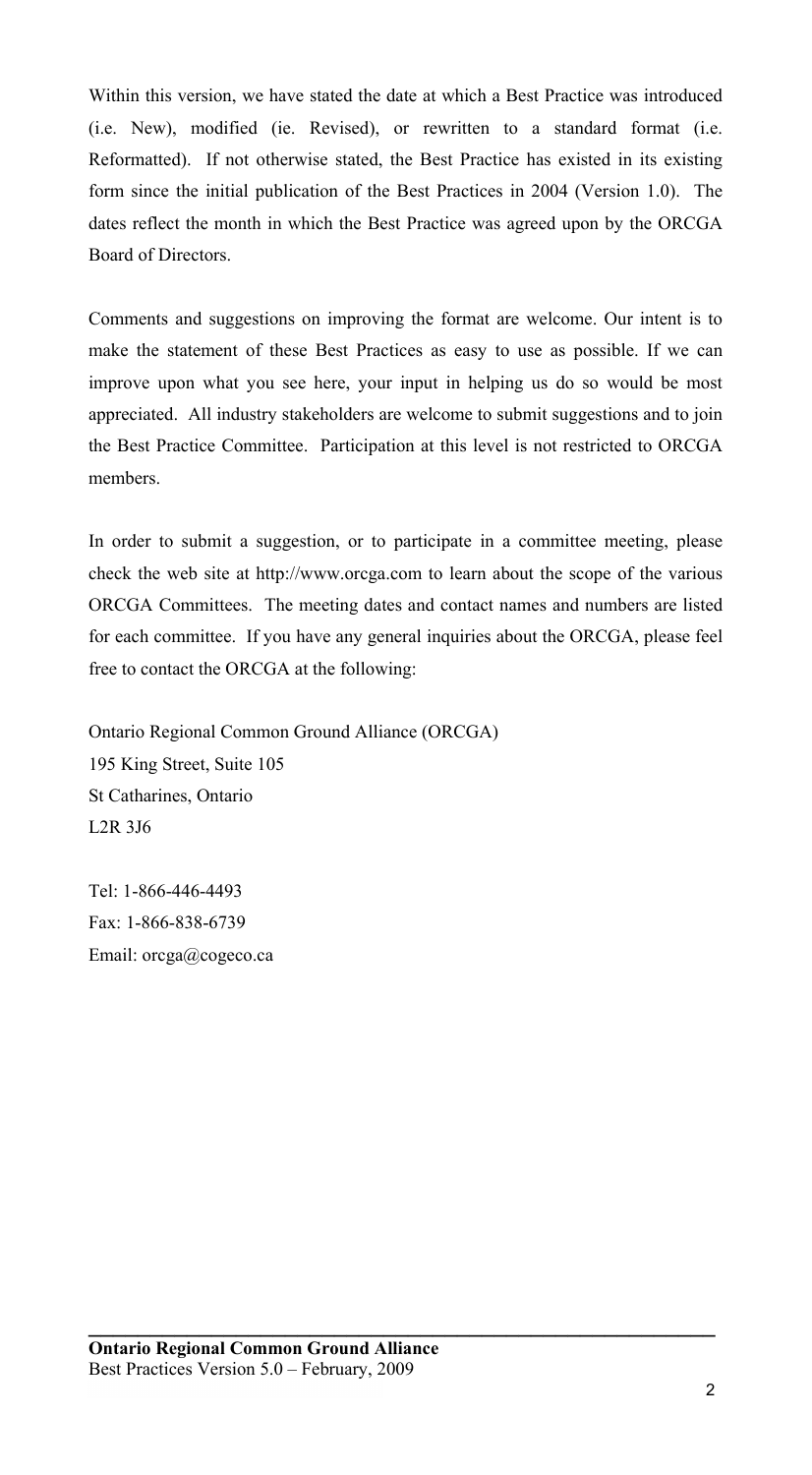# **TABLE OF CONTENTS**

# **Introduction**

# **Part I – Practice Statements**

| $1-0$   |  |
|---------|--|
| $2 - 0$ |  |
| $3-0$   |  |
| $4-0$   |  |
| $5-0$   |  |
| $6-0$   |  |
| $7-0$   |  |
| $8-0$   |  |

# **Part I – Practice Statements & Descriptions**

| $1-0$   |  |
|---------|--|
| $2 - 0$ |  |
| $3-0$   |  |
| $4-0$   |  |
| $5-0$   |  |
| $6-0:$  |  |
| $7-0$   |  |
| $8-0$   |  |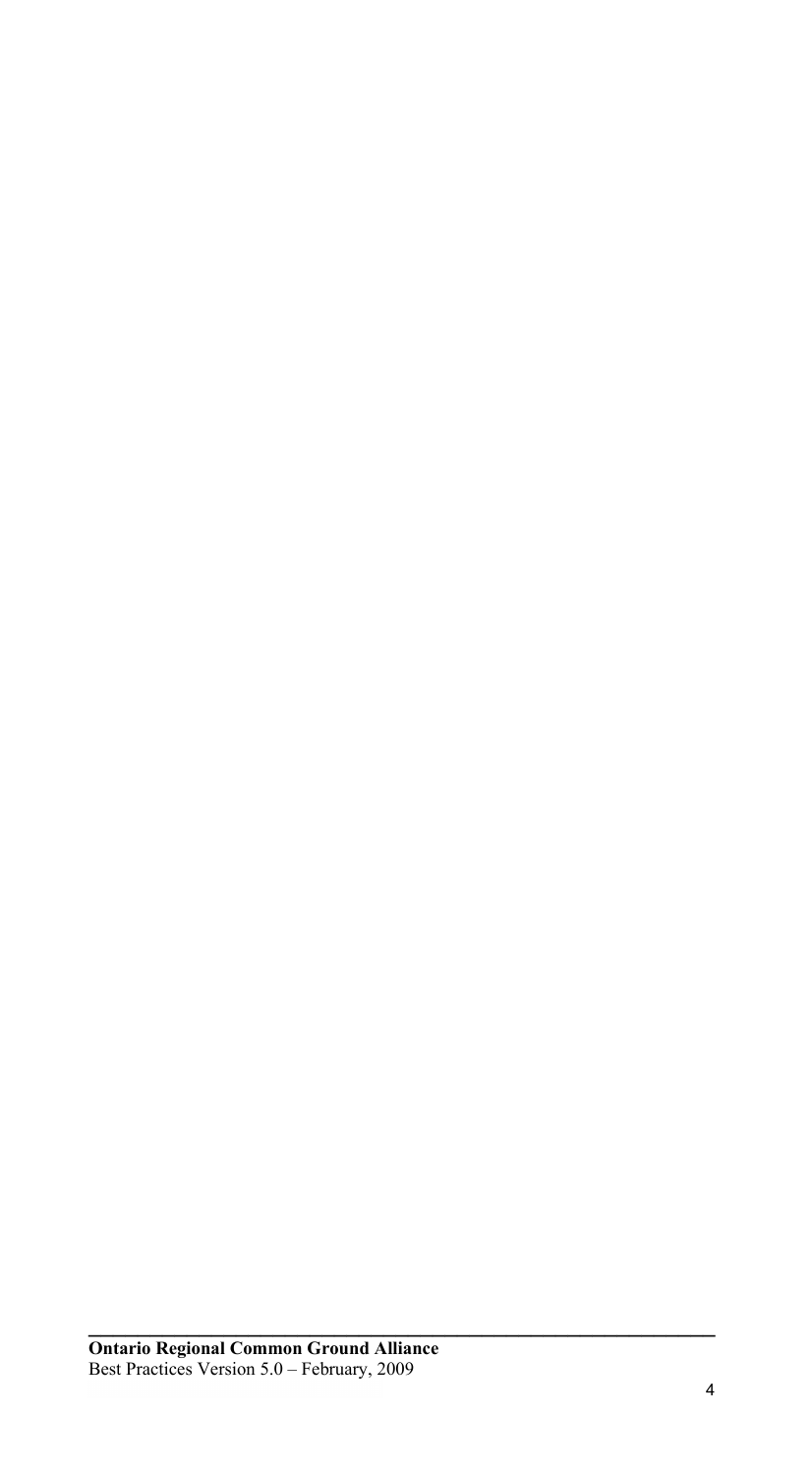# **PART I – Practice Statements**

# **1-0 Planning & Design Best Practices**

# **1-1: Planning Utility Corridors (New 09/2005)**

Designers and planners should evaluate all applicable factors when determining the placement of underground utilities. Ideally speaking, existing utility corridors should be used to the fullest extent, and, for entirely new installations, consideration should be given to the creation of a common utility corridor for the current, and future placement of all utilities.

# **1-2: The Protection of Survey Infrastructure (New 02/2008)**

When designing the location for placement of new utility plant, planners and designers should plan it accordingly in order to protect the survey infrastructure so that the public interest may be served and protected

#### **1-3: Inclusion of utility infrastructure on Development Plans (Revised 09/2005)** For the purposes of this section Development Plans include; Official Plans, Re-zonings, Draft plans of Subdivision/Condominium, and Site Plans. Development plans involving the development of real property should include the designation of existing and proposed both above and underground utility infrastructure.

#### **1-4: Gathering Information for Design Purposes**

The designer/engineer should use all reasonable and available means of obtaining information about utility facilities in the area to be developed.

#### **1-5: Subsurface Utility Engineering (SUE) (New 03/2007)**

The project owner should consider the use of Subsurface Utility Engineering (SUE) techniques as a structured method of gathering and depicting utility information for design purposes.

#### **1-6: Identifying Existing Facilities in Planning and Design**

Designers should indicate existing utility facilities on drawings during planning and design.

# **1-7: Utility Coordination (Revised 09/2005)**

Project owners and facility owners/operators should regularly communicate and coordinate with each other concerning current and future projects. Consideration should be given to the establishment of Utility Coordinating Committees (UCCs) mandated to deal with specific projects as well as issues of concern.

# **1-8: Underground Facilities should be locatable**

The presence and type of underground facilities should be readily locatable, and may be identified through such devices as tone-able pipes, cables, tracer wire, or locator balls and may also include permanent above and/or below ground markers.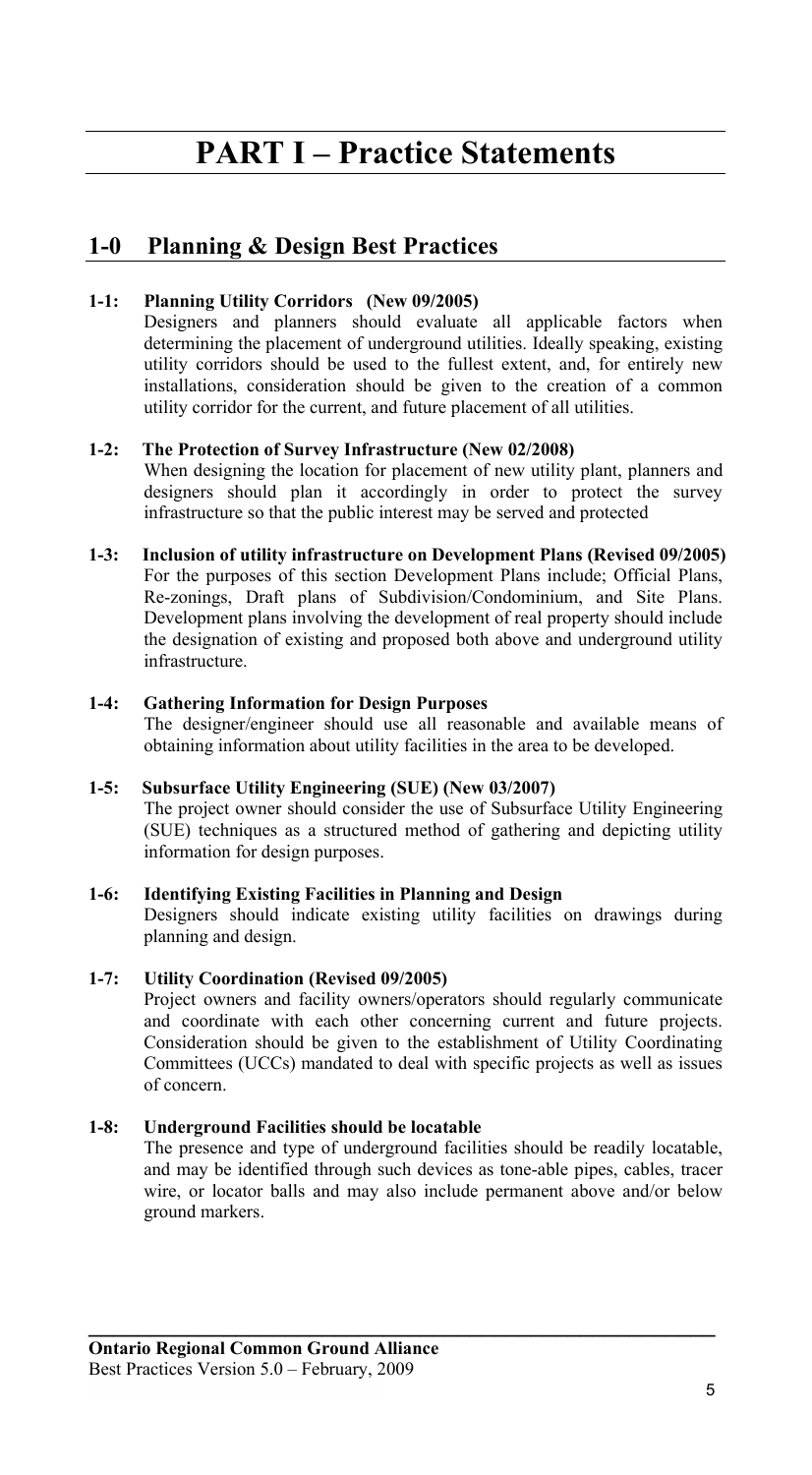# **1-9: Follow All Applicable Codes, Regulations, and Facility Owner/Operator Standards (Revised 09/2005)**

When planning and designing the installation of new or replacement facilities, the designer should ensure compliance with all

- federal and provincial statutes, regulations, codes, standards, and guidelines;
- municipal by-laws; and
- owner/operator standards.

# **1-10: Constructability Review**

Although constructability reviews should occur throughout the design stage**,**  prior to the finalization of the design, the project should be subjected to a constructability review. The participants in this process should include a constructor, the project designer/engineer, and the project owner. Other participants could include the facility owners/operators affected by the project. This process should result in a final design which can be circulated as appropriate for approvals.

# **1-11: Use of Qualified Contractors**

Qualified contractors should be used to excavate on and near underground facilities.

# **1-12: Pre-Bid Conferences**

Depending on the size and scope of a project, a pre-bid conference, involving all stakeholders, should be held and bids should be accepted from only those qualified contractors attending the pre-bid conference.

#### **1-13: Contact between the Designer/Engineer and Potential Contractors during the Pre-Bid/Bid Phase**

Once a project design is completed, the designer/engineer should be available to answer questions and clarify aspects during in the pre-bid/bid process.

#### **1-14: Contact between the Designer and the Contractor during Construction**  The designer/engineer should be available during the entire construction.

#### **1-15: As-Built Drawings/As-Constructed Drawings (Revised 11/2008)**

As-built/As-constructed drawings should be specified as a contract deliverable and should be prepared as soon as practicable, and the information recorded to aid in future locates and construction. This updated information should be circulated among the pertinent parties involved in the project as soon as practicable (i.e. municipalities, utilities, public works authorities, UCCs); and those parties should update their records accordingly. In this way, utility records should be maintained as current as possible.

#### **1-16: Sewer/Watermain Service Connections (Revised 11/2008))**

Sewer laterals and water main service connections should be installed and locatable from the main to 1.5m beyond the property line in new subdivisions.

#### **1-17: Sharing of Sewer Main and Lateral Information (New 01/2009)**

Project and facility owners should use all reasonable and available means to share sewer main and lateral information including, but not limited to, location.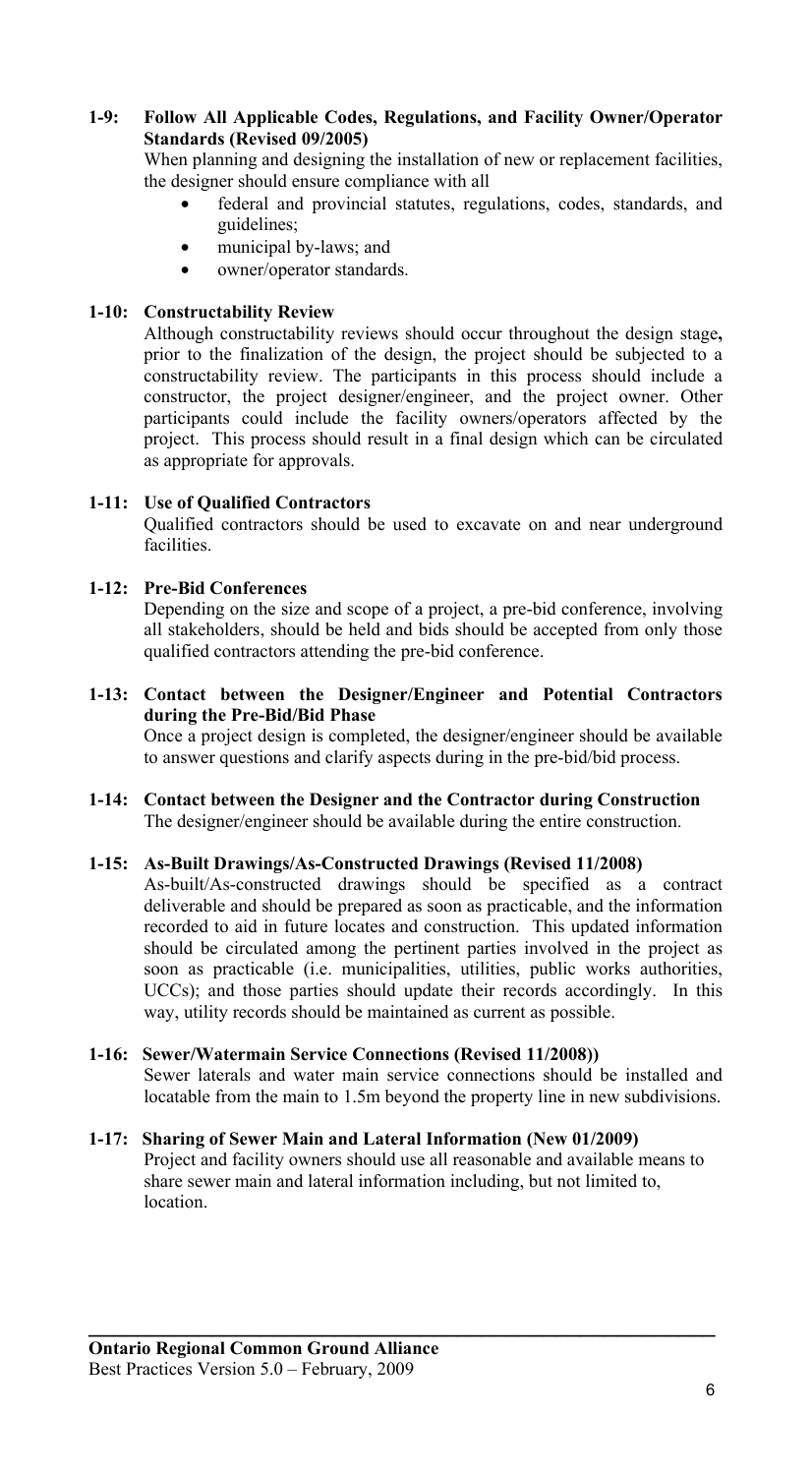# **2-0 One-Call Centre Best Practices**

# **2-1: Pro-active Public Awareness, Education and Damage Prevention Activities**

The one-call centre has a documented, pro-active public awareness, education, and damage prevention program.

#### **2-2: Specifically Defined Geopolitical Service Area with No Overlap**

The one-call centre serves the entire Province of Ontario so that an excavator need only make one call for it's members and a facility owner/operator need only belong to a single one-call centre.

#### **2-3: Formal Agreements with Members**

Each member of the one-call centre abides by a written agreement that states the rights and the responsibilities of the one-call centre members and the one-call centre.

#### **2-4: One-Call Centre Governance**

The one-call centre is governed by a Board of Directors with input from stakeholders.

#### **2-5: Single Toll Free Number with North-American Access**

The one-call centre has a single toll free number with North-American access.

#### **2-6: Hours of Operation**

The one-call centre can process locate requests 24 hours a day, 7 days per week.

#### **2-7: Voice Record of All Incoming Calls**

A voice recording is maintained of all voice transactions concerning requests to locate facilities.

#### **2-8: Retention of Voice Records According to Applicable Statutes**

Voice records of all calls concerning requests to locate facilities are kept in retention according to applicable statutes.

#### **2-9: Caller Feedback**

The one-call centre provides the caller with the ticket number and the names of facility owners/operators who will be notified for each locate request.

#### **2-10: Printed Ticket Recall**

The one-call centre can provide a printed copy of any ticket for a period of time determined by applicable statutes.

#### **2-11: Documented Operating Procedures, Policies, and Manuals**

The one-call centre has documented operating procedures, human resource policies including health and safety and training manuals.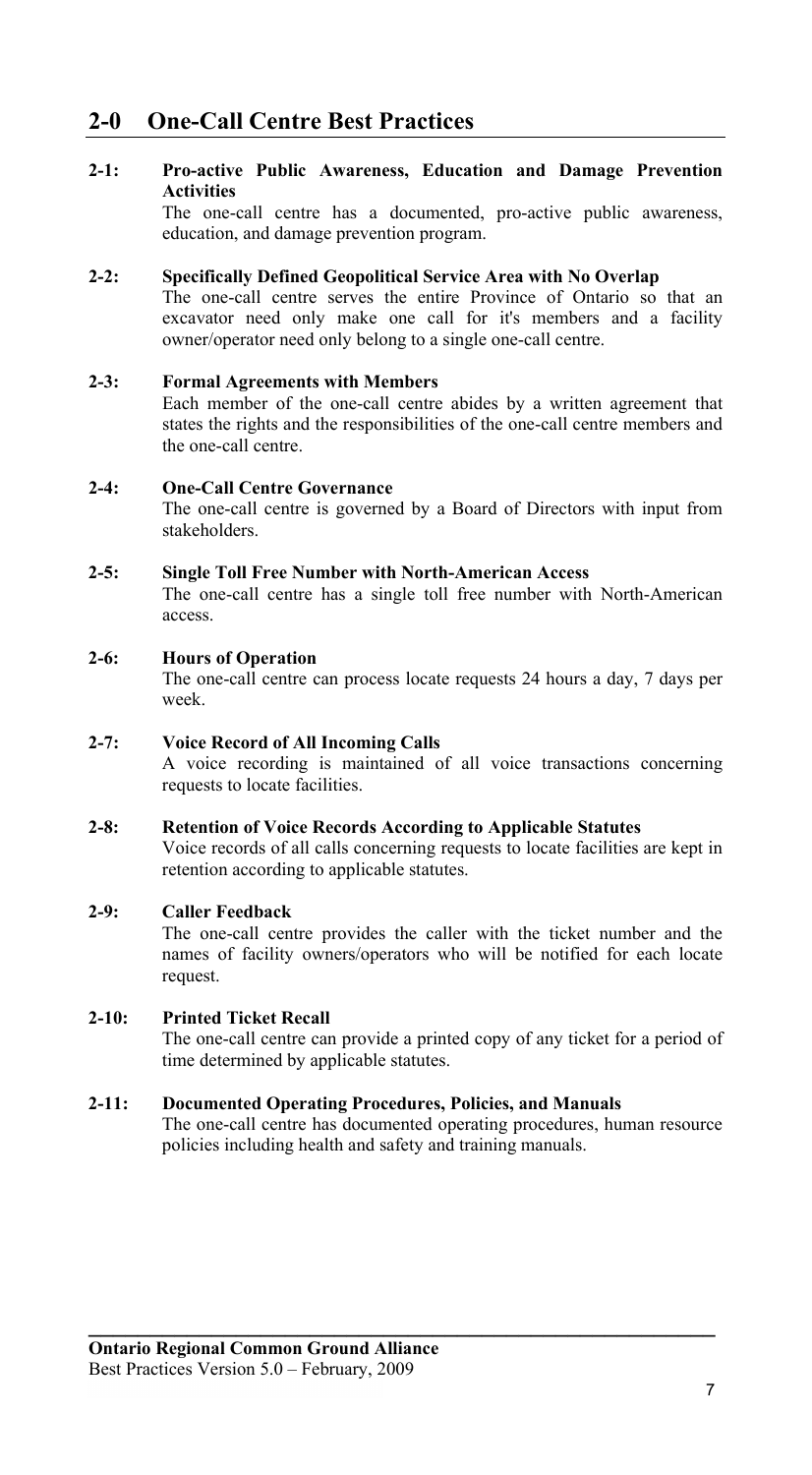# **2-12: Documented Owner Verification of Data Submitted by Facility Owners/Operators**

The one-call centre returns the geographic description data base documentation to the facility owner/operator annually and after each change for verification and approval.

#### **2-13: Flexibility for Growth and Change**

The operating plan of the one-call centre is sufficiently flexible to accommodate growth and change.

#### **2-14: Meeting Between the Excavator and Facility Operator(s) Initiated by One-Call Centre Notification**

The one-call centre has a process for receiving and transmitting requests for meetings between the excavator and the facility operator(s) for the purpose of discussing locating facilities on large or complex jobs.

# **2-15: One-Call Centre Accepts Notifications from Designers**

The one-call centre accepts design requests and has the ability to process them as designated by the facility owners/operators.

# **2-16: Locate Request**

The one-call centre captures the following information, at a minimum, on a locate request: the caller's name and phone number; the excavator's/company's name, address and phone numbers; the specific location of the excavation; the start date and time of the excavation; and the description of the excavation activity.

# **2-17: Practices to Reduce Over-Notifications**

The one-call centre employs practices designed specifically to reduce the number of notices transmitted to facility owners/operators, in which the reported excavation site is outside the owner's/operator's desired area of notification.

#### **2-18: Disaster Recovery**

The one-call centre develops, implements, and maintains an effective disaster recovery plan enabling the one-call function to continue in the event of a disaster.

#### **2-19: Remote User Interface**

The one-call centre provides users a means of direct, electronic locate request entry that maintains comparable ticket quality to operator-assisted entry.

### **2-20: Accept Multiple Reference Points for Locate Requests**

The one-call centre is able to accept multiple types of points of reference to define the exact location of an excavation site (i.e., latitude/longitude, highway/railroad/pipeline markers, address, street and cross street, etc.).

# **2-21: One-Call Centre Security**

The one-call centre provides appropriate physical and systems security, fire protection and electrical protection to protect the one-call center and its critical components.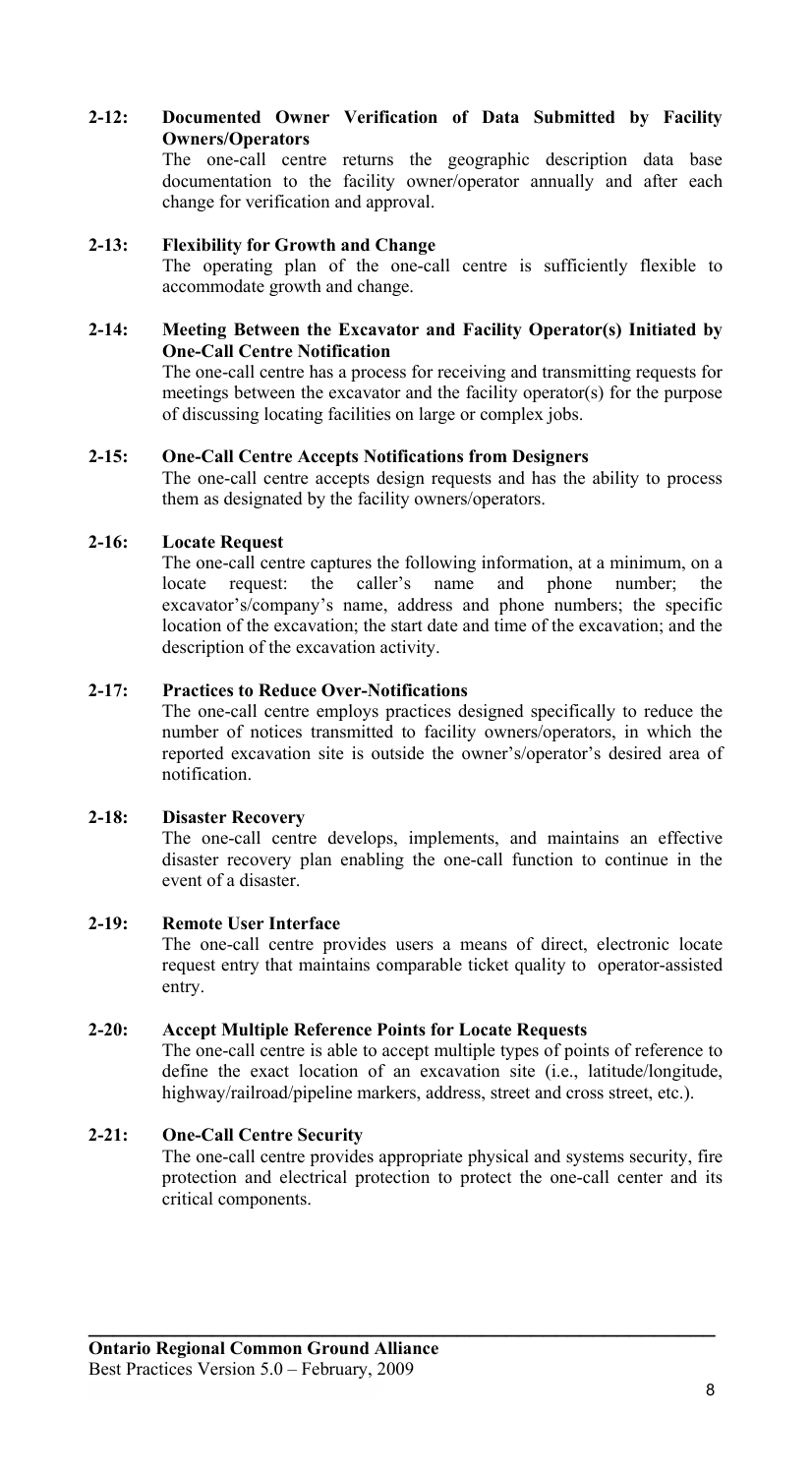# **2-22: Hardware Designed to Tolerate a Single Point of Failure**

The one-call centre uses fault tolerant hardware for its critical path operations, such as ticket taking, database access, and ticket delivery.

# **2-23: One-Call Quality Standards**

The one-call centre establishes performance standards for the operation of the center for the purpose of promoting accuracy, cost effectiveness and efficiency.

# **2-24: One-Call Centre Mapping**

The one-call centre maintains a current street centreline mapping database and updates it as new/revised map data becomes available to the centre.

- **2-25: One-Call Centre is the Interface between Excavators and Registered Facility Owners for the Purpose of Receiving Locate Requests**  The one-call centre is the interface between the digging community (all excavators) and registered owners of buried facilities for the purpose of receiving locate requests.
- **2-26: All Buried Facility Owners are Members of the One-Call Centre**  All buried facility owners are members of the one-call centre and register the location of their notification areas with the one-call centre.

# **2-27: Excavators Contact the One-Call Centre Before Excavating**

Excavators contact the one-call centre to request locates prior to excavating.

- **2-28: One-call Centre Advises Excavators to Contact Non-Members Directly**  The one-call centre will advise excavators on every request that not all facility owners are members of one-call centre and that the excavator must contact non-members directly to obtain locates prior to excavating.
- **2-29: One-Call Centre Accepts Locate Requests in Both Official Languages** The one-call centre accepts locate requests in English or French and subscribes to a translation service for other common languages.

#### **2-30: One-Call Centre is the Interface between Excavators and Registered Facility Owners for the Purpose of Updating the status of Locate completions**

The one-call centre is the interface between the digging community (all excavators) and registered owners of buried facilities for the purpose of updating the status of locate completions by members.

# **2-31: One-Call Centre reminds excavators digging on private property that they should advise the centre if they are aware of any private lines situated on the property**

The one-call centre reminds excavators digging on private property that they should advise the centre if they are aware of any private lines situated on the property and that it is the responsibility of the property owner to ensure that their private lines are located prior to excavation.

**2-32**: **The One-Call Centre is the interface between excavators and registered facility owners for the purpose of reporting buried facilities not originally found on the locate sheet. (New 09/2005)**

**\_\_\_\_\_\_\_\_\_\_\_\_\_\_\_\_\_\_\_\_\_\_\_\_\_\_\_\_\_\_\_\_\_\_\_\_\_\_\_\_\_\_\_\_\_\_\_\_\_\_\_** 

 The One-Centre will receive calls from the excavators reporting the discovery of unidentified facilities found within the excavation area.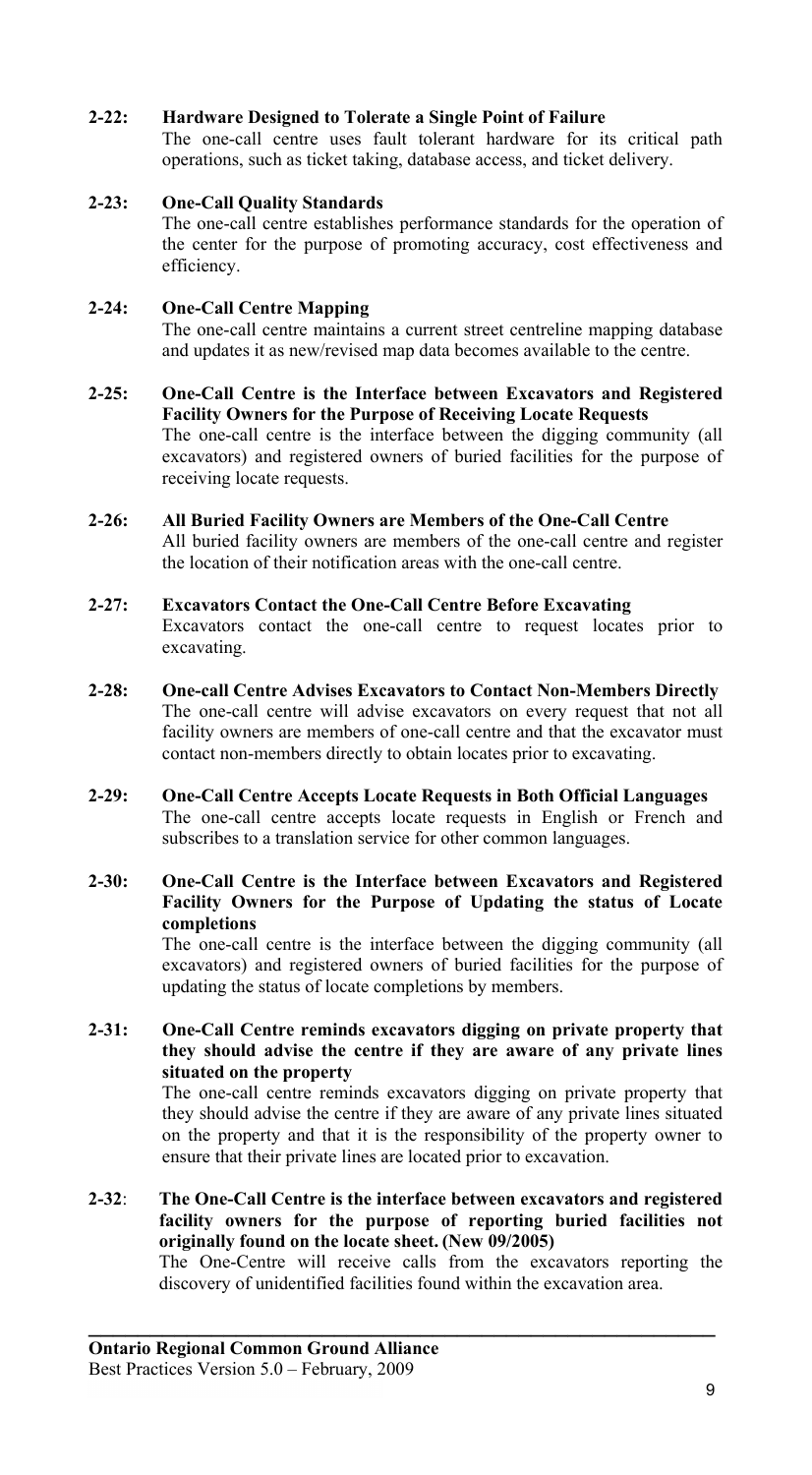# **3-0 Locating and Marking Best Practices**

# **3-1: Use of Records**

Locators utilize on-site facility records at all times.

# **3-2: Record Corrections**

 If a locator becomes aware of an error or omission, then the locator provides information for the updating of records that are in error or to add new facilities.

# **3-3: Colour Code**

 A uniform colour code and set of marking symbols is adopted provincewide.

# **3-4: Locating Multiple Facilities**

A qualified, single locator used for multiple facilities.

# **3-5: Training**

Locators are properly trained and training is documented.

**3-6: Locator and Public Safety (New 01/2009)** Locates are performed safely**.** 

# **3-7: Locate Quality**

A visual inspection is completed during the facility locating process.

#### **3-8: Excavation Site Conditions**  Facilities are adequately identified for conditions.

#### **3-9: Locate Status**

Positive response is provided to facility locate requests.

#### **3-10: Multiple Facilities in "Joint Use" Trench**

 Multiple facilities in a "joint-use" trench are marked individually and with corridor markers.

**3-11: Locate Method Preference**  When locating electro-magnetically, active/conductive locating is preferable to passive/inductive locating.

#### **3-12: Facility Identification**  The facility owner/operator is identified.

#### **3-13: Communications**

Communication is established between all parties.

# **3-14: Locate Record**

Documentation of work performed on a locate is maintained.

#### **3-15: Damage Reporting**

A damaged facility is investigated as soon as possible after occurrence of damage.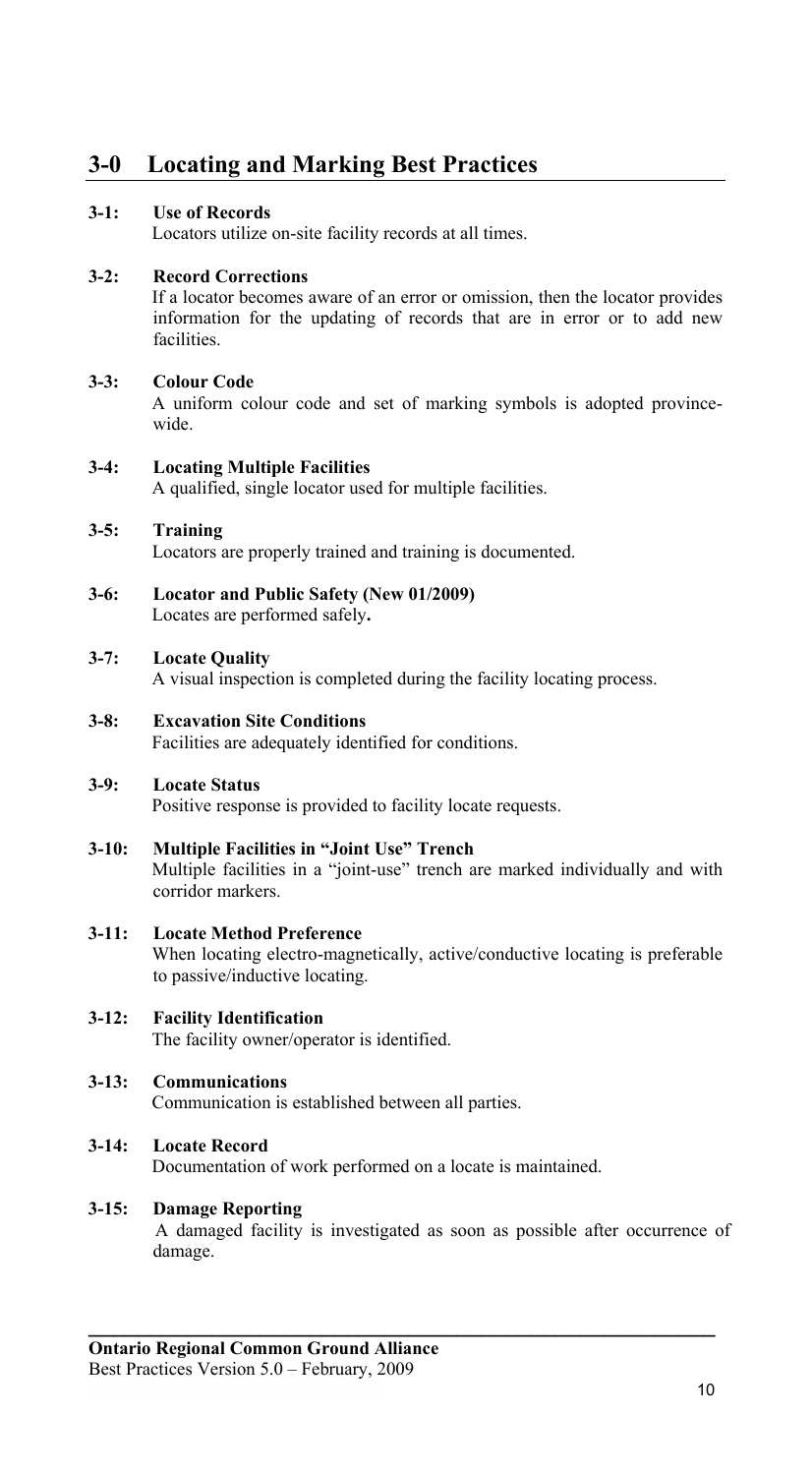# **3-16: Workload Planning**

 Forecasting/planning for predictable workload fluctuations is an integral part of all operating practices. A responsive plan is developed for dealing with unpredictable fluctuations.

# **3-17: The Located Area**

The located area is properly established and identified on the Locate Form.

# **3-18: Identification of Demarcation Point (New 02/2008)**

When applicable, DPTs will indicate the demarcation point of the facility owner's plant on the locate sheet where this point is not at the point of building entry. This position will be marked on the locate sheet with a circled 'DM' symbol.

**3-19: Practice Statement: Alternate Locate Agreements (ALA's) (New 01/2009)** May be used providing the Facility owner and Excavator agree on the terms and conditions.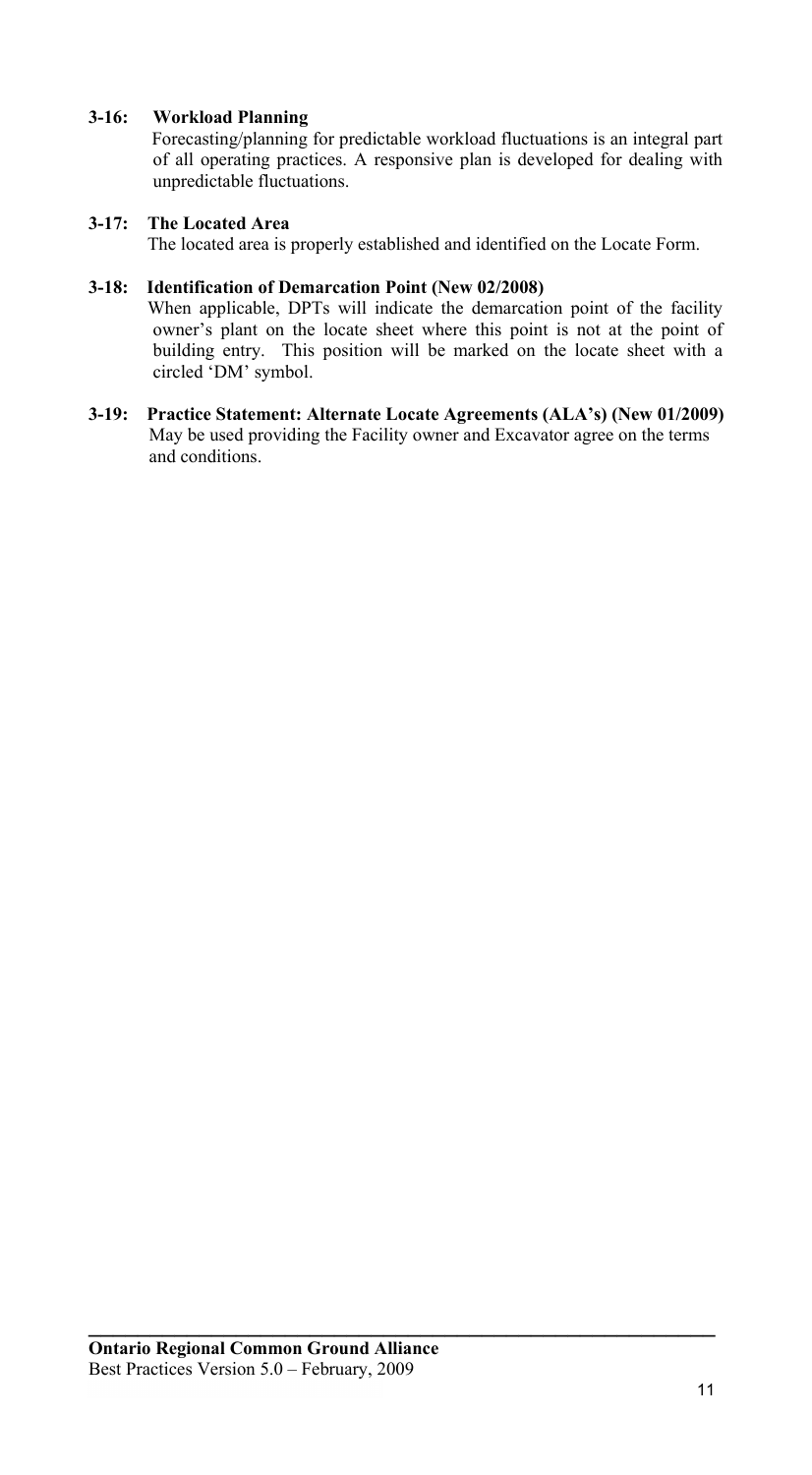# **4-0 Excavation Best Practices**

# **4-1: One-Call Facility Locate Request**

The excavator requests the location of underground facilities at each site by notifying the facility owner/operator through the one-call system. Unless otherwise specified in law, the excavator calls the one-call center at least four working days prior to beginning excavation procedures.

# **4-2: Privately Owned Facility Awareness (New 02/2008)**

Prior to excavating, the excavator must be aware that privately owned buried facilities may exist within the work area and should request the private facility owner (e.g. landowner) to locate their underground facilities.

# **4-3: White Lining**

When the excavation site can not be clearly and adequately identified on the locate ticket, the excavator designates the route and/or area to be excavated using white pre-marking prior to the arrival of the locator.

# **4-4: Locate Reference Number**

The excavator receives and maintains a reference number from the one-call center that verifies the locate was requested.

# **4-5: Pre-Excavation Meeting**

When necessary, the excavator or the locator may request a pre-excavating meeting at the jobsite just prior to the actual marking of facility locations. Such pre-excavating meetings are important for major, or unusual, excavations.

#### **4-6: Facility Relocations**

The excavator coordinates work with the affected facility owner/operator and the project owner where temporary or permanent interruption of a facility owner/operator's service is required.

#### **4-7: Separate Locate Requests (Revised 09/2005)**

Every excavator on the job has an appropriate locate form before excavating.

### **4-8: One-Call Access (24x7)**

The excavator has access to the one-call centre 24 hours per day, 7 days a week.

#### **4-9: Positive Response**

The excavator is notified in writing by the underground facility owner/operator of the tolerance zone of the underground facility by marking, flagging, or other acceptable methods at the work site shown on a locate sheet provided to the excavator, or is notified in writing that an "all clear" situation exists. This takes place within three working days of the notification to the facility owner/operator of the locate request or a mutually agreed upon date between the locator and the excavator.

#### **4-10: Facility Owner/Operator Failure to Respond (Revised 05/2005)**

If the facility owner/operator fails to respond to the excavator's timely request for a locate (e.g., within the time specified by state requirements) or if the facility owner/operator notifies the excavator that the underground facility cannot be marked within the time frame and a mutually agreeable date for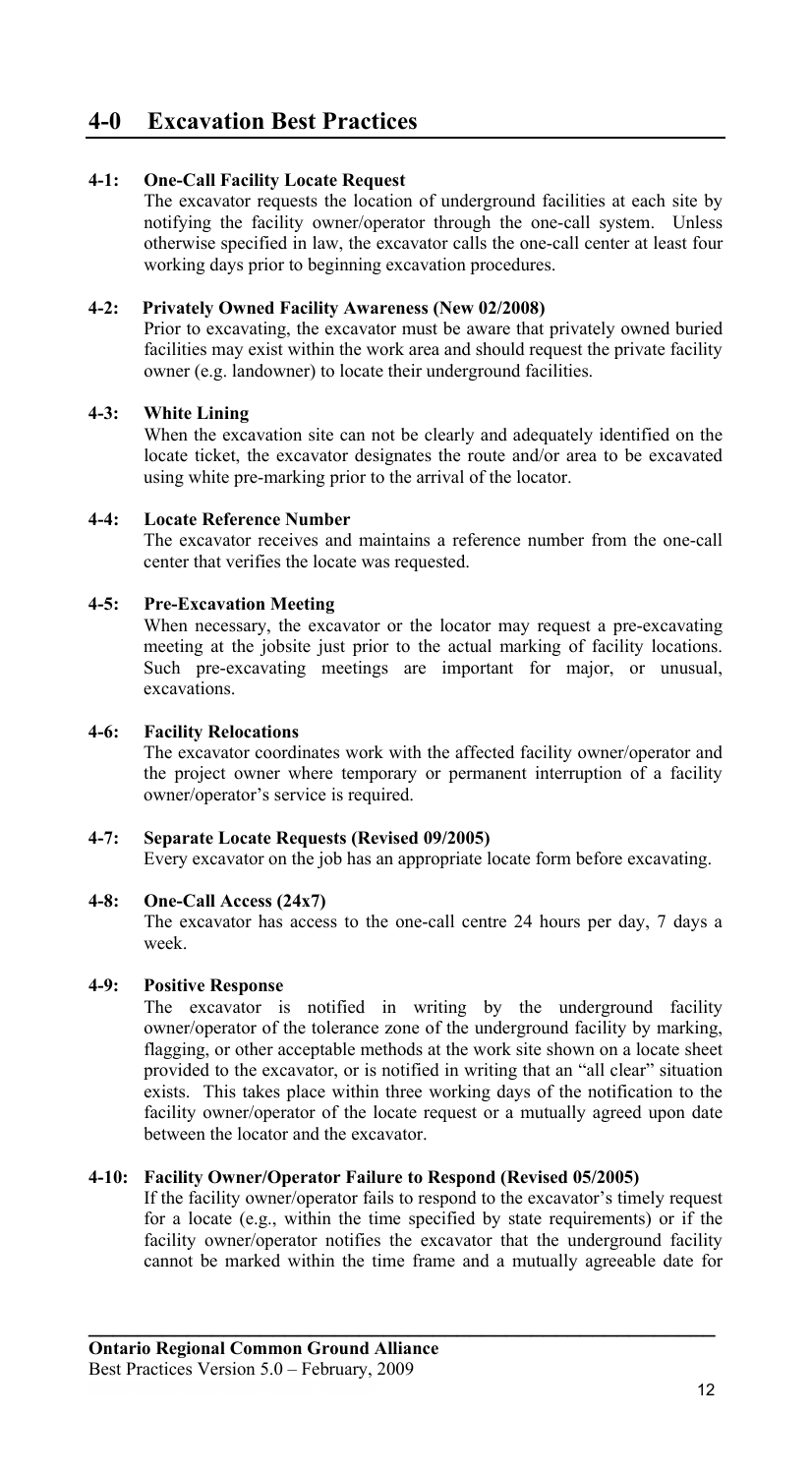marking cannot be arrived at, the excavator re-calls the one-call center. The one-call center contacts the facility owner/operator to ascertain the nature of the delay and heightens the locate status to an overdue locate. Where practicable, the facility owner/operator will respond with the locate and supporting documentation within 2 hours

# **4-11: Locate Verification**

Prior to excavation, excavators verify the limits of the locate markings correspond with the limits of the proposed excavation. The excavator, to the best of their ability, checks for readily visible, unmarked facilities. If a locate is found to be incomplete, inaccurate, or any other discrepancies are found, the excavator may call the locator directly. If the locate is not corrected within 4 hours, the excavator can escalate the locate to the one-call centre as an overdue locate.

# **4-12: Work Site Review with Company Personnel**

Prior to starting work, a competent person reviews the location of underground facilities with site personnel. Any locate documentation is kept on the project site.

# **4-13: Contact Names and Numbers**

The excavator's designated competent person at each job site has access to the names and phone numbers of all facility owner/operator contacts and the onecall center. Such names and numbers shall be displayed on the locate sheet.

#### **4-14: Facility Avoidance**

The excavator uses reasonable care to avoid damaging underground facilities.

# **4-15: Federal and Provincial Regulations**

The excavator adheres to all applicable federal and provincial occupational health and safety legislation and regulations.

#### **4-16: Marking Preservation**

The excavator, where practical, protects and preserves the staking, marking, or other designations for underground facilities until no longer required for proper and safe excavation. The excavator stops excavating and notifies the one-call center for re-marks if any facility mark is removed or no longer visible.

#### **4-17: Excavation Observer**

The excavator has an observer to assist the equipment operator when operating excavation equipment around known underground facilities.

### **4-18: Excavation Tolerance Zone**

The excavator observes a tolerance zone which is comprised of the width of 1 metre from the centerline of a located cable or conduit and 1 metre from either side of the outside edge of the underground facility on a horizontal plane. This practice is not intended to preempt any existing provincial or federal requirements.

### **4-19: Excavation within Tolerance Zone**

When excavation is to take place within the specified tolerance zone, the excavator exercises such reasonable care as may be necessary for the protection of any underground facility in or near the excavation area. Methods to consider, based on certain climate or geographical conditions, include: hand digging when practical, vacuum excavation methods, pneumatic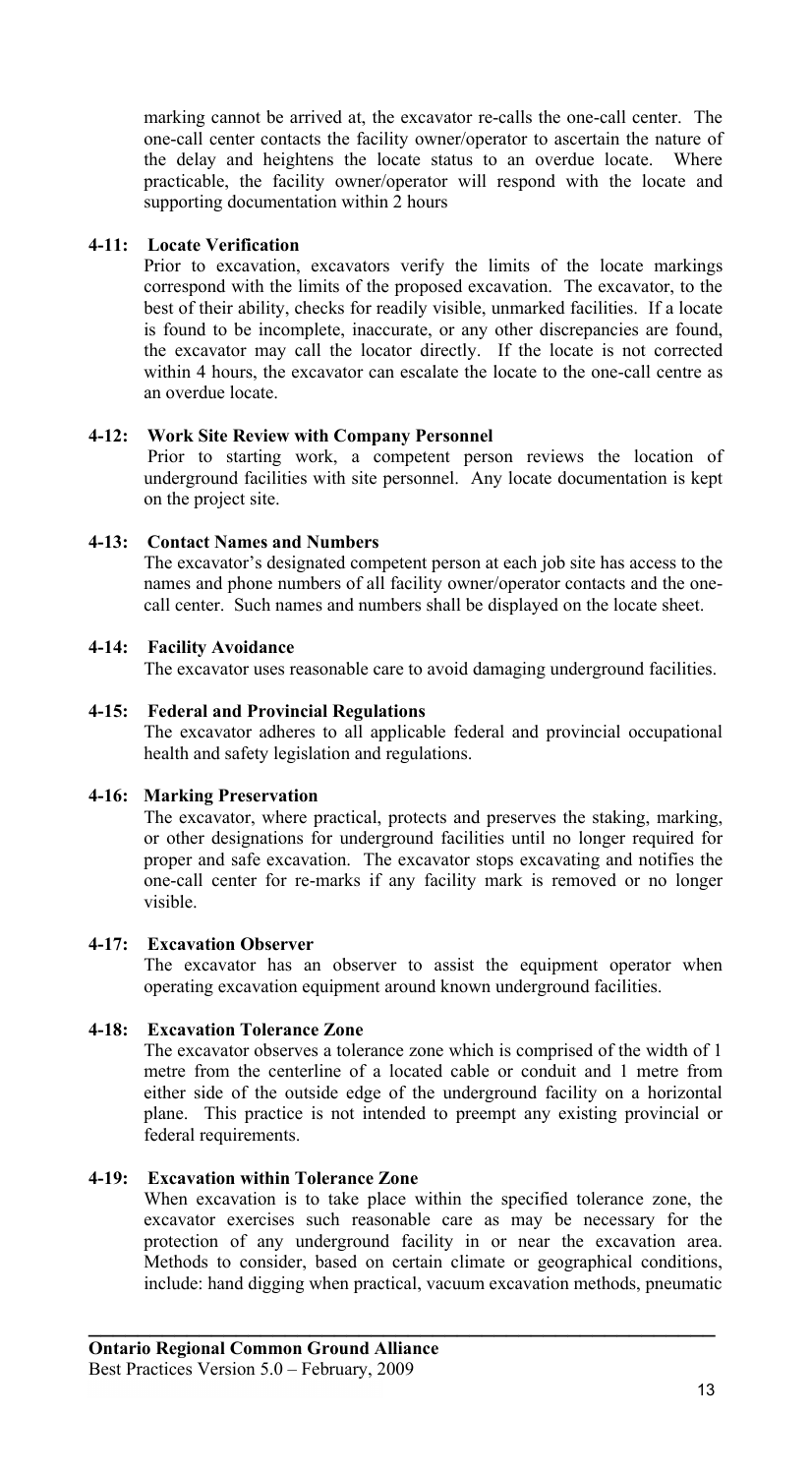hand tools, other mechanical methods with the approval of the facility owner/operator, or other technical methods that may be developed. Hand digging and non-invasive methods are not required for pavement removal.

# **4-20: Unidentified Facilities (Revised 09/2005)**

The excavator notifies the facility owner/operator directly or through the one-call system if an inaccurately marked or unidentified underground facility is found. Following this notification, the excavator may continue work if the excavation can be performed without damaging the facility.

# **4-21: Exposed Facility Protection**

Excavators support and protect exposed underground facilities from damage.

#### **4-22: Locate Request Updates (Revised 05/2005)**

The excavator calls the one-call center to refresh the ticket when excavation continues past the life of the ticket. This recognizes that it is a best practice to define ticket life. Ticket life would best be 30 calendar days from the date the locate was performed as noted on the locate sheet, unless otherwise specified by provincial or federal law.

# **4-23: Facility Damage Notification**

An excavator discovering or causing damage to underground facilities notifies the facility owner/operator as identified on the locate form. All breaks, leaks, nicks, dents, gouges, groves, or other damages to facility lines, conduits, coatings or cathodic protection will be reported.

#### **4-24: Notification of Emergency Personnel**

If the damage results in the escape of any flammable, toxic, or corrosive gas or liquid or endangers life, health, property or the environment, the excavator responsible immediately notifies the appropriate authorities and the facility owner/operator.

The excavator takes reasonable measures to protect workers and others in immediate danger; the general public; property, and the environment.

#### **4-25: Emergency Excavation**

In the case of an emergency excavation, the excavator notifies the one-call center and facility owner/operator and requests an emergency locate. The current practice in Ontario is a two-hour response time by the facility owner/operator.

#### **4-26: Backfilling**

The excavator protects all facilities from damage when backfilling an excavation.

#### **4-27: As-Built Documentation**

Contractors installing underground facilities notify the facility owner/operator if the actual placement is different from expected placement.

#### **4-28: Vacuum Excavation Definition (New 09/2005)**

Vacuum excavation is defined as a mechanical means of soil extraction through vacuum when using water or air jet devices for breaking ground. This method of excavation is commonly referred to as "soft excavation technology" and is commonly accepted as being equivalent or safer than hand digging within the "tolerance zone" around underground facilities.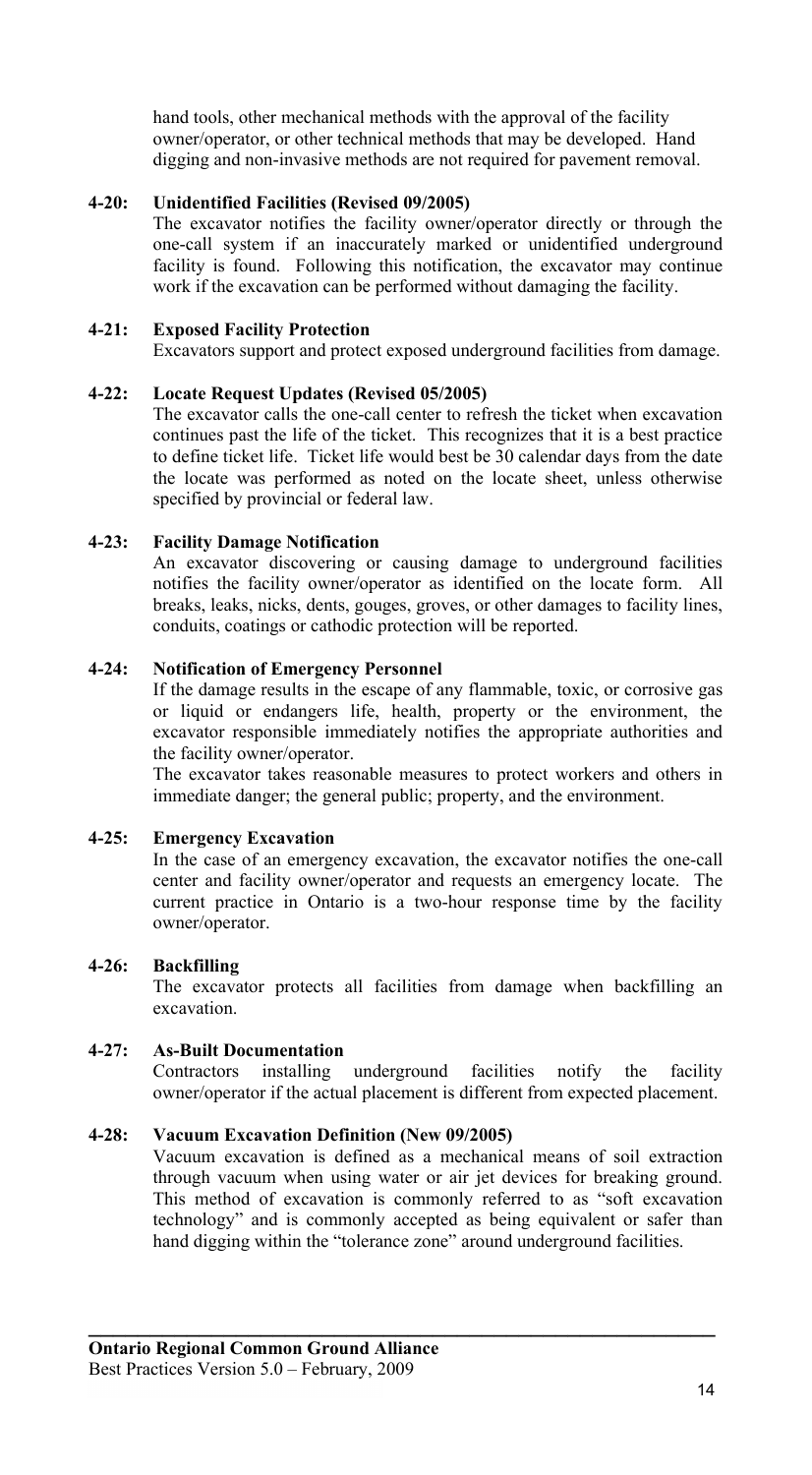# **4-29: Operator Competency – Vacuum Excavating (New 09/2005)**

Vacuum excavation equipment shall only be operated by a "competent worker" as defined by OH&S regulations for Construction Projects. The operator must have knowledge, raining and experience to perform the work, be familiar with the OH&S Act and the regulations that apply to the work and have knowledge of all potential or actual danger to health and safety in the work place. It is a best practice that workers have training recognized by the industry, defined work practices and manufacturer's recommended procedures specific to the equipment they are operating.

#### **4-30: Safe Operation of Vacuum Excavation Equipment (New 09/2005)**

Vacuum excavation can be used to excavate safely around utilities if the equipment has been designed and engineered for vacuum excavating according to the manufacturer. Equipment must be operated in accordance with recognized practices and procedures that provide necessary levels of worker and public safety and prevent damage to underground utilities.

#### **4-31: Frozen Ground Excavation (New 09/2005)**

A preferred method for excavating within the tolerance zone around any underground utility in frozen ground is to use a hydrovac designed and built for this purpose.

# **4-32: Utility Owner Acceptance of Vacuum Excavation Practices (New 09/2005)**

Each utility has a specific criterion for safe excavating practices. Some utilities view Vacuum Excavation as the equivalent to hand digging when exposing their utility and others have restrictions on their use. It is recommended excavators contact the utility owners to determine the extent of their restrictions for the use of this method of excavation around their plant.

#### **4-33: Protection of Survey Infrastructure (New 02/2008)**

Every excavator is responsible for recognizing and ensuring the integrity of survey infrastructure.

**\_\_\_\_\_\_\_\_\_\_\_\_\_\_\_\_\_\_\_\_\_\_\_\_\_\_\_\_\_\_\_\_\_\_\_\_\_\_\_\_\_\_\_\_\_\_\_\_\_\_\_** 

**4:34: Excavation and Public Safety (New 01/2009)**  Excavations are performed safely.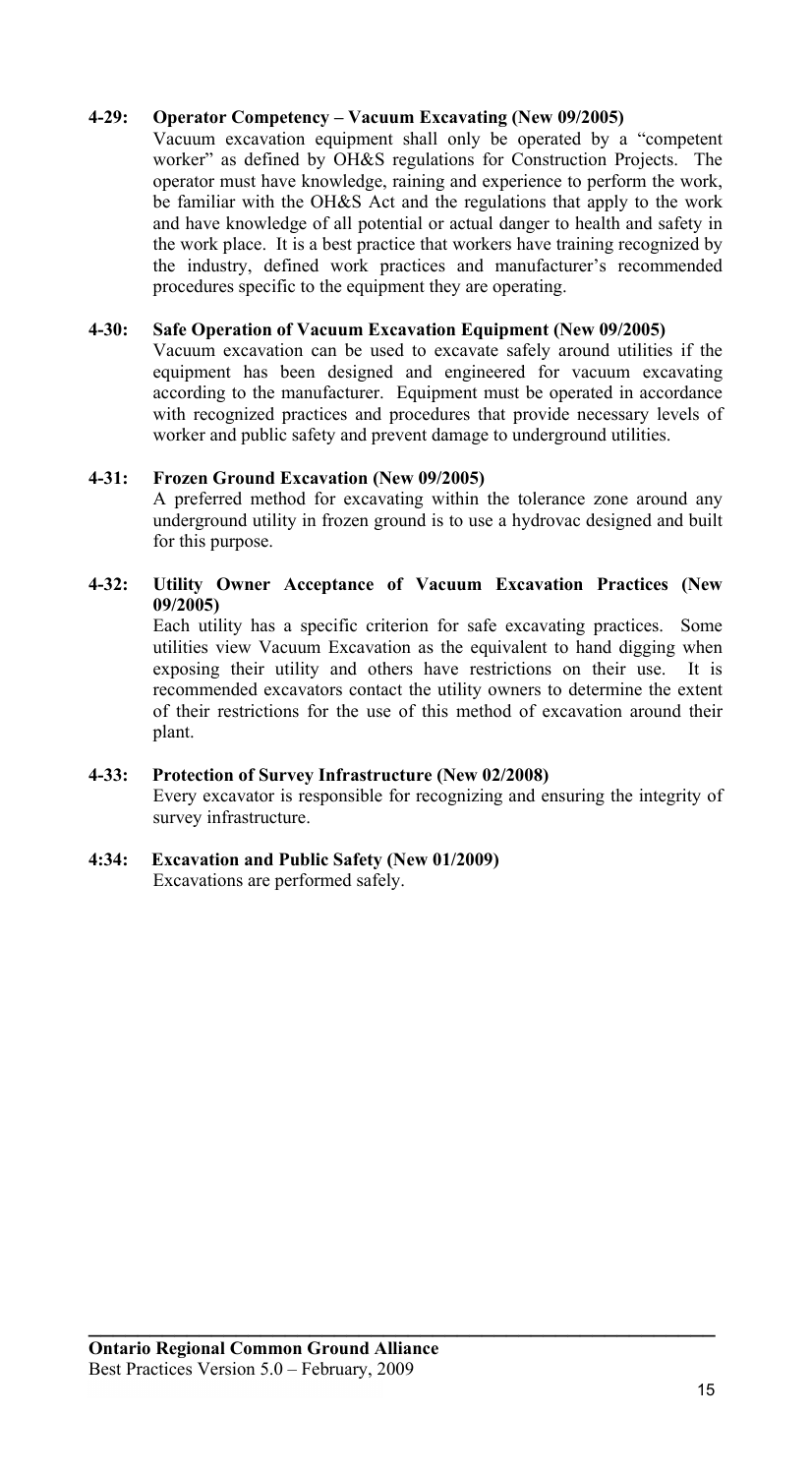# **5-0 Mapping Best Practices**

**5-1: One-Call Center Responsibilities and Use of Mapping (Reformat 03/2006)**  The land base used by the One Call Centre for the electronic mapping system should be accurate and kept up to date with new information from facility owners/operators provided regularly. Ideally, the land base used is available to the public and can produce a ticket for the smallest practical geographical area utilizing latitude/longitude to describe the location.

# **5-2: Locator Responsibilities and Use of Mapping (Reformat 03/2006)**

Locators use maps to assist in finding the excavation site and to assist in determining the general location of the buried facility. Where discrepancies occur between mapping and facilities location determined by equipment, the locator should notify the owner/operator and the One-Call Centre.

**5-3: Excavator Responsibilities and Use of Mapping (Reformat 03/2006)**  The excavator provides accurate excavation location information to the one call centre.

# **5-4: Facility Owner/Operator Responsibilities and Use of Mapping (Reformat 03/2006)**

The facility owner/operator collects detailed location information on existing and newly constructed facilities and provides mapping data to the one-call center and the locator on a consistent basis.

**5-5: Project Owner Responsibilities and Use of Mapping (Reformat 03/2006)** The project owner provides accurate information on the scope of work and determines the starting and ending points, ideally by providing basic coordinates which define the centerline or area of construction.

**\_\_\_\_\_\_\_\_\_\_\_\_\_\_\_\_\_\_\_\_\_\_\_\_\_\_\_\_\_\_\_\_\_\_\_\_\_\_\_\_\_\_\_\_\_\_\_\_\_\_\_** 

#### **5-6: Public Availability of Land Base (Reformat 03/2006)**  The land base should be available to the public.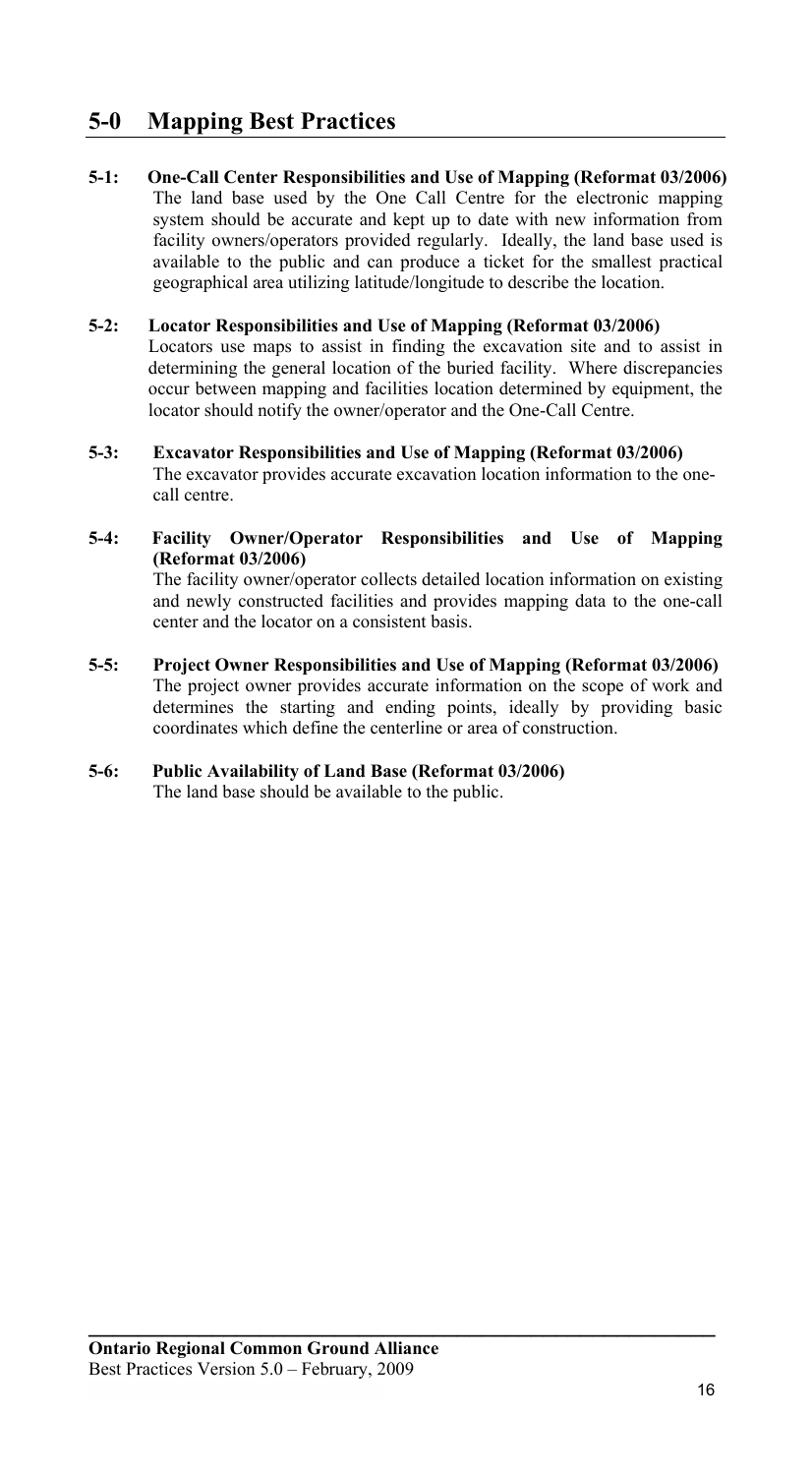# **6-0 Compliance Best Practices**

# **6-1: Public Education (Reformat 03/2006)**

Public education programs are used to promote compliance.

#### **6-2: Enforcement Education (Reformat 03/2006)**

Mandatory education is considered as an alternative or supplement to penalties for offenders of the damage prevention laws and regulations.

# **6-3: Incentives (Reformat 03/2006)**

Damage prevention programs include incentives to promote compliance with laws and regulations.

#### **6-4: Penalties (Reformat 03/2006)**

Compliance programs include penalties for violations of the damage prevention laws or regulations.

#### **6-5: Enforcement by Existing Authority (Reformat 03/2006)**

An authority or authorities are specified through provincial statutes and given the resources to enforce the law.

# **6-5: Structured Review Process (Reformat 03/2006)**

A structured review process is used to impartially adjudicate alleged violations.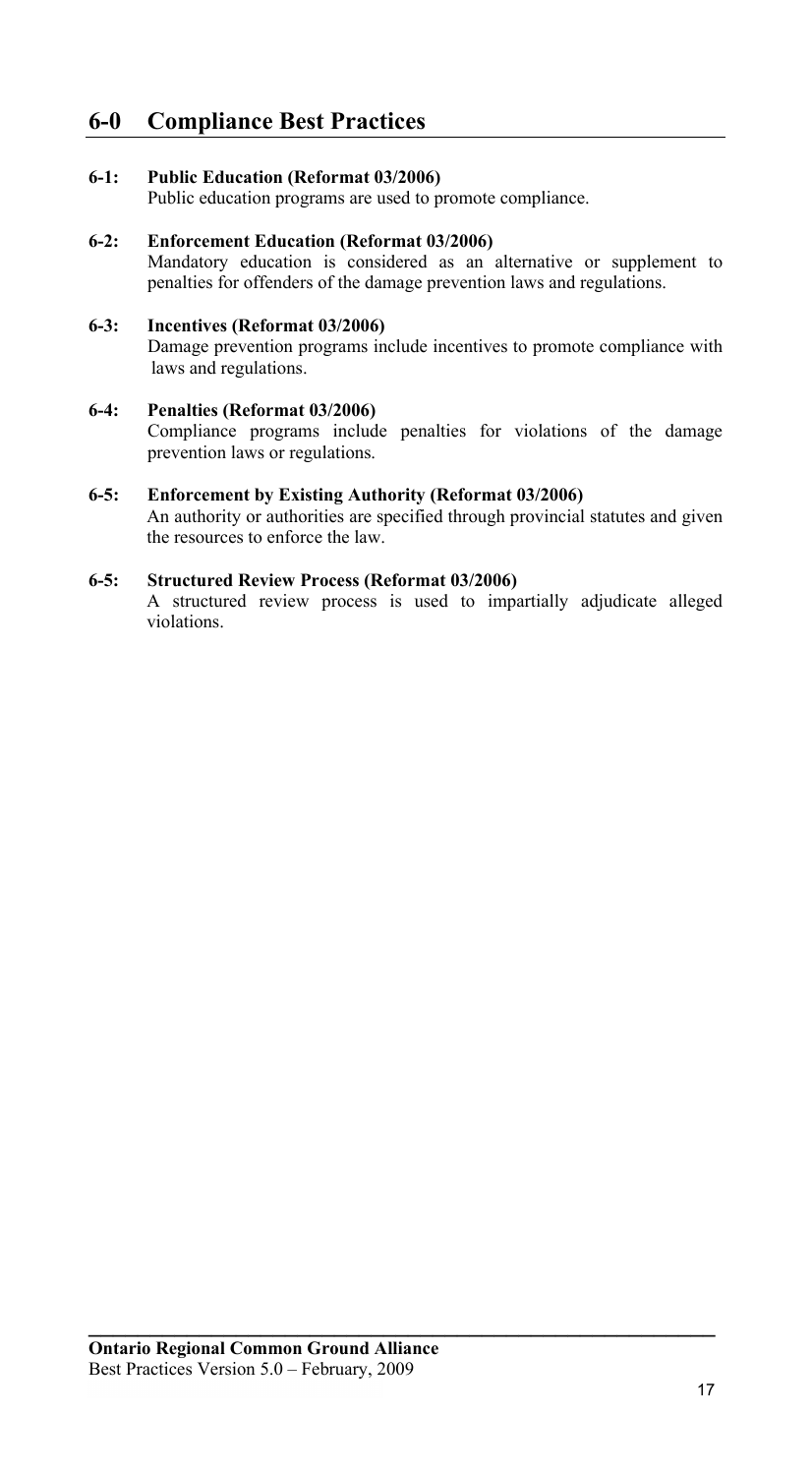# **7-1: Know Your Audiences and their Needs (Reformat 03/2006)**

In order to effectively educate about damage prevention and influence damage prevention habits, it is necessary to identify the target audience, establish what their training needs are, and create a communications package that is tailored to those training needs.

#### **7-2: Develop and Use a Marketing Plan (Reformat 03/2006)**

Develop a Marketing Plan that will take in to account the training needs of the participants, available resources, communications media and timeframes.

### **7-3: Practice Good Project Management (Reformat 03/2006)**

Practice good project management when executing the marketing plan.

**7-4: Create a Damage Prevention Message that "Sticks" (Reformat 03/2006)** When promoting damage prevention, create a message that will "stick".

#### **7-5: Promote the Damage Prevention Message (Reformat 03/2006)**

Promoting the damage prevention message by finding creative ways to persuade the target audience to a) listen attentively to the message, b) remember what they heard, and c) do something different because of it (i.e. change their behaviours). Since some promotion activities can be expensive, partnering with other stakeholders can reduce costs.

#### **7-6: Establish Strategic Relationships (Reformat 03/2006)**

Establish and nurture strategic working relationships to assist in the promotion of damage prevention.

# **7-7: Measure Results and Use Them to Improve (Reformat 03/2006)**

Critically review the results and outcomes of the various initiatives. An annual review is essentially a determination of successes and failures, followed by continuous program improvement to implement any lessons learned.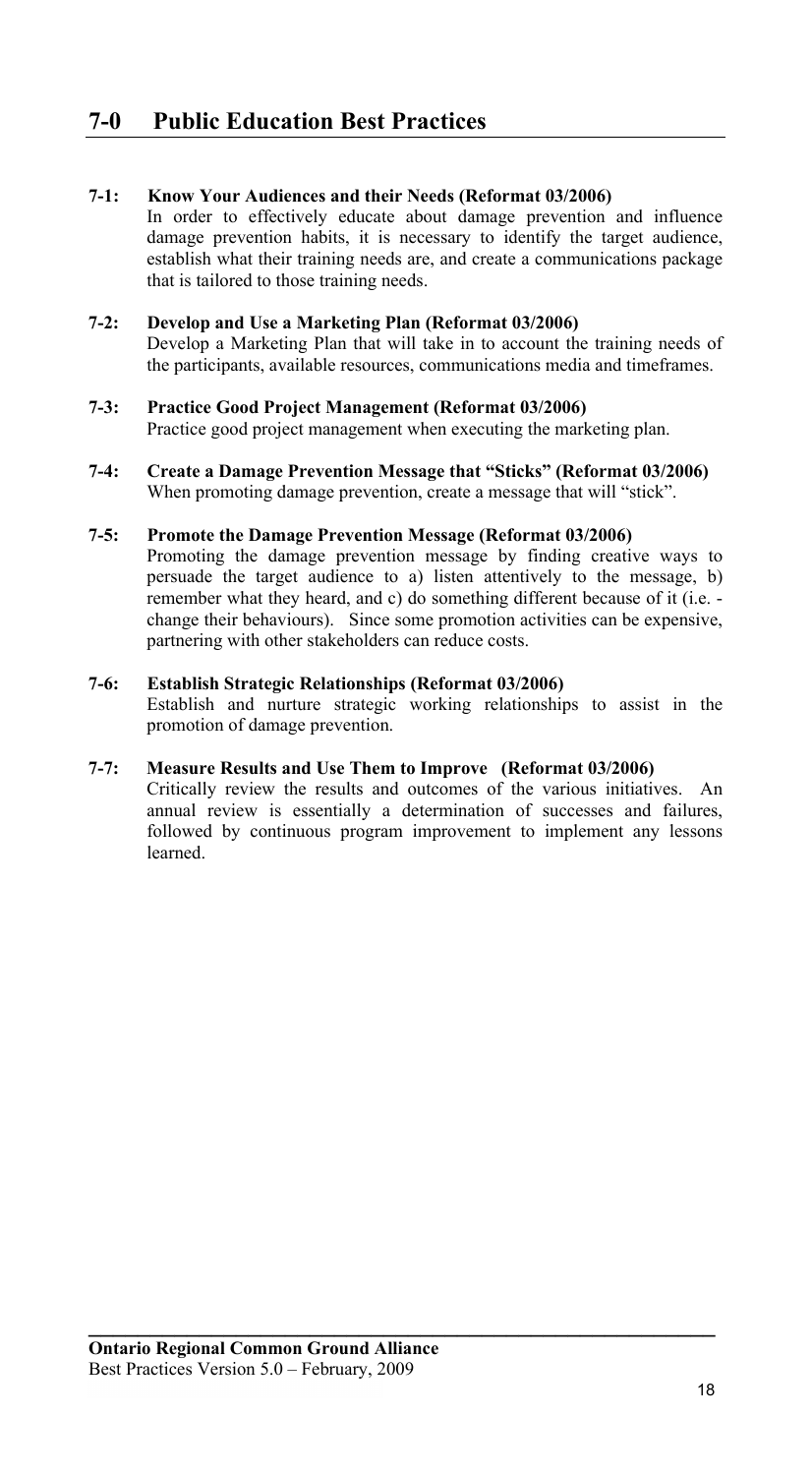# **8-0 Reporting and Evaluation Best Practices**

- **8-1: Reporting information** All stakeholders have the opportunity to report information.
- **8-2: Standardized information**  Standardized information is reported.
- **8-3: Non-compliant stakeholder**  Identify the non-compliant stakeholder.
- **8-4: Accuracy of information** Person reporting provides detailed information.
- **8-5: Changes in reporting format** Requested information may change.
- **8-6: Simple process for collecting data** A simple, one page form for collecting data is adapted.
- **8-7: Training process for collecting date**  Training is provided.
- **8-8: Common database in place** An organization is identified to receive the data.
- **8-9: Data evaluation process** An independent committee evaluates the data.
- **8-10: Purpose of data collection** Data is used to improve damage prevention efforts and to evaluate underground damage awareness.

**\_\_\_\_\_\_\_\_\_\_\_\_\_\_\_\_\_\_\_\_\_\_\_\_\_\_\_\_\_\_\_\_\_\_\_\_\_\_\_\_\_\_\_\_\_\_\_\_\_\_\_** 

**8-11: Data analysis**

Data is summarized by key components.

**8-12: Root cause** 

Root causes are identified.

- **8-13: Quantifying results** Results are quantified against a standardized risk factor.
- **8-14: Results comparison** Performance levels and trends are assessed.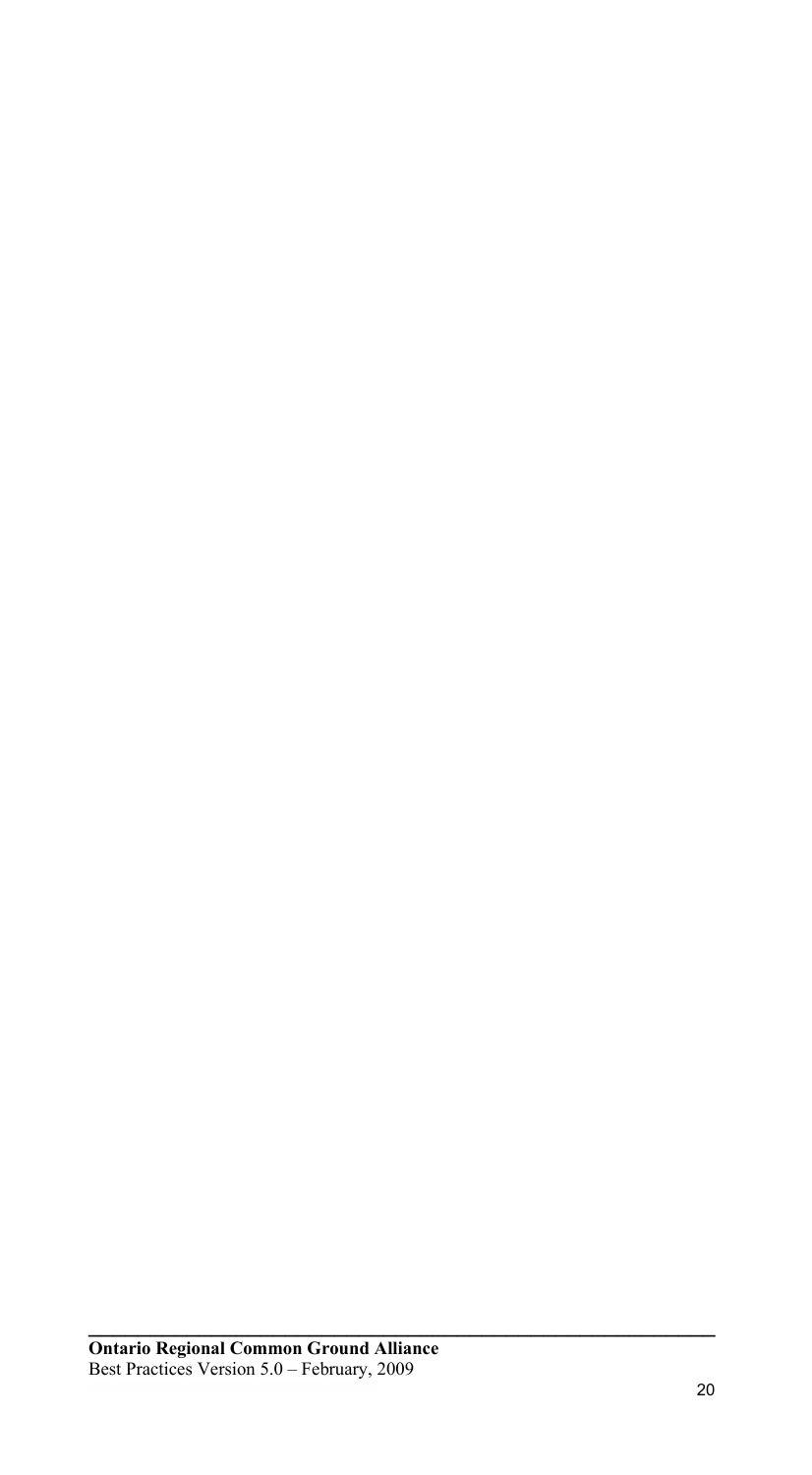# **PART II – Practice Statements &Description**

# **1-0 Planning and Design Best Practices**

# **1-1: Planning Utility Corridors (New 09/2005)**

**Practice Statement:** Designers and planners should evaluate all applicable factors when determining the placement of underground utilities. Ideally speaking, existing utility corridors should be used to the fullest extent, and, for entirely new installations, consideration should be given to the creation of a common utility corridor for the current, and future placement of all utilities.

**Practice Description**: Pre-planning for utility placement within current or proposed utility corridors is vital to the overall safe operation of that corridor. Planners and designers should research, examine and evaluate the size, and location of the area to be utilized, and determine the type and running line location of the utilities that must utilize the corridor. In the case of existing corridors, the information developed must be assessed in the context of the proposed installation to determine the safest, most efficient, and most effective configuration. In the case of entirely new installations in proposed corridors, the information developed must be assessed in the context of a common corridor configuration that accommodates all of the utilities involved. Consideration should be given to issues such as safety, setbacks, future operations and maintenance, preservation of boundaries, clearances and future expansion.

Planning practices, such as joint trenching and the development of Utilidors, should be considered as options for maximizing the effectiveness of the available area. Similarly, standardized line locations could be adopted that promote the safest, most efficient, and most effective installations.

Consideration should be given to the development of provincially consistent standards for the planning, design, and construction of common utility corridors. This should incorporate minimum guidelines for sizes/spacing between utilities in corridors, protection of property bars, and the consistent standard placement of utilities within the Right of Way.

# **Current Practice**:

- **Joint Trenching** is an encouraged practice which involves the use of a common trench for all of the utilities in a corridor.
- Utilidors is a concept that is becoming more prominent in many U.S. jurisdictions. It involves the creation of a common utility corridor for the future installation of utilities in a geographic area.
- **Running Line Locations** are consistent standard offsets from the property line and/or street line for placement of utilities.

#### **Benefits:**

The use of common utility corridors would result in the following benefits:

- 1. Accurate information as to the location of underground utilities in a particular geographic area.
- 2. Safe, efficient, and effective installation, placement, operation and maintenance and of underground utilities.
- 3. Efficient and effective utilization of land.
- 4. Easy identification and location of underground utilities in future development projects.
- 5. Damage Prevention.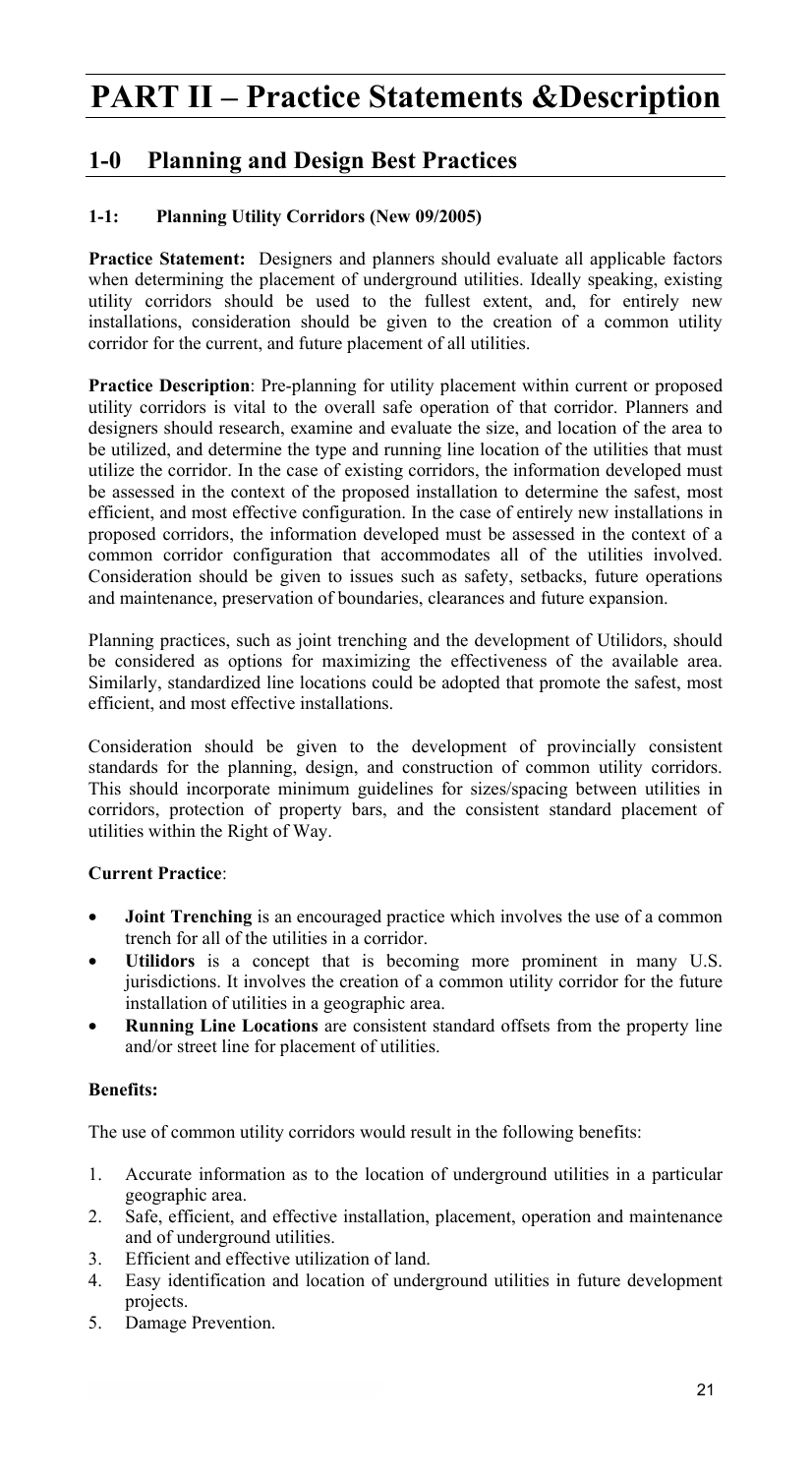# **References:**

- Union Gas/Enbridge Presentation on the Benefits of Joint Trenching
- City of London UCC Orientation Manual

# **1-2: The Protection of Survey Infrastructure (New 02/08)**

**Practice Statement:** When designing the location for placement of new utility plant, planners and designers should plan it accordingly in order to protect the survey infrastructure so that the public interest may be served and protected

**Practice Description:** Service laterals must be designed and installed to avoid disturbing property corners.

# **References:**

**1.** Because of their significance, survey monuments are protected by both federal and provincial law.

The **Criminal Code of Canada R.S. 1985, c. C-46** under Part XI, Sec. 442 and 443 states, "Every one who willfully pulls down, defaces, alters or removes anything planted or set up as the boundary line or part of the boundary line of land is guilty of an offence punishable on summary conviction."

Furthermore, the **Surveys Act, R.S.O. 1990, c. S.30**, restricts the setting of survey bars to Ontario Land Surveyors who are licensed by virtue of the having met strict academic and experience requirements.

# **2. City of Winnipeg Survey Infrastructure Clearance Program**

http://www.winnipeg.ca/PPD/surveys.stm#legal%20survey

The City of Winnipeg coined the phrase "Survey Infrastructure" which placed the survey fabric on par with the other municipal infrastructures such as, sewer and water, hydro and gas, etc., which are recognized as being important and for which protection is provided.

# **1-3: Inclusion of utility infrastructure on Development Plans**

Practice Statement: For the purposes of this section Development Plans include; Official Plans, Re-zonings, Draft plans of Subdivision/Condominium, and Site Plans. Development plans involving the development of real property should include the designation of existing and proposed both above and underground utility infrastructure.

**Practice Description:** Various items are required on the Development Plans filed prior to the development of lands. Where a Development Plan is to be filed, the items required should include the location[s] of both above and underground facilities traversing the land described on the Development Plan. Identification of the location[s] of both above and underground facilities on the Development Plan would provide notice to developers and the public about the existence of infrastructure facilities, and would alert facility owners/operators of the need to establish communication with the developers to facilitate planning for the lands which complements the utility infrastructure. Facility and utility owners should maintain timely and accurate records of all abandoned and out-of-service plant, and this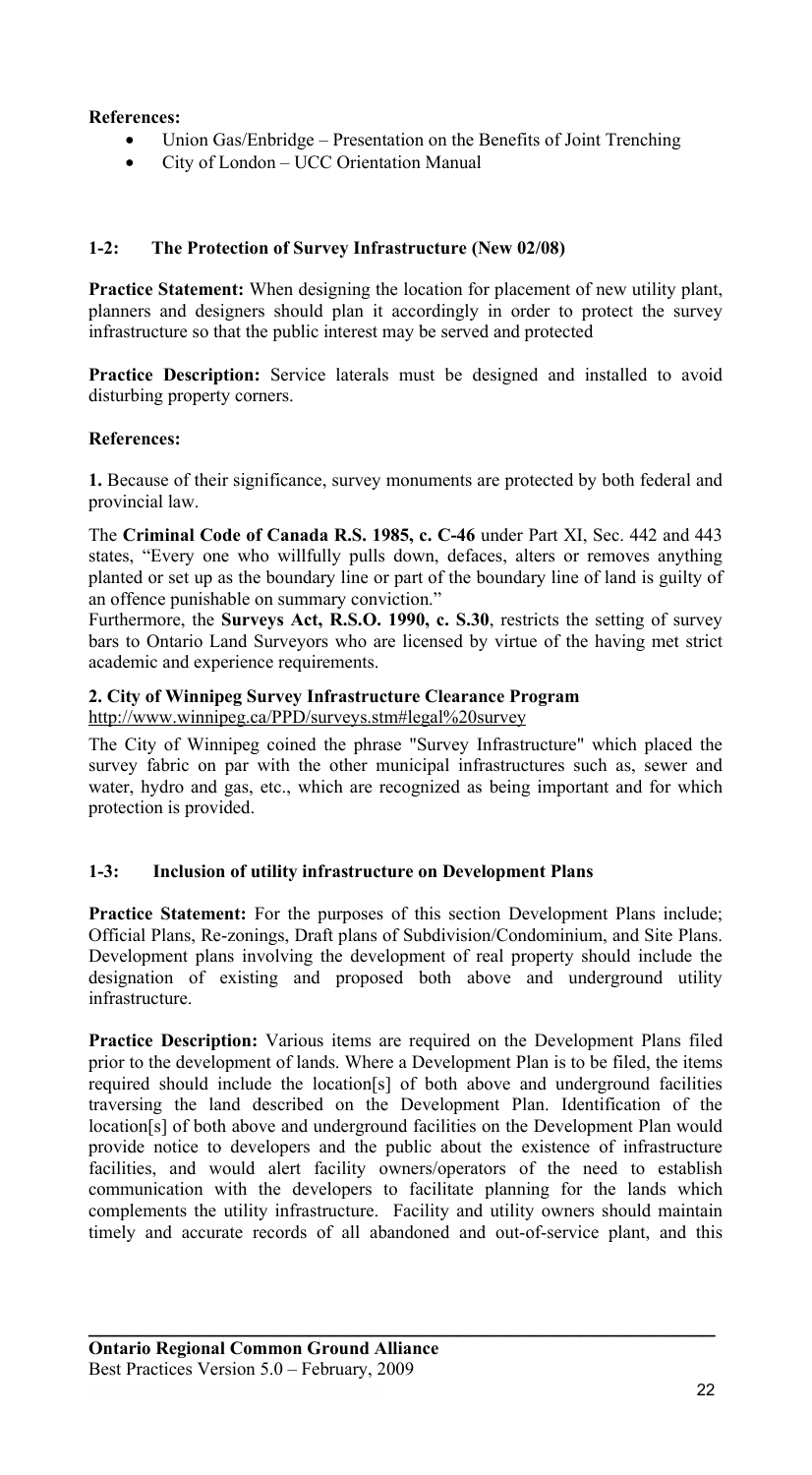information should be identified on Development Plans along with the existing, future, and proposed facilities.

**Current Practice:** City of Toronto's submission Requirements for Site plan approvals calls for the inclusion of existing and proposed utility information:

- Site Plan:
- Existing and proposed sanitary and storm water drains, catch basins, siamese connections and curbing, hydrants, hydro poles and light standards.
- Draft Plan of Subdivision:

Municipal services available or to be available to the land proposed to be subdivided.

**Benefits:** The requirement that utility infrastructure locations be identified on Draft and Site Plans is shared with the underground facility owners/operators should ensure that facility owners/operators are fully aware of development which will impact on their facilities well in advance of the commencement of excavation activity. It should also facilitate the optimal use of the land being developed, and maintain the integrity of the utility infrastructure.

# **References:**

- City of Toronto Draft Plan of Subdivision Section 51(17) Planning Act R.S.O. 1990, Chapter P.13
- Registered Statutes of Ontario Ontario Planning Act and Regulations

# **1-4: Gathering Information for Design Purposes**

**Practice Statement:** The designer/engineer should use all reasonable and available means of obtaining information about utility facilities in the area to be developed.

**Practice Description:** During the planning or preliminary design phase of a project, all available information should be gathered from the facility owners/operators, including maps of existing, abandoned, and out-of-service facilities, as-builts of facilities in the area, proposed projects, and schedules of work in the area. The methods of gathering information should include contacting a One-Call Centre, facility owners/operators, property owners, PUCs, and government [municipal, provincial, and federal] departments and agencies. They also include a review of the site for above ground evidence of underground utilities, e.g. permanent signs or markers, manhole covers, vent pipes, power and communication pedestals, and valve covers. The facility owner/operator provides the locations of their underground facilities by other means, such as by marking preliminary design drawings or providing facility records to the designer. This latter option for gathering the required information should be pursued purposefully by the designer. The information gathered by these methods is used by the designer for purposes of route selection and preliminary neighbourhood impacts, or in the evaluation of different design possibilities.

During the detailed design phase of a project, it is necessary to develop detailed information on the locations of utility facilities in the project area in order to ensure accuracy, and minimize the possibility of utility conflicts. This detailed information can be obtained through a survey of utility infrastructure and the methods utilized should be documented.

**Current Practice:** Project owners utilize some basic practices when performing a survey of utility infrastructure. For effective results the steps should be performed in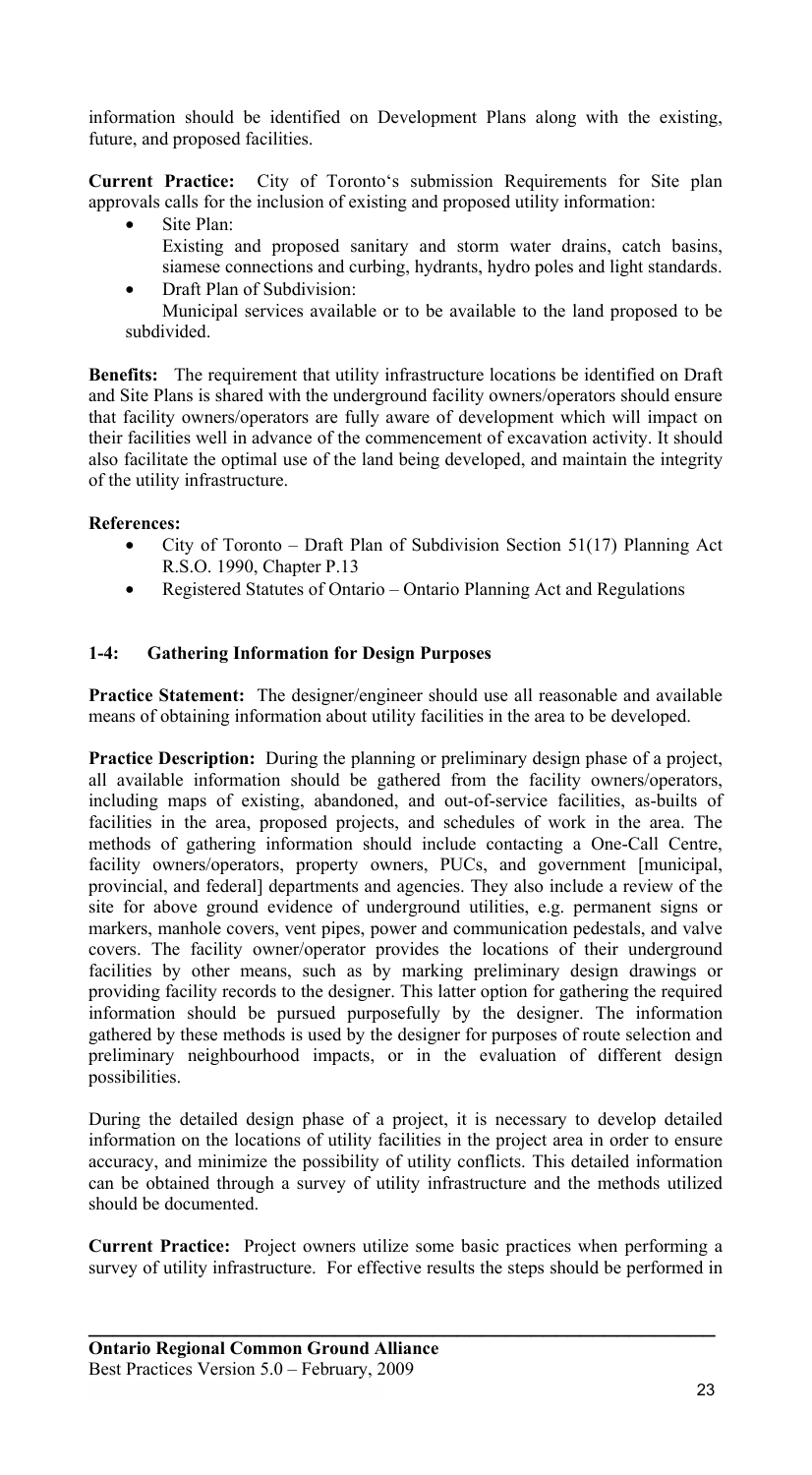sequence. However it is not necessary to complete all steps depending on the level of information required. The steps are as follows:

- 1. Use all available existing utility facility records to obtain information about locations of existing and proposed underground facilities in the entire construction project area;
- 2. Visit the job site to correlate the information already gathered about existing utility facilities with above ground features;
- 3. Use appropriate instruments to determine the approximate horizontal locations of the underground facilities identified; and
- 4. Use test holes to positively determine the exact location of existing underground facilities. At this point, horizontal and vertical control measurements may be taken. Test holes are used to positively locate and identify an underground facility by exposing the facility by a non-destructive means, e.g. vacuum excavation.

**Benefits:** Gathering underground facility information and incorporating this information in the planning and design phase minimizes the hazards, cost, and work to produce the final project. Safety is enhanced, unexpected facility conflicts are eliminated, and facility relocations are minimized.

# **References:**

Standard Guideline for the Collection and Depiction of Existing Subsurface Utility Data – American Society of Civil Engineers [CI/ASCE 38–02]

# **1-5: Subsurface Utility Engineering (SUE) (New 06/2006)**

**Practice Statement:** The project owner should consider the use of Subsurface Utility Engineering (SUE) techniques as a structured method of gathering and depicting utility information for design purposes.

**Practice Description:** SUE is applied during the design phase to locate, identify, and characterize all existing utility infrastructure (and other relevant non-utility features) found within a given project. SUE is applied in a structured manner, in accordance with practices and Quality Levels found in ASCE 38-02 Standard Guideline for the Collection and Depiction of Existing Subsurface Utility Data. Although the Standard is more detailed and comprehensive, the following is a brief summary of the Quality Levels defined therein: Quality Level D – information gathered solely from existing utility records which will provide an overall sense of the congestion of utilities, but is limited in terms of comprehensiveness and accuracy.

The four [4] Quality Levels are:

- 1. Quality Level D information gathered solely from existing utility records which will provide an overall sense of the congestion of utilities, but is limited in terms of comprehensiveness and accuracy. Use of Quality Level D information should be limited to project planning and route selection activities;
- 2. Quality Level C information gathered from surveying above ground facilities such as manholes, valve boxes, and pedestals which is used to augment the information gathered in Level D;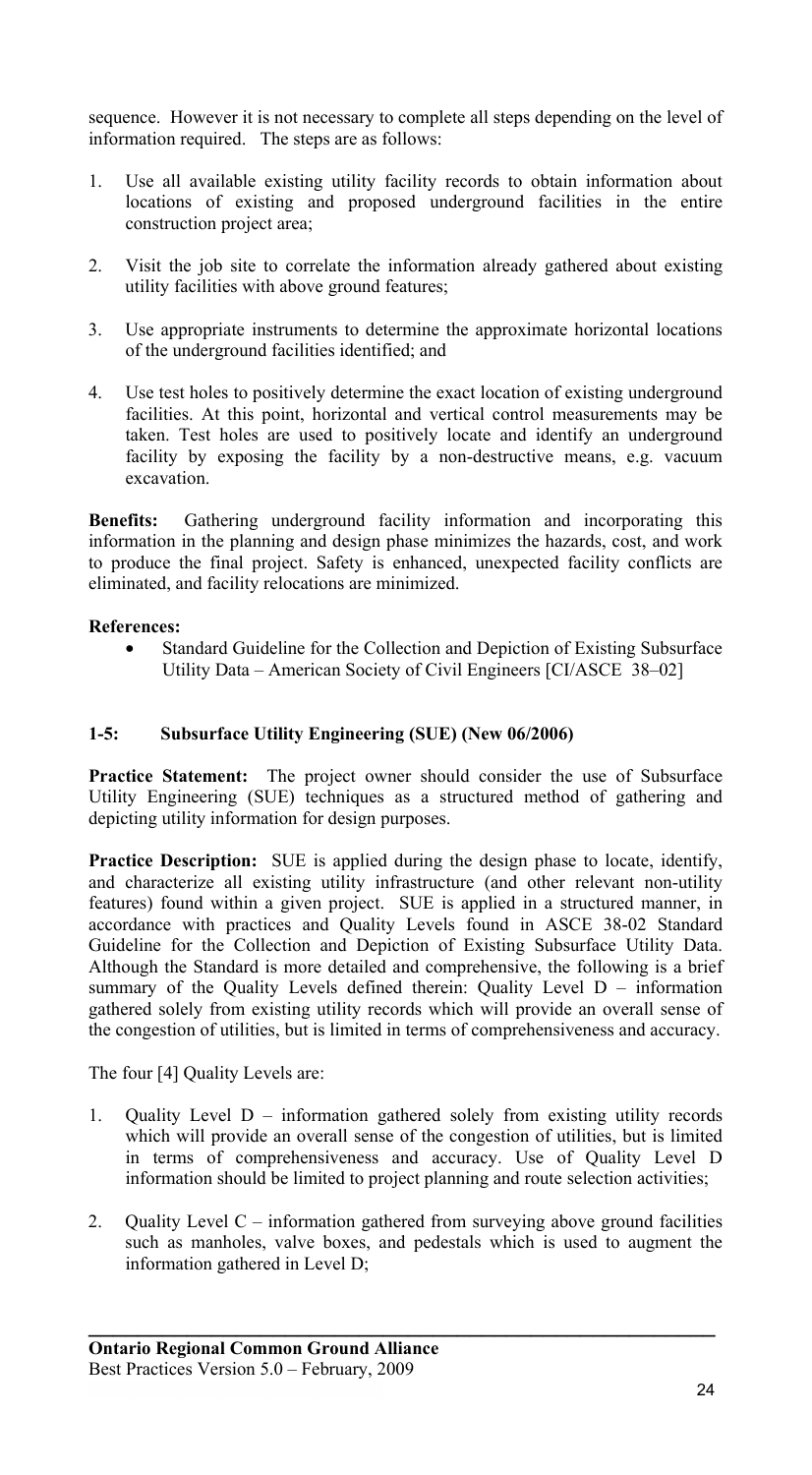- 3. Quality Level B involves 'designating' or the use of surface geophysical techniques to determine the existence and horizontal position of facilities, including those identified in Level C. Two-dimensional mapping information is obtained. The data obtained is usually sufficient for excavation planning. The data obtained can facilitate decisions with respect to the placement of new structures or facilities to avoid conflicts with existing facilities; and
- 4. Quality Level A involves 'locating' or the use of nondestructive excavation devices at critical locations to determine the precise horizontal and vertical position of existing facilities, as well as the type, size, condition, material, and other characteristics. When surveyed and mapped, precise plan and profile information is available for use in making final design decisions. The SUE engineer guarantees the accuracy of the Level A information.

# **1-6: Identifying Existing Facilities in Planning and Design**

Practice Statement: Designers should indicate existing utility facilities on drawings during planning and design.

**Practice Description:** During the planning and preliminary design phase of a project existing facilities, such as hydro, gas, telecommunications, catv, water mains and sewers should be shown on preliminary design plans. The planning documents should include possible routes for the project together with known underground facility information. The facility owners/operators should be given the opportunity to provide appropriate comments.

During the detailed design phase of a project, utility facility information is shown on the plans. The method used to gather information should be noted on the plans by the project owner so that the designer and the contractor both know the quality of the information included on the plans. The facilities shown should include active, abandoned, out-of-service, future use, and proposed facilities. The design plans should include a summary showing the proposed facility route or excavation. The design plans should be provided to affected facility owners/operators in order to provide an opportunity for final comment/clarification.

#### **Current Practice:**

Region of York practice, as described below:

#### At 30% Design Review

A utility coordination meeting is set up for the Project Manager to meet with all Utilities having facilities within the boundaries of the project, as well as potential utilities that may wish to place facilities within the limits of the project. Plan design drawings and cross sections are circulated to the utility companies prior to the meeting highlighting potential conflicts. During the meeting the following issues are addressed:

Ensure that all utilities have been correctly identified on the base drawings

**\_\_\_\_\_\_\_\_\_\_\_\_\_\_\_\_\_\_\_\_\_\_\_\_\_\_\_\_\_\_\_\_\_\_\_\_\_\_\_\_\_\_\_\_\_\_\_\_\_\_\_** 





Discuss Potential Solutions

Discuss the Region's project timing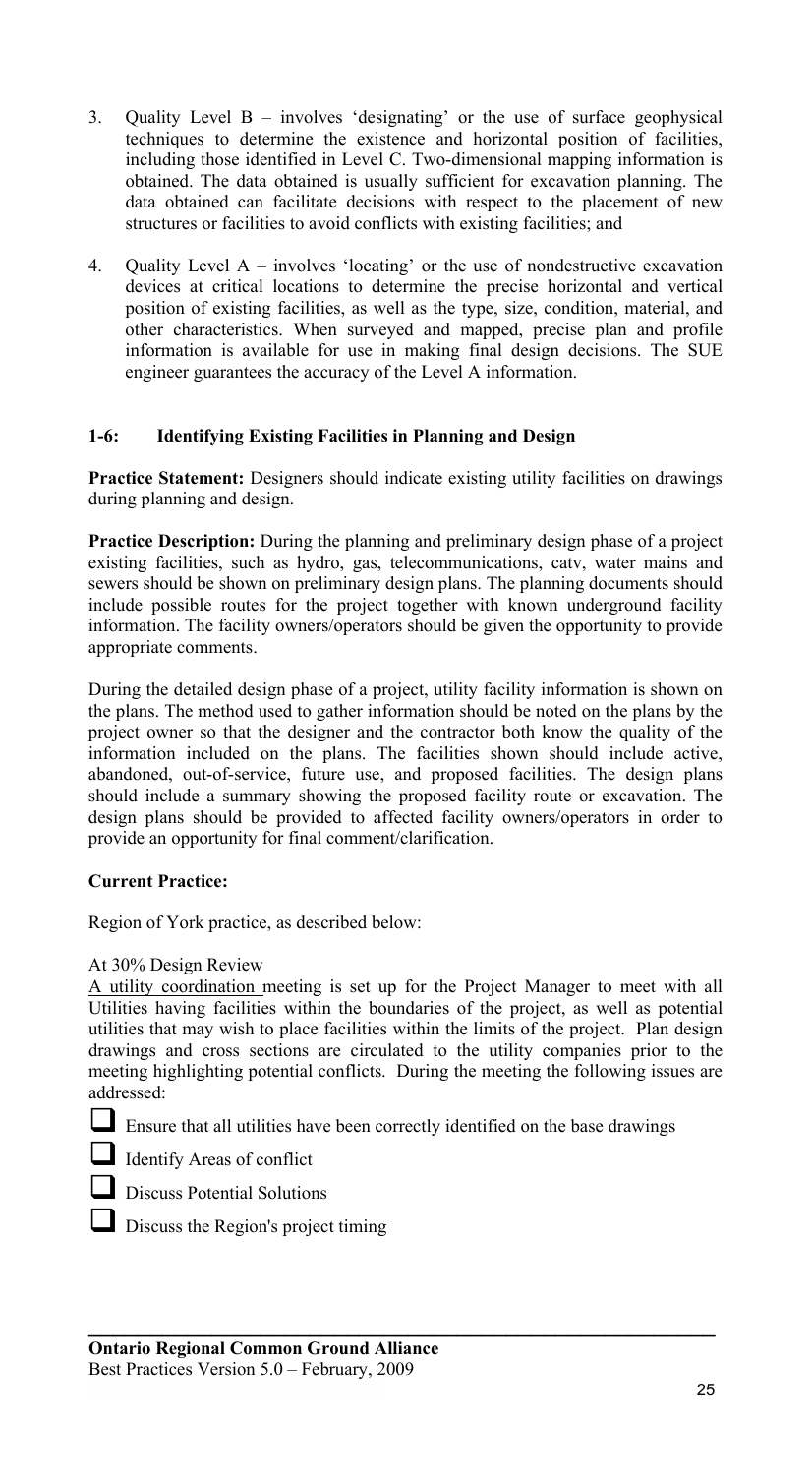Address relocation restrictions such as property acquisition, stream or railway crossings

Discuss additional test pitting that may be required as well as level of detail required (i.e. SUE)

Minutes should be prepared by the project Manager or his/her consultant and circulated to all attendees for verification.

#### At 60% Design Review

At the second utility coordination meeting, the utility companies should be bringing to the table a drawing (supplied originally by the Region) showing how each utility will be addressing their relocates. Each facility's location should be based on Regional standard offsets and comments made at first meeting. This meeting should accomplish the following:

Approval in principal is given for the overall co-ordination plan

General timing required for relocation

Date confirmed for receipt by Region for final drawings for approval and Municipal consent

**Project timing update** 

General estimate

Minutes should be prepared by the project Manager or his/her consultant and circulated to all attendees.

#### At 90% Design Review

By this point in time, the utility relocation plans have been submitted and approved, cost sharing estimates (in accordance with the governing agreements) have been submitted and approved, written notification to each utility mandating relocation (in accordance with the governing agreements) has been given and notification time has passed. All land acquisition has been secured by the Region, and all utilities should be on site relocating their facilities.

If the utility can only move during the reconstruction contract, a relocation timing window must be established to co-ordinate works and provide for a separation of time and distance between contractors.

#### At Pre-Tender Meeting

Calls are made to each utility confirming progress on site and ensuring relocation complete prior to Region's contractor on site.

**Benefits:** Providing complete underground facility information and including this information on design drawings reduces safety hazards, simplifies coordination, and minimizes final project costs.

#### **References:**

• Region of York –Design Review Guideline

#### **DESIGN PROCESS**

### **1-7: Utility Coordination (Revised 09/2005)**

**Practice Statement:** Project owners and facility owners/operators should regularly communicate and coordinate with each other concerning current and future projects.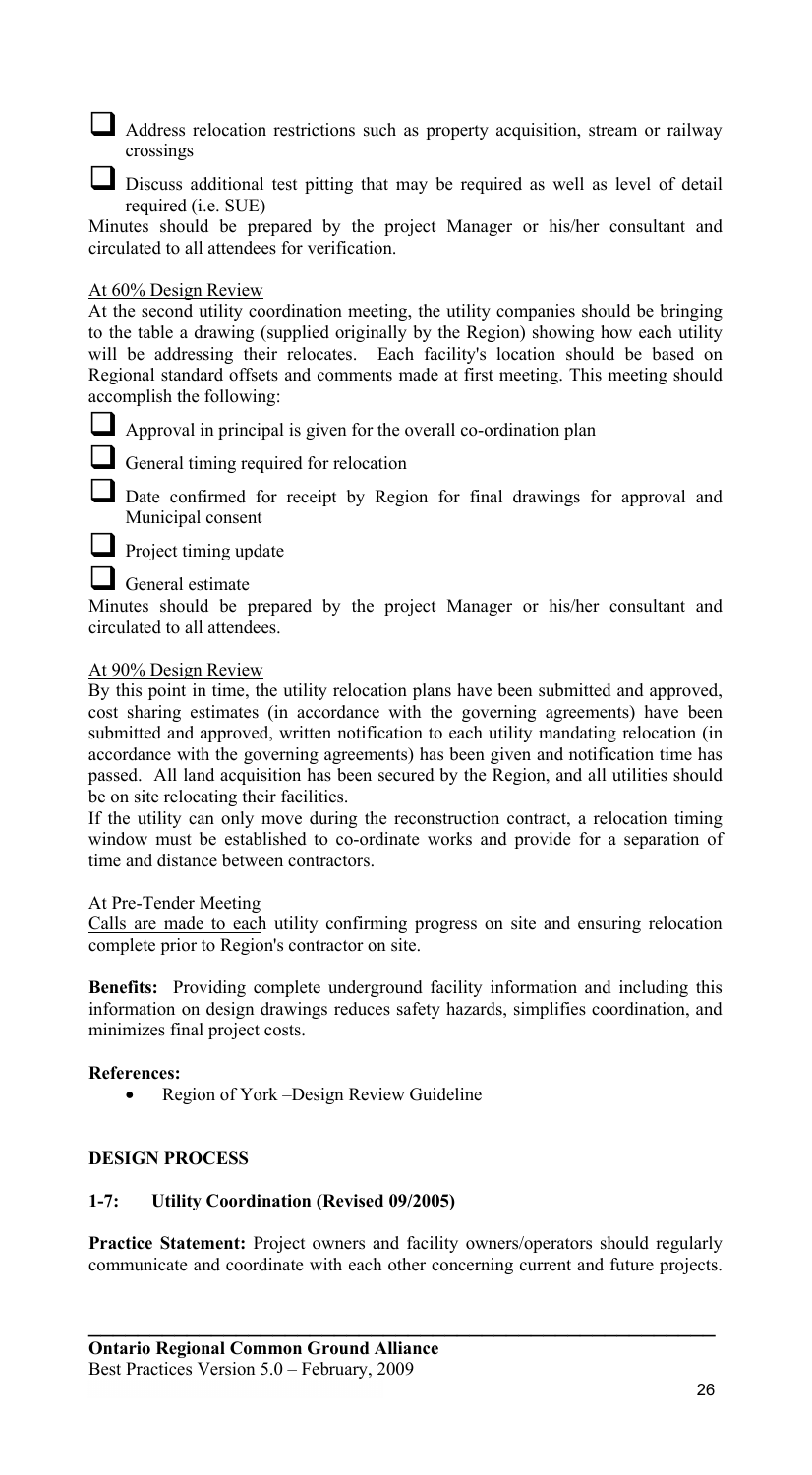Consideration should be given to the establishment of Utility Coordinating Committees (UCCs) mandated to deal with specific projects as well as issues of concern.

**Practice Description:** Project Owners should circulate design drawings to facility owners/operators for the purpose of allowing the facility owner/operator to identify the location of their infrastructure, and potential conflicts. The design drawings should contain sufficient information of the proposed work to allow the facility owner to understand the scope of the work and the impact of such work on their structures. Where relocation of facilities will be required, a realistic schedule should be developed that allows time for the design, construction and budget approval of the relocated facilities.

Utility coordinating committees provide a mechanism through which win-win solutions can be developed for problems associated with the management of the public and private infrastructure projects within the public road allowance. These problems are generally due to poor communication and coordination between the key parties involved in the design and construction of the public and private infrastructure works in the public road allowance. The impact of this poor communication and coordination is often significant increases in project costs, project construction delays and difficult working relationships due to the need to relocate existing infrastructure. The frequency of these problems and their potential impact on project budgets increases with the density of the infrastructure, the demand for occupancy and space within the road allowance and poor quality as-built records of existing public and private infrastructure. An active utility coordinating committee mitigates the frequency and financial impact of these problems through improved communication procedures, improved coordination of planned capital works / operation works and improved working relationships.

The key factors in the success of a UCC are:

- The committee be founded and guided by the spirit of cooperation;
- The committee operate under a Terms of Reference or Charter approved by the Committee members;
- The member organizations be committed to the responsibilities of the committee; and
- Strong leadership, planning ability and implementation skills are necessary skills of the designated representatives of each member organization.

**Current Practice:** As a part of the Regional Municipality of Waterloo process for developing Preliminary Design Reports (PDRs) for road projects identified in the first three years of the Region's Roads Capital Program, the Region has developed checklists to ensure proper and complete feedback from the UCC members.

The checklists have been prepared to allow for detailed feedback from the UCC members to ensure proper planning, coordination and funding of projects between the Region and other agencies.

Bell Canada initiated a process for the sharing of information among the utilities, which is known as a "single source management system" (Viecon). It facilitates the electronic sharing of information among the utilities at what can be best described as the project initiation phase. The benefits associated with the system include timely and accurate responses to requests for markups, cost efficiencies and improved communication among those utilities.

**Benefits:** Regular communication between utility owners/operators, municipalities, consulting engineers and contractors improves the level of information concerning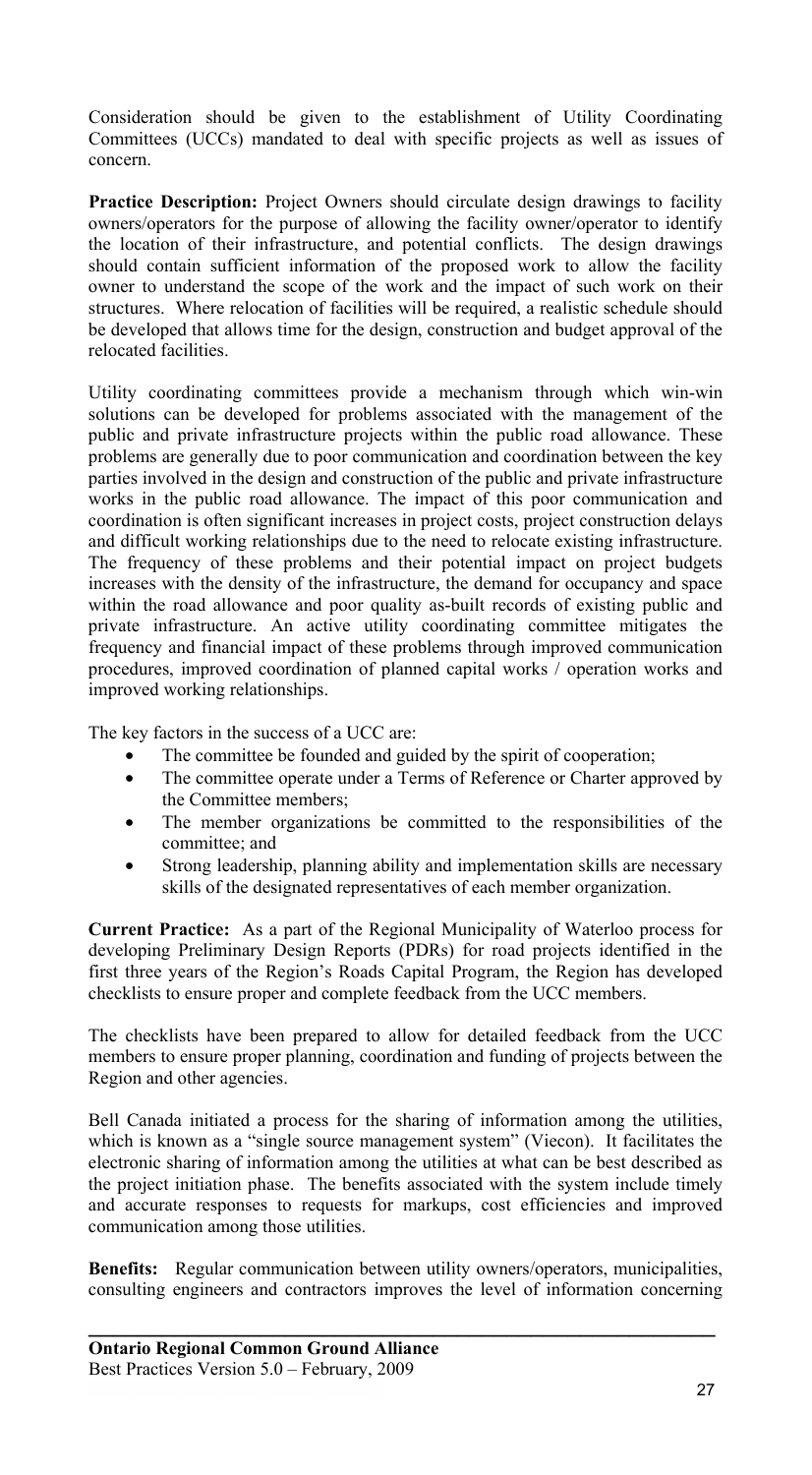current and future projects, and contributes to the identification and resolution of issues of mutual concern.

# **References:**

- Regional Municipality of Waterloo Utility Agency PDR Review Checklist
- Municipal Consent Requirements City of Toronto Version 3 February 2003
- TPUCC Vertical and Horizontal Separations and Depths for Buried Plant March 2002
- Mississauga PUCC Information Handbook October 2003
- Group Telecom Agency Design Initiation Notice [DIN] Review Checklist
- Union Gas/Enbridge Presentation on the Benefits of Joint Trenching
- Region of York E-build

#### **Communications Protocol Principles for effective communication in joint utility coordination**

Communications among project owners and facility owners/operators should reflect the following:

- Timeliness Communication among the stakeholders in any project should emphasize the importance of timeliness. Project progress can be facilitated through attention being placed on the time required to respond to requests for information and/or approvals. Conversely inadequate attention to time can lead to significant project delays. The stakeholders should be aware of the time required for responding to such requests, and should incorporate those time lines into the overall project schedule.
- Response Times Once the time requirements for the collection and compilation of information, completion of design and/or the securing of approvals have been identified, response times should fall within the time parameters established.
- Scope The exact nature of the request must be clearly stated, and understood by both the requester and the responder. If the requested information, design and/or approval cannot be provided within the overall response times established, this fact should be communicated.
- Frequency The communication should be regular and on-going so that the needs of both parties are fully understood.

# **Stages**

Communications between project owners and facility owners/operators should take place at each of the following stages:

- Long Range Planning The point at which the 'strategic, long-term' capital plan is being developed, and approved.
- Multi-Year Program The point at which the multi-year capital plan is finalized and approved. Multi-year time frames vary according to the project owner's overall planning framework, but, for the purposes of this protocol, multi-year is a minimum of two years, and a maximum of five years.
- Project Design Initiation The point at which the project owner/facility owner/operator is able to define the scope of the project, including the likely starting time for construction.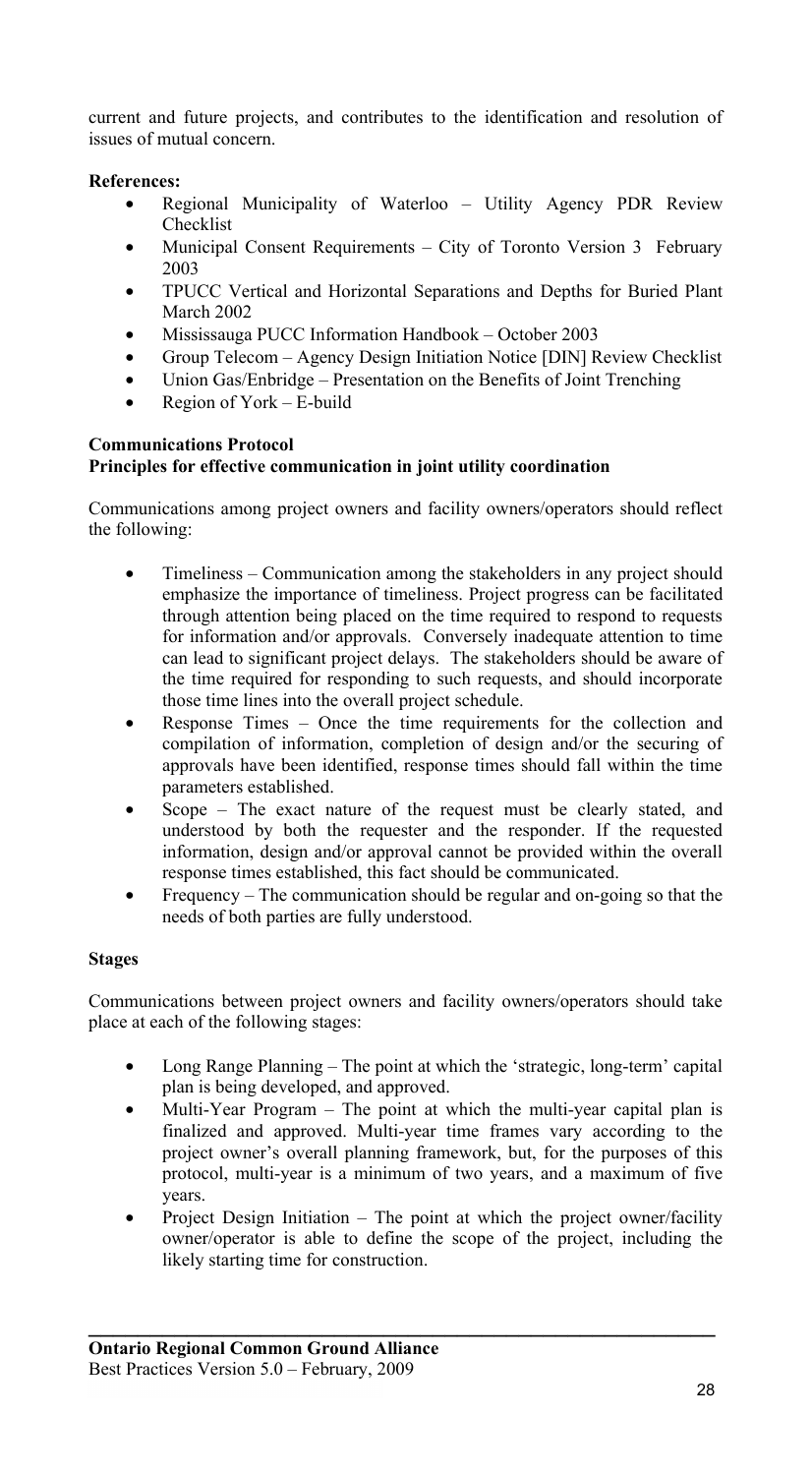- Detailed Design The point at which the exact details of the project have been defined and the construction documents are ready for tender.
- Current Year Program The point at which the current year program is approved and financed for program construction.
- Construction During the construction period in order to respond to any circumstances or situations, e.g. where design alterations need to be made.

#### **General**

The benefits associated with good project communications between project owners and facility owners/operators cannot be overstated. Regular communication improves the level of information among the stakeholders, facilitates the early identification and resolution of issues/concerns, and contributes to good overall project management. A number of public bodies have recognized the importance of good communications, and developed guidelines/standards in this area. Examples worth examining are the Utility/Agency PDR Review Checklist utilized by the Regional Municipality of Waterloo, and the Mississauga PUCC Information Handbook.

# **1-8: Underground Facilities should be locatable**

Practice Statement: The presence and type of underground facilities should be readily locatable, and may be identified through such devices as tone-able pipes, cables, tracer wire, or locator balls and may also include permanent above and/or below ground markers.

**Practice Description:** No underground facilities should be installed that cannot be readily found at a later date. Existing methods for locating utilities include using geophysical methods for tone-able facilities and those with tracer wire, or the use of permanent locator ball systems. A combination of above and below, ground markers could also be used to identify and locate underground facilities. The above ground markers are to identify facilities, and not to circumvent the need to locate facilities prior to excavation. Above ground markers should be developed in the design phase of a project, and should include the company name, type of facility, and emergency contact. The location and types of markers should be specified in the construction plans. (APWA colour standards)

#### **Examples of Practice:**

- 1. In planning the designer should obtain a list of affected facilities and contacts the facility owner for design and encroachment information. The design should include, as specified by the facility owner/operator, marker locations for each encroachment during and after construction.
- 2. In the installation of additional underground facilities, the designer should obtain a list of affected facilities, and should include a detailed marker system to effectively mark the underground facilities. Examples of a detailed marker system include tracer wires on non-metallic facilities and electronic or surface markers for facilities at excessive depths.

**Benefits:** The design includes provisions to aid in future locates. In addition, an effective marker system will assist facility owners/operators or first responders to an area involving more than one underground facility or an incident near underground facilities.

**\_\_\_\_\_\_\_\_\_\_\_\_\_\_\_\_\_\_\_\_\_\_\_\_\_\_\_\_\_\_\_\_\_\_\_\_\_\_\_\_\_\_\_\_\_\_\_\_\_\_\_** 

#### **References:**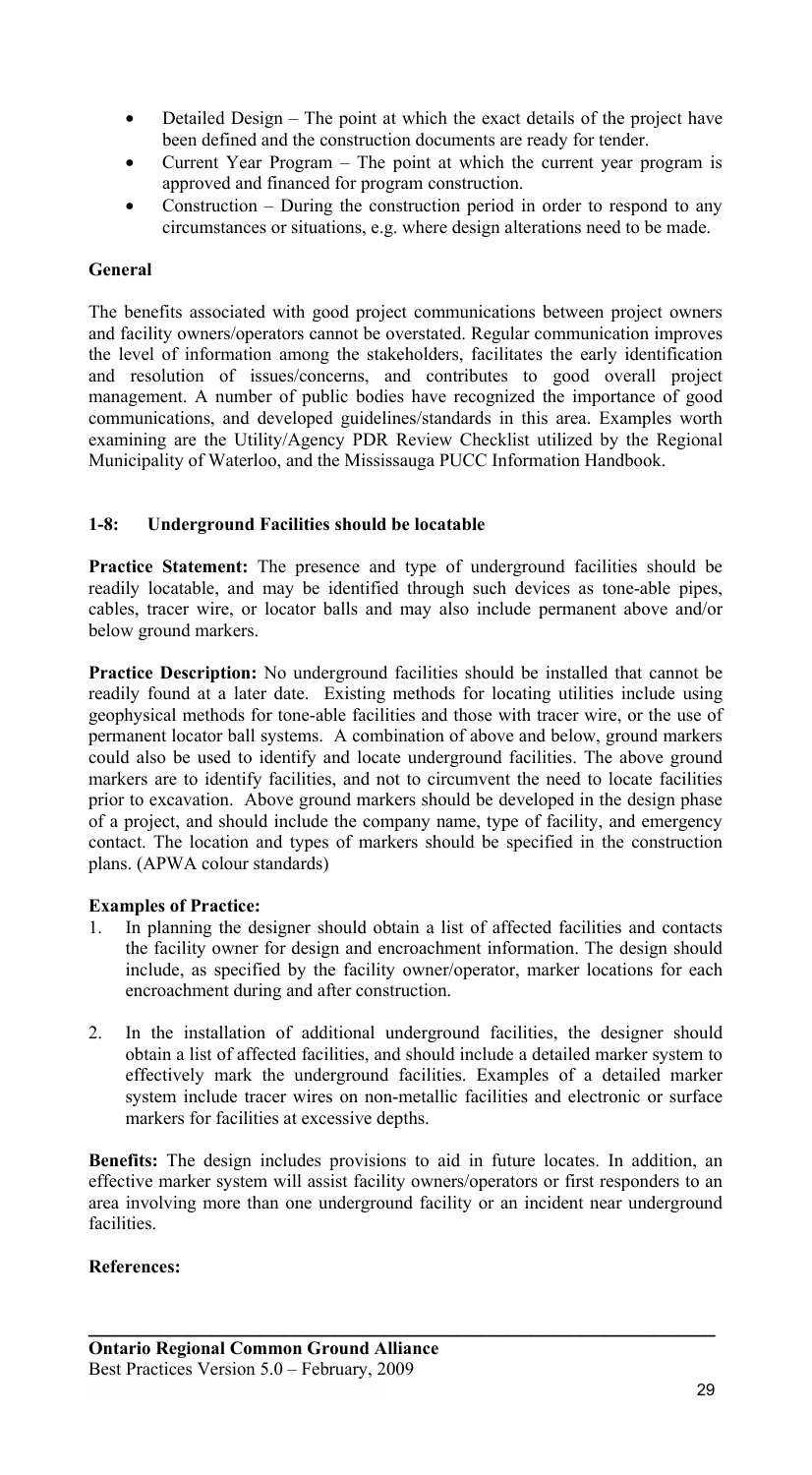- Enbridge
- Durham Region Regional Design Guidelines for Sewers
- OPS
- NEB
- Bell Canada

#### **1-9: Follow All Applicable Codes, Regulations, and Facility Owner/Operator Standards (Revised 09/3005)**

**Practice Statement:** When planning and designing the installation of new or replacement facilities, the designer should ensure compliance with all

- federal and provincial statutes, regulations, codes, standards, and guidelines,
- municipal by-laws,
- owner/operator standards, and
- **Best Practices**

**Practice Description:** The designer of a facility project should consider standards and practices and comply with codes, and regulations applicable to that particular facility, and adjacent facilities. As a matter of practice the designer should circulate the design to the appropriate stakeholders within the right-of-way to ensure compliance. Stakeholder review is facilitated by the level of detail which accompanies the design. Regulations, codes, standards and other design documents generally specify depth of cover, and horizontal and vertical clearances between adjacent facilities.

The designer should consider the protection and temporary support of adjacent facilities, and any interference with existing cathodic protection and grounding systems. Consequently, the designer has to provide specifications on safety measures to be taken and procedures for emergency notification and repairs in the case of any damage to an adjacent facility. Designers and facility owners should make all parties aware of new and revised standards and codes that may affect the project.

#### **Current Practice:**

- Toronto Vertical and Horizontal Separations and Depths for Buried Plant
- Union Gas and Enbridge Support of Gas Pipelines in the Vicinity of Excavations
- Enbridge Third Party Requirements in the Vicinity of Natural Gas Pipelines

**Applicable Regulations, Codes, and Standards:** [NEB, OEB, OPS, CEC, CSA] (see also Compliance Best Practices for related Regulations).

- National Energy Board Pipeline Crossing Regulations, Part I --- SOR/88- 528
- National Energy Board Pipeline Crossing Regulations, Part II --- SOR/88- 529

**\_\_\_\_\_\_\_\_\_\_\_\_\_\_\_\_\_\_\_\_\_\_\_\_\_\_\_\_\_\_\_\_\_\_\_\_\_\_\_\_\_\_\_\_\_\_\_\_\_\_\_** 

\*New Regulations are currently being finalized

- CSA Z662: Oil and Gas Pipeline Systems
- CRTC
- OEB
- OPS
- CEC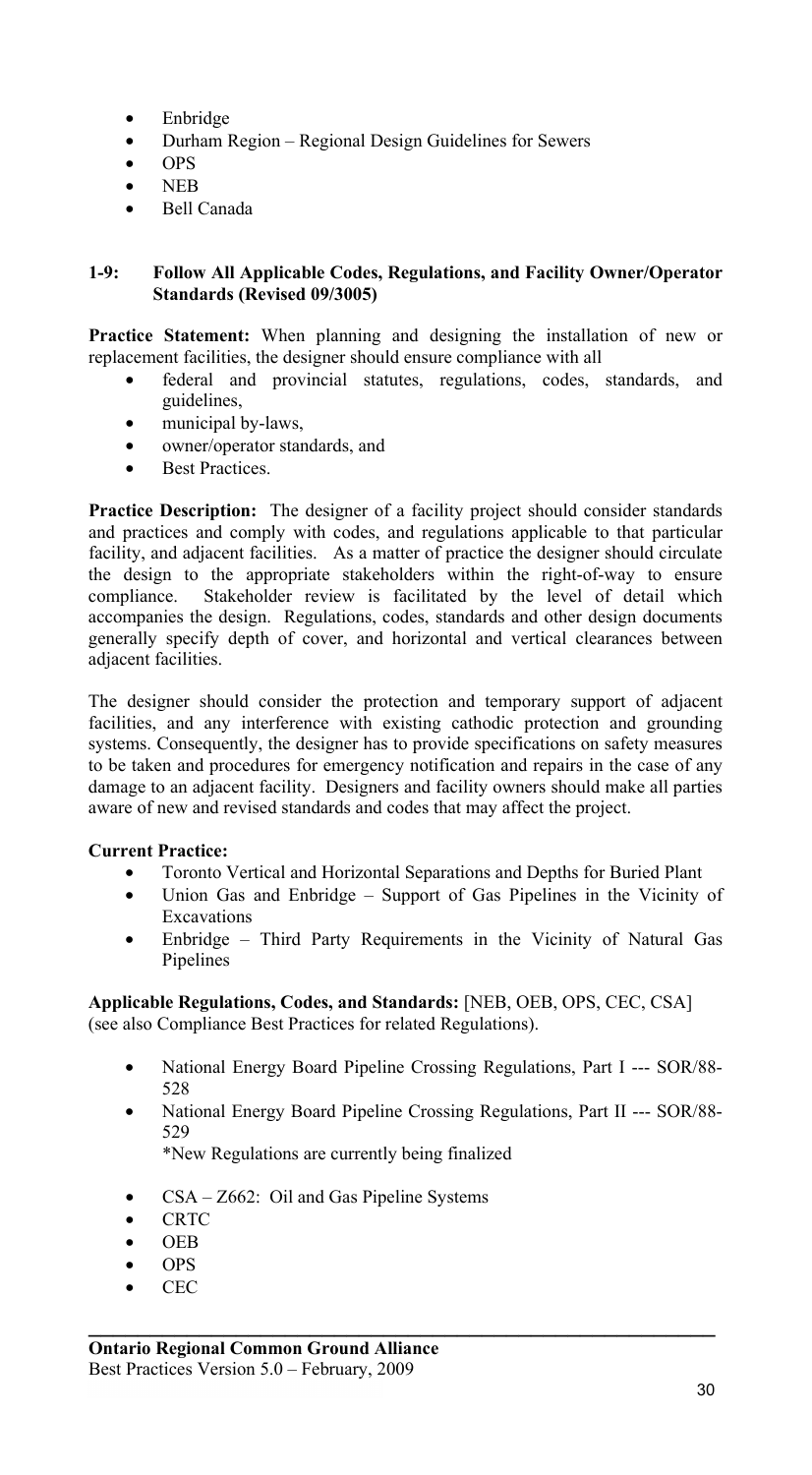- CSA
- TSSA
- ESA
- MOEE

**Benefits:** By reviewing applicable regulations, codes, and standards, the designer minimizes potential conflicts/damages, and facilitates future locates.

# **1-10: Constructability Review**

**Practice Statement:** Although constructability reviews should occur throughout the design stage**,** prior to the finalization of the design, the project should be subjected to a constructability review. The participants in this process should include a constructor, the project designer/engineer, and the project owner. Other participants could include the facility owners/operators affected by the project. This process should result in a final design which can be circulated as appropriate for approvals.

**Practice Description:** This practice will allow the designer/engineer, a constructor, project owner, and facility owners/operators to assess the constructability of the project design, assess project alternatives, review proposed schedules, and to facilitate smoother, less costly, more efficient and safer construction.

# **Example of Practice:**

# **Durham Region**

Typically a formal Constructability Review is undertaken approximately halfway through the detailed design process for the larger Capital Works Projects. The project design phase is sufficiently advanced to a point that a constructor has sufficient information to make educated comments on the most efficient and cost effective approach to completion taking into account factors such as scope of work, public/community relations, operational restrictions peculiar to the site, potential detour routes and staging requirements. This process was used to good effect on projects on Ritson Road in Oshawa and Consumers Drive in Whitby to support and demonstrate the advantages of full road closure as opposed to staged construction that permits full public access to the site.

**Benefits:** The application of constructability reviews will result in more efficient construction, more effective design, reduced costs, and improved safety.

# **References:**

• OSWCA – Standard Procedures for Sewer and Watermain Contracting in Ontario – Section 1.5

# **PRE-BID/BID**

# **1-11: Use of Qualified Contractors**

Practice Statement: Qualified contractors should be used to excavate on and near underground facilities.

**Practice Description:** Contractors that excavate on and near underground facilities should possess the qualifications necessary to conduct such activities in a manner that is both safe and reliable, and ensures a quality product. The use of qualified contractors ensures that contractors retained to work on a project are capable of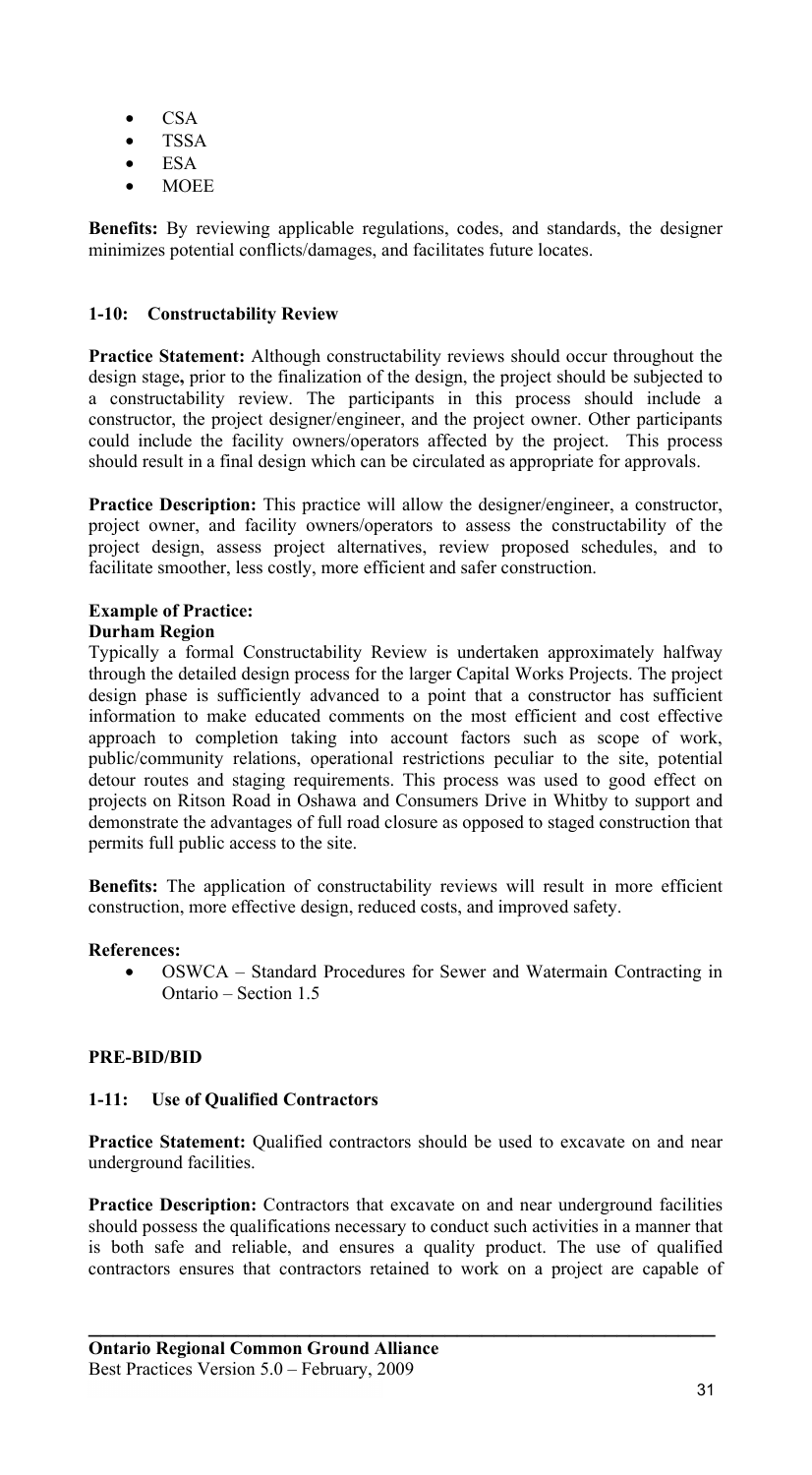performing the work required, and operate safely. By requiring contractors to be qualified, public safety is protected as is the integrity of the underground facilities in the area of the excavation. Allowing a competitive bidding process from qualified, competent, and experienced contractors should assure both quality and price, and should minimize the risk of damage to underground facilities.

**Example of Practice:** Most large organizations involved in capital works have developed policies to qualify contractors. These policies often involve establishing criteria in such areas as financing, insurance, occupational health and safety, and performance which must be met prior to participating in the bid process.

**WSIB Incentives Programs – CAD-7, MAP** These programs calculate rebates or surcharges for various contractors based on safety performance. A full fledge experience rating program is being developed as part of contractor accreditation. There is also a move to develop a set report that can be used by contractors/project owners.

# **Benefits:**

- Quality of work;
- Improved safety; and
- Minimized Risk

#### **References:**

- Ministry of Transportation
- Union Gas
- Enbridge
- Workers Safety and Insurance Board
- DUPONT
- General Motors
- Greater Toronto Airport Authority

# **1-12: Pre-Bid Conferences**

**Practice Statement:** Depending on the size and scope of a project, a pre-bid conference, involving all stakeholders, should be held and bids should be accepted from only those qualified contractors attending the pre-bid conference.

**Practice Description:** The project owner should require that all potential qualified contractors attend a pre-bid conference involving the facility owners/operators whose facilities might be affected by the proposed excavation and project design. The prebid conference should address, as a minimum, the requirements of the project in relation to the protection, support, and safe maintenance of the facilities during the excavation and construction. Pre-bid conference proceedings should be recorded and minutes circulated to all those in attendance.

**Examples of Practice:** Pre-bid conferences normally involve the project owner, the project design staff, the facility owner/operators, and the potential contractors. During the pre-bid conference, the contractors are made aware of the special requirements of the project with respect to certification, safety, and the regulatory environment.

**Benefits:** Pre-bid conferences afford the opportunity for discussion among the owner, contractor, designer, and other interested parties of the many aspects of a proposed project, including: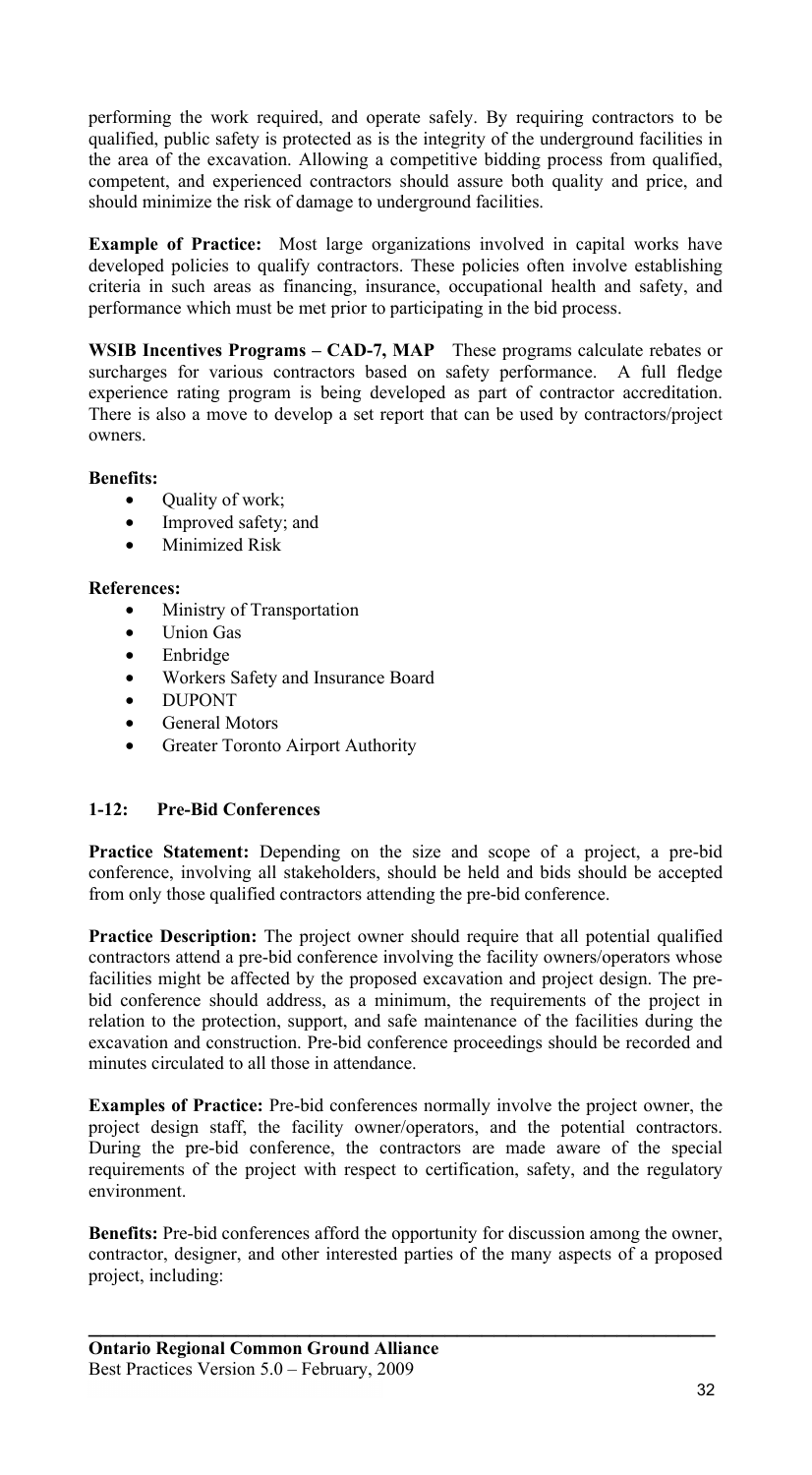- 1. Scope clarifications;
- 2. The review of contract documents;<br>3. Regulatory requirements;
- Regulatory requirements;
- 4. Schedules; and
- 5. Damage Prevention.

Pre-bid conferences ensure that all potential participants in the project possess the same understanding of the project requirements, and complexities.

#### **References:**

- Region of Niagara
- Region of Durham Purchasing Bylaw 68-2000
- Region of York
- Bell
- Enbridge
- Hydro One

#### **1-13: Contact between the Designer/Engineer and Potential Contractors during the Pre-Bid/Bid Phase**

**Practice Statement:** Once a project design is completed, the designer/engineer should be available to answer questions and clarify aspects during the pre-bid/bid process.

**Practice Description:** The designer's continuing involvement with potential contractors during the pre-bid/bid phase ensures more effective communications between all the stakeholders. The designer will be available to communicate to the interested bidders the scope and complexity of the project and the proper understanding of the intended design.

**Example of Practice:** Contract documents should contain contact information for purpose of design clarification.

**Benefits:** This practice provides quality assurance and minimizes potential safety concerns and delays to project completion as well as the protection, support, and safe maintenance of the facilities during the excavation and construction. It also affords the designer the opportunity to relay information to potential contractors that is not readily shown on the contract drawings.

#### **References:**

- York
- Niagara
- Union
- Hydro One

#### **CONSTRUCTION/POST-CONSTRUCTION**

#### **1-14: Contact between the Designer and the Contractor during Construction**

**Practice Statement:** The designer/engineer should be available during the entire construction.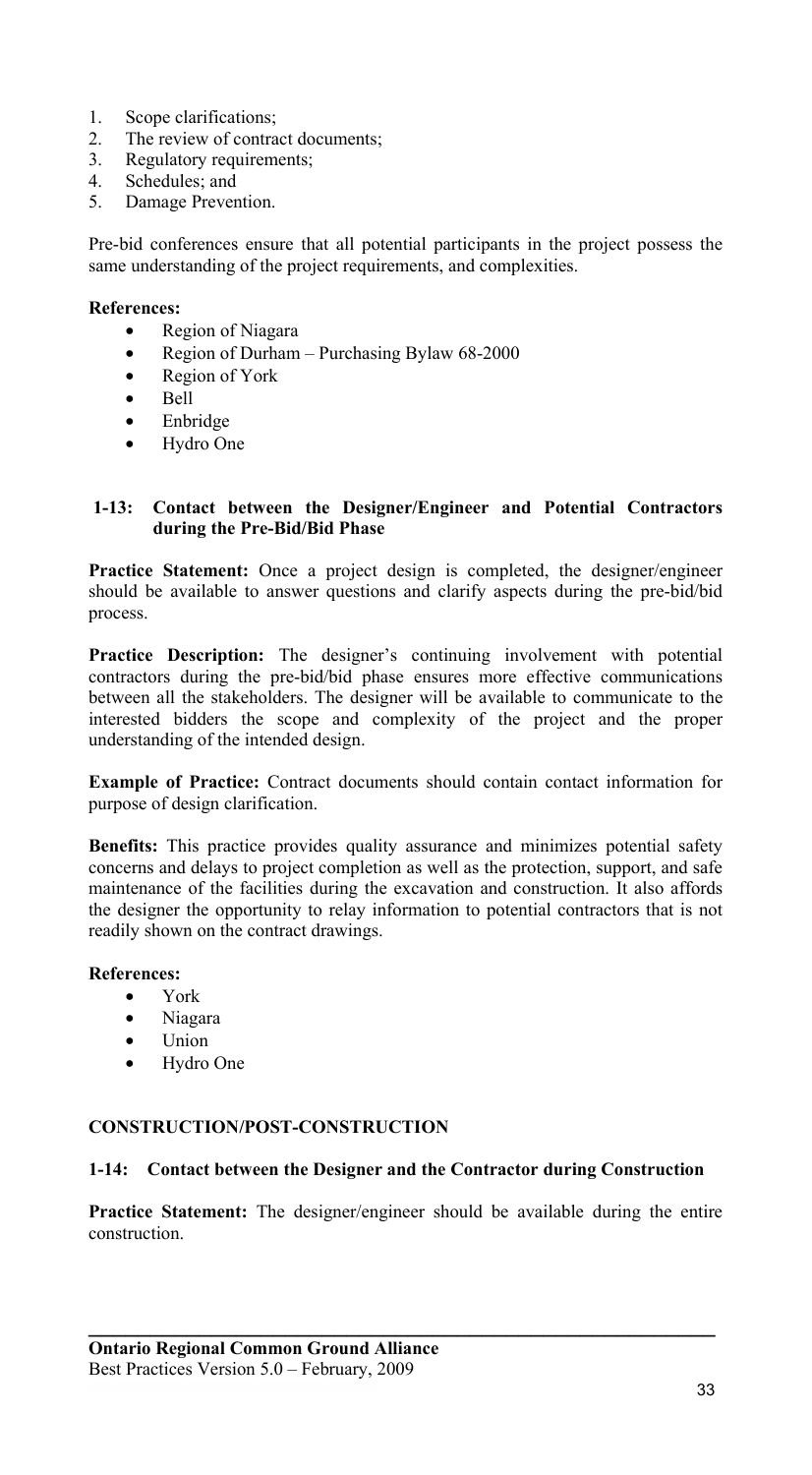**Practice Description:** This practice ensures that design support is available for preconstruction conferences, unforeseen conditions, site meetings, design changes, and post-construction conferences.

**Current Practice:** When an undesignated or otherwise unknown underground facility and/or condition is discovered within a work area, the contractor advises the project owner and the designer. If the discovery is made during construction locates phase of the work, the designer can assess whether or not there is an impact on the design. Such discoveries can impact on the project by requiring additional work, increasing hazards from the facility, or conflicting with the installation of the new facility.

When a contract involves construction, Hydro One will provide an inspector on-site who has direct access to the project designer.

**Benefits:** Potential concerns are resolved more expeditiously, thereby minimizing subsequent modifications to the project design, costs, and completion. The designer's progress inspections of the project are also facilitated.

#### **References:**

- York
- Niagara
- Union

#### **1-15: As-Built Drawings/As-Constructed Drawings (Revised 11/2008)**

Practice Statement: As-built/As-constructed drawings should be specified as a contract/project deliverable and should be prepared as soon as practicable, and the information recorded to aid in future locates and construction. This updated information should be circulated among the pertinent parties involved in the project as soon as practicable, (i.e. municipalities, utilities, public works authorities, UCCs) and those parties should update their records accordingly. In this way, utility records should be maintained as current as possible.

**Practice Description:** Installation should be made in accordance with the approved construction plans. Any deviation to those plans should be approved/documented/recorded on the as-built/as-constructed drawings. As-built/asconstructed drawings should be completed as soon as practicable and retained. The information should be made available for future projects. As-built/as-constructed drawings should be valid.

As-Built/As-Constructed Drawings should include:

- 1. Any deviations in construction from the approved design;
- 2. The level of accuracy in the horizontal and vertical locations of the underground utility;
- 3. The methodology used to measure the accuracy, e.g. geodetic survey, or relationship to topographical/physical features at the time of construction;
- 4. The date the drawings were prepared; and
- 5. The method of construction, e.g. directional drilling.

**Current Practice:** Upon completion of construction and prior to final acceptance of the installation by the Owner, all "as-built/as-constructed" measurements should be made and submitted. Typically these measurements note any deviation in horizontal and/or vertical alignment from the established baseline, the location of valves, access chambers, manholes, service boxes and stub connections for services. In addition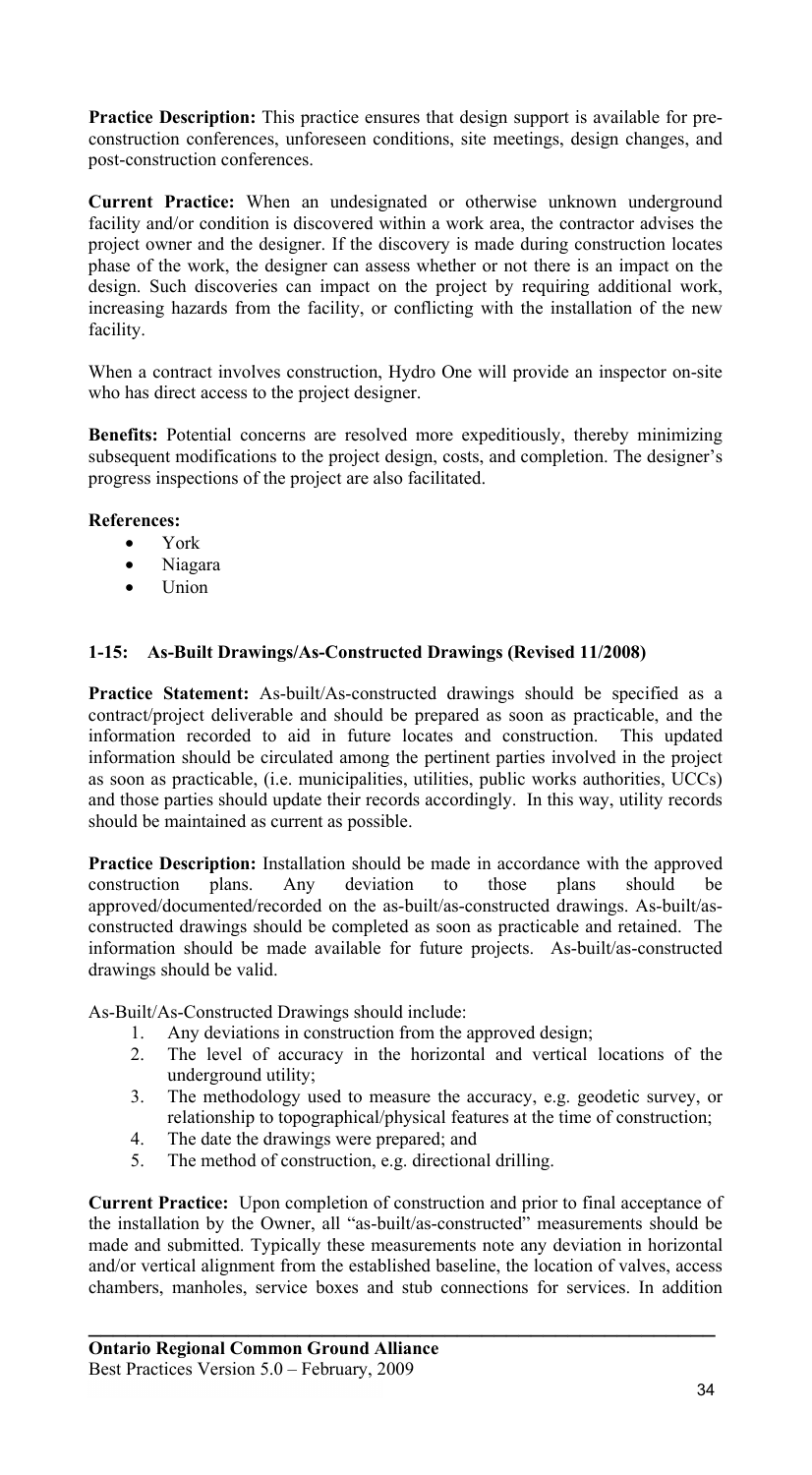they should note final invert elevations, pipe size, grade changes, any applicable structural details of manholes/chambers and any other information as deemed necessary that may affect future maintenance of the utility. All drawings should note these changes "As Recorded" with date on the drawings in a prominent location.

**Benefits:** Accurate as-built/as-constructed drawings serve as integral initial information source for future projects, and minimize the risk of damage to existing underground facilities.

# **References:**

• Region of Durham – Design Specifications for Regional Services

# **1-16: Sewer/Watermain Service Connections (Revised 11/2008)**

**Practice Statement:** Sewer laterals and watermain service connections should be installed and locatable from the main to 1.5m beyond the property line in new subdivisions.

**Practice Description:** For the purpose of health & safety, damage prevention and construction efficiency, sewer laterals and water service connections installed in new subdivisions should be extended from the main to 1.5m beyond the property line and plugged with a water tight plug. This allows workers installing the connections from the stubs to the homes to establish a safe stable work environment and minimizes impact to the existing facility infrastructure.

# **References:**

- Region of Durham S-301 rev 2005 & Region of Durham s-410 rev 2005
- Extension of the Laterals Best Practice prepared by: Robert Celsi, Executive Director, OCDCA, Ray DiDonato P. Eng, VP, OCDCA, Frank Tucci, Chair Worksafe Committee, OCDCA, Daniel Fiorini, CET, CSAO Low Rise Labour management Health & safety Committee
- ORCGA Planning & Design Committee (Feb, 2006)

#### **1-17: Sharing of Sewer Main and Lateral Information (New 01/20090**

**Practice Statement:** Project and facility owners should use all reasonable and available means to share sewer main and lateral information including, but not limited to, location.

**Practice Description:** In the planning phase of a project, the designer should request all sewer main and lateral information including Foundation Drain Collectors (FDC's) pertaining to that project area from the Municipality / Developer. The Municipality / Developer should provide the sewer main and lateral information if available.

If the project owner completes private sewer locates, the project owner should forward all documentation to the municipality. The Municipality should retain this information and make it available upon request.

Benefits: It has been found that sewer mains and laterals can be damaged during the installation process of underground infrastructure. Damage can remain undetected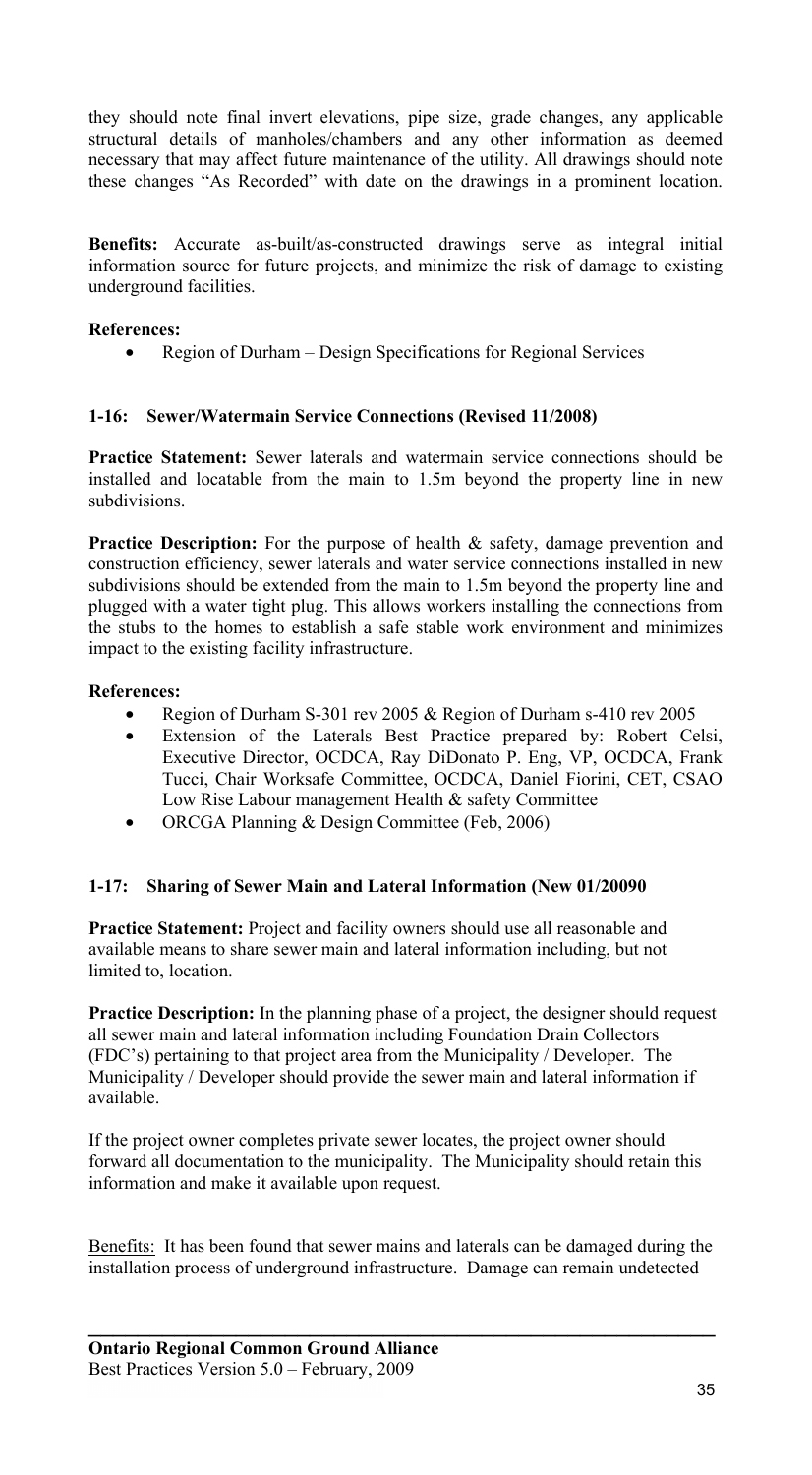until a sewer cleaning process is initiated. The cleaning process can potentially lead to an incident if a utility had penetrated the sewer main or lateral during installation.

Sharing information will allow both parties to effectively communicate sewer main, lateral and FDC locations so underground infrastructure can be installed without damaging sewer laterals. This initiative also provides the Municipalities with updated information of sewer line locations. This practice should reduce the likelihood of damaging the sewer mains or laterals when installing underground infrastructure.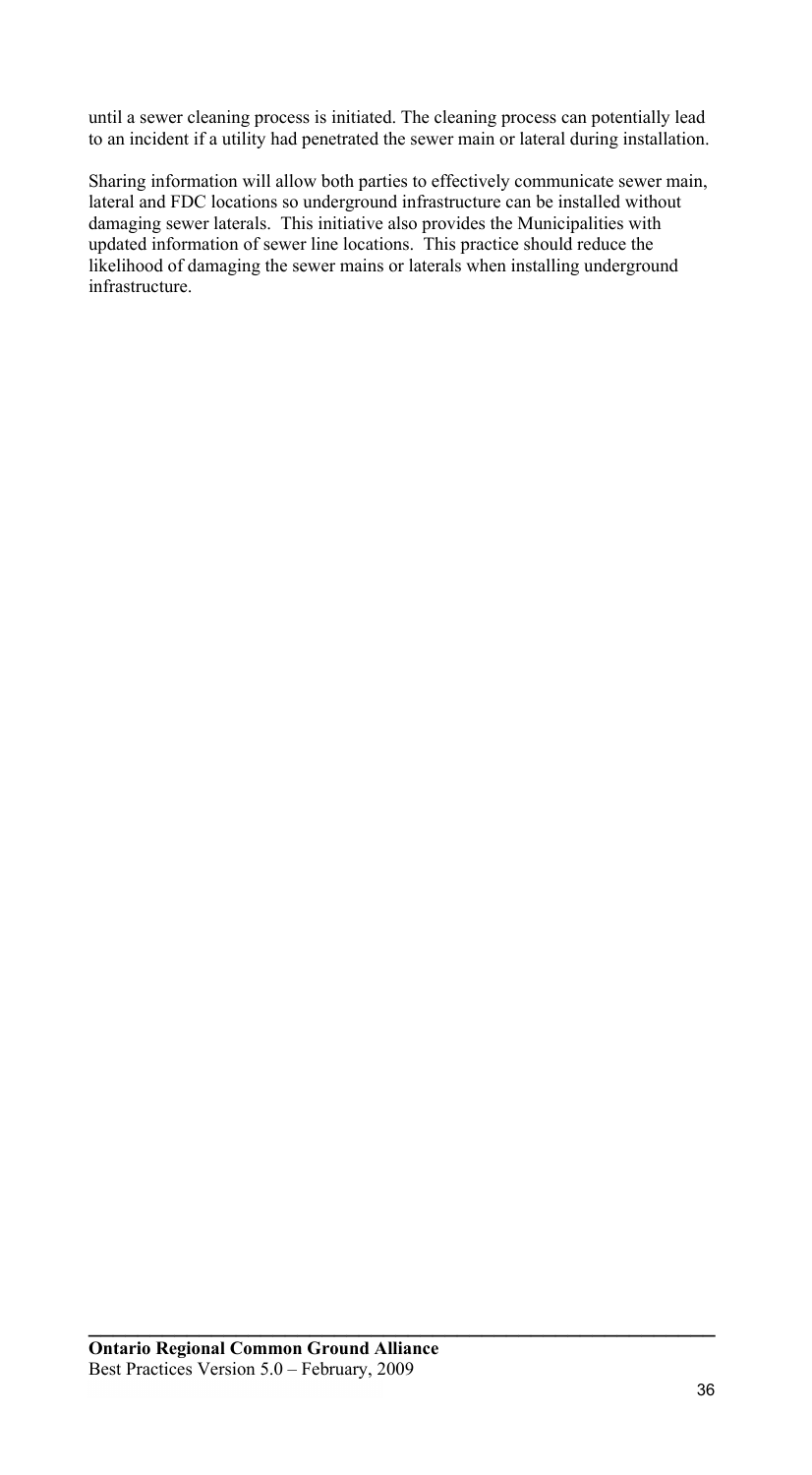#### **2-1: Pro-active Public Awareness, Education and Damage Prevention Activities**

**Practice Statement:** The one-call centre has a documented, pro-active public awareness, education, and damage prevention program.

**Practice Description:** The one-call centre promotes the need to "Call Before You Dig," to enhance awareness of responsibilities to safeguard workers and the public and protect the integrity of the buried infrastructure, to foster a cooperative approach between the owners of buried facilities and the digging community toward the prevention of damage to buried facilities and to promote the service it provides.

Typical one-call centre activities include: promotional items; media advertising; participation at safety meetings; seminars and trade shows; contractor awareness programs; distribution of education material describing how the one-call system works; maintaining a database of active members of the local digging community; mediating and rationalizing the expectations of both the facility owners/operators and the digging community; and participation in local damage prevention or facility location and coordination committees.

### **References:**

- One Call CGA best practices
- Currently distribute pamphlets, recall items. Web site established, links from member sites, utility billing inserts. Participate in contractor events, shows, symposiums, etc. Invite stakeholders to centre to see operations.

### **2-2: Specifically Defined Geopolitical Service Area with No Overlap**

**Practice Statement:** The one-call centre serves the entire Province of Ontario so that an excavator need only make one call for it's members and a facility owner/operator need only belong to a single one-call centre.

**Practice Description:** One-call centre programs are designed to promote ease of use for members (facility owners/operators) and for excavators. This ease of use is enhanced when a one-call centre serves a specifically defined geopolitical area that does not coincide with the service area of another one-call centre.

There are two requirements a one-call centre program meets in order to be considered as having implemented this best practice:

- The program permits an excavator to use a single point of contact to submit and follow up on a notice of intent to excavate and notify affected facility owners/operators.
- The program permits a facility owner/operator to join a single one-call centre and receive all appropriate notices.

### **2-3: Formal Agreements with Members**

Practice Statement: Each member of the one-call centre abides by a written agreement that states the rights and the responsibilities of the one-call centre members and the one-call centre.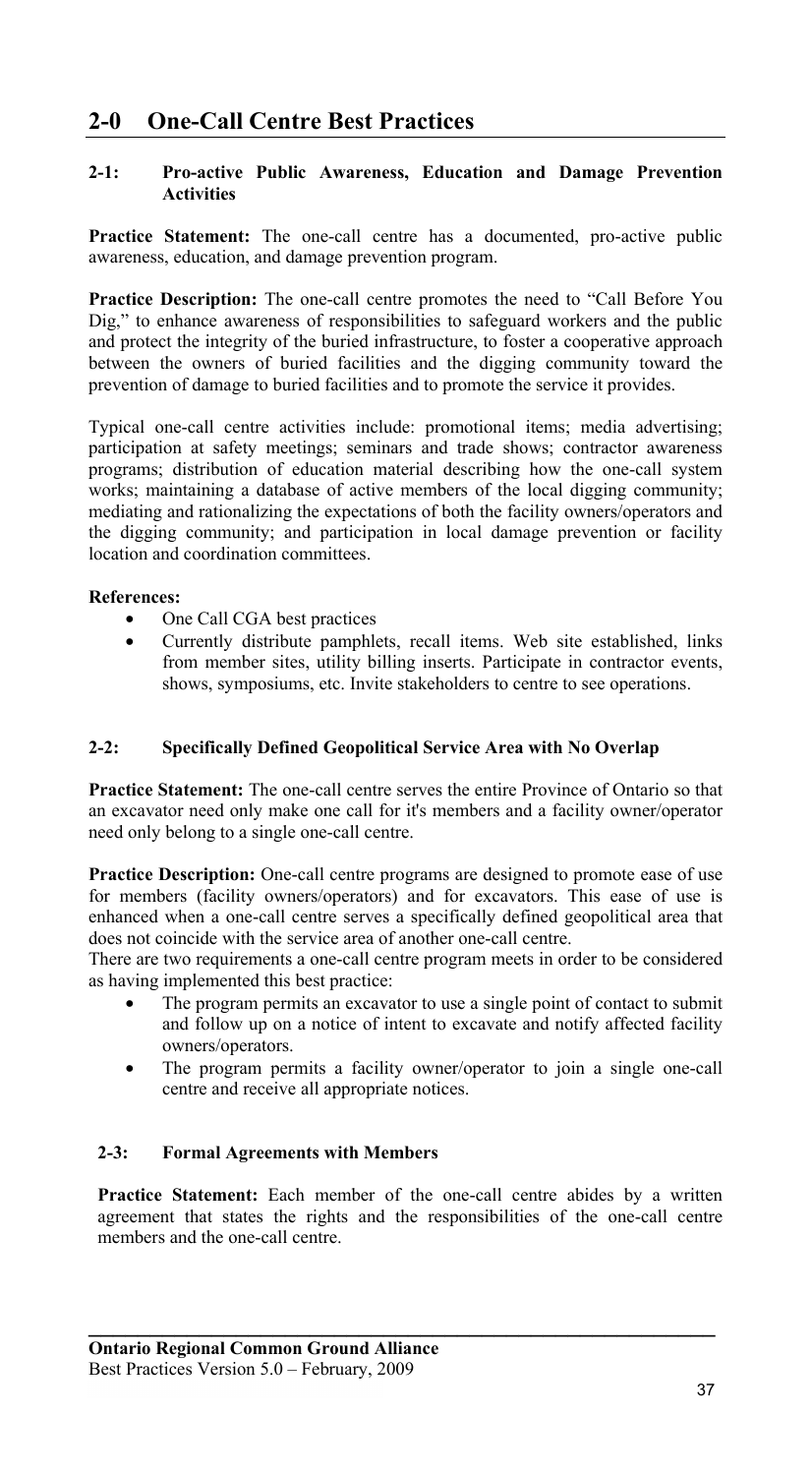**Practice Description:** The terms and conditions of service provided by the one-call centre and the obligations of the member are established in a legally binding standard form Service Agreement document which is signed by both parties. The purpose of the document is to simply state the legal obligations and terms of service for both parties in a standard form contract that all members must sign. This standard form agreement should not be restrictive and there should be no unreasonable barriers to facility owners/operators signing this agreement.

### **2-4: One-Call Centre Governance**

**Practice Statement:** The one-call centre is governed by a Board of Directors with input from stakeholders.

**Practice Description:** To ensure that a one-call centre functions to the best benefit of the entire community, it is governed by a Board of Directors with input from representatives of the stakeholders. Stakeholders are from a variety of industry types, such as facility owners/operators, contractors, designers, project owners and government representatives. Each stakeholder representative is knowledgeable in their own industry and of how it interacts with the one-call centre and all of the represented stakeholders.

### **2-5: Single Toll Free Number with North-American Access**

**Practice Statement:** The one-call centre has a single toll free number with North-American access.

**Practice Description:** There will be only one toll free telephone number and one toll free fax number for the one-call centre to receive locate requests. These numbers have toll free North American access, meaning that a caller can telephone or fax the centre free of charge from anywhere in North America. The one-call centre will also maintain an e-mail address as an alternate means to receive locate requests.

# **2-6: Hours of Operation**

**Practice Statement:** The one-call centre can process locate requests 24 hours a day, 7 days per week.

**Practice Description:** The one-call centre has in place a process where a caller, at anytime of the day or night, every day of the year, who has a locate request can contact the one-call centre and have that request processed.

# **2-7: Voice Record of All Incoming Calls**

**Practice Statement:** A voice recording is maintained of all voice transactions concerning requests to locate facilities.

**Practice Description:** Voice recording of the telephone communications for locate requests are made to ensure a precise record of the activity is retained. These records can be legally supported in court as well as used for damage investigations.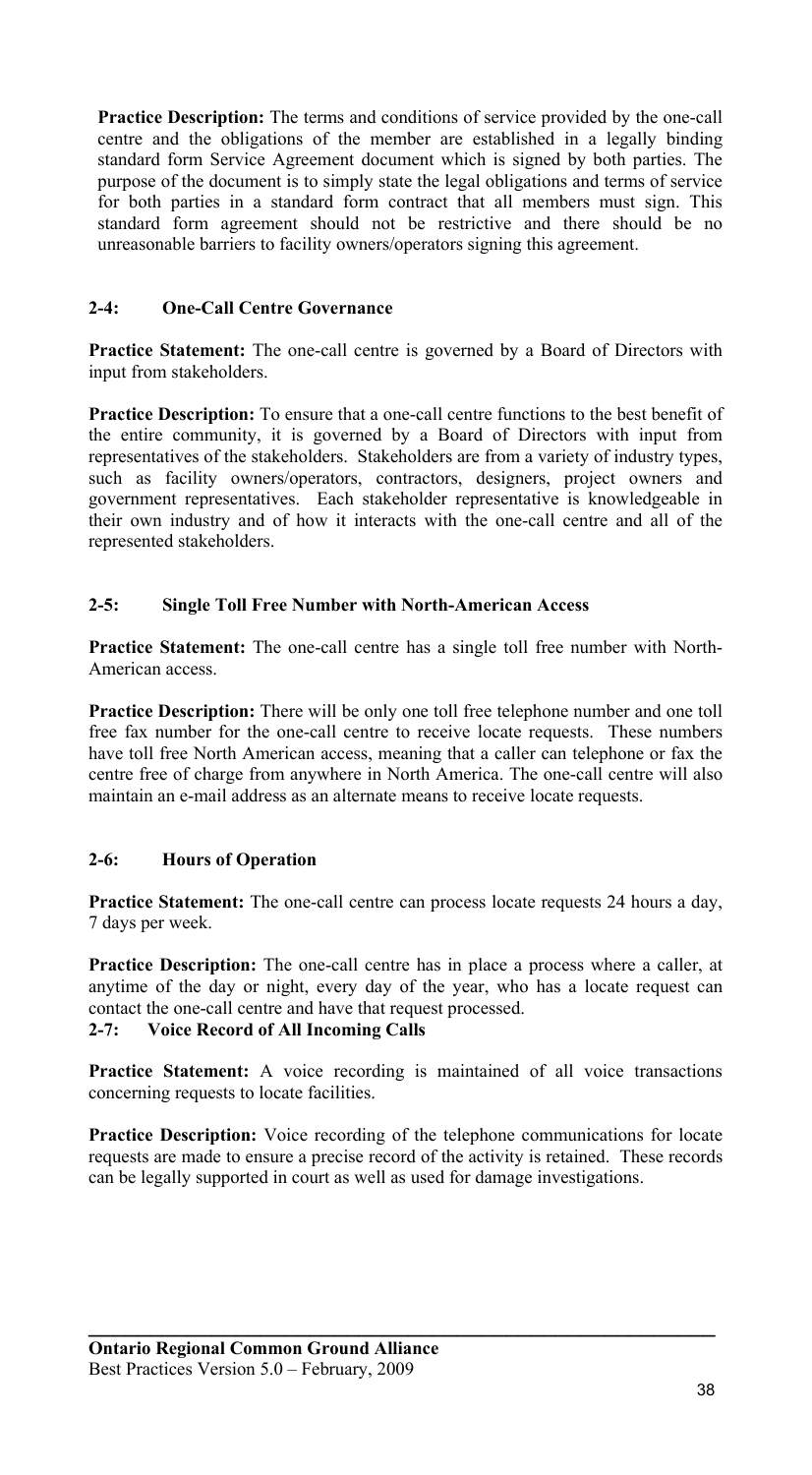### **2-8: Retention of Voice Records According to Applicable Statutes**

**Practice Statement:** Voice records of all calls concerning requests to locate facilities are kept in retention for seven years or according to applicable statutes.

**Practice Description:** Voice recordings are a factual record of the events that occurred between the caller and the one-call centre. These factual records must be maintained and accessible until expiry per the applicable statute of limitations in Ontario. Since these laws may change, no specific time period is set forth as a best practice. In the absence of notice by some party to the contrary, after the expiration of the statute of limitations the records may be destroyed. The one-call centre has a procedure for processing requests for voice information.

# **2-9: Caller Feedback**

**Practice Statement:** The one-call centre provides the caller with the ticket number and the names of facility owners/operators who will be notified for each locate request.

**Practice Description:** Providing the locate request number and the names of the facility owners/operators who will be notified enhances the efficiency of the one-call centre process. When provided the names of the facility owners/operators, the excavator knows which owners/operators will be notified in the area of the planned excavation. This helps the excavator determine if the facility owners/operators have responded to the locate request.

# **2-10: Printed Ticket Recall**

**Practice Statement:** The one-call centre can provide a printed copy of any ticket for a period of time determined by applicable statutes.

**Practice Description:** In the event of a damage investigation, litigation, or other event, it is often necessary to have a hard copy printout of a location request ticket. The one-call centre has the ability to produce, as necessary, a copy of a location request ticket for the appropriate statutory period.

# **2-11: Documented Operating Procedures, Policies, and Manuals**

**Practice Statement:** The one-call centre has documented operating procedures, human resource policies including health and safety and training manuals.

Practice Description: The one-call centre has documented operating procedures, human resource policies including health and safety, and training manuals. Training manuals, practices, procedures, and policies are on the premises in a designated area or place, dated, and available for reference.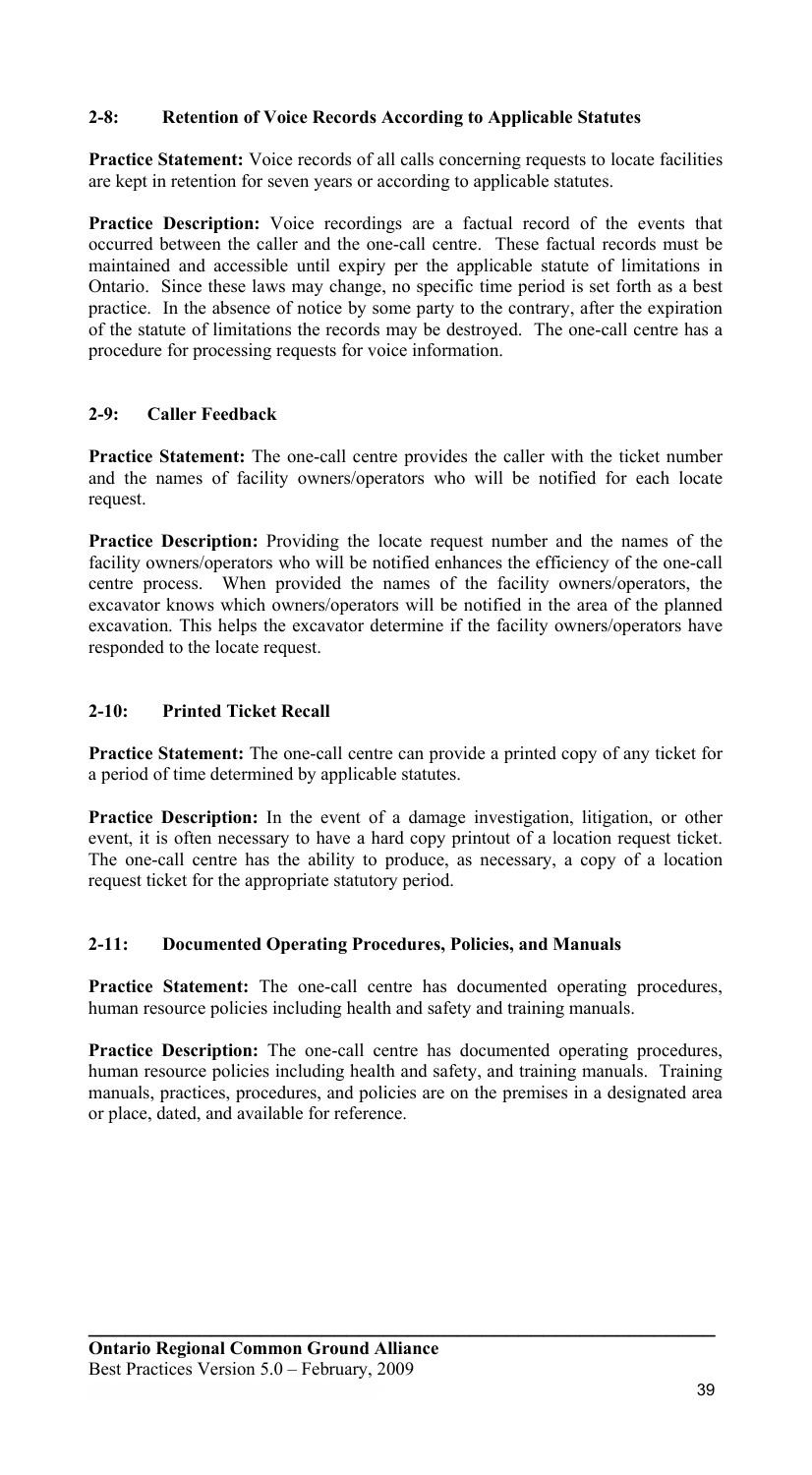#### **2-12: Documented Owner Verification of Data Submitted by Facility Owners/Operators**

**Practice Statement:** The one-call centre returns the geographic description data base documentation to the facility owner/operator annually and after each change for verification and approval.

**Practice Description:** The one-call centre can only work with the information related to the existence of buried facilities that its members provide. It is important that the one-call centre be able to produce evidence that a member's data is accurate, according to that member. Regular verification of data is a part of the documented agreement or operating procedures between the owner or operator of buried facilities and the one-call centre. Any deletions or additions made by the member are entered into the database and documentation of the change sent back to the member for verification, prior to activation.

# **2-13: Flexibility for Growth and Change**

**Practice Statement:** The operating plan of the one-call centre is sufficiently flexible to accommodate growth and change.

**Practice Description:** A successful one-call centre maintains flexibility to respond to changes by forming and maintaining a responsive governing organization whose Board of Directors' and stakeholder representative composition allows adequate representation of the needs of all stakeholders.

A Board's ability to respond to change will be enhanced by drafting bylaws and operating procedures that reflect the current environment in which the one-call centre serves. The most successful Boards review these documents on an ongoing basis to make sure they continue to reflect or respond to current conditions. These Boards conduct regular strategic planning sessions during which they review the current state of the Centre's major systems, programs and outreach activities. Such assessments help them identify stakeholder needs for future growth and development.

Many members of Boards, stakeholder group representatives and centre management teams keep themselves informed about and involved in the one-call industry by joining associations and attending conferences or other educational events that help them to better identify new opportunities for growth and change.

#### **2-14: Meeting Between the Excavator and Facility Operator(s) Initiated by One-Call Centre Notification**

**Practice Statement:** The one-call centre has a process for receiving and transmitting requests for meetings between the excavator and the facility operator(s) for the purpose of discussing locating facilities on large or complex jobs.

Practice Description: The one-call centre relays requests for job site facility meetings for excavators who request them with facility owners/operators. If a meeting is required to show the limits and schedule of the work, the one-call centre indicates that a meeting is requested. The one-call centre requires that the excavator provide sufficient information to fully identify the boundaries of the proposed work site. A meeting request does not necessarily eliminate the need for a locate request.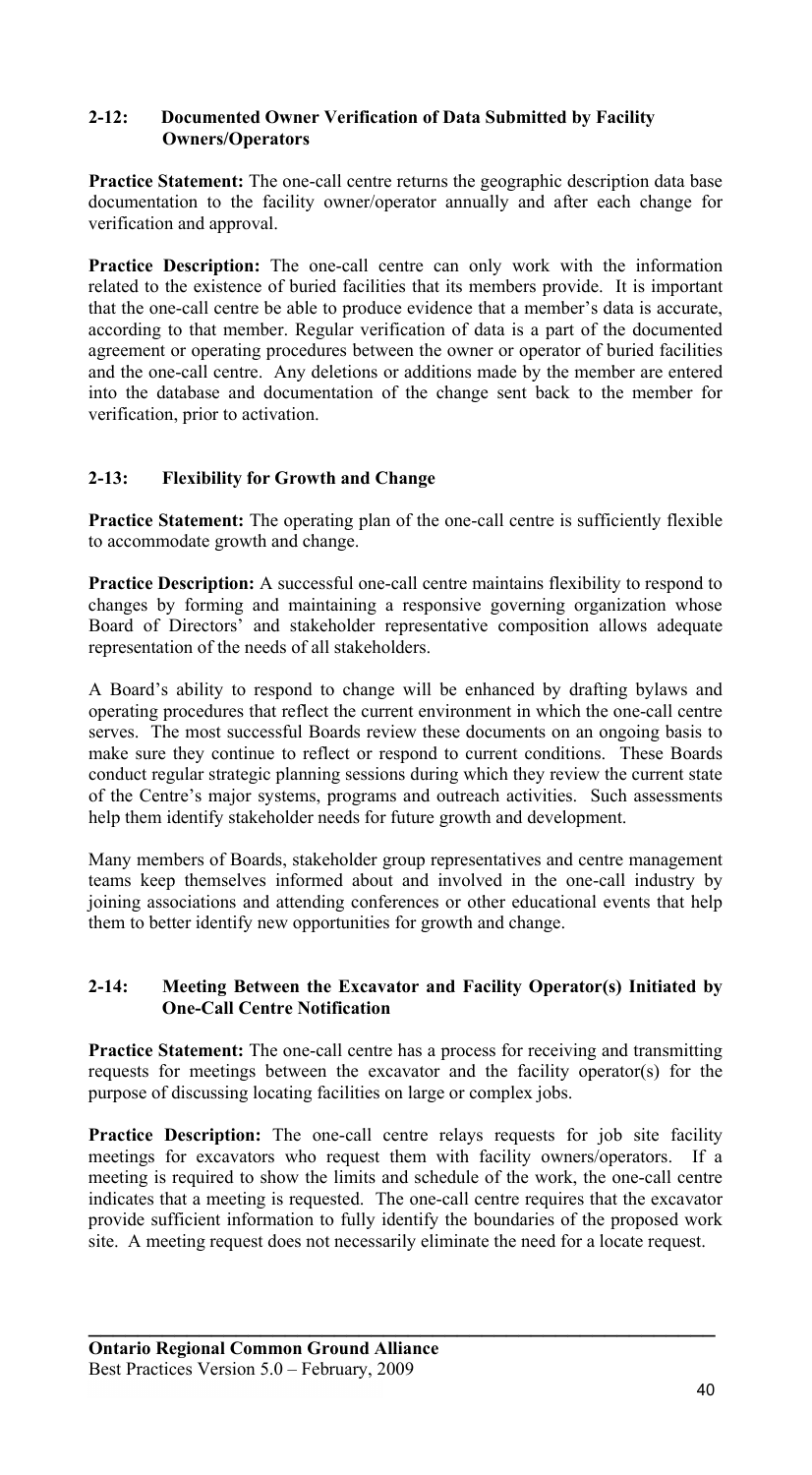# **2-15: One-Call Centre Accepts Notifications from Designers**

**Practice Statement:** The one-call centre accepts design requests and has the ability to process them as designated by the facility owners/operators.

**Practice Description:** To facilitate damage prevention, project designers have a need for access to facility location information from facility owners/operators. If a design request is received, the one-call centre provides a listing of facility owners/operators directly to the designer. Once the list is identified, the one-call centre processes the request as designated by each facility owner/operator.

# **2-16: Locate Request**

**Practice Statement:** The one-call centre captures the following information, at a minimum, on a locate request: the caller's name and phone number; the excavator's/company's name, address and phone numbers; the specific location of the excavation; the start date and time of the excavation; and the description of the excavation activity.

**Practice Description:** A locate request is a communication between an excavator and one-call centre personnel in which a request for locating underground facilities is processed. In addition to the minimum information required in the practice statement (above), the locate request should include any information, if available, that will help to establish the specific location of the excavation site. This additional information could include, for example:

- A. More detailed information to help determine the specific location of the excavation. Such information may include:
	- 1. Municipality/Community
	- 2. County/Region/District/Township
	- 3. Province
	- 4. Street address
	- 5. Street name
	- 6. Length and direction of the excavation and the nearest adjacent cross streets (needed to bound area of excavation or extended excavation)
	- 7. Subdivision and lot number (for new development)
	- 8. Latitude/Longitude: Latitude-longitude co-ordinate(s) or specific address of the dig site may be done automatically by the GIS subsystem or determined by computer assisted customer service representative. The dig site can be a point, an area or box, or a polygon. For a spatial rectangle (maximum/minimum latitude/longitude), the dig site must be wholly within the included area.
	- 9. Highway markers
	- 10. Railroad or pipeline markers
	- 11. General directions/instructions<br>12 Postal code
	- Postal code
	- 13. Distance to nearest cross-street
	- 14. Telephone number at dig site
	- 15. 911 address
	- 16. Lot and concession
	- 17. Map reference
	- 18. Pole numbers
	- 19. Any other pertinent references to help establish the location of the dig site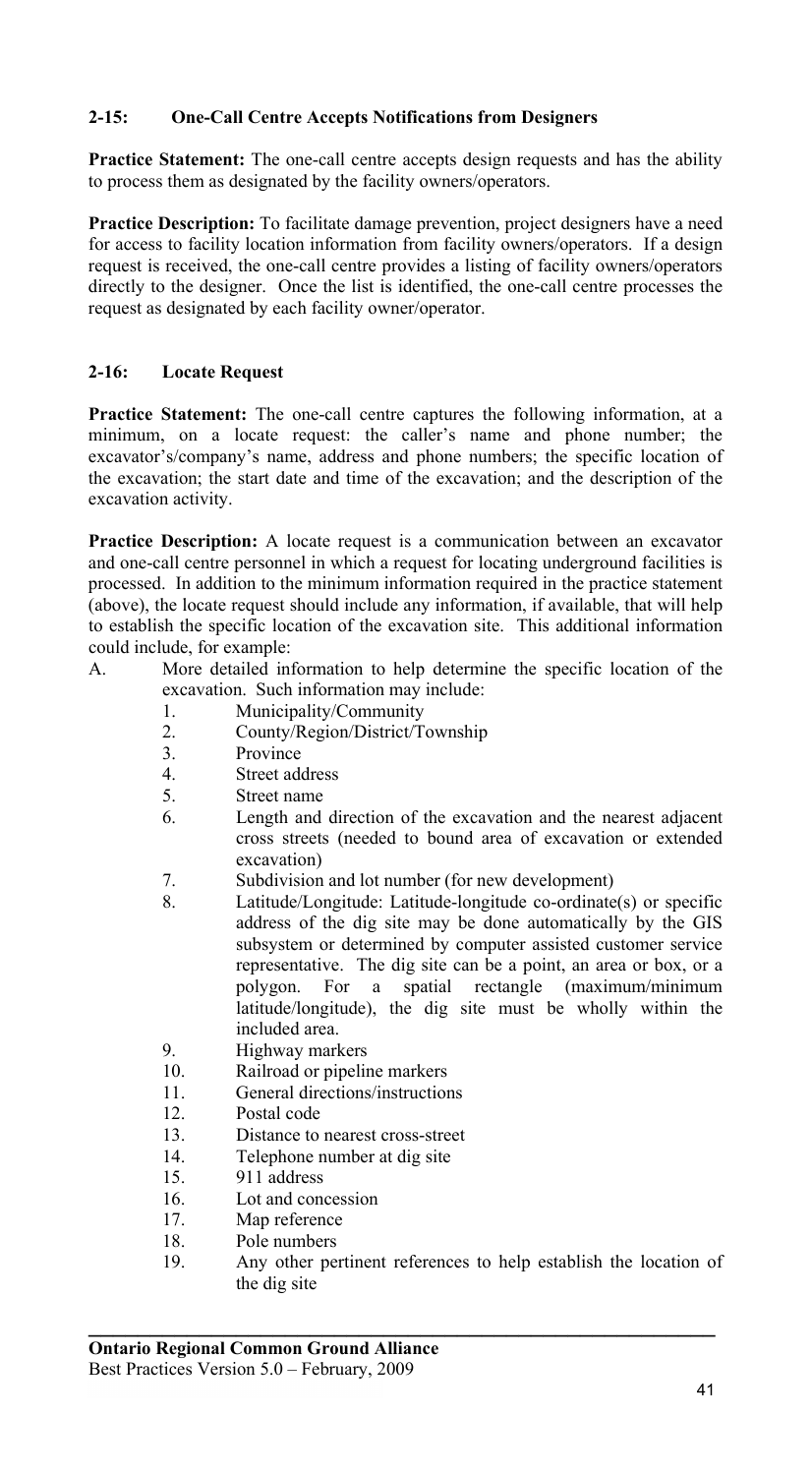- B. The intended start date and time of the excavation
- C. Excavating by hand or machine
- D. Type of the excavation activity (e.g., boring, blasting, trenching, etc.)
- E. Whom the excavation work is being done for  $\overline{F}$  What is the purpose of the work (i.e. what wi
- What is the purpose of the work (i.e., what will be installed and/or built)
- G. Excavation on public property
- H. Excavation on private property and if so, where (front, side, rear)
- I. Is the dig site pre-marked by the excavator
- J. The depth of the excavation
- K. Is a site meet requested
- L. Does the excavator want an "outline mark and fax"
- M. The status of the involved members for that request (notice, clear, suppress, cleared by look-up)
- N. Additional remarks

### **2-17: Practices to Reduce Over-Notifications**

**Practice Statement:** The one-call centre employs practices designed specifically to reduce the number of notices transmitted to facility owners/operators, in which the reported excavation site is outside the owner's/operator's desired area of notification.

**Practice Description:** The one-call centre employs technology that allows the facility owner/operator to determine its desired area of notification by polygons. To reduce over-notifications, the technology should:

- where due diligence and mapping accuracy permits, enable the call centre to define the proposed excavation site buffer to within approximately 800 feet (250 metres); and
- provide the facility owner/operator the ability to identify its desired area of notification, including the member specified buffer zone, to within approximately 30 metres.

# **2-18: Disaster Recovery**

**Practice Statement:** The one-call centre develops, implements, and maintains an effective disaster recovery plan enabling the one-call function to continue in the event of a disaster.

**Practice Description:** The one-call centre develops and implements an effective disaster recovery plan enabling it to continue operations in the aftermath of a disaster affecting the facility, including communication with the local emergency services to provide safe access to the centre. Excavators and underground facility owners/operators outside of the area affected by the disaster can continue to conduct business with minimum to no delays in the services provided by the one-call centre. The disaster recovery plan makes provisions for the one-call centre to process emergency locate requests for the areas affected by the disaster.

The one-call centre (the primary centre) has a backup arrangement with another facility at a remote location (the secondary centre). This arrangement includes:

- Telecommunications alternate routing schedules are in place, ready to be activated within minutes of the primary centres' failure.
- Software and Hardware the secondary centre has compatible hardware with the primary centre. The secondary centre always has a copy of the primary's current software.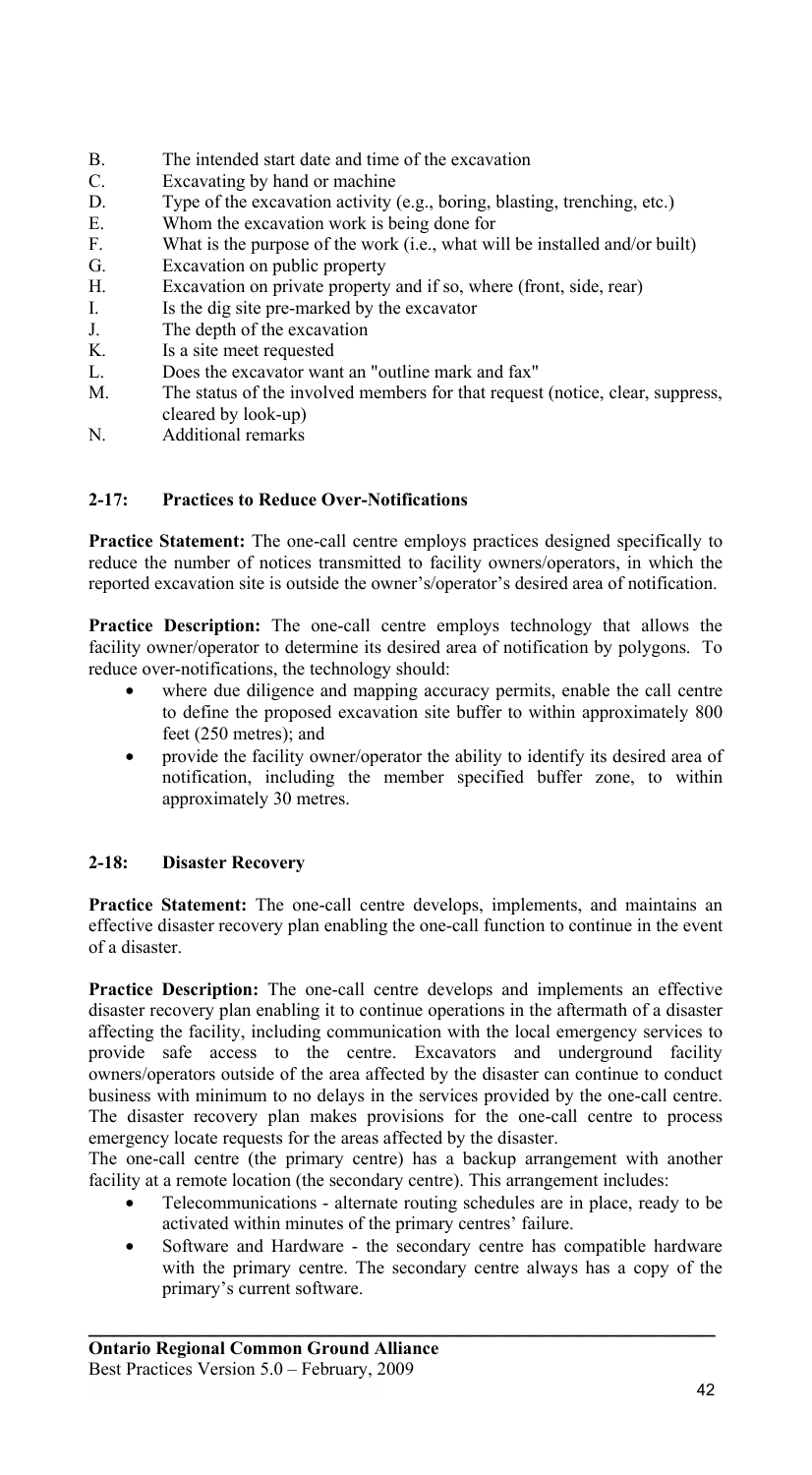- Database the secondary centre receives the primary centre's database including locate requests on a regular basis, preferably real-time.
- Staffing a portion of the secondary centre's staff is cross-trained for the primary centre's operation at all times.
- Simulated Emergency Testing At least once a year, on a random basis, the disaster recovery plan is implemented to verify that it is operational.

### **2-19: Remote User Interface**

**Practice Statement:** The one-call centre provides users a means of direct, electronic entry of locate requests of comparable ticket quality to that where an operator assists information entry.

**Practice Description**: The one-call centre has interactive data communications sufficient to permit remote data entry for qualified members and excavators. The remote interface validates the input information and allows the user to make corrections if necessary. This correction is accomplished by referencing the same geographic database used at the one-call centre when taking a voiced-in request. This process ensures that the ticket quality is maintained for all tickets.

# **2-20: Accept Multiple Reference Points for Locate Requests**

**Practice Statement:** The one-call centre is able to accept multiple types of points of reference to define the exact location of an excavation site (i.e., latitude/longitude, highway/railroad/pipeline markers, address, street and cross street, etc.).

**Practice Description:** The one-call centre's locate request taking processes and computer system are designed to accept and process multiple types of reference points used by callers to (1) describe the location of their work and (2) define the excavation site. Examples of different types of reference points include: highway markers, railroad or pipeline markers, valid address or street-cross street, latitude/longitude, municipality, community, county, region, township and mail address (postal code) boundaries, etc.

All stakeholders involved in the one-call process receive a corresponding benefit when the call centre is able to define the excavation site as specifically as possible. The facility operator's job of determining the existence of a potential conflict is expedited, field personnel can find and mark the affected area much easier, and the excavator receives timely markings covering the area of excavation. Standardizing on a limited set of criteria reduces the flexibility of the system to serve the excavator and facility owner/operator. The one-call centre invests in systems and processes that permit inclusion of a variety of types of reference points in defining the excavation site. The one-call centre takes steps to link these reference points to the database used to register the facility operator's desired area of notification, thereby assisting in reducing over-notification.

# **2-21: One-Call Centre Security**

**Practice Statement:** The one-call centre provides appropriate physical and systems security, fire protection and electrical protection to protect the one-call center and its critical components.

**Practice Description:** The one-call centre needs protection from natural disasters and other threats. Since the one-call centre is a critical link in the communication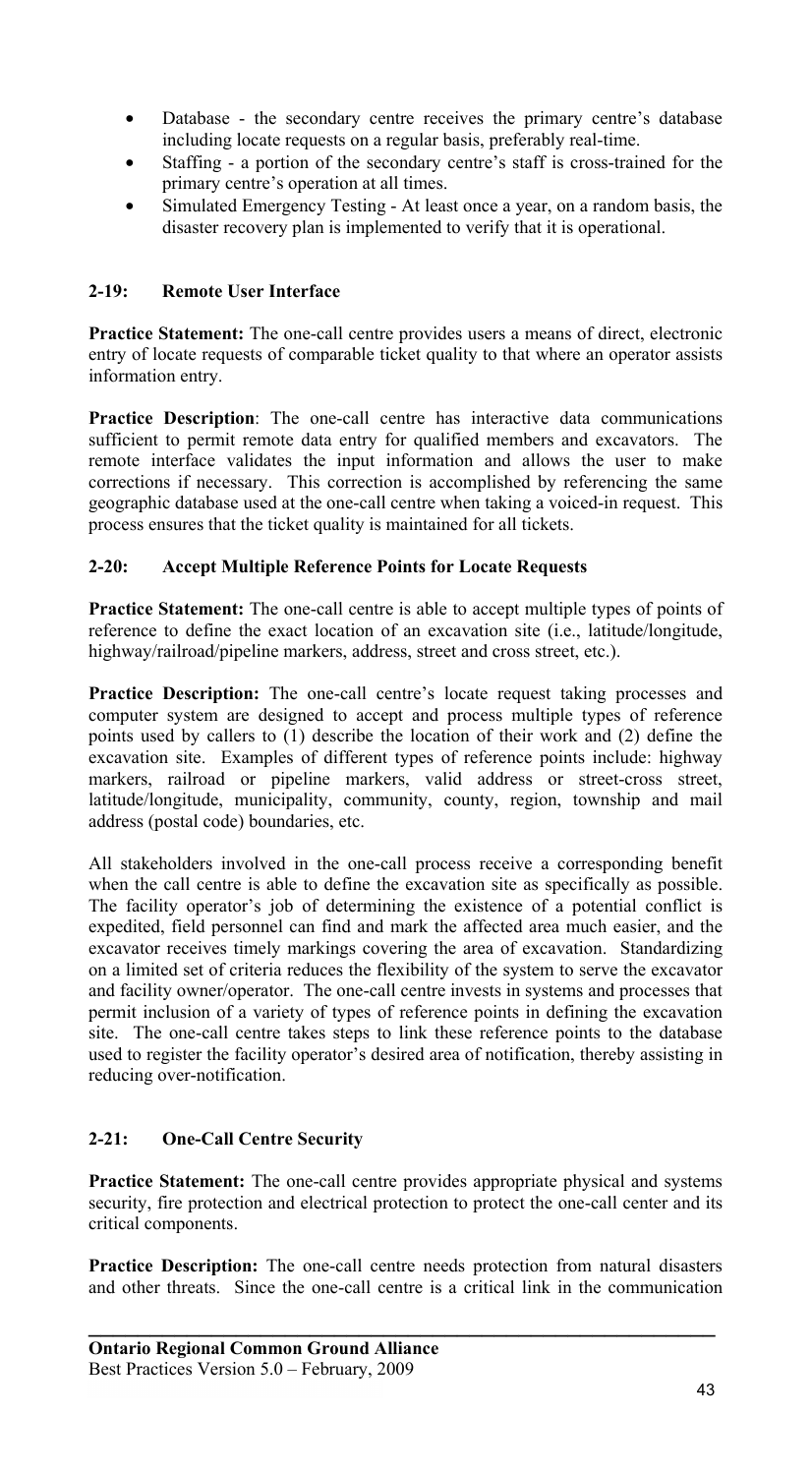chain between the excavating community and facilities, it is important that the onecall centre does whatever it can to provide adequate security, taking into account that it may well need to be operational in times of natural disasters or in the face of other threats. Security components could include:

- Physical security for the building and its employees through locked operations areas, lighting, employee key cards, guard patrols.
- Physical security for critical systems components. This may include locating the facilities in locked enclosures and restricting access to necessary personnel.
- General fire protection for the one-call centre personnel and property.
- Specialized fire protection for critical systems components.
- Specialized theft protection for critical systems components.
- Telephone demarcation points in a protected area within the One-Call Centre.
- Passwords and protections to limit access to computers and other systems.
- Offsite storage of duplicate data base and necessary system software.

### **2-22: Hardware Designed to Tolerate a Single Point of Failure**

**Practice Statement:** The one-call centre uses fault tolerant hardware for its critical path operations, such as ticket taking, database access, and ticket delivery.

**Practice Description:** A fault tolerant system can withstand any single hardware malfunction without any interruption or degradation of service. These systems have the ability to identify the malfunctioning hardware component and permit its replacement while remaining online and processing its normal applications. These fault tolerant systems maximize the probability that the call center will be able to properly process an excavation request in the event of a failure or malfunction.

#### **2-23: One-Call Quality Standards**

**Practice Statement:** The one-call centre establishes performance standards for the operation of the center for the purpose of promoting accuracy, cost effectiveness and efficiency.

#### **Practice Description:**

A. Customer Quality of Service Performance Measurements – It is best practice in the one-call centre industry to monitor the quality of service provided to the customer calling the centre. Key measurements include: 1. Speed of Answer

> Process – Most call centres route incoming calls through an ACD (automatic call distributor) either via an on-premise PBX or a Centrex at the telephone company's central office. Both of these devices provide reports that identify, on the average, how long a caller had to wait before they were answered. This measurement is called average speed of answer (ASA) and is normally captured on a half hourly basis and accumulated for the day.

> Service Level – An objective service level should be set based on customer satisfaction and economics. An ASA objective of 30 seconds or less is recommended.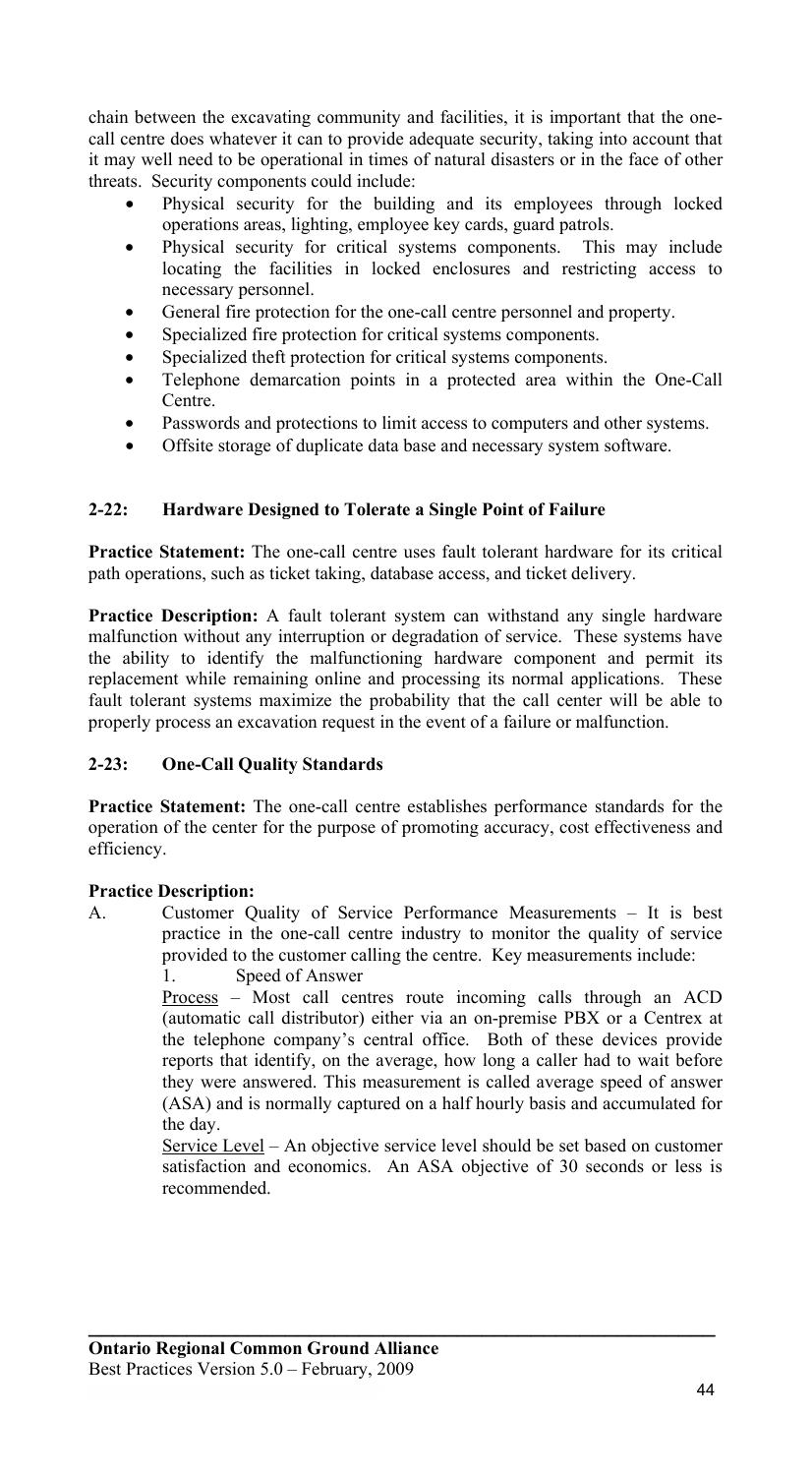2. Abandoned Calls

Process – The PBX or Centrex also provides this data. It will normally identify the number of calls abandoned and how long the callers waited before they hung up.

Service Level – An objective service level should be set based on percentage of calls. An abandonment rate of less than 5% by callers that waited more than 60 seconds is a reasonable objective.

3. Busy Signals

Process – The one-call centre is equipped with sufficient incoming lines to minimize busy signals.

Service Level – The performance level for busy signals received by callers into the one-call centre does not exceed 1% of the total incoming call volume.

4. Customer Satisfaction

Process - A fundamental principal in measuring quality is that "the customer defines quality." Periodic customer satisfaction surveys of callers are conducted.

Service Level – An objective service level is set based on percentage of caller's responses. An objective of 99% customer satisfaction is recommended.

B. Locate Request Content

The one-call centre has in place a quality of service plan that includes measurements of accuracy, productivity, and defects in locate request tickets.

C. Relational Database Quality and System Functionality

The geographic, relational database and the system that uses it confirms the hierarchical relationship between the street address, street, municipality, county or region.

D. Locate Request Delivery

The one-call centre establishes the following minimum criteria for quality of locate request delivery. Transmission audit reports are sent to receiving locations daily.

- 1. Average emergency ticket transmission time (< 5 minutes)
- 2. Average priority notice ticket transmission time (< 15 minutes)
- 3. Average standard ticket transmission time (< 30 minutes)
- 4. The ticket information should be transmitted in an electronic data format that allows the receiving equipment to parse/extract the data.

E. Ratio of Incoming Locate Requests to Outgoing Ticket Transmission The one-call centre monitors the ratio of incoming locate requests to outgoing ticket transmissions. This data assists in evaluating the centre's marketing, education, mapping, budgeting, and cost performance.

# **2-24: One-Call Centre Mapping**

**Practice Statement:** The one-call centre maintains a current street centreline mapping database and updates it as new/revised map data becomes available to the centre.

**Practice Description**: The One-Call Centre utilizes various official mapping sources to maintain an accurate and up to date street centreline base map for the centre. This map is continuously updated with new street names and addressed segments as well as current and past place names for various political entities. The centre online base map is refreshed at least twice a year and more frequently in areas of rapid growth.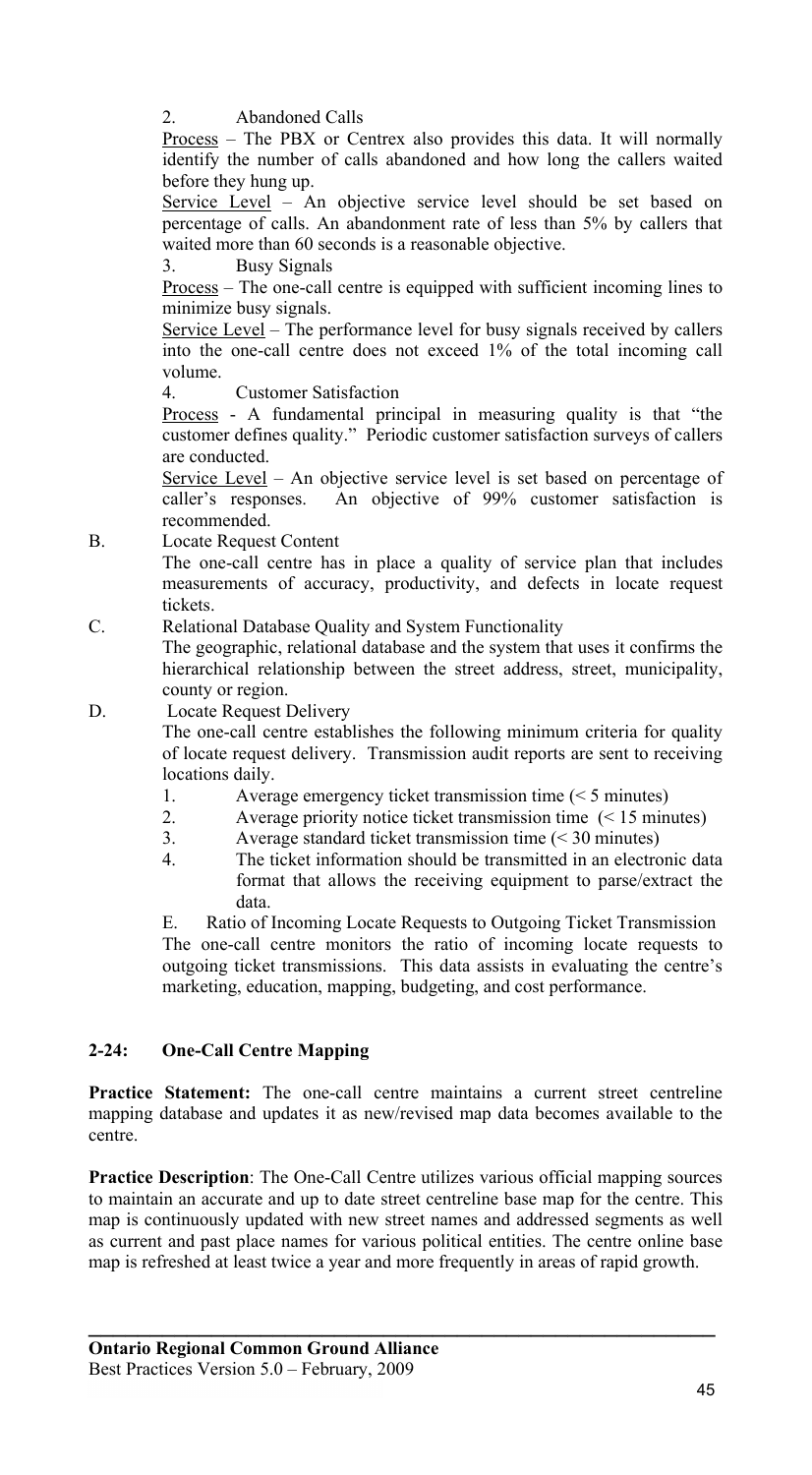### **2-25: One-Call Centre is the Interface between Excavators and Registered Facility Owners for the Purpose of Receiving Locate Requests**

**Practice Statement:** The one-call centre is the interface between the digging community (all excavators) and registered owners of buried facilities for the purpose of receiving locate requests.

**Practice Description**: The one-call centre makes every effort through its damage prevention promotional and educational activities to ensure that all excavators are aware of digging dangers and the necessity of requesting locates through the one-call centre prior to excavating. The one-call centre promotes the benefits of membership to all facility owners. The one-call centre implements the one-call best practices to ensure the locate request process established by the one-call centre, provides an effective interface between the excavator and registered facility owners.

### **2-26: All Buried Facility Owners are Members of the One-Call Centre**

**Practice Statement:** All buried facility owners are members of the one-call centre and register the location of their notification areas with the one-call centre.

**Practice Description**: The one-call centre uses a comprehensive marketing strategy to make all facility owners aware of the benefits of membership in the one-call centre. The process to join is simple and barrier free. The services offered by the onecall centre are cost effective and meet the needs of facility owners.

In the event that satisfactory voluntary membership is not achieved, the one-call centre will co-operate with the ORCGA if a decision is made to establish a multistakeholder task force to establish model regulations for consideration by the Province of Ontario**.** 

# **2-27: Excavators Contact the One-Call Centre Before Excavating**

**Practice Statement:** Excavators contact the one-call centre to request locates prior to excavating.

**Practice Description**: The one-call centre educates excavators of the necessity to contact the one-call centre before they dig. The one-call centre employs best practices to ensure access to the centre at all times and by a variety of methods (phone, fax, email, remote entry) to ensure that the locate request process is efficient and effective.

In the event that satisfactory voluntary participation is not achieved, the one-call centre will co-operate with the ORCGA if a decision is made to establish a multistakeholder task force to establish model regulations for consideration by the Province of Ontario**.** 

#### **2-28: One-call Centre Advises Excavators to Contact Non-Members Directly**

**Practice Statement:** The one-call centre will advise excavators on every request that not all facility owners are members of one-call centre and that the excavator must contact non-members directly to obtain locates prior to excavating.

**Practice Description**: The centre advises excavators on the status for members only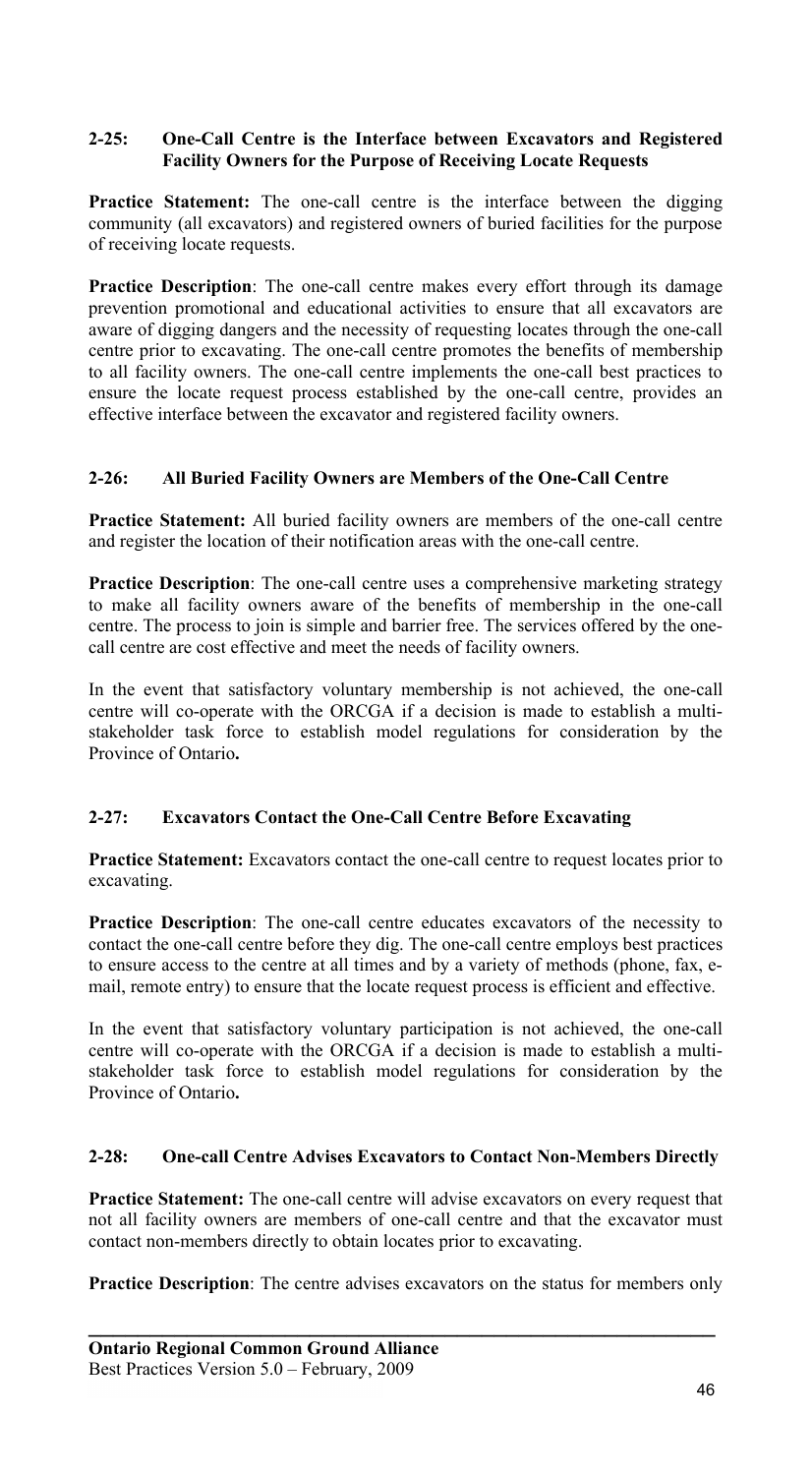for the dig site location. Until all facility owners in Ontario are members of the onecall centre, the one-call centre will advise every excavator for their request that they must contact non-members directly before they excavate.

# **2-29: One-Call Centre Accepts Locate Requests in Both Official Languages**

**Practice Statement:** The one-call centre accepts locate requests in English or French and subscribes to a translation service for other common languages.

**Practice Description**: The one-call centre maintains sufficient bi-lingual staff on duty at the centre to accept locate requests in either English or French. The centre will subscribe to a translation service to assist with the communication of locate requests by excavators using other common languages. The ticket documentation will always be processed in English.

### **2-30: One-Call Centre is the Interface between Excavators and Registered Facility Owners for the Purpose of Updating the status of Locate completions**

**Practice Statement:** The one-call centre is the interface between the digging community (all excavators) and registered owners of buried facilities for the purpose of updating the status of locate completions by members.

**Practice Description**: The one-call centre provides the means via its web site for members to post the status of their locate notifications on an individual ticket basis. The centre will accept requests from excavators to reissue the notification to members who have not completed their locates by the work to begin date on the original request.

#### **2-31: One-Call Centre reminds excavators digging on private property that they should advise the centre if they are aware of any private lines situated on the property**

**Practice Statement:** The one-call centre reminds excavators digging on private property that they should advise the centre if they are aware of any private lines situated on the property and that it is the responsibility of the property owner to ensure that their private lines are located prior to excavation.

**Practice Description**: The one-call centre includes a reminder to excavators digging on private property that they should make the centre aware of any private lines that exist on the property. The centre will advise the excavator that it is responsibility of the excavator to ensure that any private lines on the property are located prior to excavation. The centre will note this information in the remarks section of the notification to members. The members may then take whatever action they deem necessary with the excavator when private lines are known to be buried in the vicinity of the excavation site.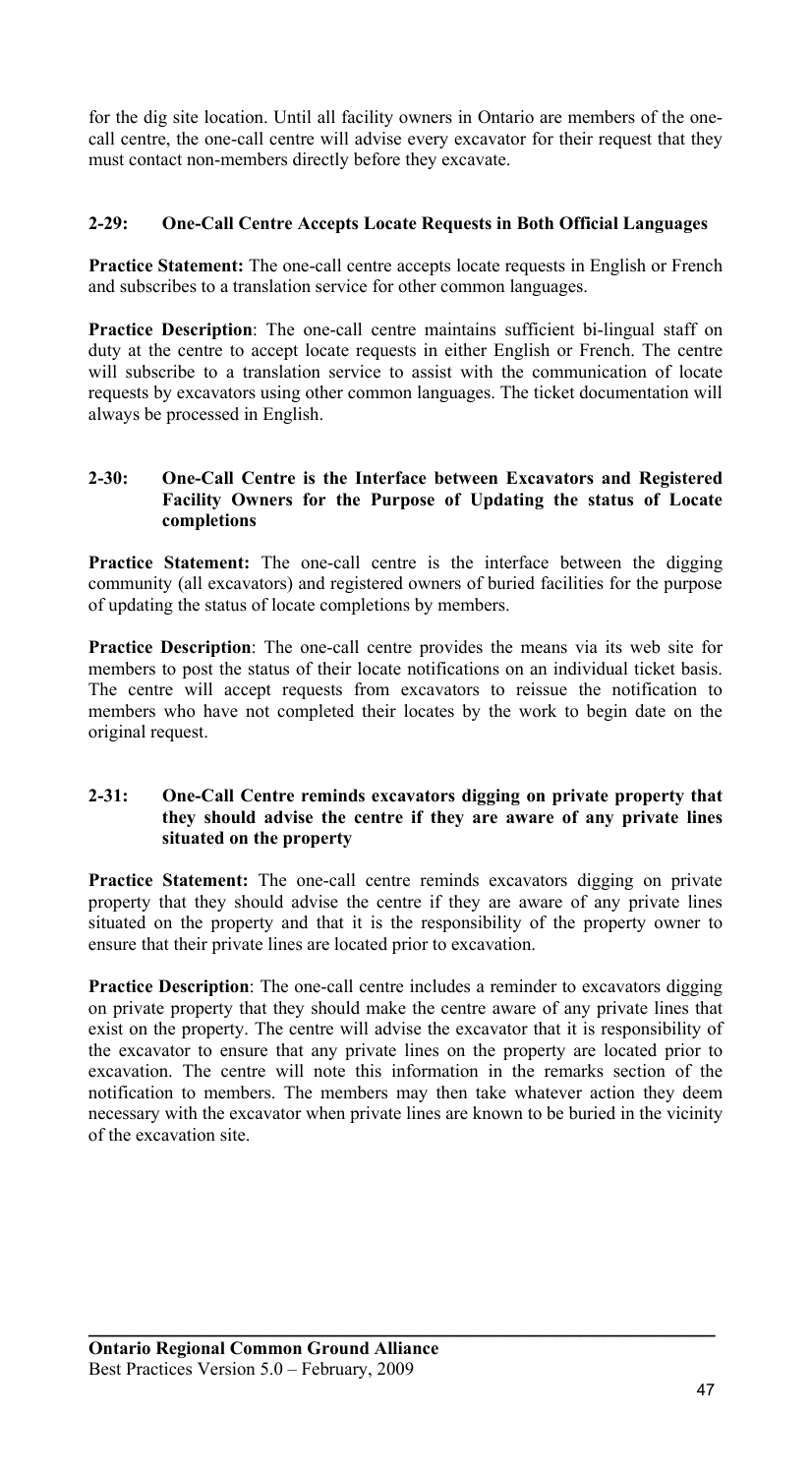#### **2-32: The One-Call Centre is the interface between excavators and registered facility owners for the purpose of reporting buried facilities not originally identified on the locate sheet. (New 09/2005)**

**Practice Statement:** The on-call centre will receive calls from the excavator reporting the discovery of unidentified facilities found within the excavation area.

**Practice Description:** The on-call centre receives detailed verbal description of plant that has been discovered from the excavator. This information is then dispatched/forwarded to the registered facility owners. This type of request triggers an emergency notification.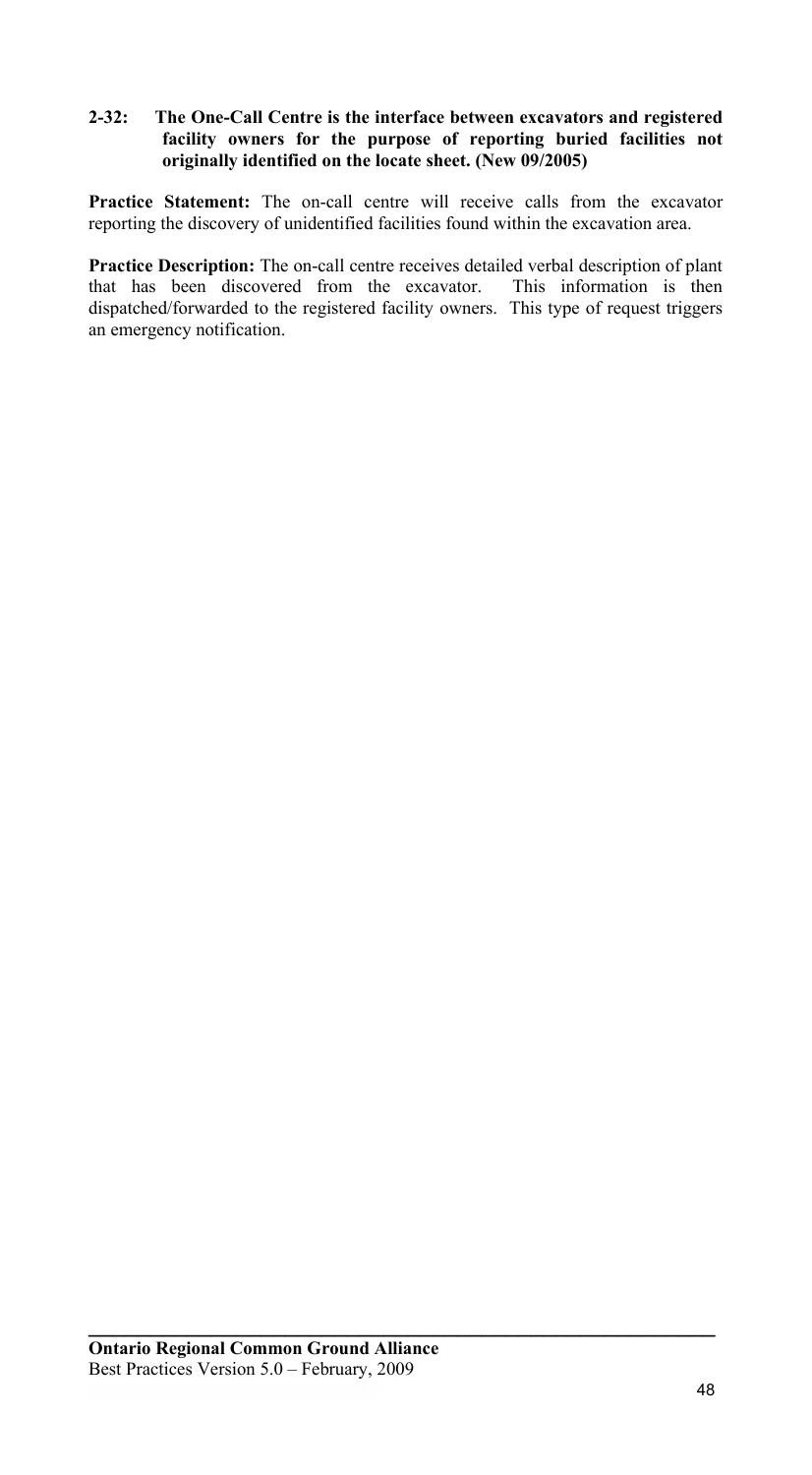# **3-0 Locating and Marking Best Practices**

# **3-1: Use of Records (Revised 11/2008)**

**Practice Statement:** Locators utilize on-site facility records at all times.

Practice Description: Facility locators use on-site records at all times. Facility records can indicate approximate location, number of facilities and access points for buried facilities within a requested area. The use of facility owner/operator supplied records is an effective method of identifying facilities as part of the locating process.

**When as-built/as-constructed records are not available on-site but there exists an electromagnetic or alternative technique to physically locate the facility, the locate should be completed by the available technique and verified were possible with the facility owner/operator.** 

When records are not available on-site and electromagnetic techniques cannot be used (example; no tracer wire) **or when as-built/as-constructed records are available on-site but there exists no electromagnetic or alternative technique to physically locate the facility,** it may be necessary to delay the completion of the locate while archives are accessed, requiring **immediate notification of all parties.**  It can be useful for the locator to have a locate process checklist to prompt the use of records at all times when on site.

# **3-2: Record Corrections (Revised 11/08)**

**Practice Statement:** If a locator becomes aware of an error or omission, then the locator provides information for the updating of records that are in error or to add new facilities.

**Practice Description:** During the course of a locating activity, a locator may become aware of errors, damages to electromagnetic facilities or omissions. Methods should be in place to notify a facility owner/operator of that error, damage or omission. The observations are submitted to the appropriate person or department. The method and timing of notification is determined by the facility owner/operator and includes the following information:

- Name (and company if contracted),
- Contact phone number of the individual(s) submitting change,
- Location (either address or reference points),
- Size and type of facility,
- Nature of the error, damage or omission, and
- Sketch of the change in relation to the other facilities.

Errors, omissions and damages, may include, but are not limited to, missing or nonexistent records, misdrawn records, damaged or nonexistent electromagnetic facilities to physically locate the facility, changes to referenced surface features, changes during construction at the job site, repair or abandonment of facilities and delays in posting new records. Failure to note errors or omissions when found could result in damages to the facility at a later date. *Additionally, 3.1, Use of Records must be considered in conjunction with this Best Practice.*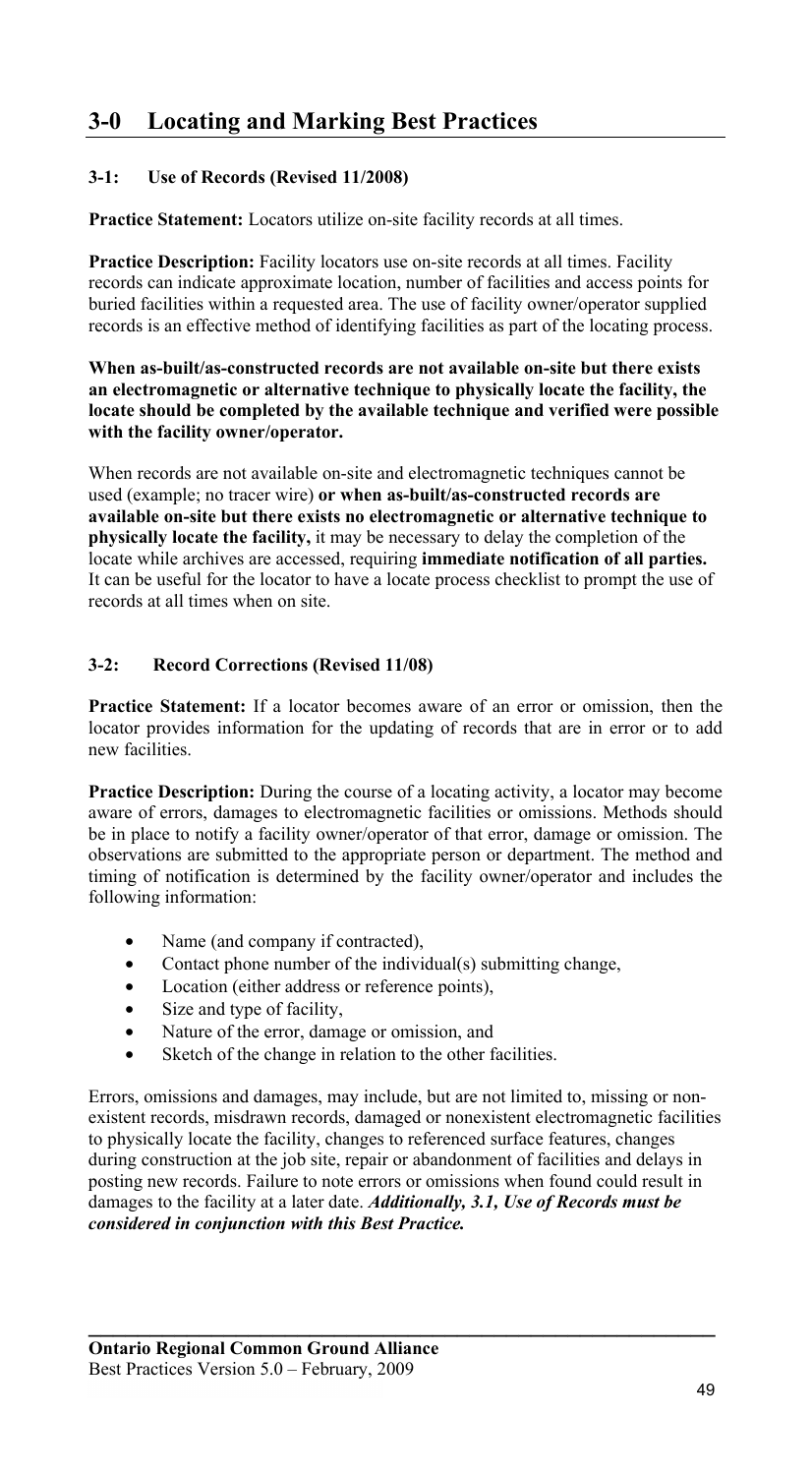# **3-3: Colour Code**

**Practice Statement:** A uniform colour code and set of marking symbols is adopted province-wide.

**Practice Description:** A provincial standard is adopted defining colour specifications relevant to facility type. The specifications could be similar to the accepted NULCA or APWA standards. These colours are related to specific types of underground facilities as follows:

| Colour | <b>Type of Facility/Indicator</b>                          |
|--------|------------------------------------------------------------|
| Yellow | Gas, oil, petroleum products, compressed air and gases and |
|        | other hazardous liquid or gaseous materials except water   |
| Red    | Electric power lines                                       |
| Orange | Communication & CATV                                       |
| Blue   | Water                                                      |
| Green  | Sewer                                                      |
| Purple | Reclaimed/treated water                                    |
| Pink   | Temporary survey markings                                  |
| White  | Proposed excavations                                       |

# **3-4: Locating Multiple Facilities**

**Practice Statement:** A single, qualified locator used for multiple facilities.

**Practice Description:** It should be noted that this best practice does not suggest that all facilities be located by a single locator, but rather that conditions may exist in which locating multiple facilities with a single locator may reduce the likelihood of errors and resulting damage (e.g., multiple facilities with the same owner or multiple facilities that are marked with the same or similar color codes).

This practice is currently being employed by a number of facility owners in Ontario to enhance safety and is employed when determined to be advantageous by the facility owner/operator. The use of a single locator to mark multiple facilities may provide several advantages to both the facility and the excavating communities. Among these advantages are:

- More responsive service to the excavation community,
- Better communication with the excavating community (fewer points of contact),
- Improved safety due to less traffic on the road,
- Improved worker safety,
- Reduced environmental impact, and
- Maps of multiple facilities.

The use of a single locator to carry out locate requests for multiple facilities may simplify communications, with fewer links needed between excavator and locator.

#### **3-5: Training**

**Practice Statement:** Locators are properly trained and training is documented.

**Practice Description:** Minimum training guidelines and practices are adopted for locator training. These guidelines and practices include the following: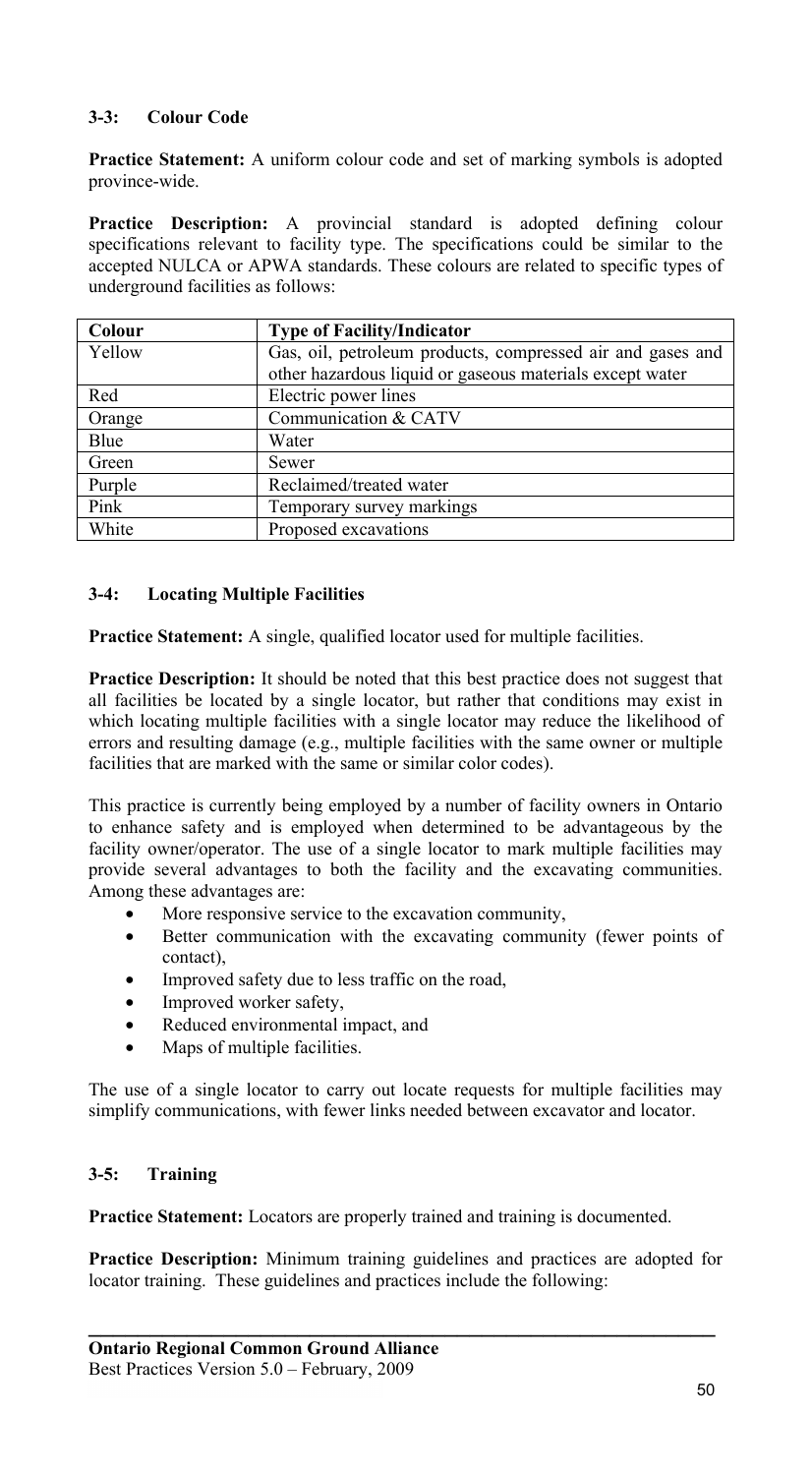- Understanding System Design/Prints/Technology
- Understanding Construction Standards and Practices for all Types of Facilities
- Equipment Training and Techniques
- Plant Recognition Training
- Theory of Locating
- Daily Operations
- Facility Owner/Excavator Relationships and Image
- Workplace Safety Insurance Act and Occupational Health & Safety Act requirements
- Understanding of company safety procedures
- Written and Field Testing
- Field Training
- Refresher Training

The ORCGA Damage Prevention Technician, DPT Certification Program represents an accepted model within the locate industry.

Documentation of all training is maintained to ensure that facility locators have been properly trained.

# **3-6: Locator and Public Safety (Revised 01/2009)**

**Practice Statement:** Locates are performed safely.

**Practice Description:** It is the responsibility of the owner/operator and locator to establish when and how the underground facility will be identified. All hazards associated with performing a locate are identified. Appropriate measures conforming to federal, provincial, local and industry standards are established. Employees are made aware of these hazards and properly trained in worker safety standards. The following items should be considered as part of the above.

- Establish a means of communication with locator at all times.
- Upon arriving on site the locator should notify the person in charge where applicable.
- Locator should be aware of safety requirements and written emergency procedures to be followed on the project where applicable or establish his/her own.
- Considerations when conducting the hazard assessment may include:
	- Traffic control Construction vehicular movement Fall hazards Sources of energy (overhead and other) Environmental factors

# **3-7: Locate Quality**

**Practice Statement:** A visual inspection is completed during the locating process.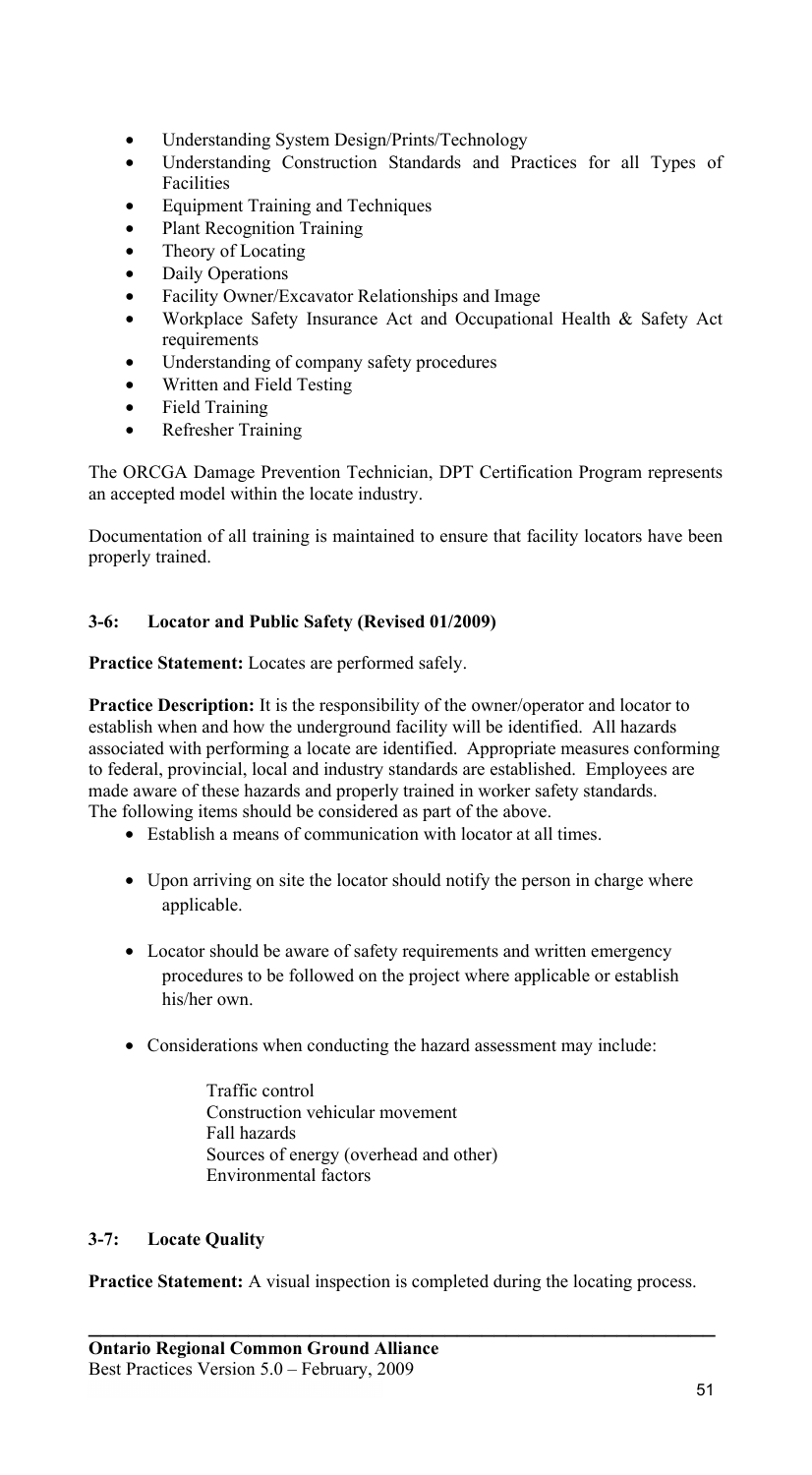**Practice Description:** This inspection includes the following:

- All facilities within a facility owner/operator's service area (to evaluate the scope of the locate request),
- Identification of access points,
- Identification of potential hazards, and
- Assurance that plant facilities shown on available records match those of the site.

The primary reason for a visual inspection is to determine if there are facilities placed that are not on record. It is very important that visual inspections be completed in areas of new construction, where records may not indicate the presence of a facility. The visual inspection is necessary because the time it takes for a facility placed in the field to be placed on permanent records varies by facility owner/operator and location. Evidence of a facility not on record includes, but is not limited to, poles, dips, enclosures, pedestals (including new cables found within the pedestals), valves, meters, risers, and manholes.

# **3-8: Excavation Site Conditions (Revised 06/2006)**

Practice Statement: Facilities are adequately identified for conditions.

**Practice Description:** Facility locators match markings to the existing and expected surface conditions. Markings may include one or any combination of the following: paint, chalk, flags, stakes, brushes or offsets. Paint marks will be a length of 30 cm to 90 cm and approximately 3cm wide. Proper training for all facility locators includes properly identifying the varying surface and environmental conditions that exist in the field and what marking methods should be used.

Conditions that can affect markings are rain, snow, vegetation, high traffic, construction, etc.

Field marks should be placed at a minimum of 3m intervals and at any directional changes. When placing marks in the field, the centre line of the facility is to be marked. Facility structures greater than 40cm/ 16 inches will have the edges of the facility marked denoting the width of the plant or structure in addition to the centre line. See examples below:



# **3-9: Locate Status (Revised 06/2007)**

**Practice Statement:** Positive response is provided to facility locate requests.

**Practice Description:** All facility locate requests result in a positive response from the facility owner/operator to the excavator. A positive response, agreeable to all parties, may include one or more of the following: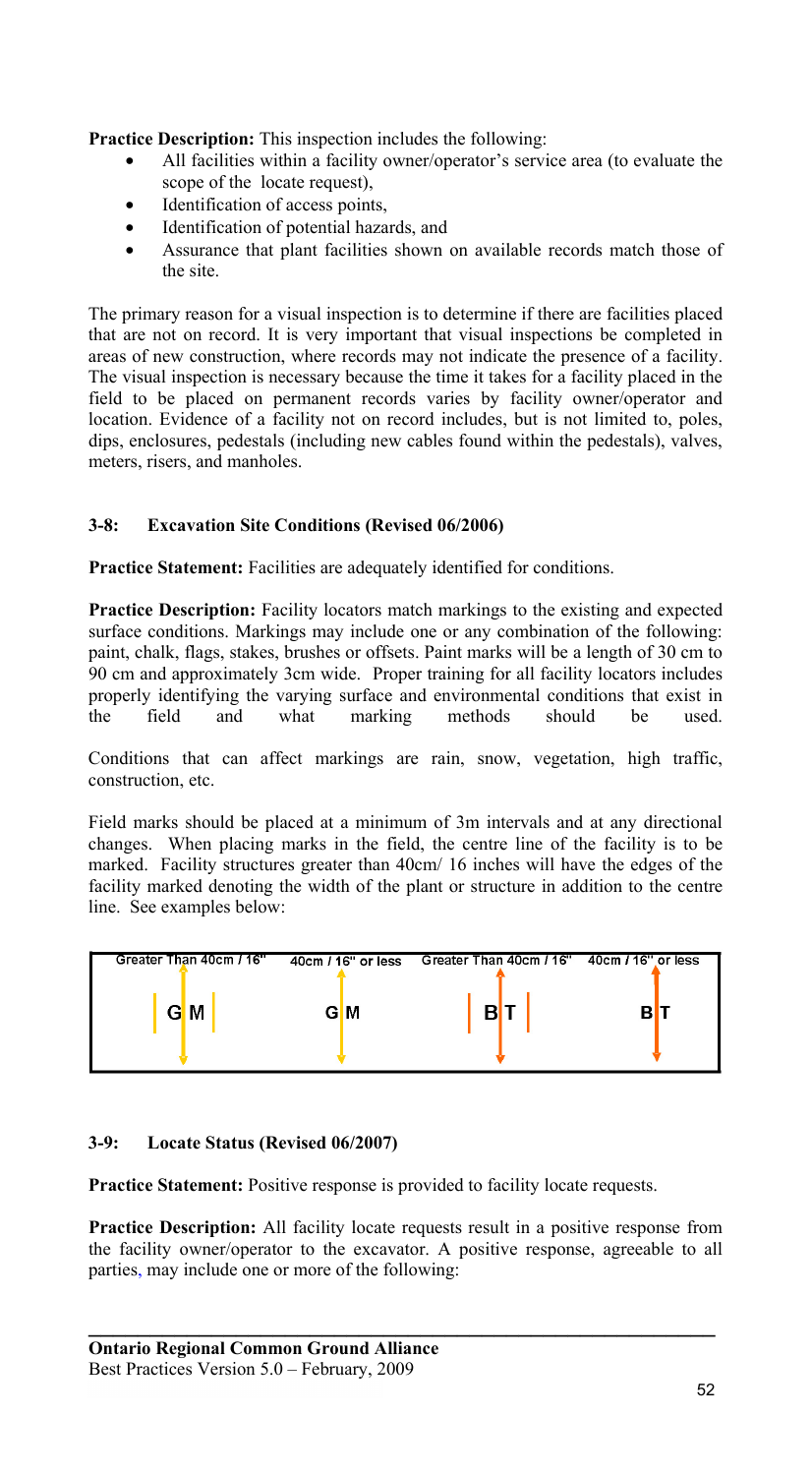Markings or documentation left at the job site, callback, email, fax or automated response system or other electronic media transmission.

A positive response allows the excavator to know whether all facility owners/operators have marked the requested area prior to the beginning of the excavation.

### **3-10: Multiple Facilities in "Joint Use" Trench**

**Practice Statement:** Multiple facilities in a "joint-use" trench are marked individually and with corridor markers.

**Practice Description:** In general, the number of facilities marked on the surface equal the number of facilities buried below. All facilities within the same trench should be individually marked and identified. In situations where two facilities share the same colour code (such as telephone and CATV) both facilities should be identified and the marks placed parallel, but with enough separation so that they may be readily identified. In circumstances where the total number of lines buried in the same trench by a single facility owner/operator may not be readily known, a corridor marker is used. The corridor mark indicates the width of the facility.

### **3-11: Locate Method Preference**

**Practice Statement:** When locating electro-magnetically, active/conductive locating is preferable to passive/inductive locating.

**Practice Description:** The preferred method of actively applying a signal onto a facility is to use direct connection. Direct connection is the process of connecting a direct lead from the transmitter to the target facility and connecting a ground lead from the transmitter to a ground point in order to complete a circuit. This process provides the strongest signal on the line and is less likely to spill to adjacent facilities than other methods of applying a signal. This method allows a greater range of frequency and power output options. It is good practice to use the lowest frequency possible at the lowest power output possible to complete the locate.

If direct connection is not possible, use of an induction clamp (coupler) is the most effective method of applying a locate signal onto the target conductor. This method is more limiting for the choices of frequency and power outputs than direct connection. Using an induction clamp is not as effective at transmitting a signal as direct connection, can only be used within certain frequency ranges and must use a higher power output.

The least preferred method is induction or broadcast mode on a transmitter. This usually results in a weak signal that will spill to any conductor in the area.

#### **3-12: Facility Identification**

**Practice Statement:** The facility owner/operator is identified.

**Practice Description:** The owner/operator of a facility is identified by markings at the time the facility is located. This practice facilitates a positive response for all located facilities within the requested area.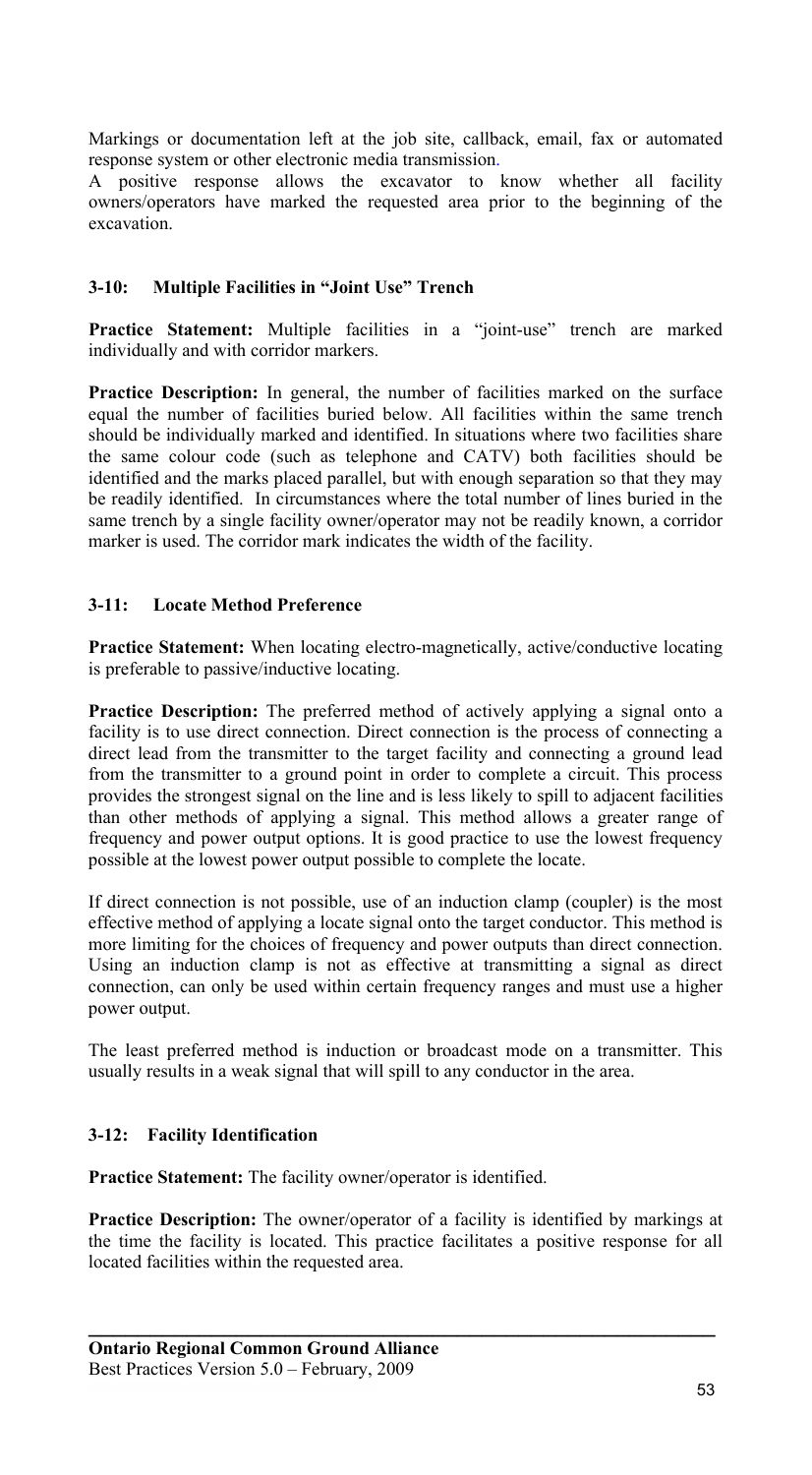The NULCA Marking Standards recommends, "In situations where two facilities share the same colour code (such as telephone or CATV) both facilities should be identified." During completion of the locate the facility material type and size, when available, should be identified on the locate form.

# **3-13: Communications**

**Practice Statement:** Communication is established amongst all parties.

**Practice Description:** Call centers, facility owners/operators and excavators all have clearly defined processes to facilitate communication between all parties. If the complexity of a project or its duration is such that a clear and precise understanding of the excavation site is not easily conveyed in writing on a locate request, then a prelocation meeting is scheduled. This pre-location meeting is on-site to establish the scope of the excavation. If requested by either party, written documentation between the excavator and the locator should include:

- Date, Name, Company,
- Contact numbers for all parties,
- List and the limits of the dig areas to be excavated,
- Schedule for both marking and excavating the areas, and
- Follow up agreements that might be necessary.

Any changes to the areas that are to be located are in writing and include all parties responsible for the excavation and marking of the excavation sites. Locators also schedule site meetings if the complexity of the markings requires further explanation.

# **3-14: Locate Record**

Practice Statement: Documentation of work performed on a locate is maintained.

**Practice Description:** A facility locator always documents what work was completed on a locate request. This assists in the locate process by making a locator review what was located and then verify that all facilities within the requested area were marked. Careful documentation helps ensure that there is an accurate record of the work that was performed by the locator and helps eliminate confusion over what work was requested by the excavator.

# **3-15: Damage Reporting**

**Practice Statement:** A damaged facility is investigated as soon as possible after occurrence of damage.

**Practice Description:** Any time damage occurs, a proper investigation is performed. This is to determine not only the responsible party but also the root cause of the damage. The information gathered from damage investigations is essential in preventing future damages.

# **3-16: Workload Planning**

**Practice Statement:** Forecasting/planning for predictable workload fluctuations is an integral part of all operating practices. A responsive plan is developed for dealing with unpredictable fluctuations.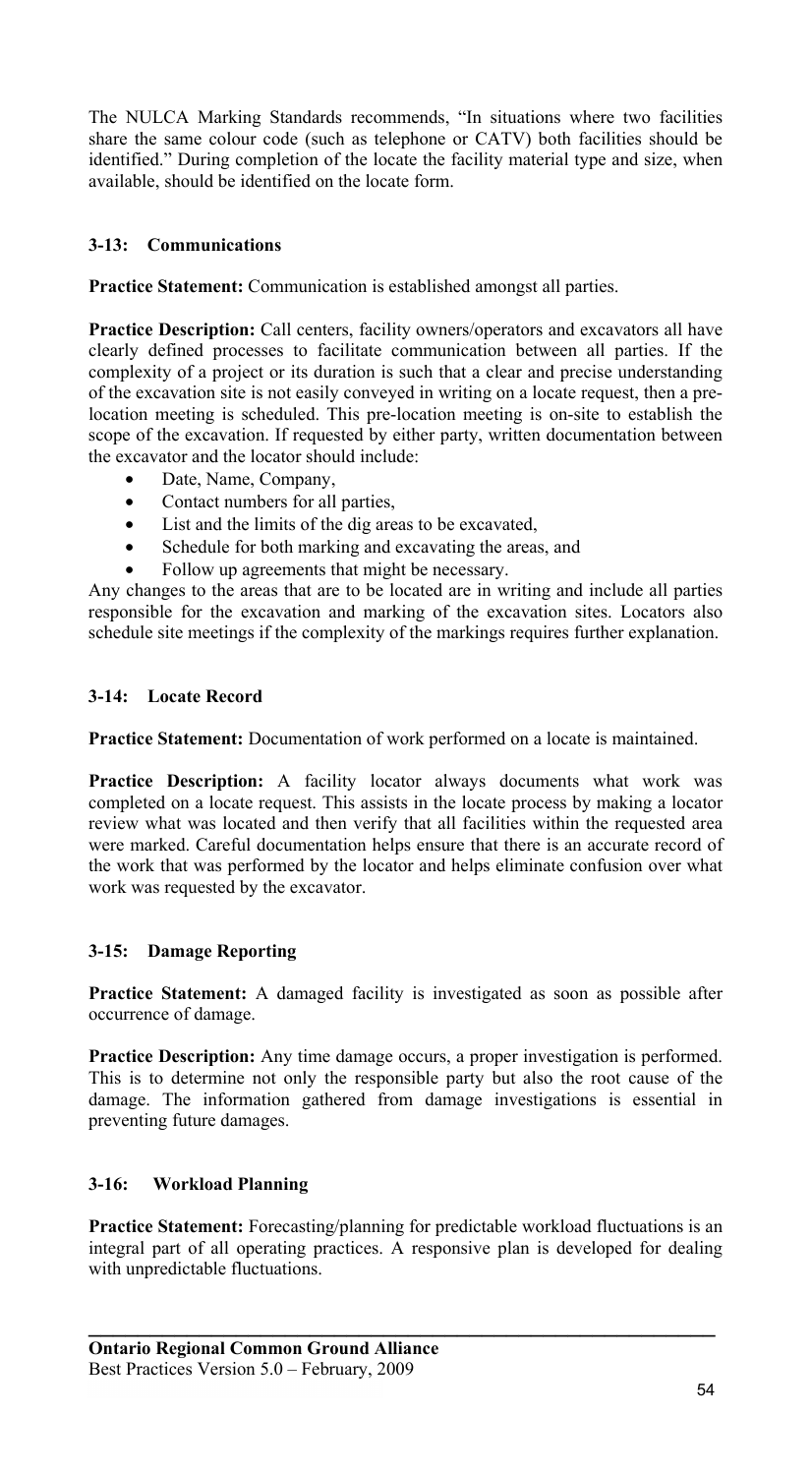Practice Description: Facility owners/operators and/or their representatives develop methods to sufficiently forecast and plan for future workloads in order that ticket requests may be completed in a timely manner. This will ensure that adequate personnel and equipment will be available to complete all locate requests. It should be noted that this practice does not involve limiting the number of locate requests from excavators.

# **3-17: The Located Area (New 06/2006)**

**Practice Statement:** The Located Area is properly established and identified on the Locate Form.

**Practice Description:** The Located Area shall be identified by a North, South, East and West boundary and shall be outlined and labeled on the sketch of the locate form. Fixed objects or measurements from fixed objects such as building lines and curbs may be used to define the Located Area. Where practicable, the Locator is expected to create limits that are at least one metre from any additional facilities, creating a "buffer zone" around the Located Area. In all cases, the scope and type of work to be performed must be clearly understood by the Locator prior to establishing the Located Area. Markings and sketched facilities shall not extend beyond the Located Area either on the locate sheet or in the field.

# **3-18: Identification of Demarcation Point (New 02/2008)**

**Practice Statement** – When applicable, the locator will indicate the demarcation point of the facility owner's plant on the locate sheet where this point is not at the point of building entry. This position will be marked on the locate sheet with a circled 'DM' symbol (as below).



**Practice Description** - When locating and marking the underground plant of the facility owner, the locator shall indicate the demarcation point of the facility being located on the locate sheet. This symbol (as above) shall be placed on top of, or as near as reasonable to, the actual physical demarcation point of the facility being located. The demarcation point is the limit of utility owned facilities. The excavator should be aware that customer or privately owned facilities may exist beyond this point. The symbol and definition should be clearly shown in the legend on the locate sheet.

# **3-19: Alternate Locate Agreements (New 06/2008)**

**Practice Statement:** Alternate Locate Agreements (ALA's) may be used providing the Facility owner and Excavator agree on the terms and conditions.

**Practice Description:** Alternate Locate Agreements (ALA's) are contractual agreements between a Facility owner and an Excavator that allows the Excavator to proceed with their excavation work without receiving a traditional field locate. The Facility owner determines the terms and conditions of the ALA, including the depth, location, method of excavation and/or type of excavation. The intent of an ALA is to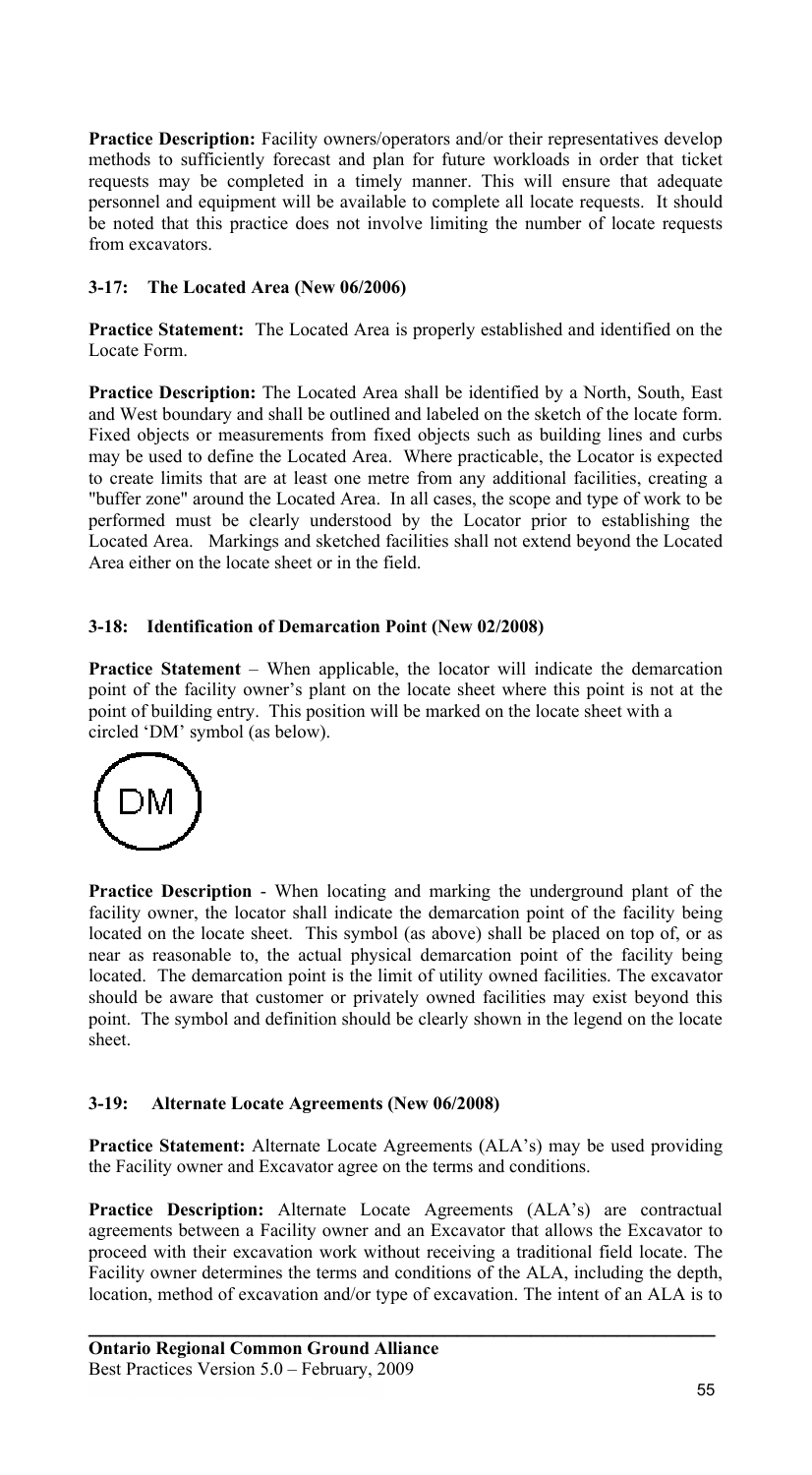ensure underground facilities are protected from damage by limiting the scope of work to the point that a field locate is not required, thus reducing demand on existing locate providers and eliminating wait times and administration for Excavators. The details of such an agreement must be stated in writing and available on the project for review upon request of the TSSA, MOL, or Facility owner's representative. Such an agreement must be communicated in writing as well to the JHSC or Health & Safety representative on the project where applicable. It is the responsibility of the Excavator to ensure that all Facility owners are requested to locate and mark their service. It is also the Excavator's responsibility to ensure that an ALA, where applicable and implemented, will not impede any safe operations regarding the other utilities not covered by that ALA and that the Health and Safety of the workers and Public Safety are safeguarded at all times. It is the Excavator's duty to ensure that the excavation work is carried out in compliance with the legislative requirements and in accordance with the ALA as stipulated between the

Excavator and the Facility owner in question when and where applicable. It is the Facility owner's duty to ensure that the ALA terms and conditions will provide a level of safety equivalent to the standard locate process.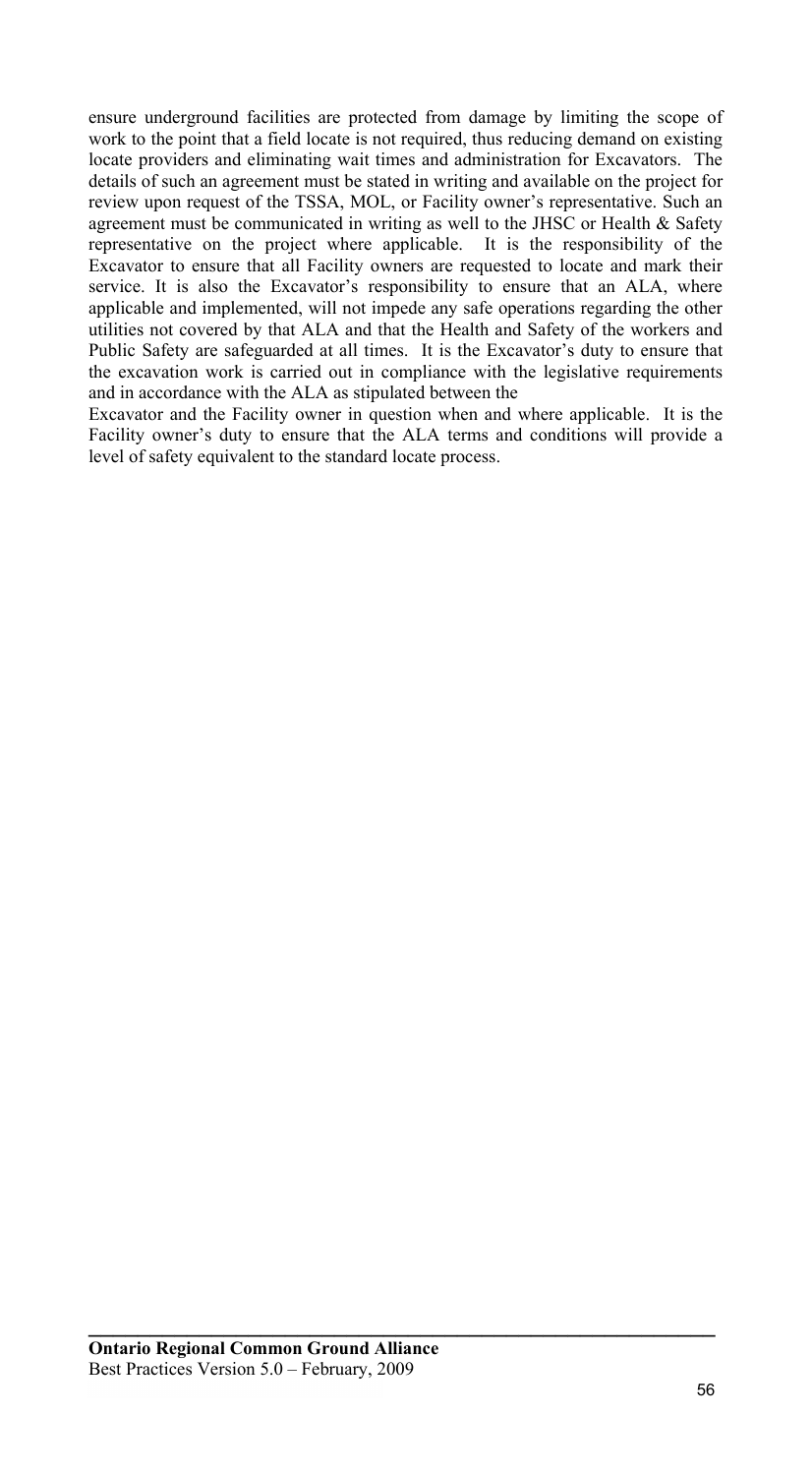# **4-1: One-Call Facility Locate Request (Revised 06, 2006)**

Practice Statement: The excavator requests the location of underground facilities at each site by notifying the facility owner/operator through the one-call system. Unless otherwise specified in law, the excavator calls the one-call center at least four working days prior to beginning excavation procedures.

**Practice Description:** Increased participation in a one-call notification system provides for improved communication between excavators and facility operators necessary to reduce damage. The committee supports the notion of mandatory membership by utility owners in a one-call notification system. Currently 48 states have passed one-call legislation and have established one-call notification systems recognizing that excavation performed without prior notification poses a risk to public safety, excavators, the environment, and disruption of vital services provided by facility operators. Laws in 41 states call for a minimum of 2 days prior and laws in 16 states call for no more than 10 days. There are currently no such laws in Ontario. There does exist however guidelines published by TSSA for excavations in the vicinity of pipelines.

To avoid unnecessary waste of resources, a project and/or portion of the work for which a locate has been requested for and not yet provided, has been cancelled, deferred for an extended period of time, or just altered in the queue of execution, then that locate request should be cancelled.

**References:** Existing state laws, including Ohio and West Virginia, TSSA Guidelines.

#### **4-2: Privately Owned Facility Awareness (New 02/2008)**

**Practice Statement** - Prior to excavating, the excavator must be aware that privately owned buried facilities may exist within the work area and should request the private facility owner (e.g. landowner) to locate their underground facilities.

**Practice Description** - Privately owned underground facilities may not be marked by representatives of the public facility owners beyond the demarcation point of each facility (eg. Private Property). The private facility owner is responsible for identifying the location of these buried facilities. Identification activities may identifying the location of these buried facilities. include, but are not limited to: provision of maps, provision of engineering drawings from previous workings and/or retaining or authorizing the deployment of a private locator.

References

• Occupational Health and Safety Act Section 228

#### **4-3: White Lining**

**Practice Statement:** When the excavation site cannot be clearly and adequately identified on the locate ticket, the excavator designates the route and/or area to be excavated using white pre-marking prior to the arrival of the locator.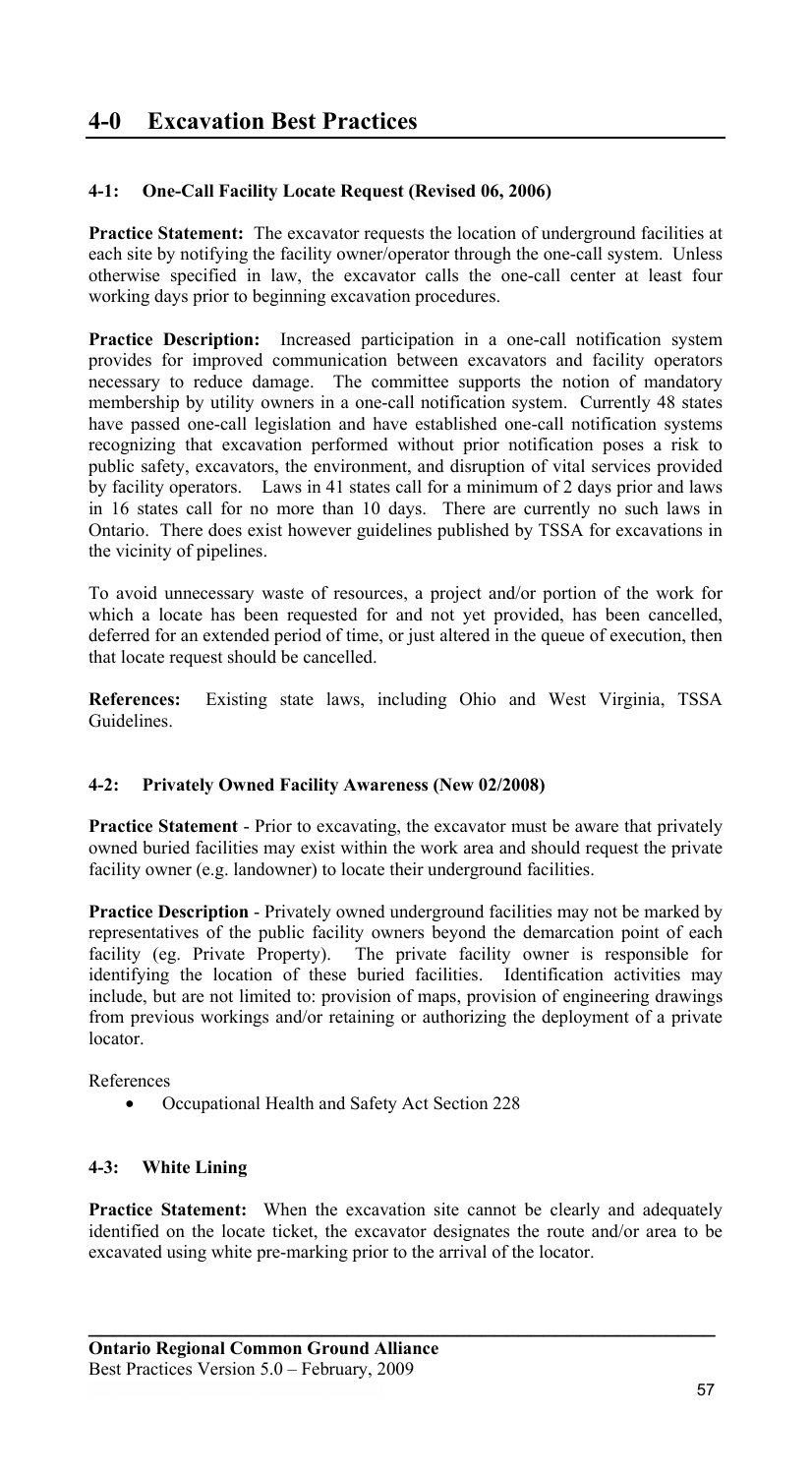**Practice Description:** The route of the excavation is marked with white paint, flags, stakes, or a combination of these to outline the dig site prior to notifying the one-call and before the locator arrives on the job. Pre-marking allows the excavators to accurately communicate to facility owners/operators or their locator where excavation is to occur. The 1997 safety study "Protecting Public Safety Through Excavation Damage Prevention" by the NTSB reached the conclusion that premarking is a practice that helps prevent excavation damage. The practice was introduced in Ontario in 1996. This process is not recommended in winter conditions where snow is prevalent.

**References:** Existing state laws, including California, Missouri, New Jersey and others. The state laws evolved from a Best Practice developed by the American Gas Association.

# **4-4: Locate Reference Number**

**Practice Statement:** The excavator receives and maintains a reference number from the one-call center that verifies the locate was requested.

**Practice Description:** All calls from excavators processed by the one-call center receive a unique message reference number, which is contained on all locate request messages. The excavator records this number; it is proof of notification to the members. The computer generated request identifies the date, time, and sequence number of the locate request.

Each locate request ticket (notification) is assigned a unique number with that onecall center, the requestor and the facility owner/operator. This number separates this ticket from all other tickets so that it can be archived and recalled upon request with the details of that request only.

#### **References:**

- One call practice in Ontario since 1996, which evolved from the US.
- Existing state laws, all 50 states have one-call centers and/or state statues that require one call center participation and utilization
- Existing operating procedures from various US one-call centers.

#### **4-5: Pre-Excavation Meeting**

**Practice Statement:** When necessary, the excavator or the locator may request a pre-excavating meeting at the jobsite just prior to the actual marking of facility locations. Such pre-excavating meetings are important for major, or unusual, excavations.

**Practice Description:** The meeting will facilitate communications, coordinate the marking with actual excavation, and assure identification of high priority facilities. An on-site pre-excavation meeting between the excavator, the facility owners/operators and locators (where applicable) is recommended on major or large projects. This include projects such as road, sewer, water, or other projects that cover a large area, progress from one area to the next, or that are located near critical or high priority facilities. Potential facilities include, but are not limited to, highpressure gas, high voltage electric, fiber optic communication, and major pipe or water lines.

**\_\_\_\_\_\_\_\_\_\_\_\_\_\_\_\_\_\_\_\_\_\_\_\_\_\_\_\_\_\_\_\_\_\_\_\_\_\_\_\_\_\_\_\_\_\_\_\_\_\_\_** 

#### **References:**

• Existing National Energy Board (NEB) regulations.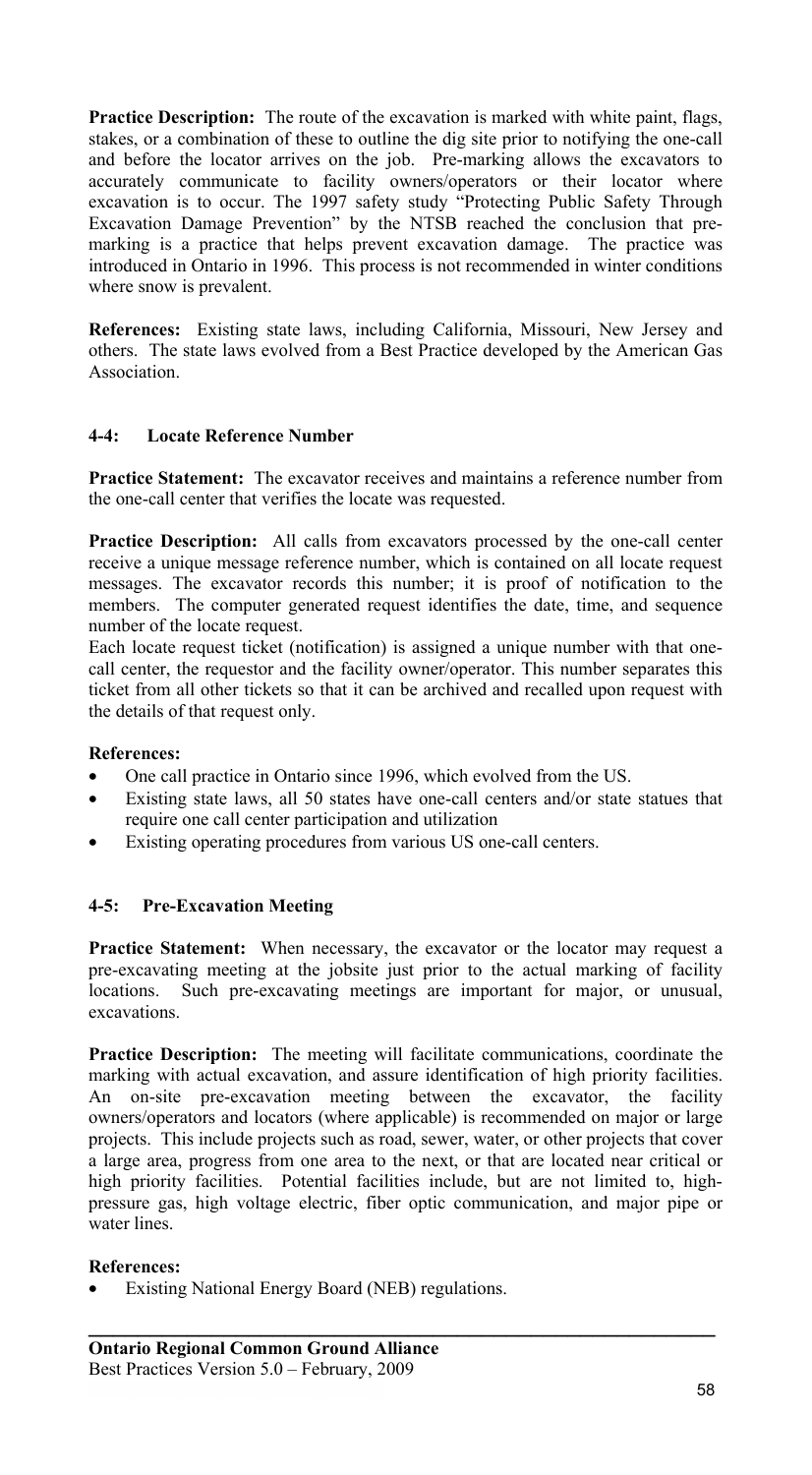Existing practice amongst excavators, utility companies and locators.

# **4-6: Facility Relocations**

**Practice Statement:** The excavator coordinates work with the affected facility owner/operator and the project owner where temporary or permanent interruption of a facility owner/operator's service is required.

**Practice Description:** Any temporary or permanent interruption requires the active participation by the facility owner/operator and the excavator to ensure protection of facilities through a joint preplanning meeting or conference calls.

**Reference:** Existing practice amongst excavators, utility companies and project owners.

# **4-7: Separate Locate Requests (Revised 09/2005)**

**Practice Statement:** Every excavator on the job has an appropriate locate form before excavating.

**Practice Description:** Often, there are several excavators on a job site performing work. The construction schedule may dictate different types of work requiring excavation from different specialty contractors simultaneously. It is preferable for each excavator to obtain their own individual locate before excavating to ensure that the specific areas have been appropriately marked by any affected underground facility owner/operator. However; where a single locate is relied upon by multiple users on the same project, it is the responsibility of the excavator to ensure that the locate is appropriate for the intended excavation, giving due consideration to the limits of the located area, depth of excavation, ticket life, and the existence of any facilities installed since the locate was performed.

**Reference:** Existing provincial law i.e. Occupational Health & Safety Act, and the Technical Standards & Safety Act, and the corresponding Act Regulations.

# **4-8: One-Call Access (24x7)**

**Practice Statement:** The excavator has access to the One-Call centre 24 hours per day, 7 days a week.

**Practice Description:** Utilities service the public needs 24x7 and thus should be protected the same amount of time. Certain conditions exist which require excavators to work during off-hours (city/road congestion, off peak utility service hours). While most excavators are on the job site during regular work hours, the ability to call in future work locations after five p.m. allows more flexibility to schedule work, not to mention getting around peak hours of locate requests at the one-call center.

**Current Practice Deficiency:** There are utilities that are not members of the One-Call centre and should be mandated to join. Locates are currently not available on a 7x24 basis for all utilities.

**\_\_\_\_\_\_\_\_\_\_\_\_\_\_\_\_\_\_\_\_\_\_\_\_\_\_\_\_\_\_\_\_\_\_\_\_\_\_\_\_\_\_\_\_\_\_\_\_\_\_\_** 

**Reference:** Existing states laws. Existing practices of Ontario One Call Ltd.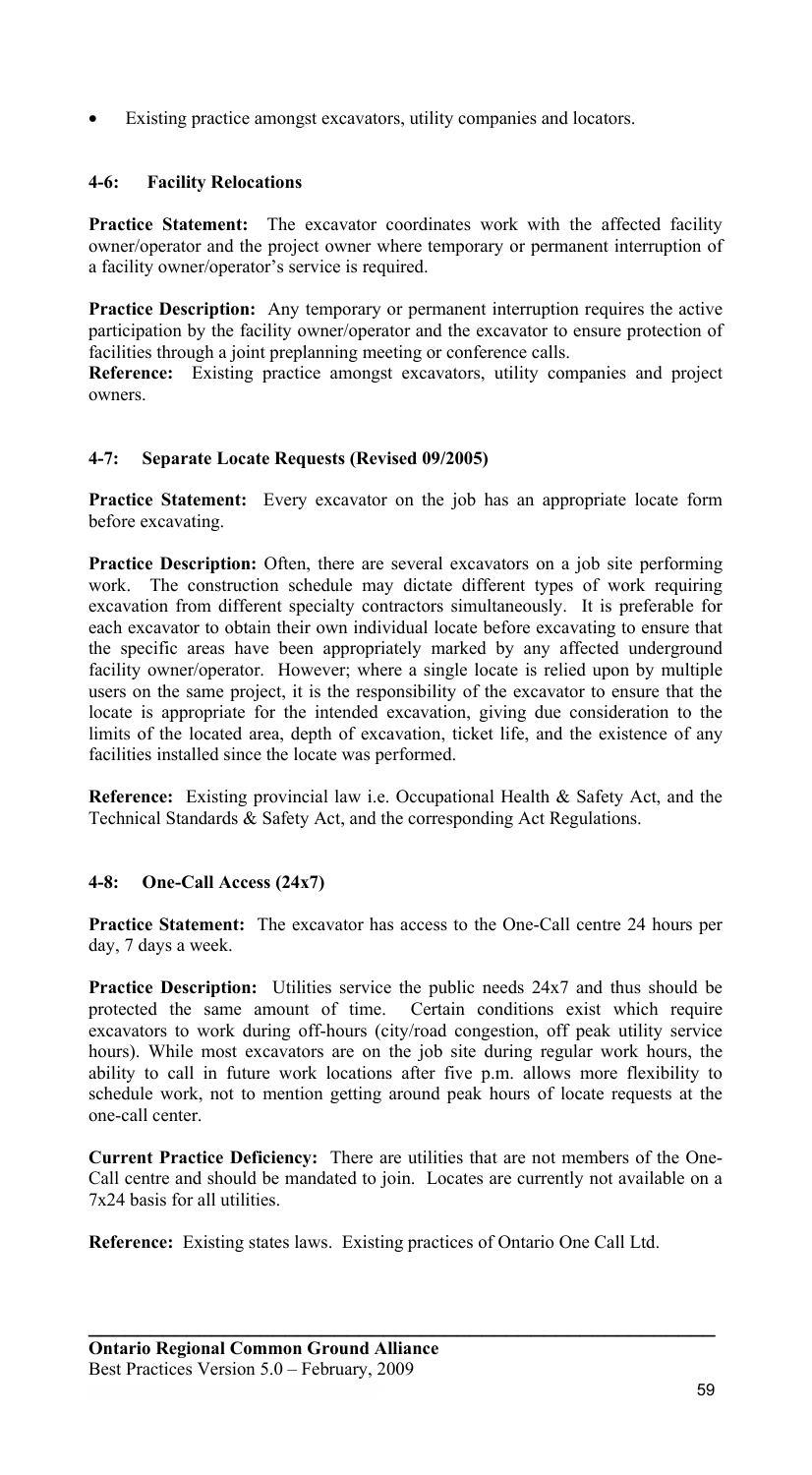### **4-9: Positive Response**

**Practice Statement:** The excavator is notified in writing by the underground facility owner/operator of the tolerance zone of the underground facility by marking, flagging, or other acceptable methods at the work site shown on a locate sheet provided to the excavator, or is notified verbally and in writing, if possible, that an all clear" situation exists. This takes place within three working days of the notification to the facility owner/operator of the locate request or a mutually agreed upon date between the locator and the excavator.

**Practice Description:** If the One-Call Centre or a facility owner/operator determines that the excavation or demolition is not near any of its existing underground facilities, it notifies the excavator that no conflict exists and that the excavation or demolition area is "clear." This notification from the One-Call Centre or the facility owner/operator will include a written "all clear" response. If an excavator has knowledge of the existence of an underground facility and has received an "all clear," response, the excavator should notify the One-Call Centre and the facility owner/operator if known, that a conflict does indeed exist. The One-Call Centre and the facility owner/operator should make marking these facilities a priority before excavation begins.

Positive response is a term used to describe the two types of action to be taken by a facility owner/operator after it has received notification of intent to excavate. The facility owner/operator is required to 1) mark its underground facilities with stakes, paint or flags or 2) notify the excavator that the facility owner/operator has no underground facilities in the area of excavation. This process allows the excavator to begin work on time or in a timely manner.

#### **The excavator should maintain written records of all locates requested and received.**

# **References:**

- Existing state laws, including California, Maryland, Nevada and others and Ontario utility companies excavating guidelines.
- Existing operating procedures for Ontario One Call Ltd.

#### **4-10: Facility Owner/Operator Failure to Respond (Revised 05/2005)**

**Practice Statement:** If the facility owner/operator fails to respond to the excavator's timely request for a locate (e.g., within the time specified by provincial requirements) or if the facility owner/operator notifies the excavator that the underground facility cannot be marked within the time frame and a mutually agreeable date for marking cannot be arrived at, the excavator re-calls the one-call center. The one-call center contacts the facility owner/operator to ascertain the nature of the delay and heightens the locate status to an overdue locate. Where practicable, the facility owner/operator will respond with the locate and supporting documentation within 2 hours.

**Practice Description:** It is determined that the facility owner/operator and the excavator will partner together to ensure facilities are marked in an acceptable time frame to allow for underground facility protection.

**\_\_\_\_\_\_\_\_\_\_\_\_\_\_\_\_\_\_\_\_\_\_\_\_\_\_\_\_\_\_\_\_\_\_\_\_\_\_\_\_\_\_\_\_\_\_\_\_\_\_\_** 

**References**: Existing TSSA Guidelines.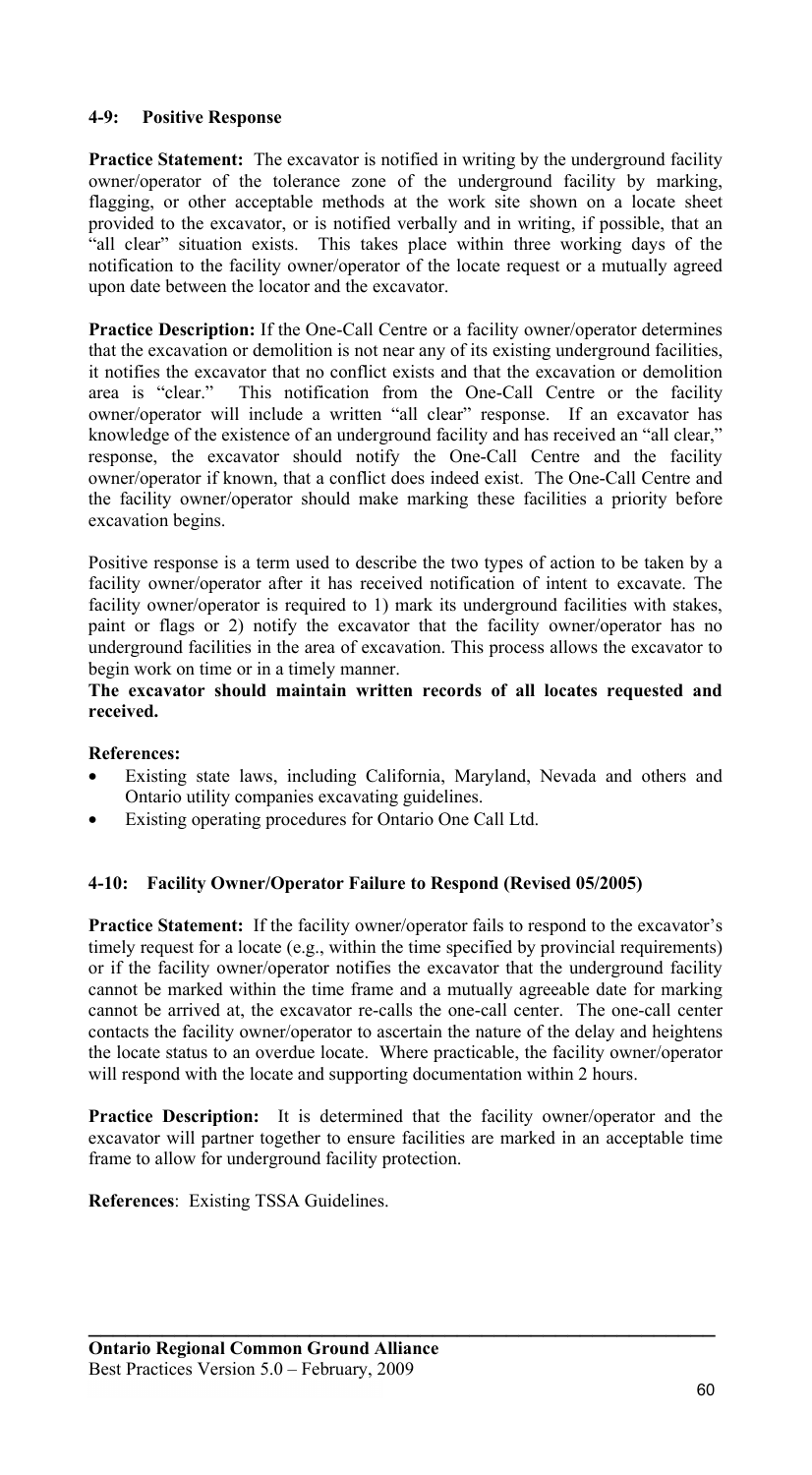### **4-11: Locate Verification**

**Practice Statement:** Prior to excavation, excavators verify the limits of the locate markings correspond with the limits of the proposed excavation. The excavator, to the best of their ability, checks for readily visible, unmarked facilities. If a locate is found to be incomplete, inaccurate, or any other discrepancies are found, the excavator may call the locator directly. If the locate is not corrected within 4 hours, the excavator can escalate the locate to the One Call Center as an overdue locate.

**Practice Description:** Upon arrival at the excavation site prior to beginning the excavation, the excavator ensures that the limits of the locate are clearly identified on the locate. The excavator verifies that all facilities have been marked, reviewing colour codes if in doubt. The excavator checks for readily visible signs of underground facilities, such as pedestals, risers, meters, new trench lines and service feeds from buildings and homes. Where readily visible evidence of unmarked facilities exists, the excavator contacts the project owner to get them located. Use of a pre-excavation checklist is recommended by insurers and practiced by responsible excavating contractors.

**Reference:** Existing practice by excavators.

### **4-12: Work Site Review with Company Personnel**

**Practice Statement:** Prior to starting work, a competent person reviews the location of underground facilities with site personnel. Any locate documentation is kept on the project site.

**Practice Description:** Sharing information and safety issues during an on-site meeting between the excavator and his excavating crews will help to avoid confusion and needless damage to underground facilities.

**References:** Existing practice by excavators under the Occupational Health and Safety Act and Regulations for Construction Projects.

#### **4-13: Contact Names and Numbers**

**Practice Statement:** The excavator's designated competent person at each job site has access to the names and phone numbers of all facility owner/operator contacts and the one-call center. Such names and numbers shall be displayed on the locate sheet.

**Practice Description:** Situations arise on the job site that require immediate notification of the facility owner/operator, one-call center or local emergency personnel. To avoid costly delays, the excavator ensures the designated job site personnel have all appropriate names and phone numbers.

**References:** None – There is a current deficiency in the standardization of practices.

#### **4-14: Facility Avoidance**

**Practice Statement:** The excavator uses reasonable care to avoid damaging underground facilities.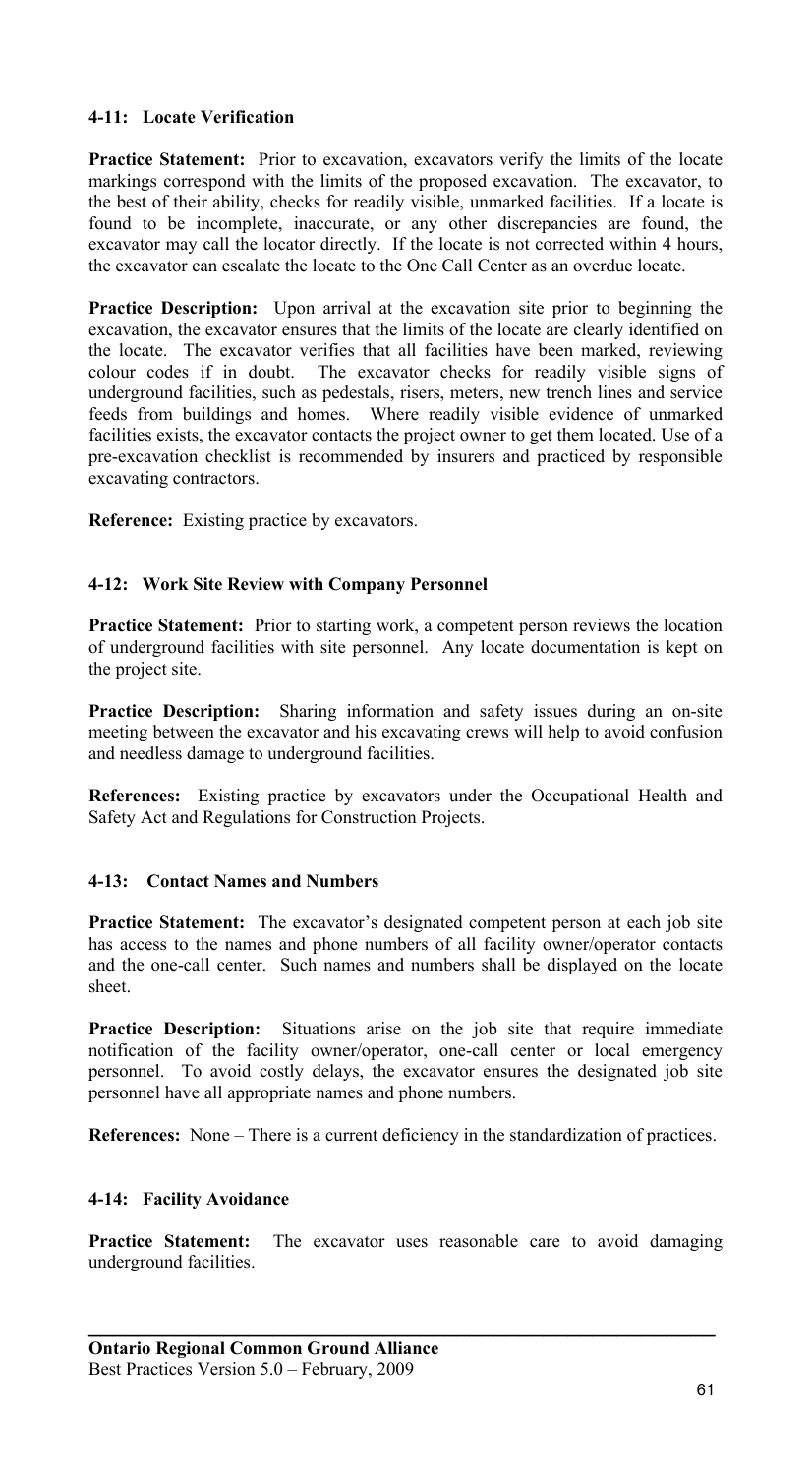**Practice Description:** Foremost on any construction project is safety. Excavators using caution around underground facilities significantly contribute to safe excavation of existing facilities.

### **References:**

- Existing Occupational Health and Safety Act and Regulations.
- Guidelines published by the UCAO, TSSA and EUSA.

#### **4-15: Federal and Provincial Regulations**

**Practice Statement:** The excavator adheres to all applicable federal and provincial occupational health and safety legislation and regulations.

**Practice Description:** It is important to include reference to worker safety and training in the best practices. Excavators are required to comply with federal and provincial occupational safety and health requirements to protect employees from injury and illness. These regulations include reference to training each employee in how to recognize and avoid unsafe conditions and the regulations applicable to his/her work environment to control or eliminate any hazards or exposures to illness or injury. Therefore, the excavator's crew, as part of its safety training, is informed of regulations applicable to the protection of underground facilities, workers and the public.

### **References:**

- Required by federal and provincial law.
- Existing practice by excavators and facility owners/operators.

#### **4-16: Marking Preservation**

**Practice Statement:** The excavator, where practical, protects and preserves the staking, marking, or other designations for underground facilities until no longer required for proper and safe excavation. The excavator stops excavating and notifies the one-call center for re-marks if any facility mark is removed or no longer visible.

**Practice Description:** During long complex projects, the marks for underground facilities may need to be in place far longer than the locating method is durable. Paint, staking and other marking techniques last only as long as the weather and other variables allow. When a mark is no longer visible, but work continues around the facility, the excavator requests a re-mark to ensure the protection of the facility.

**References:** Existing practice by excavators and facility owners/operators.

#### **4-17: Excavation Observer**

**Practice Statement:** The excavator has an observer to assist the equipment operator when operating excavation equipment around known underground facilities.

**Practice Description:** The observer is a worker who is watching the excavation activity to warn the equipment operator while excavating around a utility to prevent damaging that buried facility. This is common practice among excavators and large facility owners/operators.

**\_\_\_\_\_\_\_\_\_\_\_\_\_\_\_\_\_\_\_\_\_\_\_\_\_\_\_\_\_\_\_\_\_\_\_\_\_\_\_\_\_\_\_\_\_\_\_\_\_\_\_** 

**References:** Existing practice amongst reputable excavators.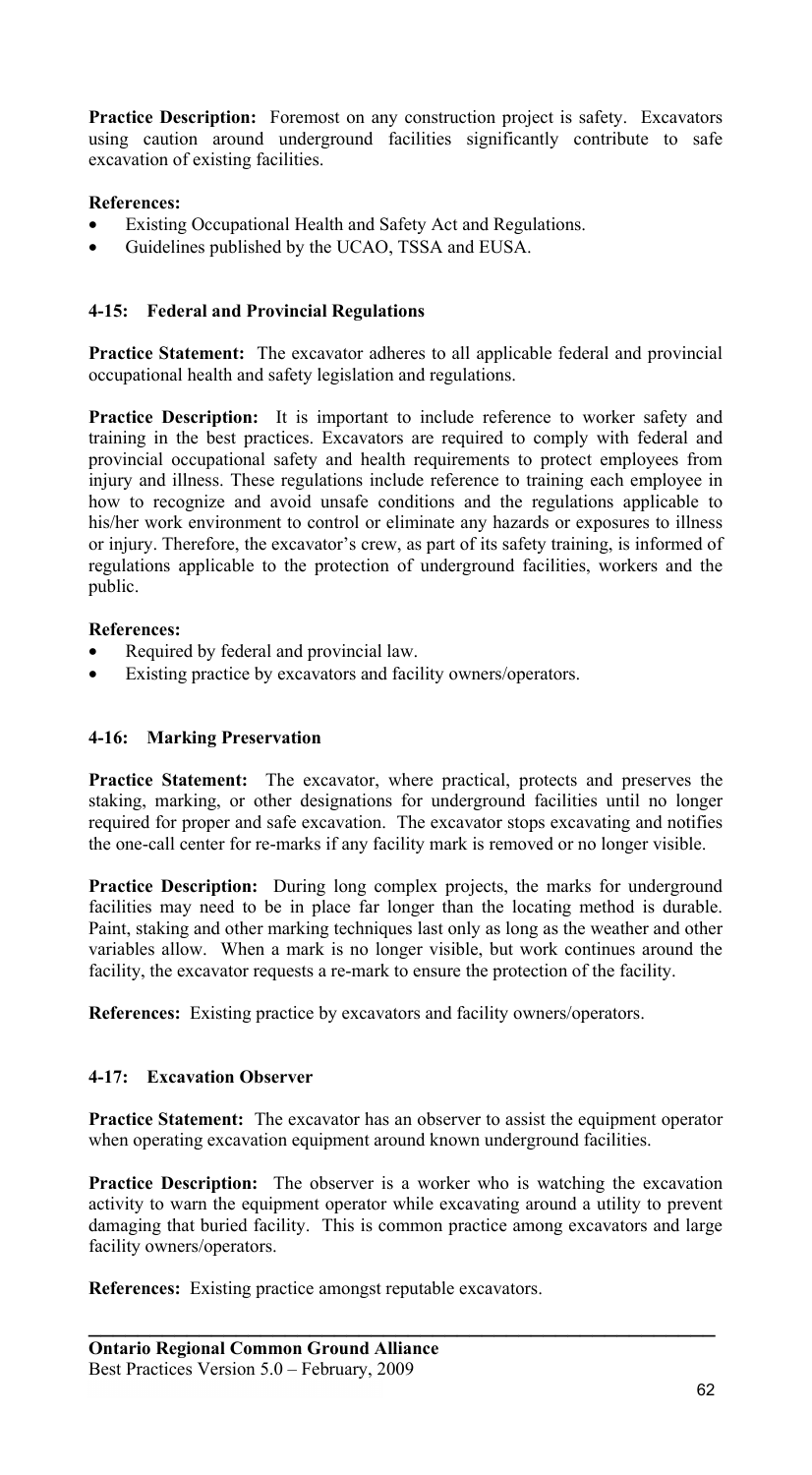### **4-18: Excavation Tolerance Zone**

**Practice Statement:** The excavator observes a tolerance zone which is comprised of the width of 1 metre from the centerline of a located cable or conduit and 1 metre from either side of the outside edge of the underground facility on a horizontal plane. This practice is not intended to preempt any existing provincial or federal requirements.

**Practice Description:** (See Practice Description for #20 following.)

**References:** Existing guidelines for excavating in the vicinity of underground facilities published by the TSSA, UCAO and EUSA.

### **4-19: Excavation within Tolerance Zone**

**Practice Statement:** When excavation is to take place within the specified tolerance zone, the excavator exercises such reasonable care as may be necessary for the protection of any underground facility in or near the excavation area. Methods to consider, based on certain climate or geographical conditions, include: hand digging when practical, vacuum excavation methods, pneumatic hand tools, other mechanical methods with the approval of the facility owner/operator, or other technical methods that may be developed. Hand digging and non-invasive methods are not required for pavement removal.

**Practice Description:** Safe, prudent, non-invasive methods that manually expose a facility are considered "safe excavation practices". Some guides for excavation in the vicinity of utilities specifically allow for the use of power excavating equipment for the removal of pavement and sidewalk but not curbs or base materials. Differing geologic conditions and weather related factors must be taken into consideration when using types of excavation within the tolerance zone.

**References:** Existing excavation guidelines published by the TSSA and various utility owners/operators.

# **4-20: Unidentified Facilities (Revised 09/2005)**

**Practice Statement:** The excavator notifies the facility owner/operator directly or through the one-call system if an inaccurately marked or unidentified underground facility is found. Following this notification, the excavator may continue work if the excavation can be performed without damaging the facility.

**Practice Description:** When an excavator finds an inaccurately marked or unidentified facility, excavation stops in the vicinity of the facility and notification takes place. If excavation continues, the excavator plans the excavation to avoid damage and interference with other facilities and protects facilities from damage.

**References:** Existing practice amongst reputable and responsible excavators.

#### **4-21: Exposed Facility Protection**

**Practice Statement:** Excavators support and protect exposed underground facilities from damage.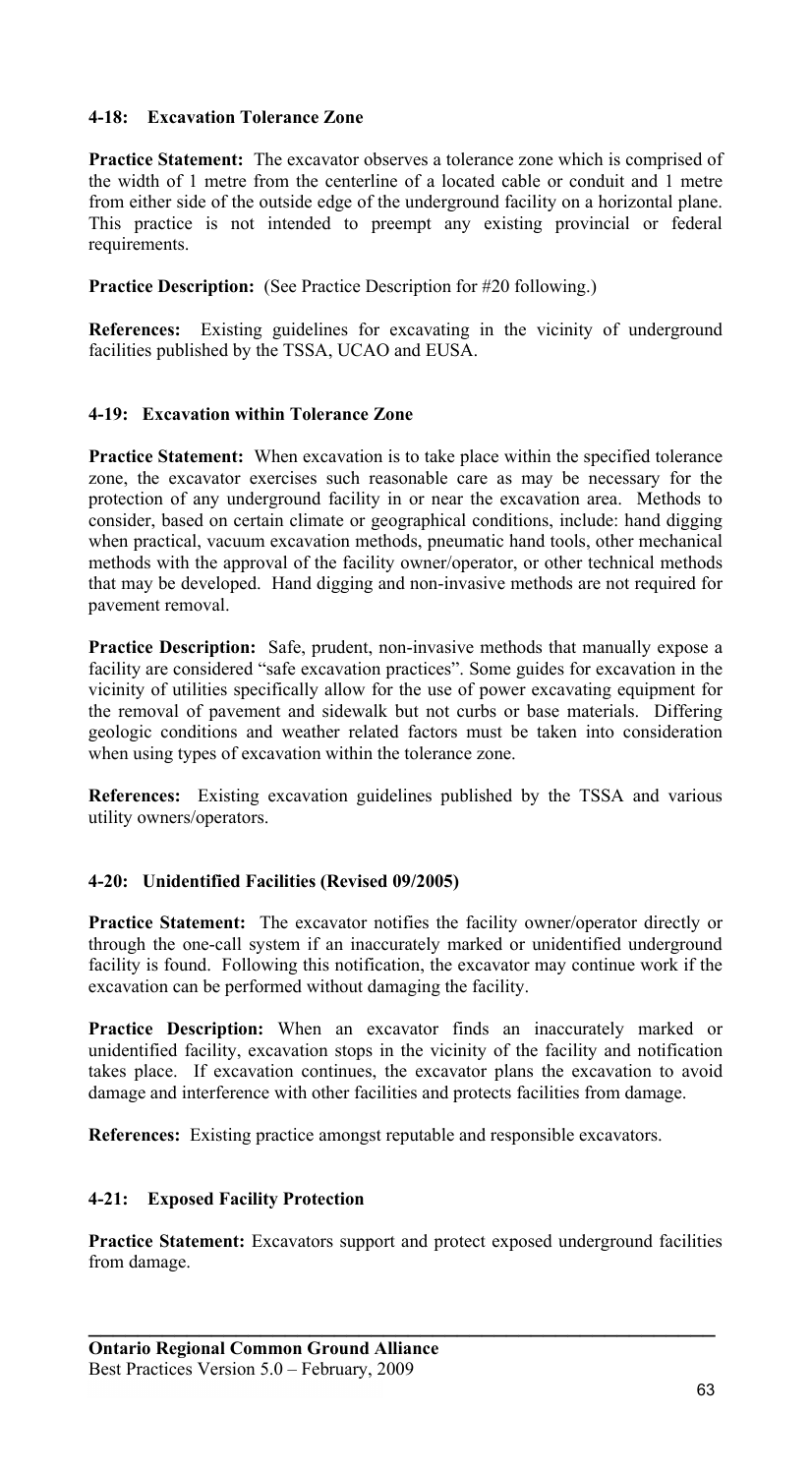**Practice Description:** Protection of exposed underground facilities is as important as preventing damage to the facility when digging around the utility. Protecting exposed underground facilities helps to insure that the utility is not damaged and at the same time protect employees working in the vicinity of the exposed facility.

Exposed facilities can shift, separate, or be damaged when they are no longer supported or protected by the soil around them. Excavators support or brace exposed facilities and protect them from moving or shifting which could result in damage to the facility. This can be accomplished in different ways, for example, by shoring the facility from below or by providing a timber support with hangers across the top of an excavation to insure that the facility does not move or bend. In addition, workers are instructed not to climb on, strike, or attempt to move exposed facilities which could damage protective coatings; bend conduit; separate pipe joints; damage cable insulation; damage fiber optics; or in some way affect the integrity of the facility.

The Regulations for Construction Projects under the Occupational Safety and Health Act have also addressed this issue.

**References:** Existing provincial laws.

# **4-22: Locate Request Updates (Revised 05/2005)**

**Practice Statement:** The excavator calls the one-call center to refresh the ticket when excavation continues past the life of the ticket. This recognizes that it is a best practice to define ticket life. Ticket life would best be 30 calendar days **from the date the locate was performed as noted on the locate sheet**, unless otherwise specified by provincial or federal law.

**Practice Description:** Refreshing the ticket recognizes that markings are temporary and provides notification to facility owners/operators of ongoing excavation when a job is started but not completed as planned. Any excavation that covers a large area and will progress from one area to the next over a period of time is broken into segments as agreed between the excavator, facility owner/operator and/or the locator in order to coordinate the marking with actual excavation. The possibility exists that new facilities have been installed in the area where the excavation is to be conducted after the original notification and marking.

Many facility owners/operators do not perform their own locates and utilize the services of a contracted facility locator. These contracted facility locators may not be aware of work planned in the near future. By excavators refreshing the locate ticket, the contract locator has another opportunity to identify newly placed facilities. This practice also gives the facility owner/operator another chance to identify the location of their facilities and to avoid a possible damage and disruption of service should something have been marked incorrectly or missed on a previous locate.

**References:** Existing practices amongst excavators, facility owners/operators and locators.

#### **4-23: Facility Damage Notification**

**Practice Statement:** An excavator discovering or causing damage to underground facilities notifies the facility owner/operator as identified on the locate form. All breaks, leaks, nicks, dents, gouges, groves, or other damages to facility lines, conduits, coatings or cathodic protection will be reported immediately.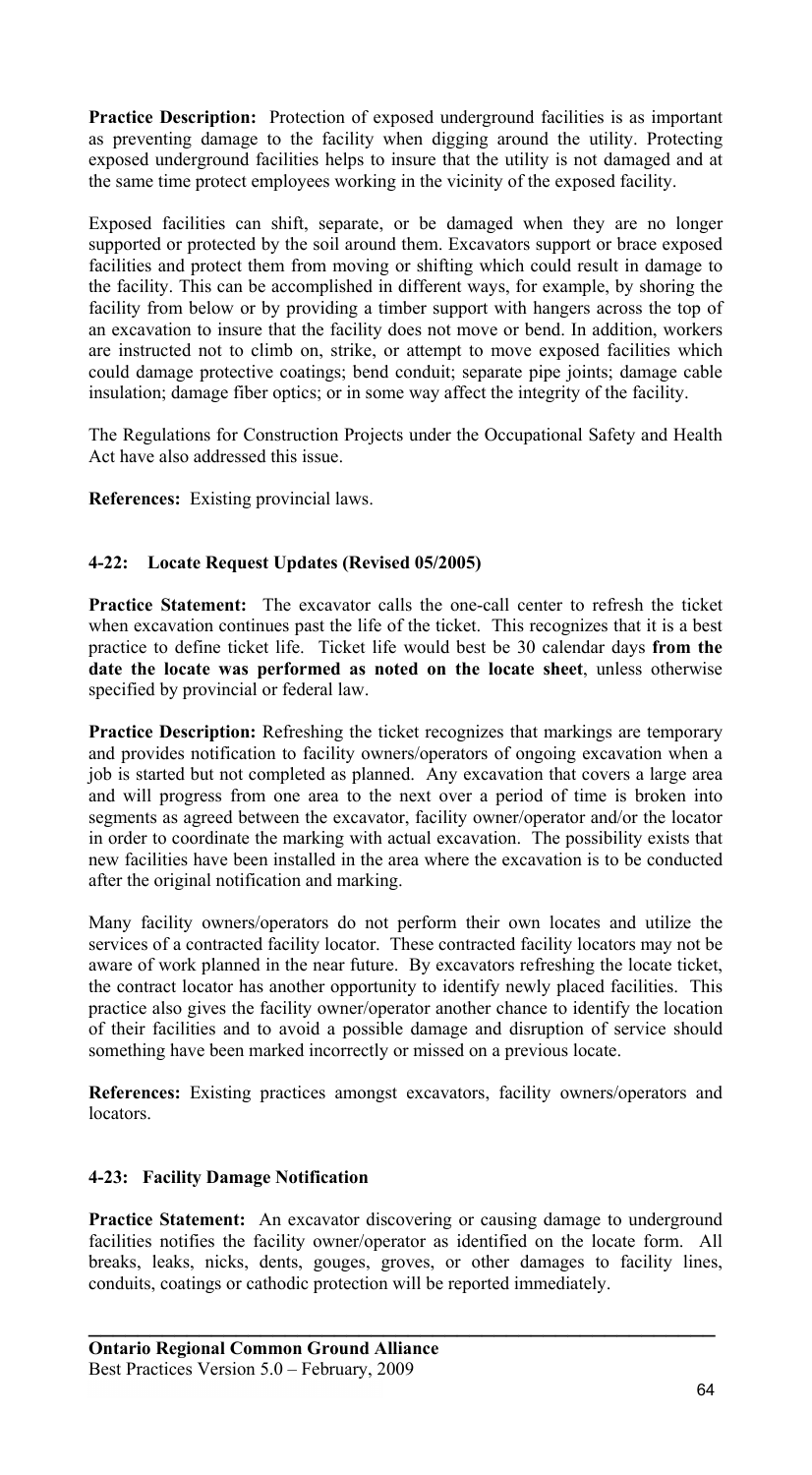**Practice Description:** The possibility of facility failure or endangerment of the surrounding population dramatically increases when a facility has been damaged. While the facility may not immediately fail, the underground facility owner/operator should have the opportunity to inspect the damage and make appropriate repairs.

**References:** Existing practice amongst responsible and reputable excavators.

### **4-24: Notification of Emergency Personnel**

**Practice Statement:** If the damage results in the escape of any flammable, toxic, or corrosive gas or liquid or endangers life, health, property or the environment, the excavator responsible immediately notifies the appropriate authorities and the facility owner/operator.

The excavator takes reasonable measures to protect workers and others in immediate danger; the general public; property, and the environment.

**Practice Description:** This practice minimizes the danger to life, health or property by notifying the proper authorities to handle the emergency situation. In these situations, local authorities are able to evacuate as appropriate and command substantial resources unavailable to the excavator or underground facility owner/operator.

The excavator takes reasonable measures based on their knowledge, training, resources, experience and understanding of the situation to protect workers, the public, property and the environment until help arrives. The excavator responsible remains on site to convey any pertinent information to responders that may help them to safely mitigate the situation.

#### **References:**

- Existing practices by responsible and reputable excavators.
- Existing TSSA guidelines.

#### **4-25: Emergency Excavation (Revised 06, 2006)**

**Practice Statement:** In the case of an emergency excavation, the excavator notifies the one-call center and facility owner/operator and requests an emergency locate. The current practice in Ontario is a two-hour response time by the facility owner/operator.

**Practice Description:** Provincial regulations require excavators to request locates including emergency situations.

An Emergency excavator locate request is defined as a loss of essential service by a utility and an excavator work crew is on site or dispatched, or there is an imminent safety hazard requiring a locate response by facility owners within two (2) hours."

References:

- Existing provincial regulations.
- Existing practice amongst excavators and facility owner/operators.

**\_\_\_\_\_\_\_\_\_\_\_\_\_\_\_\_\_\_\_\_\_\_\_\_\_\_\_\_\_\_\_\_\_\_\_\_\_\_\_\_\_\_\_\_\_\_\_\_\_\_\_** 

Existing practice at Ontario One Call (ON1CALL)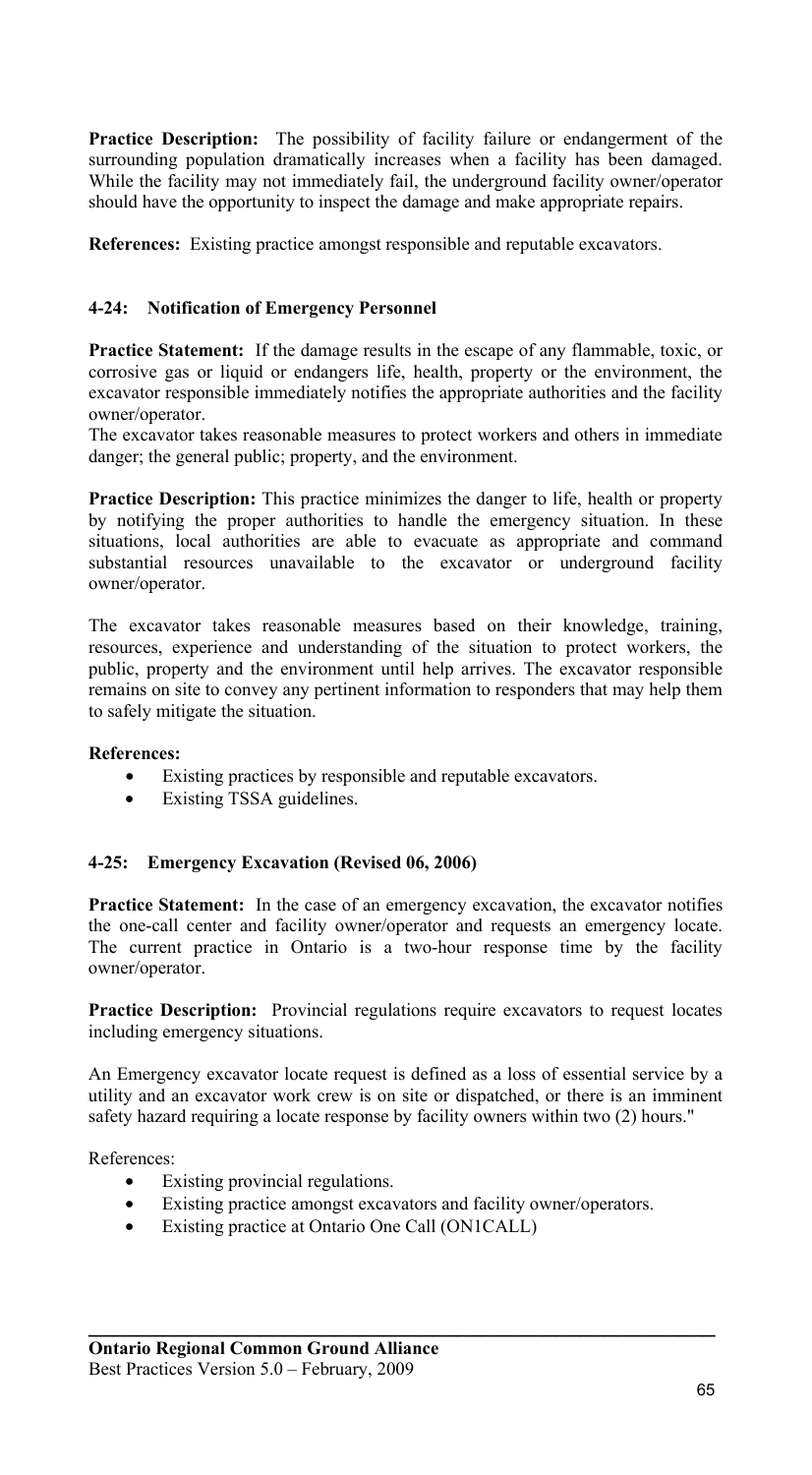### **4-26: Backfilling**

**Practice Statement:** The excavator protects all facilities from damage when backfilling an excavation.

**Practice Description:** Extra caution must be taken to remove large rocks, sharp objects, and large chunks of hard packed clay or dirt. No trash or pieces of abandoned lines are backfilled into the trench. This will avoid any inadvertent damage to the facility during the backfill process.

#### **References:**

- Existing practice amongst excavators.
- Existing provincial and federal regulations.

#### **4-27: As-Built Documentation**

**Practice Statement:** Contractors installing underground facilities notify the facility owner/operator if the actual placement is different from expected placement.

**Practice Description:** In order for a facility owner/operator to maintain accurate records of the location of their facilities, it is critical that the contractor installing the new facility be required to notify the facility owner/operator of deviations to the planned installation.

This change in plan can be both changes in horizontal or vertical distances from the specified plans. The facility owner/operator should establish standards that require notification if a deviation is beyond specified tolerances, such as changes in depth of 150 mm or more and lateral measurement changes of greater than 300 mm. Once these changes to the expected location are communicated to the facility owner/operator, it is their responsibility to take appropriate action to update their records so that an accurate locate can be conducted in the future.

**References:** Existing practice amongst responsible and reputable facility owner/operators, and excavators.

#### **4-28: Vacuum Excavation Definition (New 09/2005)**

**Practice Statement:** Vacuum excavation is defined as a mechanical means of soil extraction through vacuum when using water or air jet devices for breaking ground. This method of excavation is commonly referred to as "soft excavation technology" and is commonly accepted as being equivalent or safer than hand digging within the "tolerance zone" around underground facilities.

**Practice Description:** Vacuum excavation may be used to excavate safely around utilities if the equipment has been designed and engineered for excavating. The equipment is used following the manufacturer's recommended practices, documented procedures and meet facility owner guidelines. Only competent and qualified workers shall operate vacuum excavation equipment.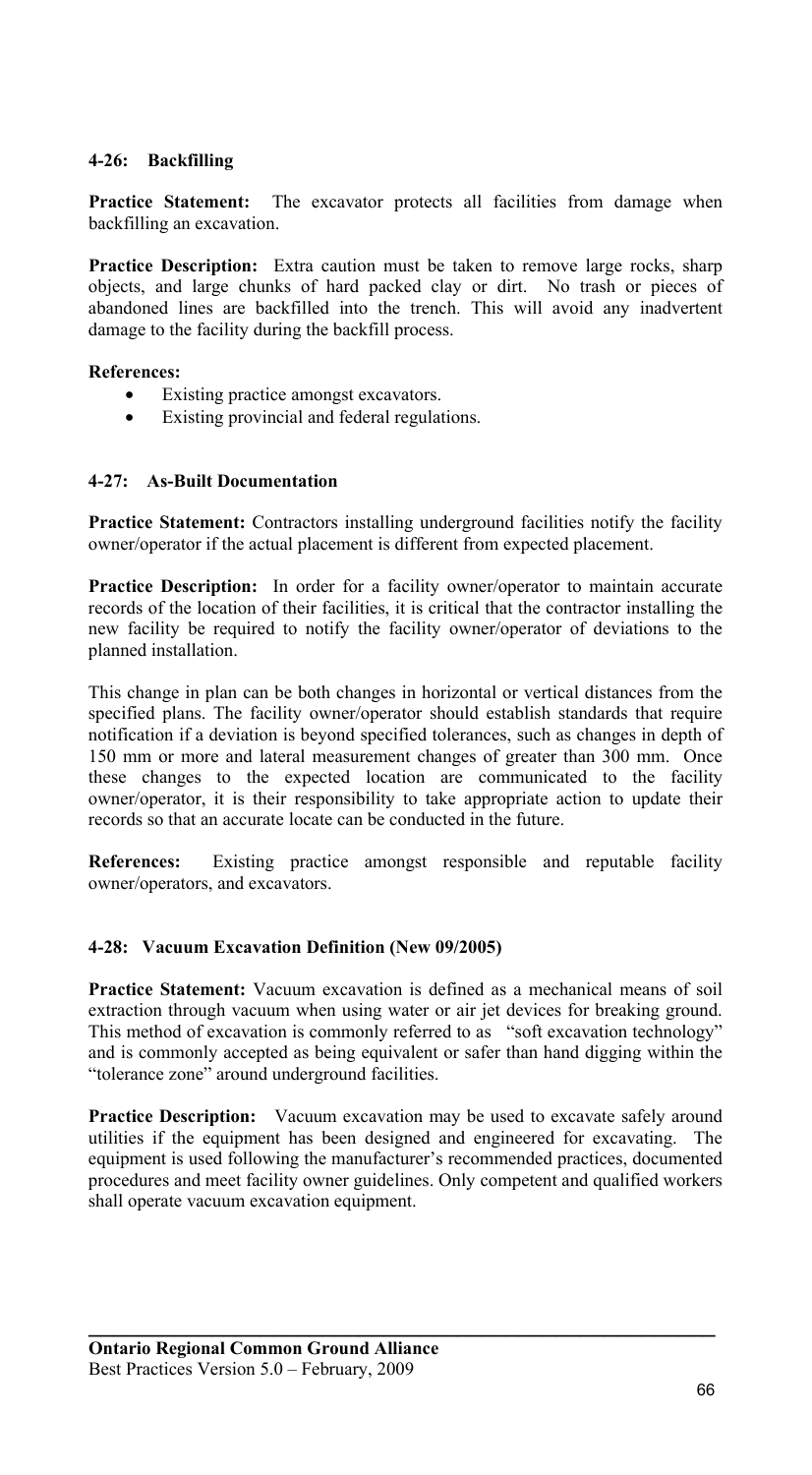### **4-29: Operator Competency – Vacuum Excavating (New 09/2005)**

**Practice Statement:** Vacuum excavation equipment shall only be operated by a "competent worker" as defined by OH&S regulations for Construction Projects. The operator must have knowledge, training and experience to perform the work, be familiar with the OH&S Act and the regulations that apply to the work and have knowledge of all potential or actual danger to health and safety in the work place. It is a best practice that workers have training recognized by the industry, defined work practices and manufacturer's recommended procedures specific to the equipment they are operating.

**Practice Description:** Vacuum excavation equipment operators should have also completed at a minimum the training outlined by the "**EUSA Safe Practice Guide for Excavating With Hydrovacs in the Vicinity of Underground Electrical Plant"** and training specific to any known facilities in the area of excavation.

### **4-30: Safe Operation of Vacuum Excavation Equipment (New 09/2005)**

**Practice Statement:** Vacuum excavation can be used to excavate safely around utilities if the equipment has been designed and engineered for vacuum excavating according to the manufacturer. Equipment must be operated in accordance with recognized practices and procedures that provide necessary levels of worker and public safety and prevent damage to underground utilities.

**Practice Description:** Excavators shall have as a minimum:

- A documented company Safety Program in place which can be made available for review on request by a representative of a facility owner.
- Written vacuum excavation Job Procedures must be in place and made available for review on request by a representative of a facility owner.
- The contractor's equipment specifications and or job procedures must comply with Appendix 2 of the **"TSSA Guidelines for Excavations in the Vicinity of Gas Lines**" when working around buried natural gas infrastructure, and the **"EUSA Safe Practice Guide for Excavating With Hydrovacs in the Vicinity of Underground Electrical Plant"**

**References:** EUSA Safe Practice Guide Excavating with Hydrovacs in the Vicinity of Underground Electrical Plant.

#### **4-31: Frozen Ground Excavation (New 09/2005)**

**Practice Statement:** A preferred method for excavating within the tolerance zone around any underground utility in frozen ground is to use a hydrovac designed and built for this purpose.

**Practice Description**: Conventional excavation methods in frozen ground pose a risk to buried facilities if the facility is surrounded by frozen ground. The use of conventional mechanical excavation equipment cannot only damage plant via direct contact but can also move frozen ground encasing plant; potentially causing damage.

The best practice for excavating in the tolerance zone in frozen ground is to use a hydrovac with heated water not exceeding 45 degrees C at the wand tip. This is currently the practice used by many vacuum excavators.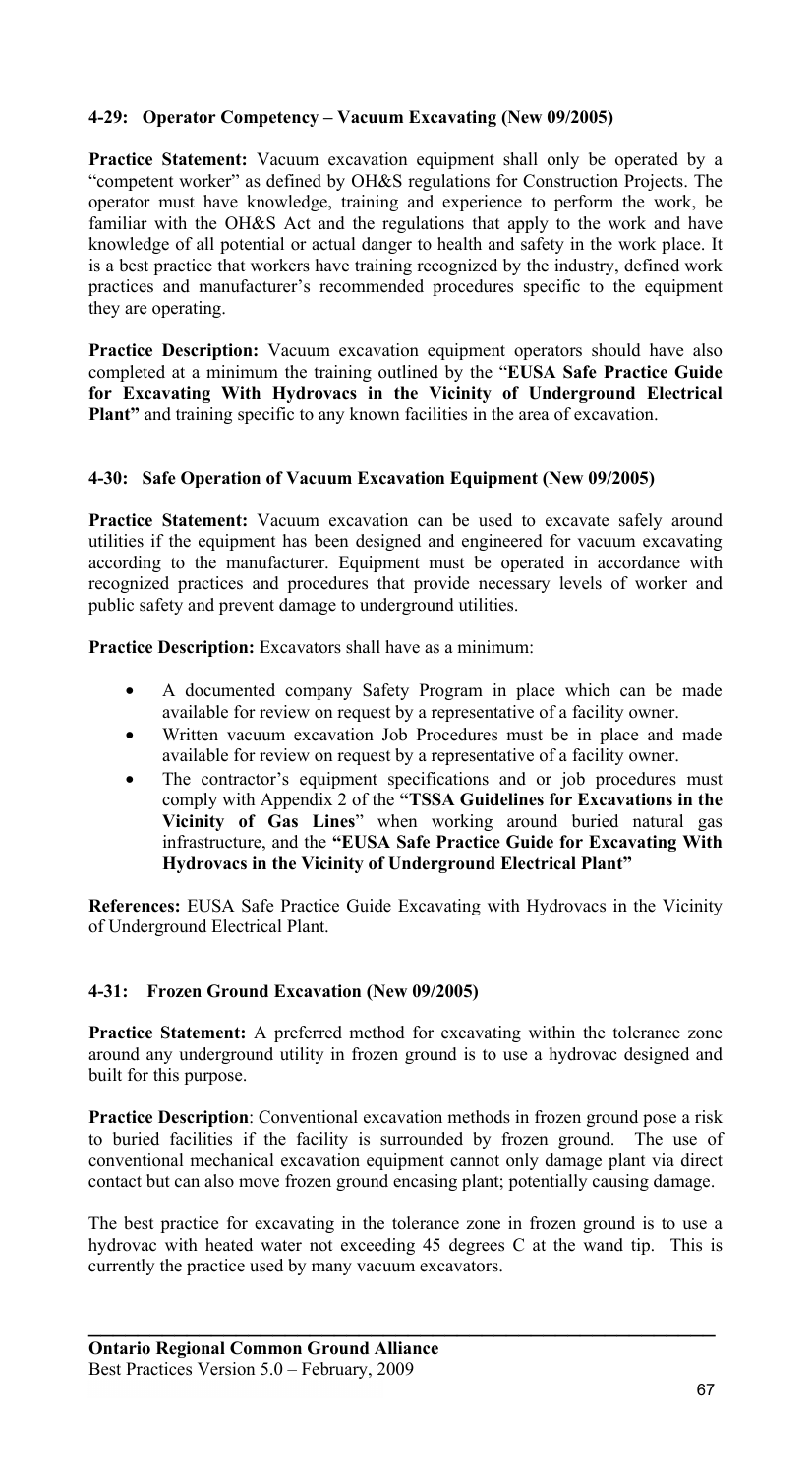### **4-32: Utility Owner Acceptance of Vacuum Excavation Practices (New 09/2005)**

**Practice Statement**: Each utility has a specific criterion for safe excavating practices. Some utilities view Vacuum Excavation as the equivalent to hand digging when exposing their utility and others have restrictions on their use. It is recommended excavators contact the utility owners to determine the extent of their restrictions for the use of this method of excavation around their plant.

**Practice Description:** Every excavator who wishes to utilize vacuum excavation as a method to excavate within the "tolerance zone" of any underground plant should contact the owner of the utility to determine the specific criteria they deem acceptable prior to starting the excavation. Some utilities will accept this practice as the equivalent to hand digging; others may have very specific procedures and operating criteria that need to be followed.

Utility owners generally recognize the benefits for damage prevention by utilizing this process. Utility owners should work together to establish a common set of standards, process and procedures that can be accepted by all damage prevention stake holders.

#### **4-33: Protection of Survey Infrastructure (New 02/2008)**

**Practice Statement:** Every excavator is responsible for recognizing and ensuring the integrity of survey infrastructure.

**Practice Description:** Every excavator should recognize the importance of not disturbing monumented boundaries. Utility infrastructure must be installed to avoid disturbing survey infrastructure. Survey infrastructure may include iron bars, iron pipes, wood posts, cut stone monuments, rock mounds, rock bars and building corners.

#### **References:**

**1.** Because of their significance, survey monuments are protected by both federal and provincial law.

The **Criminal Code of Canada R.S. 1985, c. C-46** under Part XI, Sec. 442 and 443 states, "Every one who willfully pulls down, defaces, alters or removes anything planted or set up as the boundary line or part of the boundary line of land is guilty of an offence punishable on summary conviction."

Furthermore, the **Surveys Act, R.S.O. 1990, c. S.30**, restricts the setting of survey bars to Ontario Land Surveyors who are licensed by virtue of the having met strict academic and experience requirements.

**2. Petroleum and Natural Gas Act (British Columbia)**  Geophysical Exploration Regulation, Section 7- Survey monuments http://www.qp.gov.bc.ca/statreg/reg/P/PetNatGas/361\_98.htm#1

# **4-34: Excavation and Public Safety (New 01/2009)**

**Practice Statement:** Excavations are performed safely.

**Practice Description:** It is the responsibility of the owner/operator and Excavator to establish when and how the excavation will be performed. All hazards associated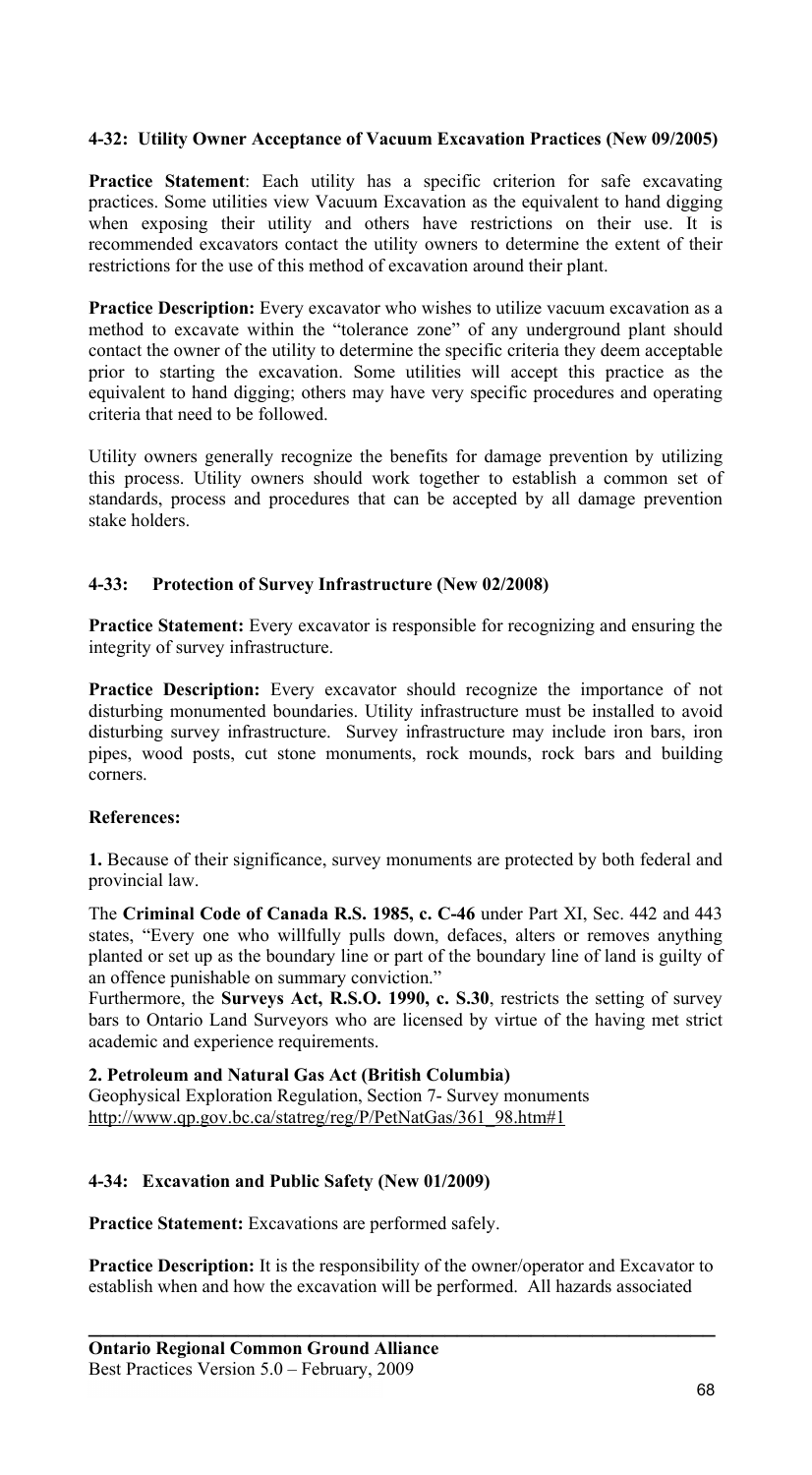with excavating are identified. Appropriate measures conforming to federal, provincial, local and industry standards are established. Employees are made aware of these hazards and properly trained in worker safety standards. Appropriate safeguards are put in place to protect the public.

The following items should be considered as part of the above.

 • All locates for the area being excavated have been received and are consistent between paper and physical markings.

 • All appropriate personnel are familiar with locates and markings for the excavation being conducted.

 • Where applicable, consult with the facility owners about uncovering, support requirements and backfilling procedures of all underground facilities.

• Considerations for excavations may include:

 Soil classification Traffic control Construction vehicular movement Fall hazards Adjacent structures and/or facilities Maintaining clear distances on top of excavations for materials and equipment Sources of energy (overhead and other) Environmental factors

#### **Reference:**

- Part III Excavations, of the Regulation for Construction Projects 213/91
- Technical Standards & Safety Authority Guidelines
- Electrical Safety Authority Guidelines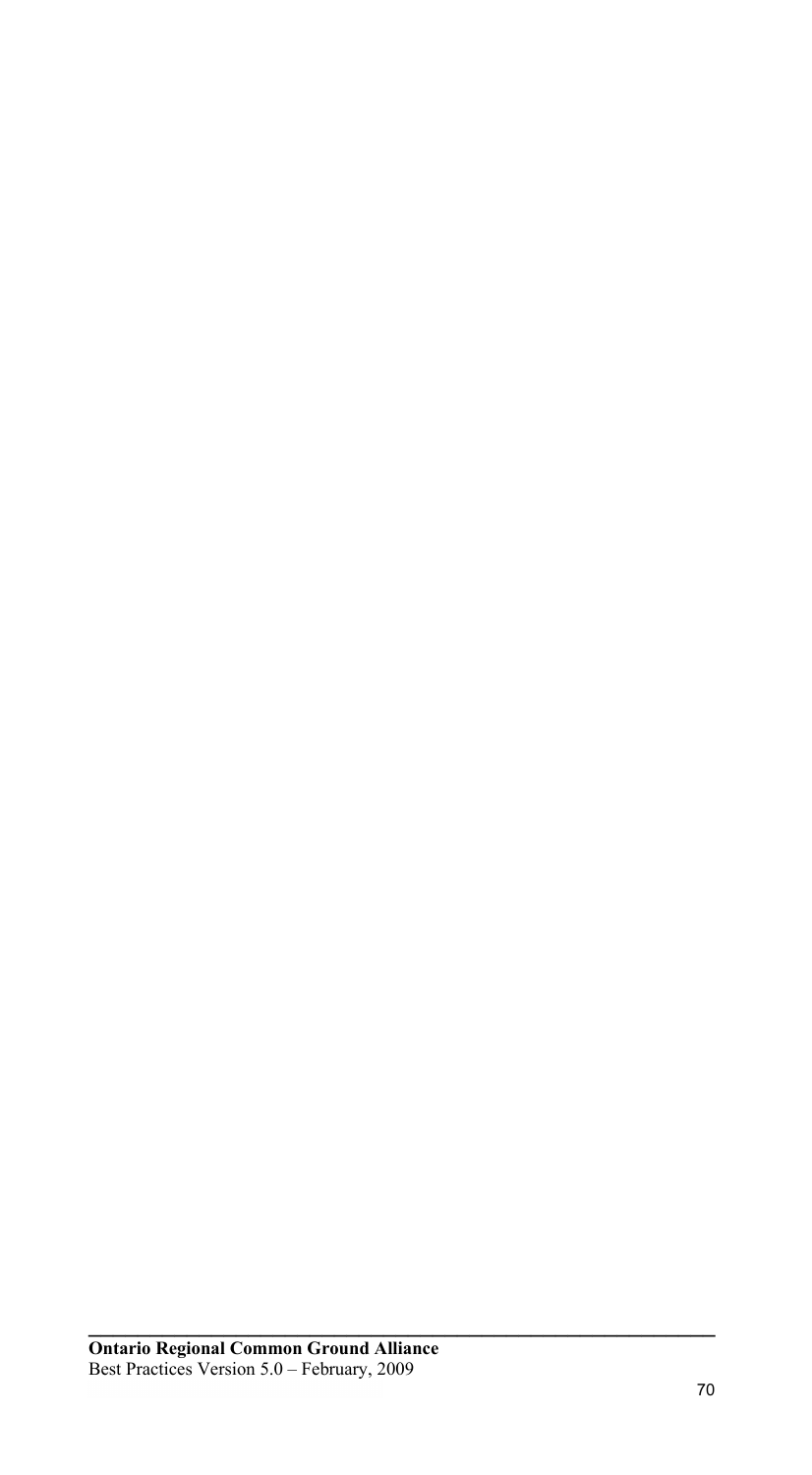# **5-1: One-Call Center Responsibilities and Use of Mapping (Reformat 03/2006)**

**Practice Statement:** The land base used by the One Call Centre mapping system should be accurate and kept up to date with new information as it becomes available from source suppliers. Facility owners/operators should provide regular updates of their notification mapping coverage to ensure the most current information is utilized in the system. Ideally, the land base used is available to the public and can produce a ticket for the smallest practical geographical area utilizing latitude/longitude to describe the location.

**Practice Description:** The Provincial land base should be the most current, precise and contain the most complete coverage available. It should be geographically correct to a reasonable degree as well being cost effective. The meta-data information should be available to permit two way conversion and/or exchange of data. A single standard geographic reference should be utilized.

There must be a process in place to keep the land base current (both graphics and attributes) with regular updates and maintenance. This process should be as automated as possible to avoid user errors while being cost effective. The database is promptly updated as information is provided or becomes available from the facility owner/operator. The system should be able to accept information in standard file format with minimal human intervention. (The graphic database refers to the member notification area coverage)

The mapping system should be able to produce a ticket for the smallest practical geographical area suitable to the member's requirements. There needs to be flexibility within the system to handle the various sources of information contained.

Land base should be made available for public viewing (excavators, project owners, homeowners, etc.) to validate limits of dig areas. The land base and database should also available to the one-call center membership for the update of member database information.

# **Current Practice:**

- The current Ontario One Call Ltd. map is a composite data set using DMTI Spatial CanMap, and the Ontario Road Network (ORN) as its base, with additional information from various regions and members (e.g. Bell  $\&$ Union Gas, York, Durham, Hamilton, Peel, Waterloo Chatham-Kent, Ottawa, Middlesex, etc.).
- Ontario One Call Ltd uses decimal latitude longitude as the default projection.
- The database consists of single line road segments with address range information as attributes based on Municipal and regional coverage.
- Ontario One Call Ltd.'s current plan is to update the map on a semi annual basis. There are tools in place to minimize the amount of manual effort required to verify new streets from map sources and standard file formats are used to minimize human intervention. A process is in place to provide a more frequent update on an as required basis by city - subject to availability of data. Facility owner updates are made within 10 days of receipt.
- Ontario One Call Ltd. members have a choice on the type of coverage franchise/jurisdiction area, selected coverage based on physical location of plant.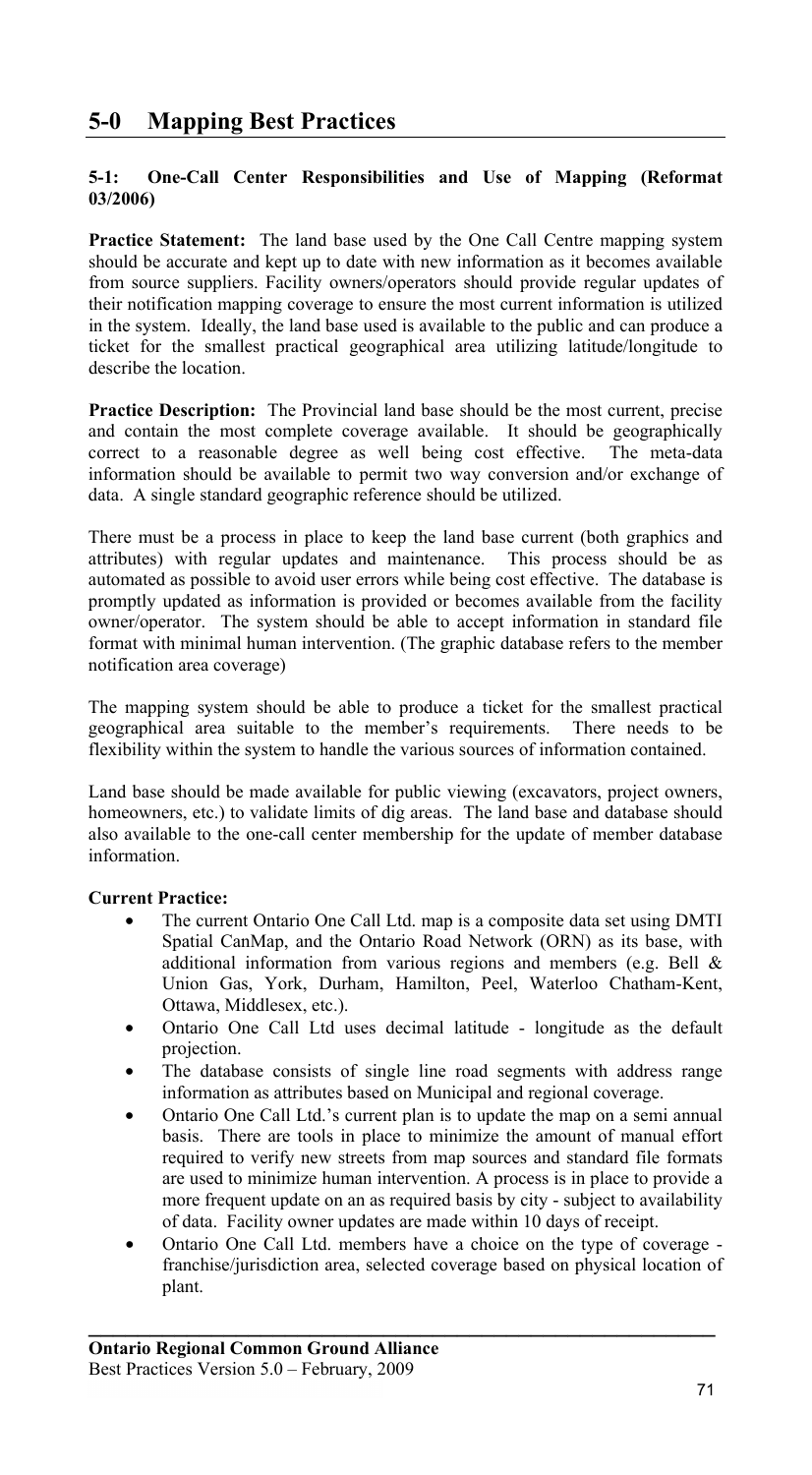The smallest area is a single road segment, although this is limited to both sides of the road.

### **5-2: Locator Responsibilities and Use of Mapping (Reformat 03/2006)**

**Practice Statement**: Locators use maps to assist in finding the excavation site and to assist in determining the general location of the buried facility. Where discrepancies occur between mapping and facilities location determined by equipment, the locator should notify the owner/operator and the One-Call Centre.

Practice Description: It is critical that the locators are trained in reading facilities distribution maps and associated symbology to assist in determining the location of the buried facilities.The locator utilizes both locating equipment and mapping to provide locates. Where there is a discrepancy between the mapping and the location as determined by locating equipment, the locator must notify the facility owner/operator of the issue and also provide such feedback to the One-Call Centre of the issue. The facility owners should be responsible for verifying any such discrepancies as part of editing their mapping databases.

### **Current Practice:**

- The locator can contact the Ontario One Call Ltd. Solutions Centre to log their discrepancies.
- Most utilities have an internal process for updating their facilities mapping when notified of a discrepancy.

### **5-3: Excavator's Responsibilities and Use of Mapping (Reformat 03/2006)**

**Practice Statement:** The excavator provides accurate excavation location information to the one-call centre.

**Practice Description:** The excavator takes responsibility for giving accurate excavation location information to the one-call center. This information includes street address, street intersection, legal description, or other acceptable one-call format and latitude/longitude if feasible. A list of requirements is found in Best Practice 2-15.

If the excavator cannot meet the above criteria, the excavator directly coordinates with the one-call center to establish the excavation area for the purposes of description on the locate form. At times, it may also be required for the excavator to coordinate with the facility locator in order to establish the location.

#### **5-4: Facility Owner/Operator Responsibilities and Use of Mapping (Revised 06/2008)**

Practice Statement: The facility owner/operator collects detailed location information on existing and newly constructed facilities and provides mapping data to the one-call center and the locator on a consistent basis.

**Practice Description:** The facility owner/operator should ensure that as-built drawings are of sufficient detail and show an accurate relationship to some defined reference system in order that the location of the plant can be re-established at a later date (i.e. physical permanent structure, survey monuments**,** horizontal coordinates). The facility owner/operator should provide the one-call center and locator with data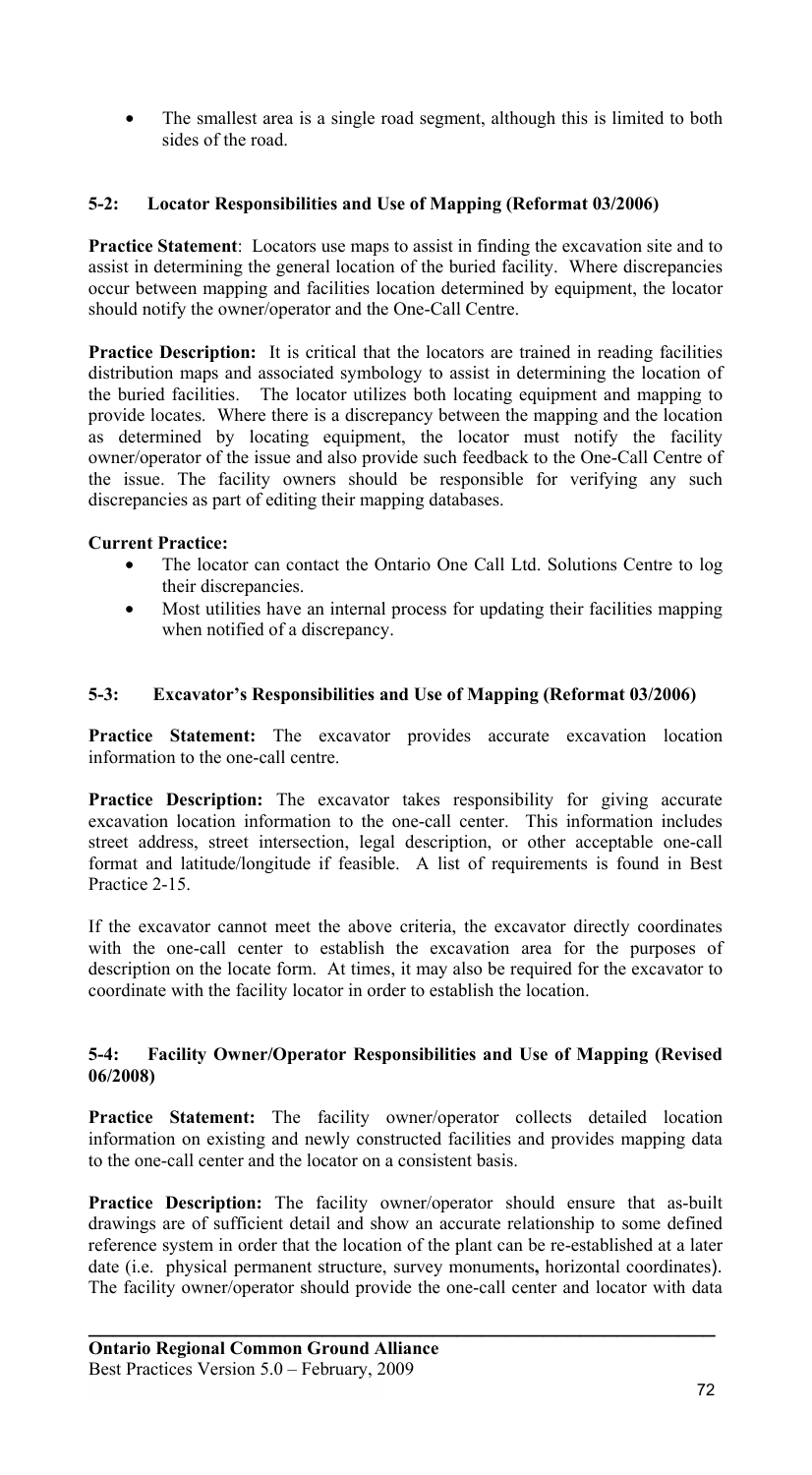(i.e. Electronic or paper records, fiche, or other indexing of underground facilities) that will allow proper ticket creation and notification of excavation activities near the facility owner/operators' infrastructure and allow the locator to accurately mark the underground facility. Stakeholders should be encouraged to provide digital information.

The facility owner/operator should provide the one-call center and locator with data (i.e. Electronic or paper records, fiche, or other indexing of underground facilities) that will allow proper ticket creation and notification of excavation activities near the facility owner/operators' infrastructure and allow the locator to accurately mark the underground facility. Stakeholders should be encouraged to provide digital information.

The mapping system standards should be consistently applied across the owner/operator's facilities, although various plant owner/operators have standards that could differ from each other.

The facility owner/operator should capture the following information to ensure project safety in the plan, design, construction, documentation, location, and maintenance of their longitudinal utility.

- 1. Any new construction into the electronic mapping database in an **as-**built state at the time of installation
- 2. The location of abandoned or sold facilities is retained in the database.
- 3. The electronic mapping database includes the following detailed information:
	- a. Engineering stationing and milepost/marker post location, with latitude and longitude. Common mapping coordinate systems that allow conversion to latitude and longitude are used.
	- b. Alignment of the utility with engineering stationing at each running line change or PI (point of inflection) including signs and markers.
	- c. Bridges, culverts and rivers.
	- d. All road crossings, overhead viaducts and underpasses, including name of the street (public or private) and mile marker/marker post designation.
	- e. Small scale maps showing the overall utility route.
	- f. Physical characteristics and attributes of the system such as: pedestal, pole, transformer, meter numbers, anode bed, size, material, product and pressure.
	- g. The number of utility lines or conduits owned by the facility owner/operator in a corridor or the size of the duct package/bank.
	- h. SUE process will record actual locations prior to design of new installations

# **Current Practice:**

- Ontario One Call Ltd. accepts either digital or hard copy information of single line data. The onus is on members to provide updates and is facility owner-specific (format, media, etc.).
- There are three levels of Ontario One Call Ltd. coverage available to facility owners:
	- o Franchise coverage wide area notifications to municipalities;
	- o Selective area coverage tight polygons and/or polylines at street level (single line representation);
	- o Corridor coverage long linear coverage based on buffers surrounding the plant with spikes touching local road segments, addresses, etc.
- Facility information is currently provided to locators by facility owner/operators in their designated formats.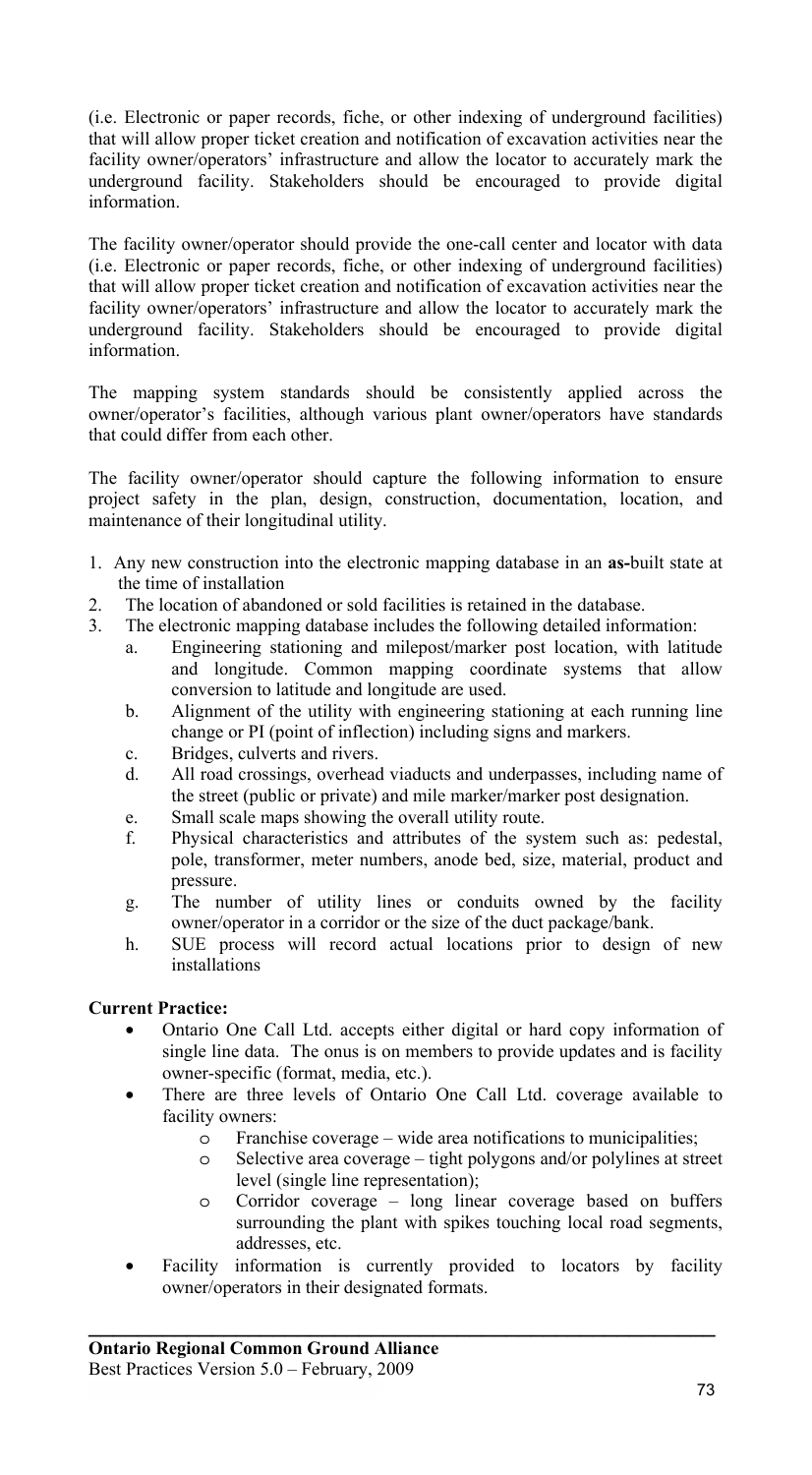- There is a standard 'common file' for spatial information for members who wish to exchange digital information.
- Composite Utility Map (Toronto) enables effective future management of infrastructure (pre-requisite of cutting permit). Requires standards: coordinate system, known datum, map projection, etc, and has been utilized in the "former City of Toronto" since 1933. It is currently under development for the municipalities that are now amalgamated under the City of Toronto.

## **Reference:**

Port Alberni, BC Engineering Specifications Manual, Section B-2 As-Built Records www.city.port-alberni.bc.ca/CityHall/Engineering/EngSpecBook/index.htm

#### **5-5: Project Owner Responsibilities and Use of Mapping (Reformat 03/2006)**

**Practice Statement:** The project owner provides accurate information on the scope of work and determines the starting and ending points, ideally by providing basic coordinates which define the centerline or area of construction.

**Practice Description:** The project owner provides the excavator with accurate location information on the proposed excavation area and scope of work This information includes: a street address, street intersection, legal description, a starting point, ending point and on which side of the property (North, South, East, West, front, back, rear, sides, etc.) distance from nearest intersection or other acceptable one-call format and latitude/longitude if feasible.

# **Current Practice:**

- Project owner provides information to excavator which is referenced to the call centre map.
- Today, "starting and ending points" tend to be descriptions not coordinates, however greater use of mapping technologies will facilitate this information being provided.
- There is currently a variety of referencing methods for tying-in proposed construction (C/L, P/L, etc.) which is facility owner specific and may/may not be tied to universal survey control points.
- Current Ontario One Call Ltd's system operates on a road segment basis.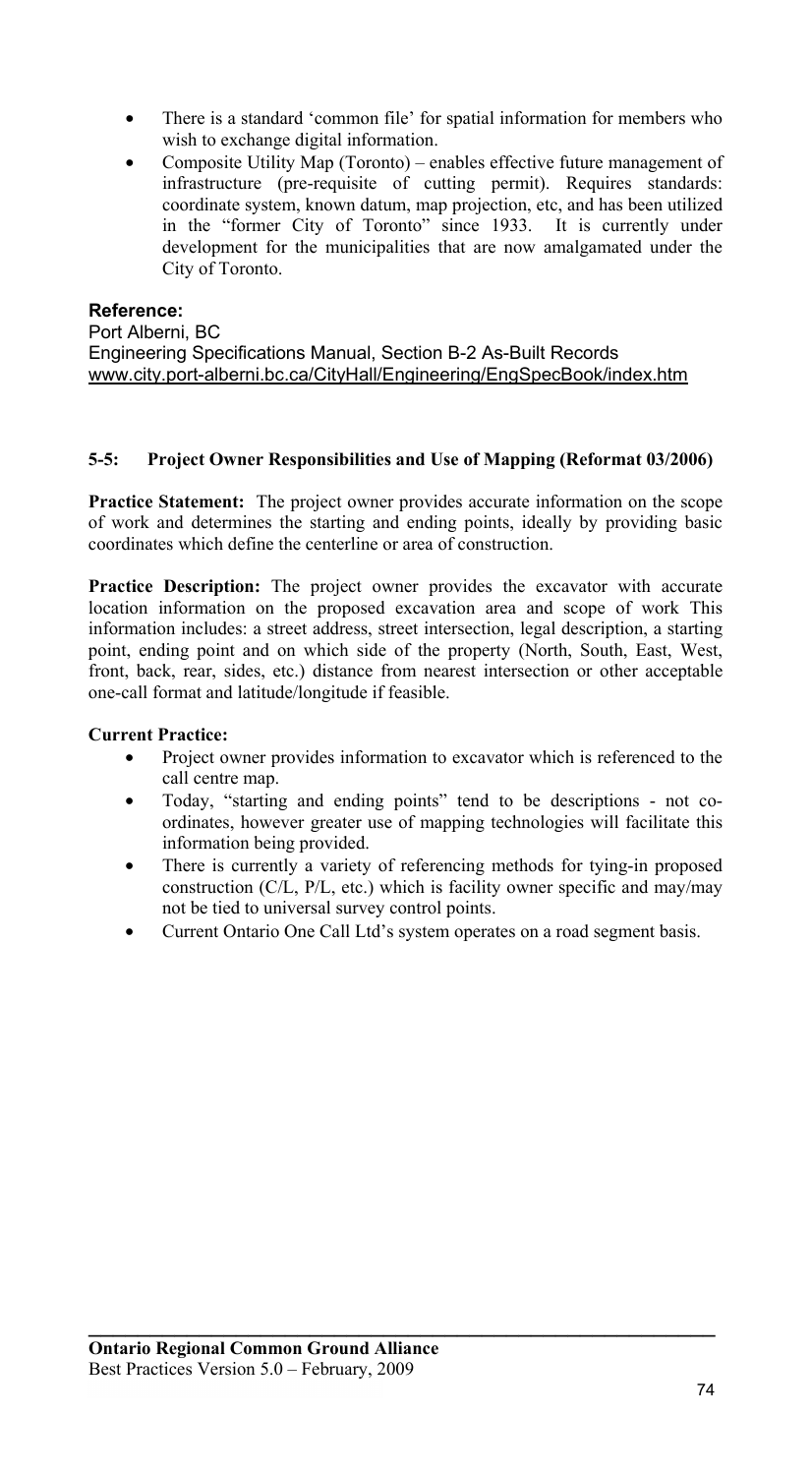# **6-0: Compliance Best Practices**

# **6-1: Public Education (Reformat 03/2006)**

#### **Practice Statement: Public education programs are used to promote compliance.**

**Practice Description:** The ORCGA is charged to promote comprehensive and appropriate programs to educate all stakeholders about the existence and content of the damage prevention practices, laws and regulations. This education will be documented and published. This is not meant to discourage individual stakeholders from providing educational programs.

**References:** The Ontario Regional Common Ground Alliance will develop, through its Public Education Best Practice group, an education platform which allows best practices to be understood and followed throughout the industry. Education activities will be documented.

## **6-2: Enforcement Education (Reformat 03/2006)**

**Practice Statement:** Mandatory education is considered as an alternative or supplement to penalties for offenders of the damage prevention laws and regulations.

**Practice Description:** Once a violation of the damage prevention best practices, laws or regulations has occurred, mandatory education is an effective alternative. Mandatory education as an enforcement tool promotes compliance with damage prevention best practices.

**References:** Technical Standards and Safety Authority: TSSA delivers educational seminars to individual companies where TSSA and the company agree that this is an appropriate tool. Where the company demonstrates appropriate levels of safety culture, this education seminar may act to avoid an elevated enforcement action such as an administration penalty or prosecution.

#### **6-3: Incentives (Reformat 03/2006)**

**Practice Statement:** Damage prevention programs include incentives to promote compliance with laws, regulations and best practices.

**Practice Description:** Incentives can include, but are not limited to, ease of access to one-call system, One Call membership and participation considerations, representation on one-call boards, reasonable enforcement of regulations, safety and liability protection, preferred access to contract bidding, and insurance benefits.

- Safety and Liability Protection: Demonstrated adherence to the Best Practices will provide increased safety and liability protection for all industry members.
- Preferred Access to Contract Bidding: To provide incentive to excavators to demonstrate compliance to Best Practices, it is recommended that Municipalities and others who hire excavation contractors ensure they build a process into their contract awarding process which accomplishes this.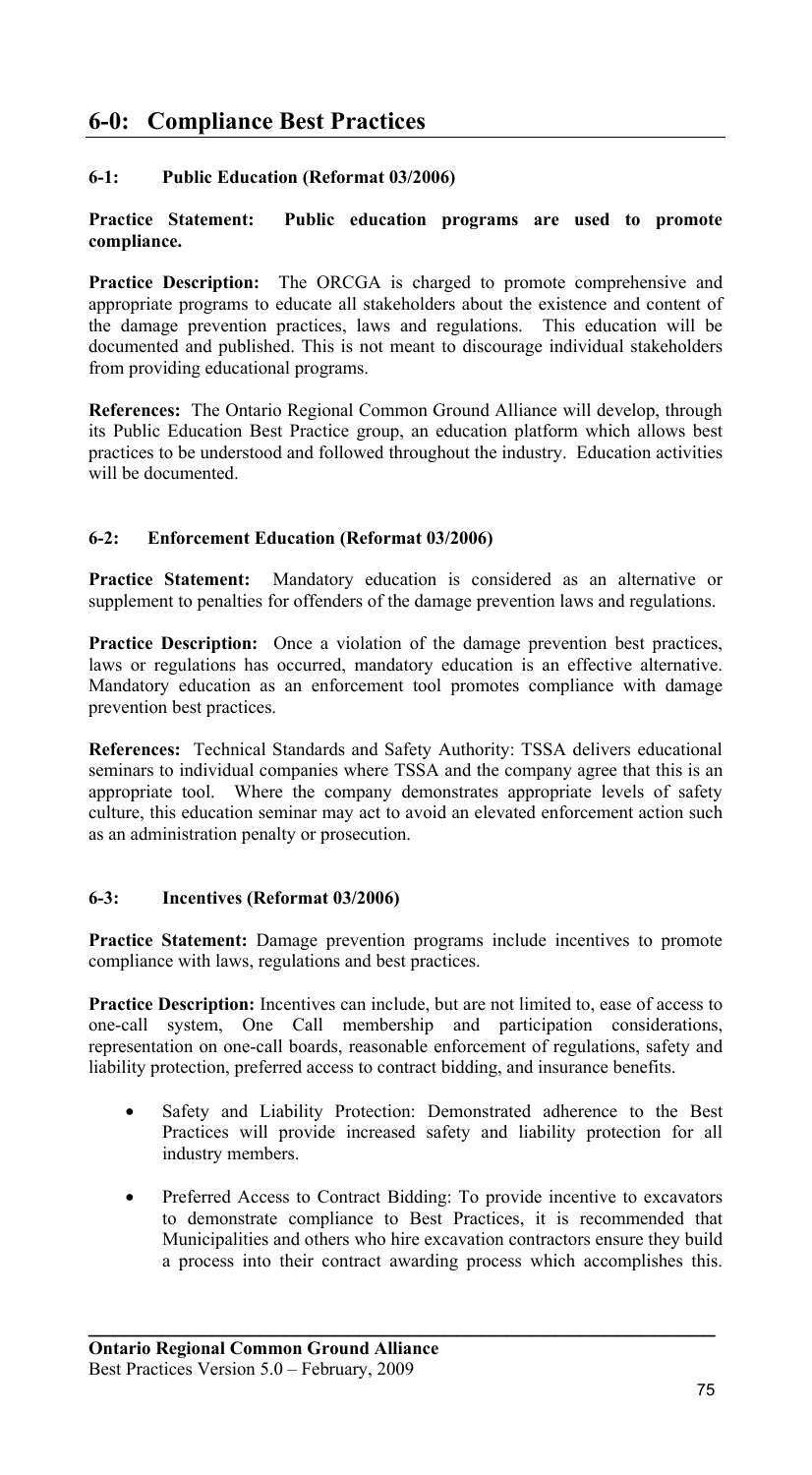They will also ensure that their contracts include incentives and/or penalties regarding performance requirements.

- Insurance Benefits: To provide incentive to follow best practices, it is recommended that the insurance companies develop a system which allows them to provide financial incentives to companies with a demonstrated positive safety culture.
- Reasonable Enforcement of Regulations: Reasonable enforcement of regulations refers to actions by enforcement authority officials and enforcement processes, both of which aim to fairly arrive at rational outcomes, such as education and penalties that correspond to the gravity of the violation and demonstrated safety culture, without imposing unnecessarily high transaction costs on any participant, including the enforcement authority.

**References: TSSA, MOL, ESA:** These regulatory agencies have agreed that they will apply reasonable enforcement of regulations as stipulated.

## **6-4: Penalties (Reformat 03/2006)**

**Practice Statement:** Compliance programs include penalties for violations of the damage prevention laws or regulations.

**Practice Description:** Within the context of Regulations, there are specific provisions for penalties for failure to comply with the damage prevention laws and regulations.

A penalty system includes education as an alternative or supplement to other penalties (see above).

A penalty system also uses a tiered structure to distinguish violations by the level of severity or repeat offenses (e.g., Legal Orders, Tickets, Administrative Penalties, Prosecution Fines, Imprisonment).

A penalty system does not allow any violator or class of violators to be shielded from the consequences of a violation (i.e. all stakeholders should be accountable).

#### **References:**

- **Technical Standards and Safety Act 2000 Section 21 (1): "**If an inspector finds that any provision of this Act, the regulations or a Ministers order is being contravened, or that a thing under this Act is unsafe or is not being operated or used in accordance with the authorization relating to it, the inspector may,
	- (a) serve the person he or she believes to be the contravenor or that person's supervisor or employer, or both, with a order in writing directing compliance with the provision or authorization and may require that the terms of the order be carried out forthwith or within such other time specified in the order; or
	- (b) seal any thing to which this Act or the regulations apply where there is or may be a demonstrable threat to public safety, whether or not the thing is subject to an authorization, c.16, s.21 (1).
- (1) Every person who,
	- (a) contravenes or fails to comply with any provision of this Act, the regulations or a Minister's order;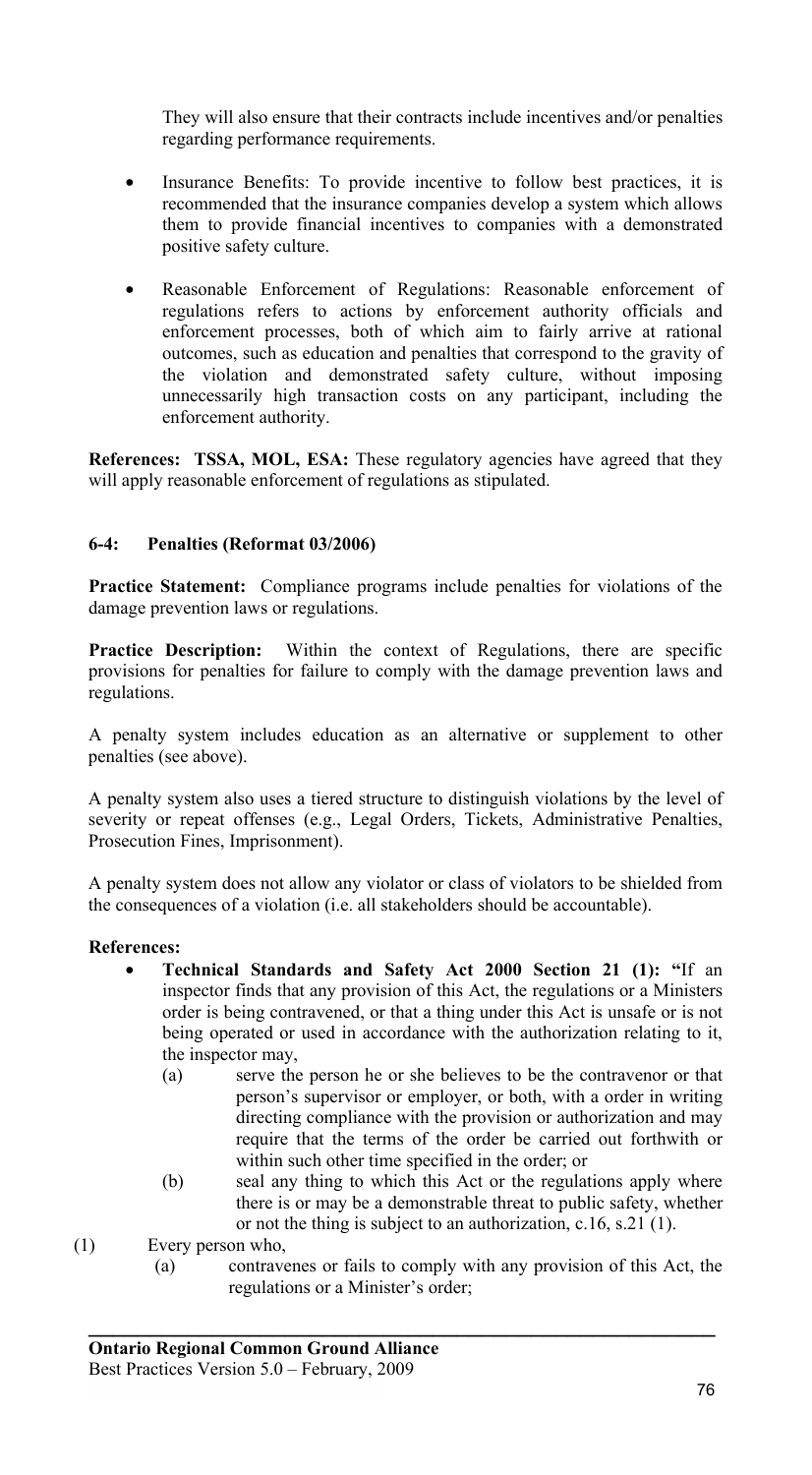- (b) knowingly makes a false statement or furnishes false information under this Act, the regulations or a Minister's order;
- (c) contravenes or fails to comply with a term or condition of an authorization;
- (d) contravenes or fails to comply with an order or requirement of an inspector or obstructs an inspector,

is guilty of an offence and on conviction is liable to a fine of not more than \$50,000 or to imprisonment for a term of not more than one year, or to both, or, if the person is a body corporate, to a fine of not more than \$1,000,000. 2000, c.16, s.37(1).

Duty of director or officer

- (2) Every director or officer of a body corporate has a duty to take all reasonable care to prevent the body corporate from committing an offence under subsection (1).200, c.16, s.27 (2).
- **Offence**
- (3) Every director or officer of the body corporate who has a duty under subsection (2) and who fails to carry out that duty is guilty of an offence and on conviction is liable to a fine of not more than \$50,000, or to imprisonment for a term of not more than one year, or to both. 2000, c.16, s.37 (3).

Separate Offence

(4) Where a person contravenes any of the provisions of this Act, the regulations, a Minister's order or any notice or order made under them on more than one day, the continuance of the contravention on each day shall be deemed to constitute a separate offence. 2000, c.16, s.37(4).

Administrative Penalty

(5) A person against whom an administrative penalty has been levied by a designated administrative authority or, in the absence of such authority, by the Minister does not preclude a person from being charged with, and convicted of, an offence under this Act for the same matter. 200, C.16, s.37 (5).

Ontario Regulation 210/01 (Pipeline Regulations) existing under the Technical Standards and Safety Act, 2000

9 (1) No person shall dig, bore, trench, grade, excavate or break ground with mechanical equipment or explosives without first ascertaining from the licence holder the location of any pipeline that may be interfered with.

As a note – Guidelines have been produced by TSSA with consultation from industry which provide acceptable practices for excavating in the vicinity of pipelines. These Guidelines are on the TSSA web site at www.TSSA.org.

9 (2) The licence holder shall provide as accurate information as possible on the location of any pipeline within a reasonable time in all the circumstances.

As a note – Guidelines have been produced by TSSA with consultation from industry which define "accurate" as within 0.9m. The Guidelines also provide parameters for "reasonable time". These Guidelines are on the TSSA web site at www.TSSA.org

- 9 (3) No person shall interfere with or damage any pipeline without authority to do so.
- **Occupational Health and Safety Act, RSO, 1990 Chapter 0.1, as amended:**

"Where an inspector finds that a provision of this *Act* or the regulations is being contravened, the inspector may order, orally or in writing, the owner, constructor,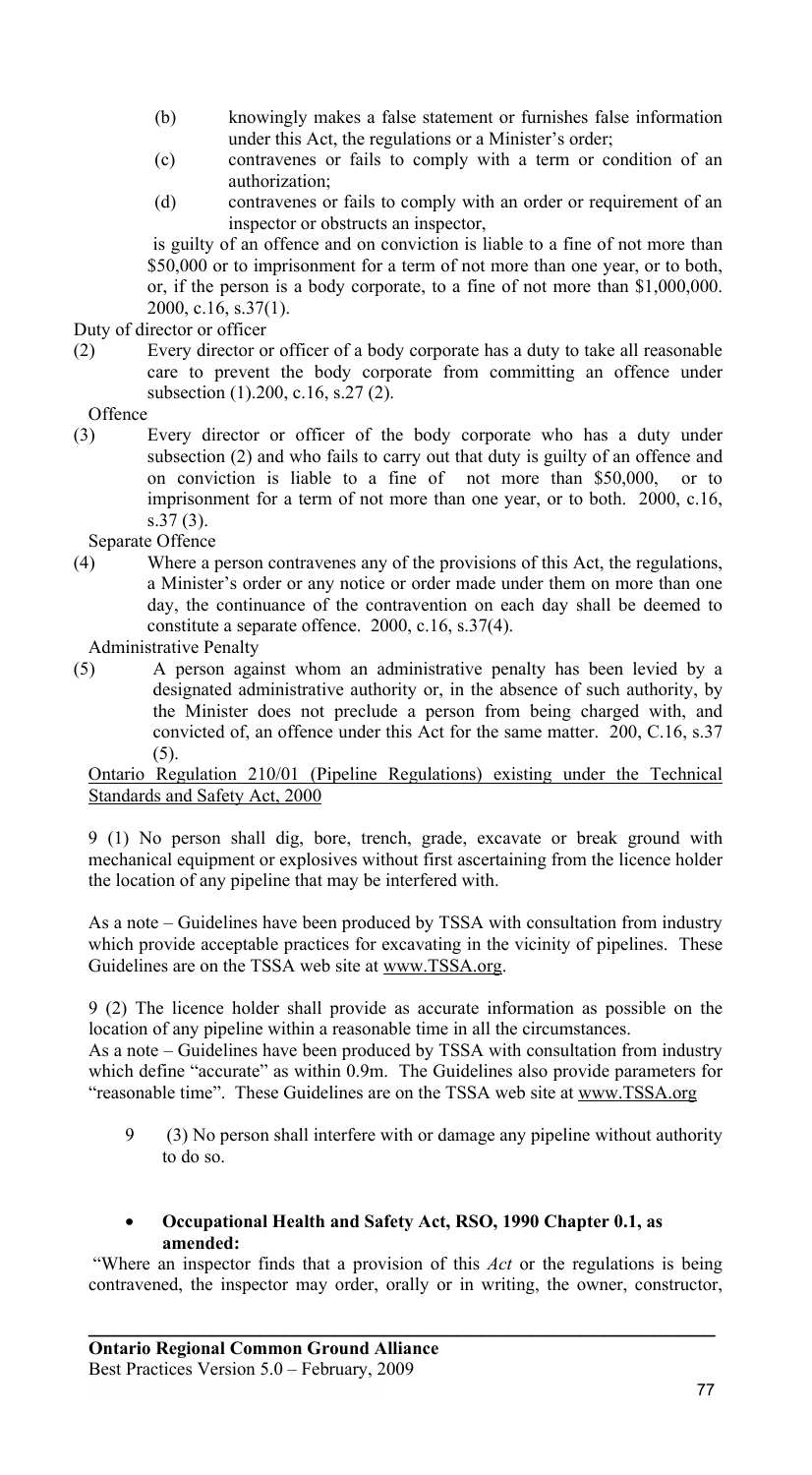licensee, employer, or person whom he or she believes to be in charge of a workplace or the person whom the inspector believes to be the contravener to comply with the provision and may require the order to be carried out forthwith or within such period of time as the inspector specifies."

- (1) Every person who contravenes or fails to comply with,
	- (a) a provision of this Act or the regulations;
	- (b) an order or requirement of an inspector or a Director; or
	- (c) an order of the Minister,

is guilty of an offence and on conviction is liable to a fine of not more than \$25,000 or to imprisonment for a term of not more than twelve months, or to both.

- (2) If a corporation is convicted of an offence under subsection (1), the maximum fine that may be imposed upon the corporation is \$500,000 and not as provided therein.
- (3) On a prosecution for a failure to comply with,
	- (a) subsection  $23(1)$ ;
	- (b) clause 25 (1)(b), (c) or (d); or
	- (c) subsection  $27(1)$ ,

it shall be a defense for the accused to prove that every precaution reasonable in the circumstances was taken.

O.Reg 213/91 as amended by O.Reg 631/94, O.Reg 143/99, O.Reg571/99, O.Reg 145/00, and O.Reg 527/00. R.R.O 1990, Reg 834

- 228. (1) Before an excavation is begun,
	- (a) gas, electrical and other services in and near the area to be excavated shall be accurately located and marked; and
	- (b) if a service may pose a hazard, the service shall be shut off and disconnected. O. Reg. 213/91, s. 228 (1).
		- (2) The employer who is responsible for the excavation shall request the owner of the service to locate and mark the service. O. Reg. 213/91, s. 228 (2).
		- (3) If a service may pose a hazard and cannot be shut off or disconnected, the owner of the service shall be requested to supervise the uncovering of the service during the excavation. O.Reg. 213/91, s. 228 (3).
		- (4) Pipes, conduits and cables for gas, electrical and other services in an excavation shall be supported to prevent their failure or breakage. O.Reg. 213/91, s 228 (4).

#### **ESA**

Electrical Act, 1998 – Part VII Electrical Safety

113.20 (1) Every person,

 (a) that refuses or neglects to comply with section 113 or with any regulation, plan or specification made under its authority is guilty of an offence and on conviction is liable to a fine of not more than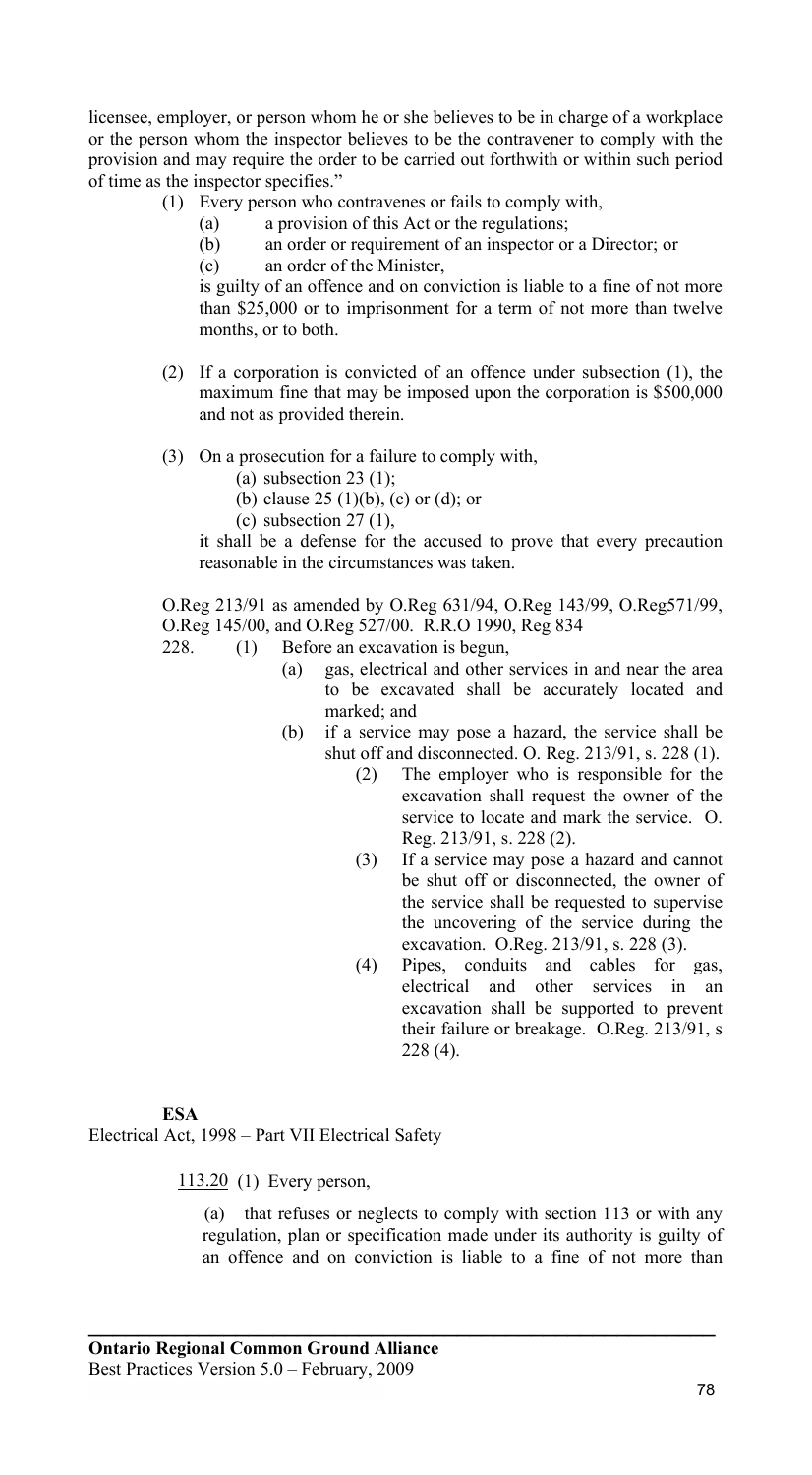\$50,000 or to imprisonment for a term of not more than one year, or to both;

 (b) that refuses or neglects to comply with an order issued by the Authority under subsection 113 (5) is guilty of an offence and on conviction is liable to a fine of not more than \$50,000 or to imprisonment for a term of not more than one year, or to both, and a further fine of not more than \$5,000 for each day upon which the refusal or neglect is repeated or continued;

 (c) that refuses or neglects to comply with subsection 113.14 (7) or (12) or disturbs or interferes with an inspector or other officer in the performance of a duty the inspector or officer was appointed to perform under this Part is guilty of an offence and on conviction is liable to a fine of not more than \$50,000 or to imprisonment for a term of not more than one year, or to both;

 (d) that contravenes or fails to comply with subsection 113.2 (1) is guilty of an offence and on conviction is liable to a fine of not more than \$50,000 or to imprisonment for a term of not more than one year, or to both, and a further fine of not more than \$5,000 for each day upon which the offence is repeated or continued;

 (e) that contravenes or fails to comply with any regulation made under the authority of clause 113.22 (1) (e) is guilty of an offence and on conviction is liable to a fine of not more than \$50,000 or to imprisonment for a term of not more than one year, or to both, and a further fine of not more than \$5,000 for each day upon which the offence is repeated or continued;

 (f) that contravenes or fails to comply with a restriction, limitation or condition of an authorization is guilty of an offence and on conviction is liable to a fine of not more than \$50,000 or to imprisonment for a term of not more than one year, or to both, and a further fine of not more than \$5,000 for each day upon which the offence is repeated or continued;

 (g) that knowingly makes a false statement or furnishes false information to a Director under this Part is guilty of an offence and on conviction is liable to a fine of not more than \$50,000 or to imprisonment for a term of not more than one year, or to both. 2005, c. 33, s. 7 (3).

#### **Same, corporations**

 (2) A corporation that is guilty of an offence described in subsection (1) is liable, on conviction, to a fine of not more than  $$1,000,000$ .  $2005$ , c. 33, s. 7 (3).

#### **Electricity Act, 1998 ONTARIO REGULATION 22/04 Amended to O. Reg. 149/05 Electrical Distribution Safety**

#### **Proximity to distribution lines**

**10.** (3) Before digging, boring, trenching, grading, excavating or breaking ground with tools, mechanical equipment or explosives, a contractor, owner or occupant of land, buildings or premises shall, in the interests of safety, ascertain from the distributor responsible for the distribution of electricity to the land, building or premises the location of any underground distribution line that may be interfered with in the course of such activities. O. Reg. 22/04, s. 10 (3).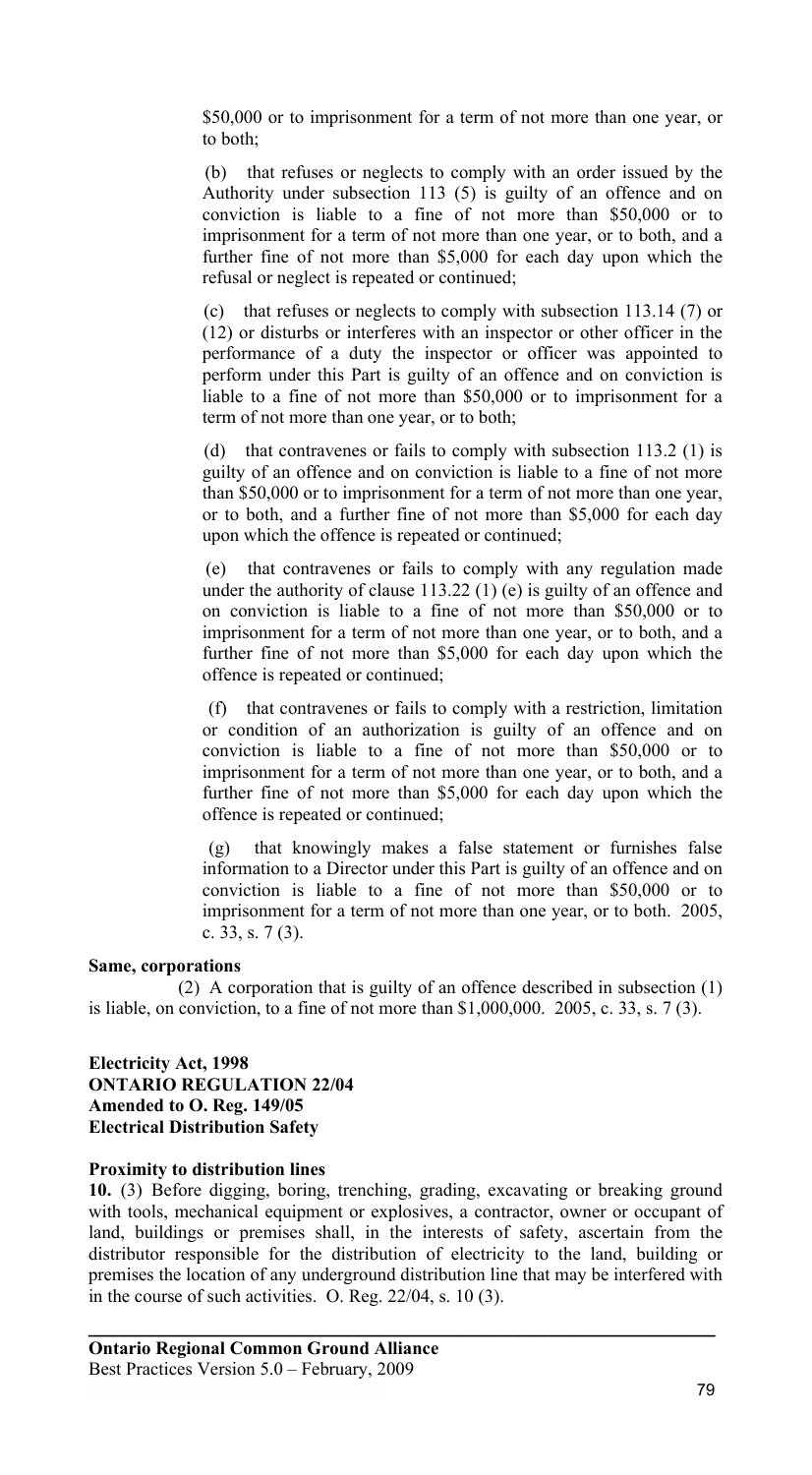(4) The distributor shall provide reasonable information with respect to the location of its underground distribution lines and associated plant within a reasonable time. O. Reg. 22/04, s. 10 (4).

# **6-5: Enforcement by Existing Authority (Reformat 03/2006)**

**Practice Statement:** An authority is specified through statutes and given the resources to enforce the law.

**Practice Description:** Enforcement authorities have the resources to enforce the laws and regulations. Experience has demonstrated that enforcement of the laws and regulations that did not identify a specific authority have not been effective. Characteristics of such an authority include:

• A process for receiving reports of violations from any stakeholder;

- An operating budget source other than fine revenue, excluding fines as a source of income for the authority;
- Stakeholder involvement in periodic review and modification of enforcement processes;
- Resources to respond to notifications of alleged violations in a timely manner;
- A method of investigating alleged violations prior to issuing a notice of probable violation;
- An initial informal means of contesting a notice of violation; and
- A published violation review process and violation assessment considerations.

**References:**TSSA, ESA and MOL have all characteristics noted above.

#### **Electricity Act, 1998 – Part VII Electrical Safety**

 113**.** (1) The Authority, subject to the approval of the Lieutenant Governor in Council, may make regulations,

> (a) prescribing the design, construction, installation, protection, use, maintenance, repair, extension, alteration, connection and maintenance, repair, extension, alteration, connection and disconnection of all works and matters used or to be used in the generation, transmission, distribution, retail or use of electricity in Ontario;

> (b) prohibiting the use in Ontario of any such works or matters until they have been inspected and approved;

> (c) prohibiting the advertising, display, offering for sale, or other disposal, and the sale or other disposal, publicly or privately, in Ontario, of any such works or matters unless and until they have been inspected and approved, and prescribing the precautions to be taken in the sale or other disposal of such works or matters and the warnings and instructions to be given to purchasers and others in advertisements and by circular or otherwise to prevent their use in such manner or under such conditions as may be likely to result in undue hazard to persons or property;

> (d) providing for the inspection, test and approval of all such works and matters before being used for any such purposes;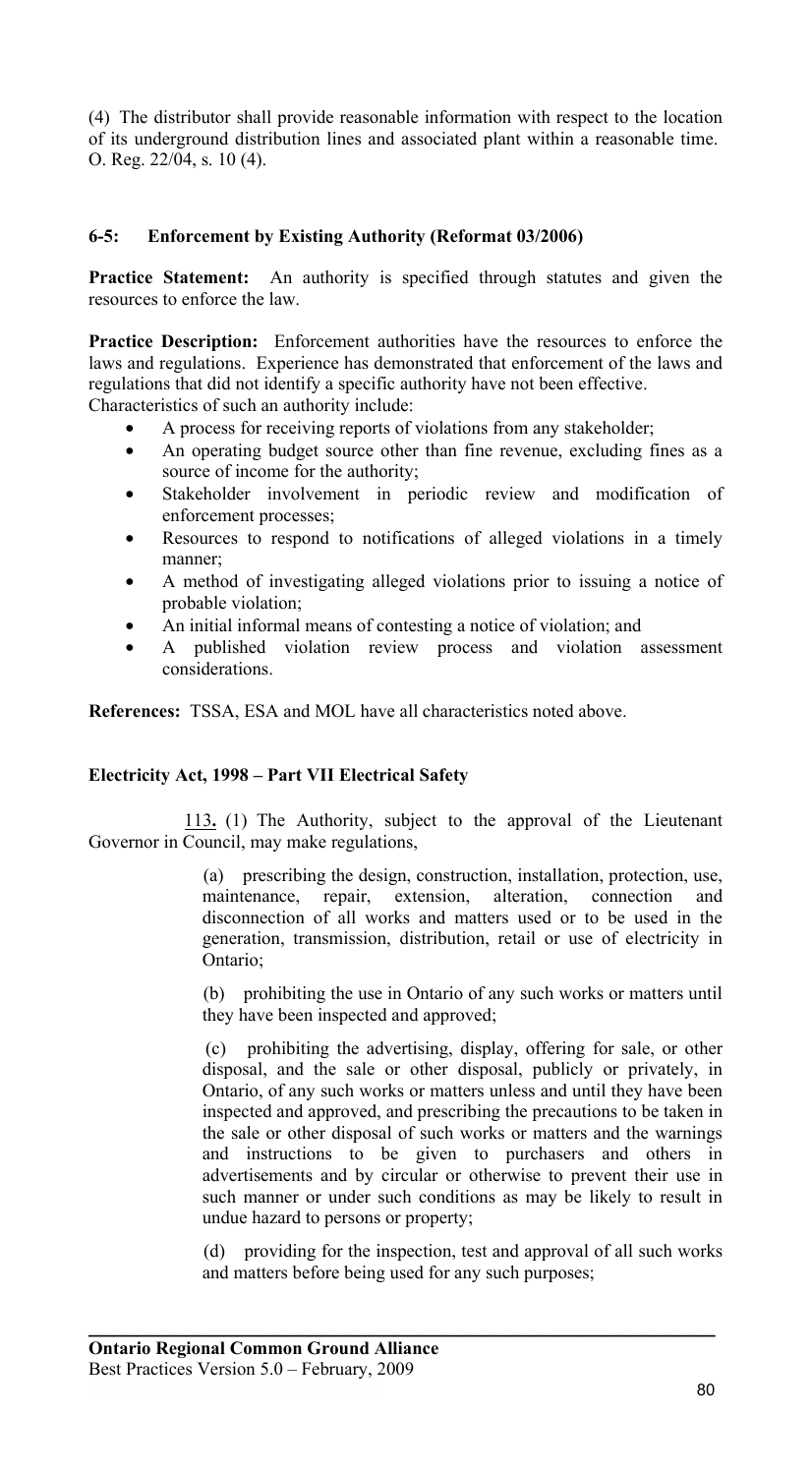(e) adopting by reference, in whole or in part, with such changes as the Authority considers necessary or advisable, any code or standard and requiring compliance with any code or standard that is so adopted;

 (f) requiring compliance with any code or standard under a rule of a person retailing electricity to such works. 1998, c. 15, Sched. A, s. 113 (1); 2004, c. 19, s. 12 (3).

## **6-6: Structured Review Process (Reformat 03/2006)**

**Practices Statement:** A structured review process is used to impartially adjudicate alleged violations.

**Practice Description:** It is important that review processes are constructed to avoid abuses of authority and prevent any individual, industry, stakeholder or agency from exercising undue power or influence over the process. A structured review process must be outlined in writing which indicates:

- who receives reports of alleged violations,
- who investigates the reports,
- possible outcomes of the investigation,
- who conducts 1st tier (informal) hearings,
- possible outcomes of 1st tier hearings, and
- appeal rights following a 2nd tier (formal) hearing.

#### **References:**

• **Technical Standards and Safety Act 2000 Section 21 (1): "**Any person affected by an order under clause 21  $(1)(a)$ , the affixing of a seal under subsection 18(4) or clause  $21(1)(b)$  or a requirement to pay fees under clause 19(1)(b) may appeal at any time to a director. 2000, c.16, s.22(1).

When required to be in writing

- (2) The appeal is not required to be in writing but if a director so requires, the grounds for the appeal shall be specified in writing before the appeal is heard. 2000, c.16, s.22(2).
- **Hearing**
- (3) On receiving an appeal, the director shall hold a hearing as soon as is reasonably possible, but such an appeal does not affect the operation of the order appealed from pending disposition of the appeal. 2000, c.16, s.22(3).

Decision

(4) After a hearing, the director may,

- (a) substitute his or her findings for that of the inspector;
- (b) revoke the order if the director is satisfied,

**\_\_\_\_\_\_\_\_\_\_\_\_\_\_\_\_\_\_\_\_\_\_\_\_\_\_\_\_\_\_\_\_\_\_\_\_\_\_\_\_\_\_\_\_\_\_\_\_\_\_\_** 

- (i) that a demonstrable threat to public safety does not or may not exist, or
- (ii) that all provisions of this Act, the regulations or a Minister's order are being complied with or that the thing is being operated in accordance with the authorization relating to it; or
- (c) affirm the order if the director is not satisfied under clause (b), 200, c.16, s.22(4)

Appeal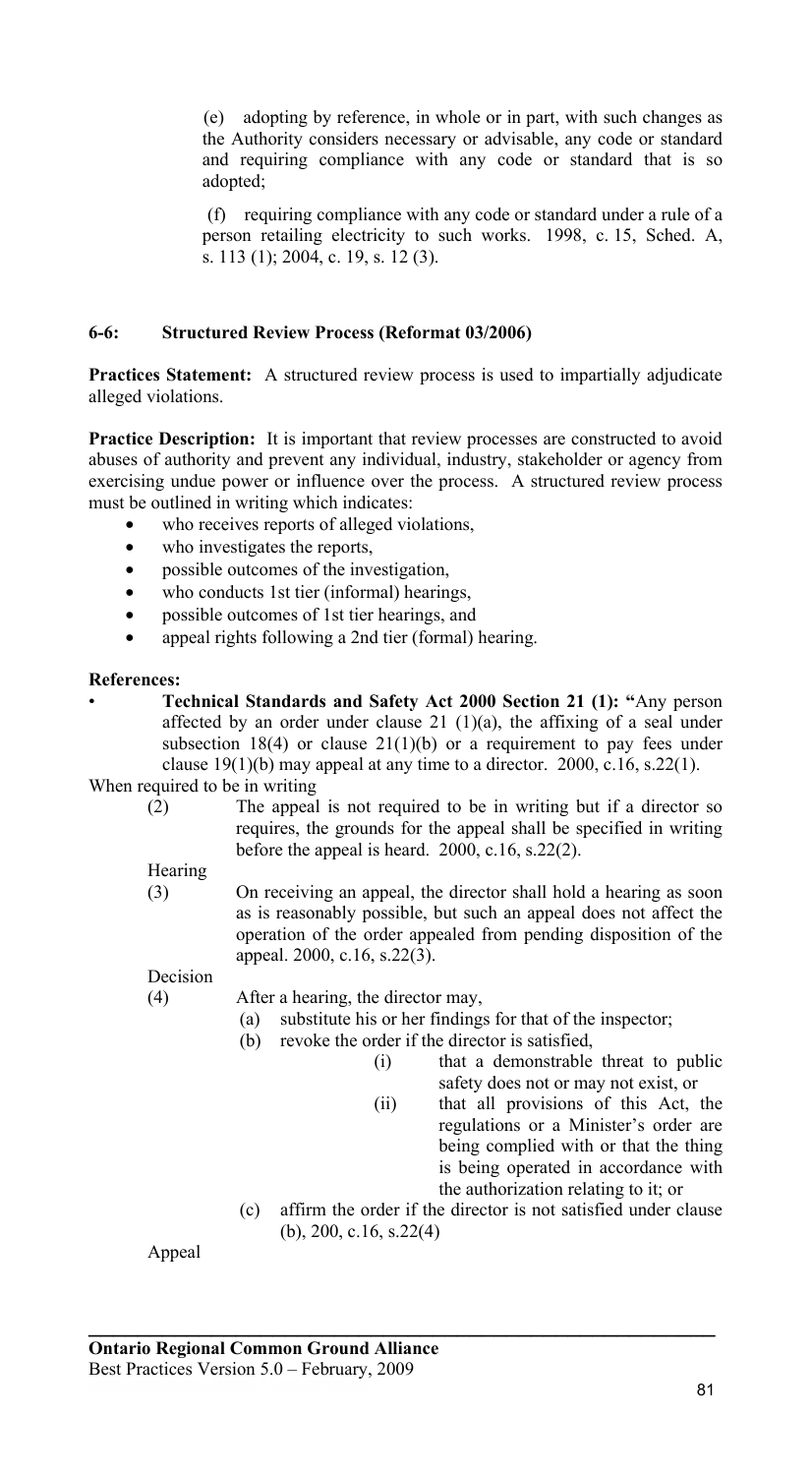(5) Where the director affirms an inspector's order under clause (4) (c), the affected person may appeal to the Divisional Court under section 11. 2000, c.16, s.22 (5).

**Occupational Health and Safety Act RSO, 1990 Chapter 0.1 as amended**  61(1) Any employer, constructor, licensee, owner, worker or trade union which considers himself, herself or itself aggrieved by any order made by an inspector under this Act or the regulations may appeal to the Board within 30 days after the making of the order. 1998, c  $8, s. 57(1)$ .

The following are parties to the appeal:

- (1) The appellant,
- (2) In the case of any appeal by an employer, the employer's workers and each trade union representing any of the workers.
- (3) In the case of an appeal by a worker or trade union representing a worker, the worker's employer.
- (4) The inspector whose order is being appealed.
- (5) Such other persons as the Board may specify.

#### **Safety and Consumer Statutes Administration Act, 1996 Ontario Regulation 3/05 Reviews and Appeals of Orders Issued by the Electrical Safety Authority**

#### **Director's review**

**2.** (1) A person named in an order issued by the Authority under subsection 113 (5) of the *Electricity Act, 1998* who considers themself aggrieved by the order may, within 15 days of the issuance of the order, apply to the Director in writing for a review of the order. O. Reg. 3/05, s. 2 (1).

(2) If a person applies to the Authority in writing for an order under subsection 113 (5) of the *Electricity Act, 1998* , if the Authority does not issue the order within 15 days of the application and if the person considers themself aggrieved by the non-issuance of the order, the person may, within a further 15 days, apply to the Director in writing for a review of the Authority's failure to issue the order. O. Reg. 3/05, s. 2 (2).

(3) Before or after the expiration of the time for applying for a review under subsection (1) or (2), the person may apply to the Director for an extension in the time for applying for the review. O. Reg. 3/05, s. 2 (3).

(4) The extension shall be for no more than 15 days from the day that the Director grants the extension. O. Reg. 3/05, s. 2 (4).

(5) The Director may grant the extension if satisfied that there are apparent grounds for granting relief to the applicant and that there are reasonable grounds for granting the extension, and may give directions, as appropriate. O. Reg. 3/05, s. 2 (5).

(6) An application under subsection (1) for a review of an order of the Authority operates as a stay of the order pending the outcome of the review. O. Reg. 3/05, s. 2 (6).

(7) The Director may, without notice, order that the stay of the order be lifted if the Director is of the opinion that the action is necessary in the interest of public safety. O. Reg. 3/05, s. 2 (7).

(8) The Director is not required to hold a hearing when conducting a review under this section. O. Reg. 3/05, s. 2 (8).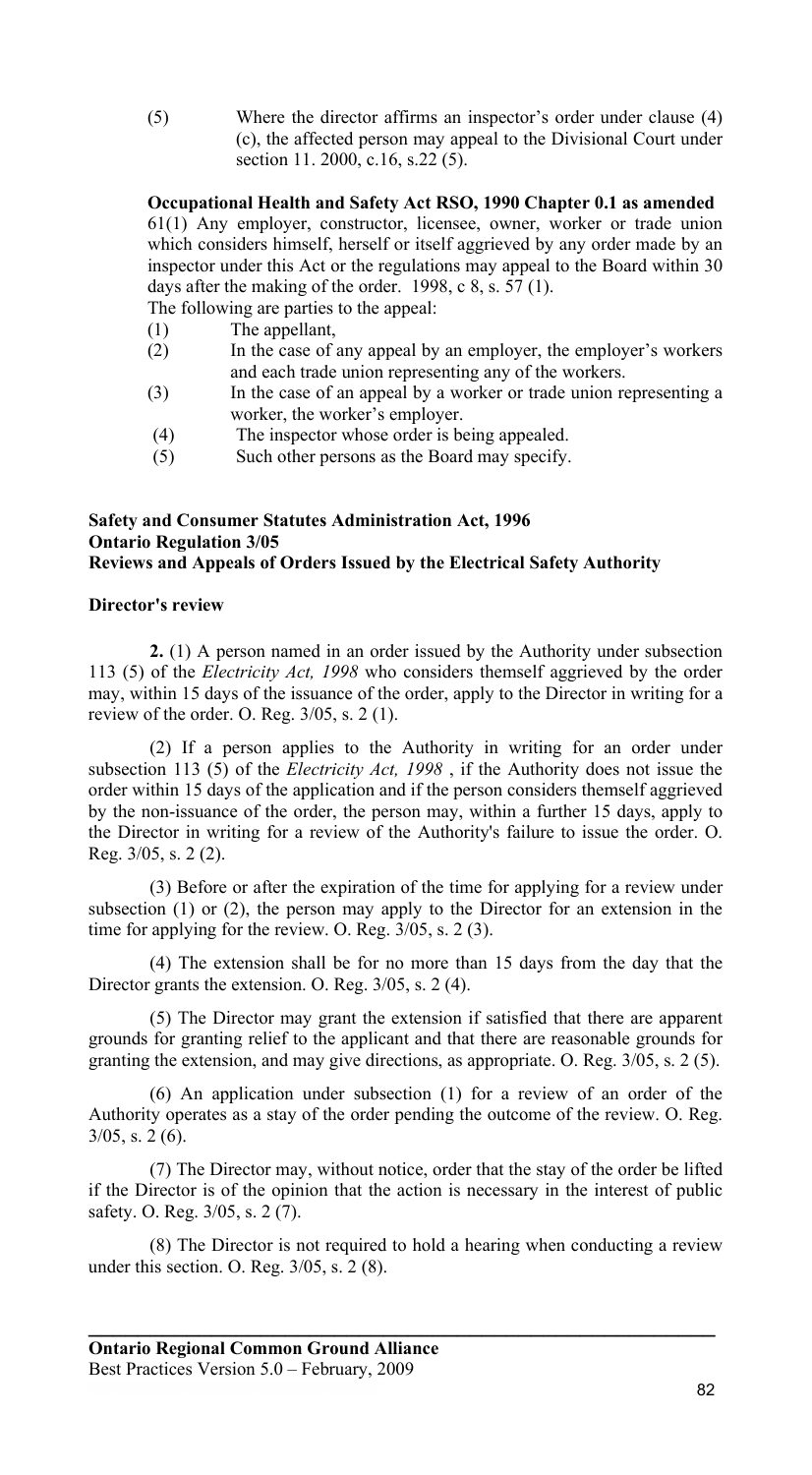(9) In reviewing an order of the Authority or the Authority's failure to issue an order, the Director may,

- (a) refuse to consider the substance of the application for a review and refer the matter to the Review Panel for a hearing under section 3; or
- (b) confirm, amend or rescind the Authority's order or make whatever other decision that the Director deems appropriate. O. Reg. 3/05, s. 2 (9).

#### **Appeal to Review Panel**

**3.** (1) A person named in a decision made by the Director under section 2 may appeal the decision to the Review Panel by filing a notice of appeal with the Review Panel within 15 days after the decision is made. O. Reg. 3/05, s. 3 (1).

(2) Before or after the expiration of the time for appealing a decision, a person mentioned in subsection (1) may apply to the Review Panel for an extension in the time for appealing the decision. O. Reg.  $3/05$ , s.  $3$  (2).

(3) The extension shall be for no more than 15 days from the day that the Review Panel grants the extension. O. Reg. 3/05, s. 3 (3).

(4) The Review Panel may grant the extension if it is satisfied that there are reasonable grounds for applying for the extension and that there are apparent grounds for granting the extension, and may give directions, as appropriate. O. Reg. 3/05, s. 3 (4).

(5) An appeal under subsection (1) operates as a stay of the decision pending the outcome of the appeal. O. Reg.  $3/05$ , s.  $3(5)$ .

(6) Upon the application of the Director, which may be made without notice, the Review Panel may order that the stay of the decision be lifted if, in its opinion, the action is necessary in the interest of public safety. O. Reg. 3/05, s. 3 (6).

(7) Subject to subsection (9), if a person appeals under subsection (1) or if the Director refers a matter to the Review Panel under clause 2 (9) (a), the Review Panel shall appoint a time for a hearing and hold the hearing. O. Reg. 3/05, s. 3 (7).

(8) The Director or a person designated by the Director for the purpose is entitled to be heard at the hearing. O. Reg. 3/05, s. 3 (8).

(9) If, on the application of a party to a hearing before the Review Panel with notice to the other parties, the Review Panel is satisfied that the appeal is frivolous or vexatious, the Review Panel may refuse to grant the hearing or may terminate the hearing at any time and make an order of costs as it considers appropriate in the circumstances. O. Reg. 3/05, s. 3 (9).

(10) The Review Panel may, by order, confirm, amend or rescind the decision of the Director or make whatever other decision that the Review Panel deems appropriate. O. Reg. 3/05, s. 3 (10).

(11) The Review Panel may make orders as to costs payable by the parties to the appeal and orders requiring the parties to the appeal to reimburse the Authority for its expenses incurred in respect of the appeal. O. Reg. 3/05, s. 3 (11).

#### **Rules for hearings**

**4.** (1) The Authority may make rules establishing procedures for the hearing of reviews under section 2 and appeals under section 3 including,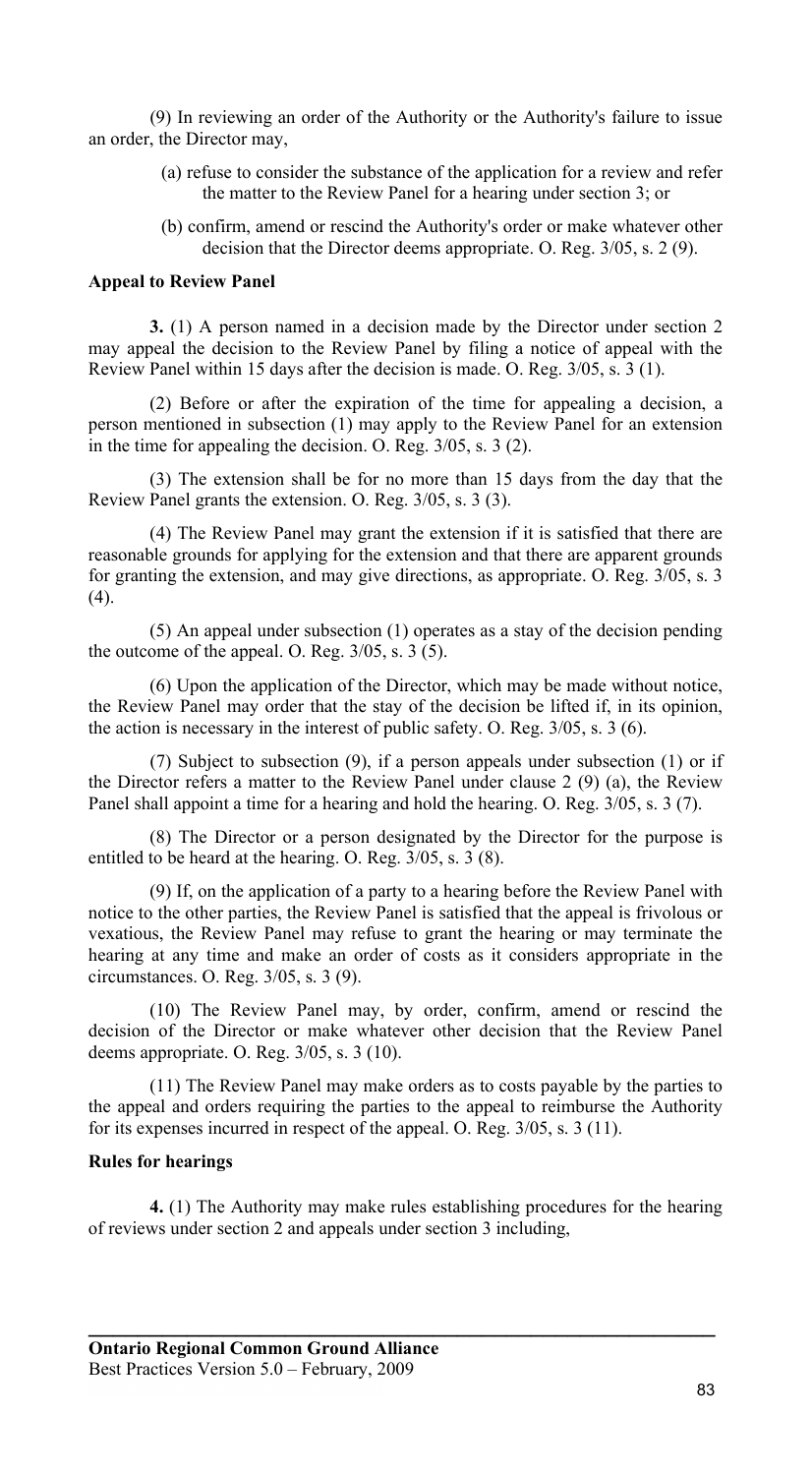- (a) rules applicable if a member of the Review Panel conducting a hearing is unable to continue to conduct the hearing because of illness or other reason; and
- (b) rules providing that the oral evidence given before the Review Panel at a hearing may be recorded if a party to the hearing so requests and pays the fee established by the Authority for that purpose in accordance with section 12 of the Act. O. Reg.  $3/05$ , s. 4 (1).

(2) A rule made under clause (1) (a) may provide for the continuation or termination of the hearing, with or without the consent of the parties, or the commencement of a new hearing by a panel differently composed if the initial hearing is terminated. O. Reg. 3/05, s. 4 (2).

(3) A rule made under this section may be general or specific in its application and may apply differently to different hearings. O. Reg. 3/05, s. 4 (3).

#### **Appeal to Divisional Court**

**5.** (1) Any party to the hearing before the Review Panel under section 3 may appeal from the decision of the Review Panel to the Divisional Court in accordance with the rules of court on any question that is not a question of fact alone. O. Reg. 3/05, s. 5 (1).

(2) The Minister is entitled to be heard at a hearing under this section. O. Reg. 3/05, s. 5 (2).

- (3) The judge who hears an appeal under this section may,
	- (a) refer the matter back to the Review Panel for reconsideration by the Review Panel;
	- (b) confirm or alter the decision of the Review Panel; or
	- (c) make whatever other order that the judge sees fit, including an order that the Director or an inspector appointed under subsection 113 (6) of the *Electricity Act, 1998* do any act that the person is authorized to do under this Regulation or that Act. O. Reg. 3/05, s. 5 (3).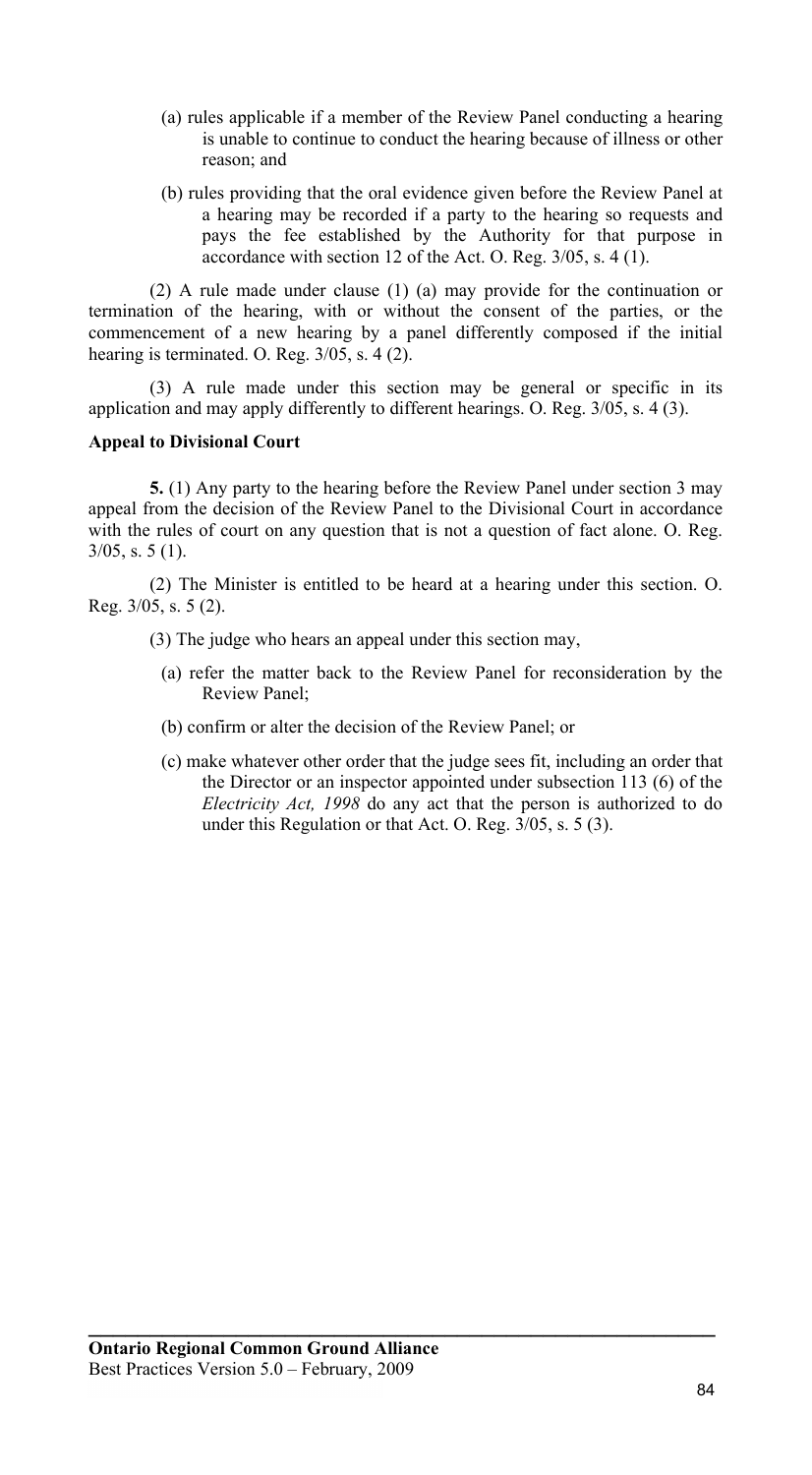# **7-0 Public Education Best Practices**

## **7-1: Know the Audience and Their Needs (Reformat 03/2006)**

**Practice Statement:** In order to effectively educate about damage prevention and influence damage prevention habits, it is necessary to identify the target audience, establish what their training needs are, and create a communications package that is tailored to those training needs.

#### **Practice Description:**

The fundamental reason for conducting education and awareness campaigns is to try to convince someone, somewhere, to do something differently and change their behaviour.

The organizations and individuals who could benefit from Damage Prevention training are extensive and diverse. Therefore it is necessary to identify the target recipients of the training/awareness information. Steps that will prove useful in order to do so include:

- Examining where and by whom the majority of problems are
- Determining if there are historic trends in damage related information
- Categorizing incidents by:
	- a) *frequency* of occurrence

b) *severity* of occurrence

Rank and prioritizing incidents to identify target audiences who need to receive education.

As part of developing the training information a set goal depicting the outcome of the training can be beneficial.

- Clearly lay out where and what the problems are identify everything and anything that, directly or indirectly, has *not* been working satisfactorily.
- Establish what it would take to prevent further problems ie who needs to be doing what, when, where and why … *differently*?
- Settle on the new behaviours that need to come into effect ie what would it take to change what is presently a problematic situation?
- Ensure that mutual benefits to a change in behaviour is identified and reinforced.

Promotional and educational materials should be effective as possible, and messages must be structured in an interesting, compelling and memorable way. In order to fully connect with the audience, some common methods of

- Event timing can be key. Some audiences prefer early morning sessions while others prefer other times of day.
- Education sessions held in conjunction with a complimentary meal event can bring a more social aspect to the event (e.g. breakfasts; barbeque luncheons)
- Guest speaker appearances help to capture the attention of property owners groups, business managers, civic clubs etc.
- Awareness videos are effective education tools.
- Packaged presentations for use at contractor and construction trade shows

**\_\_\_\_\_\_\_\_\_\_\_\_\_\_\_\_\_\_\_\_\_\_\_\_\_\_\_\_\_\_\_\_\_\_\_\_\_\_\_\_\_\_\_\_\_\_\_\_\_\_\_** 

• Varied mediums in training are effective; visual, hands-on and interactive methods can be combined.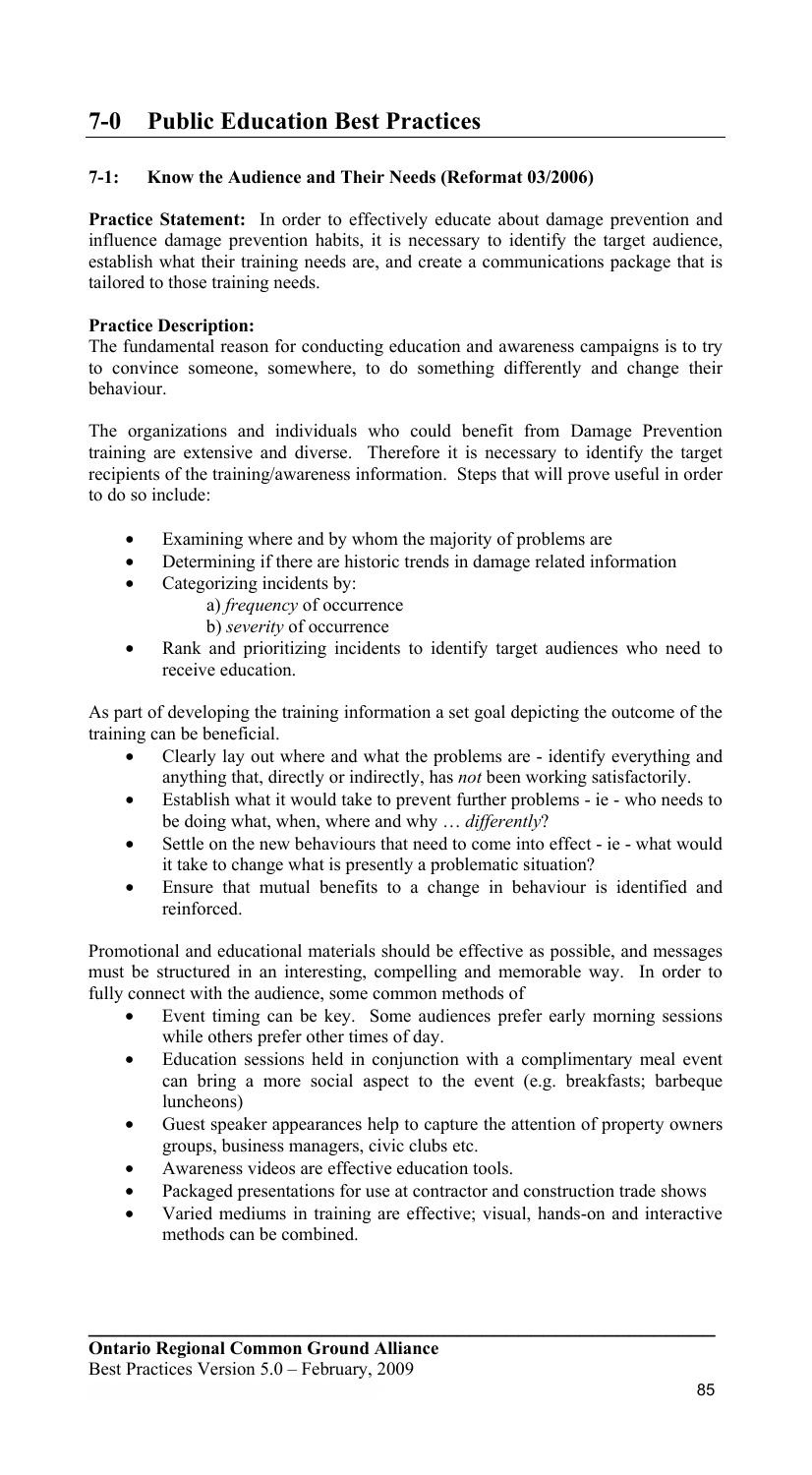# **7-2: Develop and Use a Marketing Plan (Reformat 03/2006)**

**Practice Statement:** Develop a Marketing Plan that will take in to account the training needs of the participants, available resources, communications media and timeframes.

**Practice Description:** A marketing plan enables better implementation, control and continuity of advertising and promotional programs, and ensures the most effective and efficient use of limited resources. A comprehensive, strategic plan focuses on setting realistic goals and on allocating sufficient resources required to achieve those goals within specified timeframes. It also accommodates the need to track and analyze results.

## **7-3: Practice Good Project Management (Reformat 03/2006)**

**Practice Statement:** Practice good project management when executing the marketing plan.

**Practice Description:** Good project management is essential to the success of the marketing plan. Establish a process/step-wise set of actions that clearly lays out:

- who needs to be involved
- what is to be achieved in terms of sub-tasks and the overall goal
- when the various tasks and assignments need to be completed
- *how* the awareness campaign or project should be done

Identify resource requirement*s* (time, people, money) for each task and goal along the way, and how resources will be managed. Have a time-line, and stick with it. The need to track outcomes and trends for post-completion auditing is important for process improvements.

#### **7-4: Create a Damage Prevention Message that "Sticks" (Reformat 03/2006)**

**Practice Statement:** When promoting damage prevention, create a message that will "stick".

**Practice Description:** Creating a message that is memorable can be done using creative material, such as visuals, props and sound clips; and delivering the message in a special venue or setting with an interesting presenter.

The message should incite action. The objective is to put new behaviours into practice quickly, easily, and over not only as soon as the audience leaves the venue, but tomorrow, the next day, and every day, week and month after that.

#### **7-5: Promote the Damage Prevention Message (Reformat 03/2006)**

**Practice Statement:** Promoting the damage prevention message by finding creative ways to persuade the target audience to a) listen attentively to the message, b) remember what they heard, and c) do something different because of it (i.e. - change their behaviours). Since some promotion activities can be expensive, partnering with other stakeholders can reduce costs.

**Practice Description:** Promoting the damage prevention message can be done through a variety of means and media. Targeted mailings involve pin-pointing a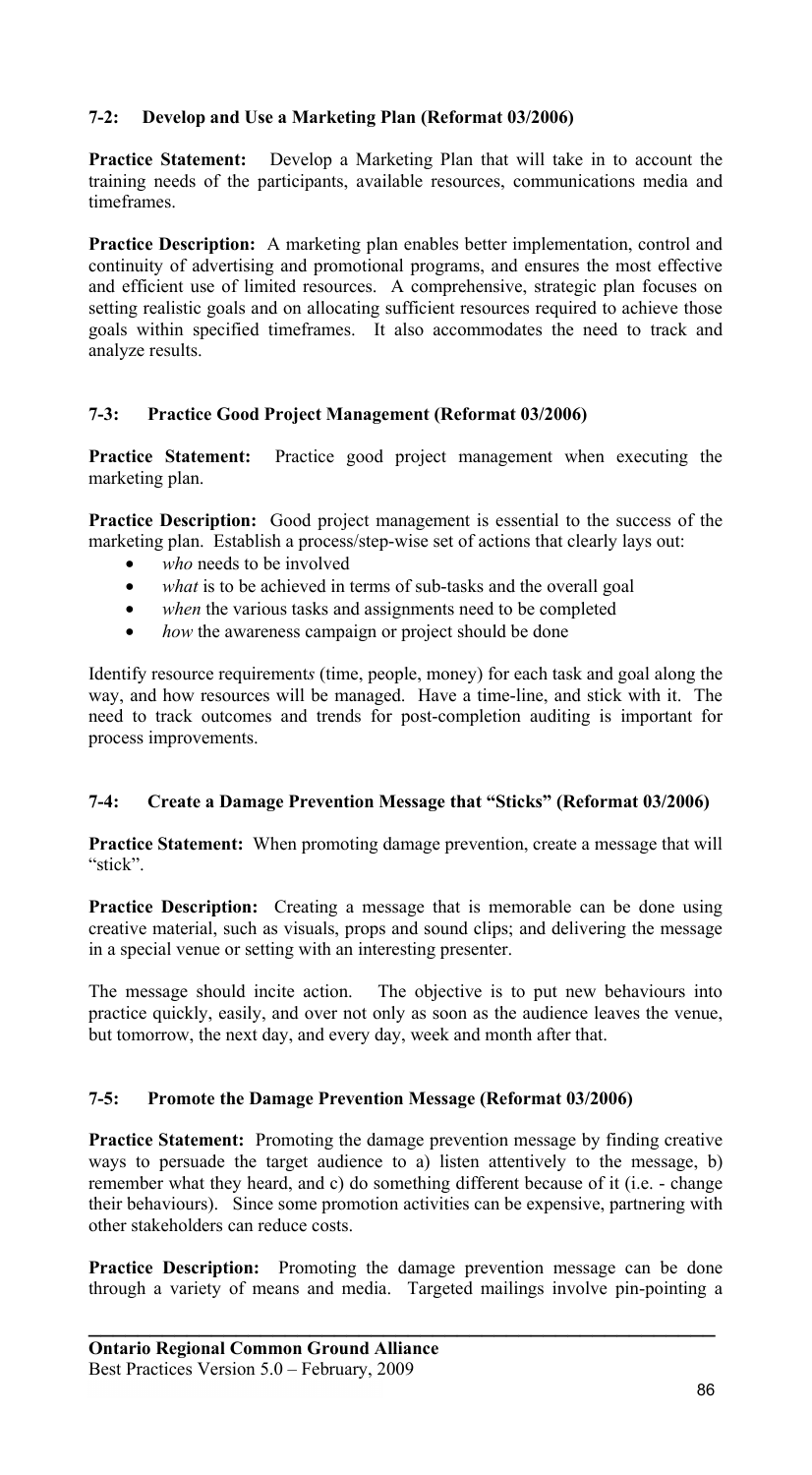specific message to a particular group or groups of recipients (e.g. - such as those in a specific geographic area, market sector, or demographic category).

Professionally designed advertising can be effective at securing the attention of a broader audience. Some examples include newspaper advertising, trade journal ads, brochures handed out at trade shows, event sponsorships, transit system signs, sponsorship of news and weather reports ("this segment brought to you by …"), radio, television and internet educational messages.

Where possible take advantage of free media, such as public service announcements made by newspaper, radio or television. Existing websites are a low cost advertising channel to promote damage prevention.

Free items given to participants of a damage prevention session are an effective means of inciting audience participation and interest. Examples can include notepads, pens, luggage tags, mouse pads, clipboards, fridge magnets, and other frequently used items for home or office.

## **Current Practice:**

- Direct mail bill inserts from utilities are frequently used to remind homeowners about the need to call before you dig if they plan to put in a deck, fence or tree.
- Industry newsletters and other periodicals can be targeted at specific trades, commercial partners, special interest groups etc.
- Rental equipment suppliers can supply point-of-purchase brochures, operating instructions etc. re-enforce the need to call for a locate.
- Manufacturers of do-it-yourself in-ground sprinkler systems provide informative posters in the aisles of their retail outlets that carry the same message.
- Utilities have a "call before you dig" message on their vehicles, which takes advantage of the circulation of the vehicles to institute free damage prevention advertising.

# **7-6: Establish Strategic Relationships (Reformat 03/2006)**

**Practice Statement:** Establish and nurture strategic working relationships to assist in the promotion of damage prevention.

**Practice Description:** Strategic relationships can be nurtured with others who have shared or similar issues, interests, and needs. These could include industry associations, equipment manufacturers and trade groups. Other more distant stakeholders are also important, and these can include government agencies, emergency responders and media outlets.

# **7-7: Measure Results and Use Them to Improve (Reformat 03/2006)**

Practice Statement: Critically review the results and outcomes of the various initiatives. An annual review is essentially a determination of successes and failures, followed by continuous program improvement to implement any lessons learned.

**Practice Description:** Determining what elements of the marketing plan worked and didn't work establishes the framework for future plans. Gauge audience response to structured training, familiarization and awareness initiatives. This can be done through surveying recipients (via direct mail, telephone etc.) to determine if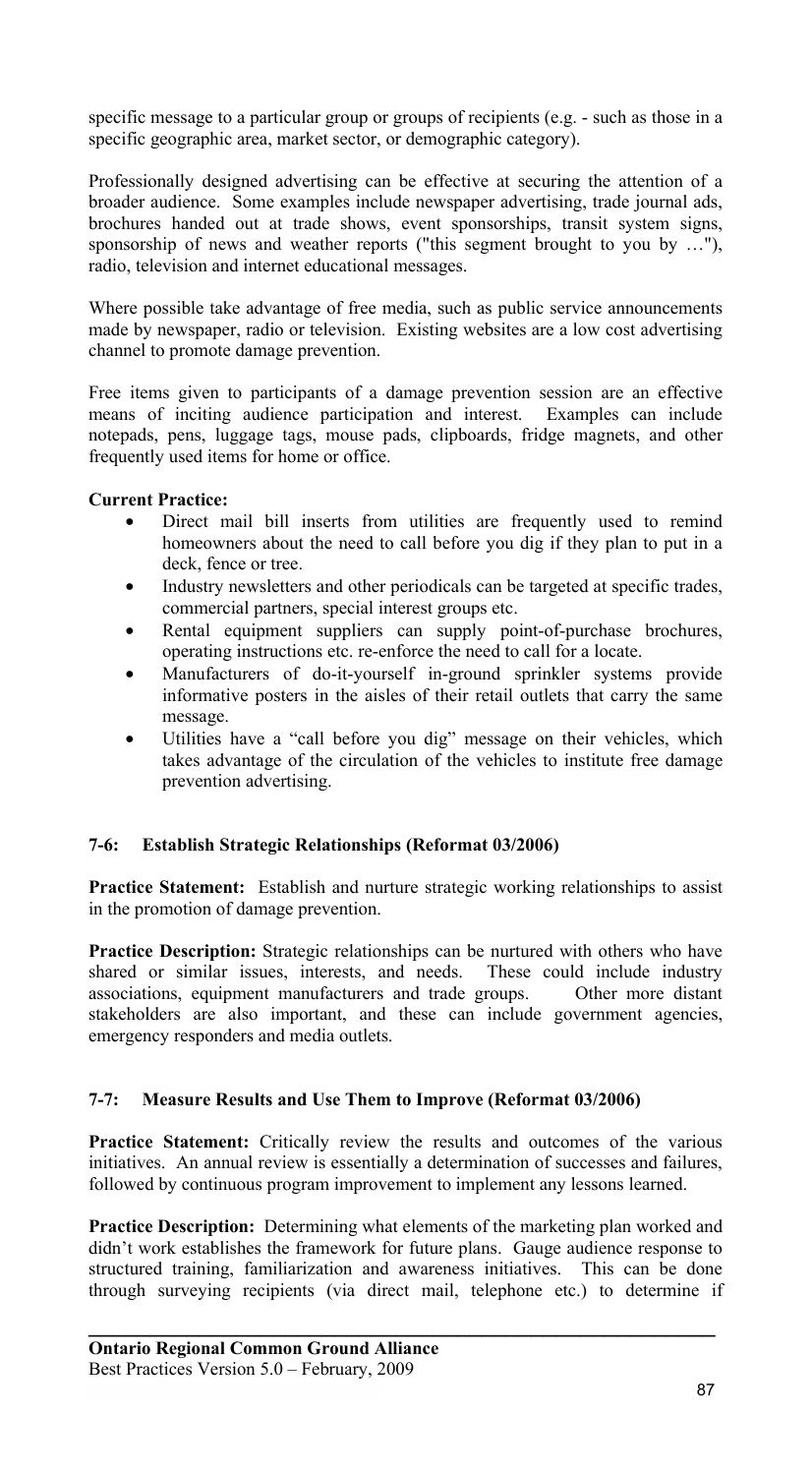behaviours have changed, and to what extent. Quantifying the change in behaviour can be done by reviewing damage statistics and identifying if event/frequency/cost impacts have changed.

By identifying and addressing gaps in the damage prevention program, a practice of continuous improvement is established. Aspects that are effective can be enhanced and further utilized, and aspects that are less effective can be improved or abandoned. Additional training needs can be established.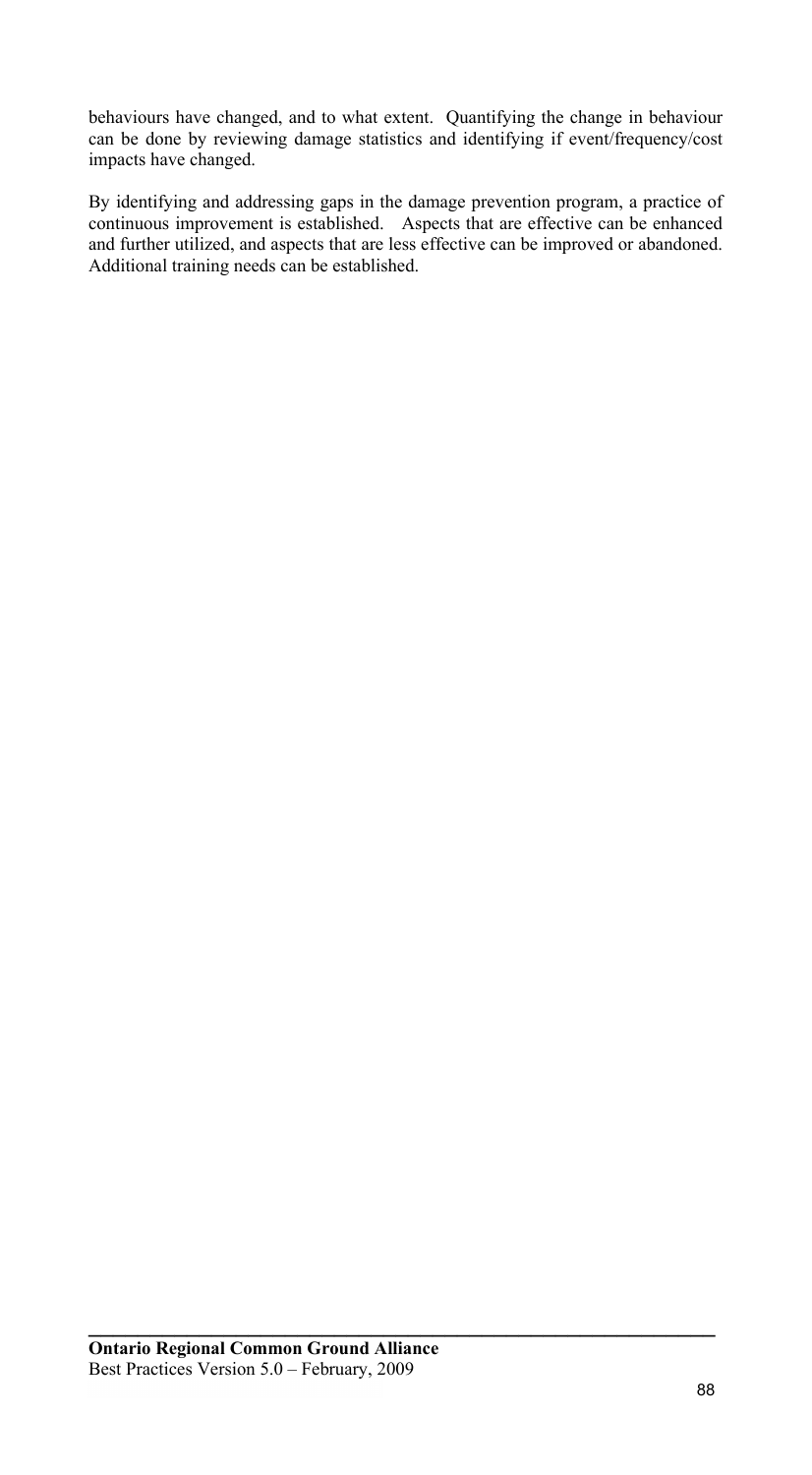# **8-0 Reporting and Evaluation Best Practices**

# **8-1: Reporting Information**

**Practice Statement:** All stakeholders have the opportunity to report information.

Practice Description: Facility owners/operators, locators, excavators, or those contracted by the owner /operator to repair plant, with an interest in underground damage prevention, can report qualified information on incidents that could have, or did lead to a damaged underground facility.

## **8-2: Standardized information**

**Practice Statement:** Standardized information is reported.

**Practice Description:** The requested data is standardized and consists of essential information that can be analyzed to determine what events could, or did lead to a damaged facility. This means that collected data may include damage information, downtime and near-misses.

## **8-3: Non-compliant Stakeholder**

**Practice Statement:** Identify the non-compliant stakeholder

**Practice Description:** It is important to identify the non-compliant stakeholder so that this group/sector can be targeted with education and training.

# **8-4: Accuracy of Information**

**Practice Statement:** Person reporting provides detailed information.

**Practice Description:** If all of the requested data is not available, the person reporting the information provides the most complete information possible.

#### **8-5: Changes in Reporting Format**

**Practice Statement:** Requested information may change.

**Practice Description:** Requested information changes as additional or different data is deemed necessary for the evaluation process. The information required to be reported will be revised, as needed, to adapt to the changes in the regulation or statutes, the evolution of industry technology, and the awareness of root causes.

## **8-6: Simple Process for Collecting Data**

**Practice Statement:** A simple, one page form for collecting data is adapted.

Practice Description: Data is to be collected using a simple, one page form that contains a list of the standardized questions that will be adopted or developed by facility owners/operators, locators, excavators, or those contracted by the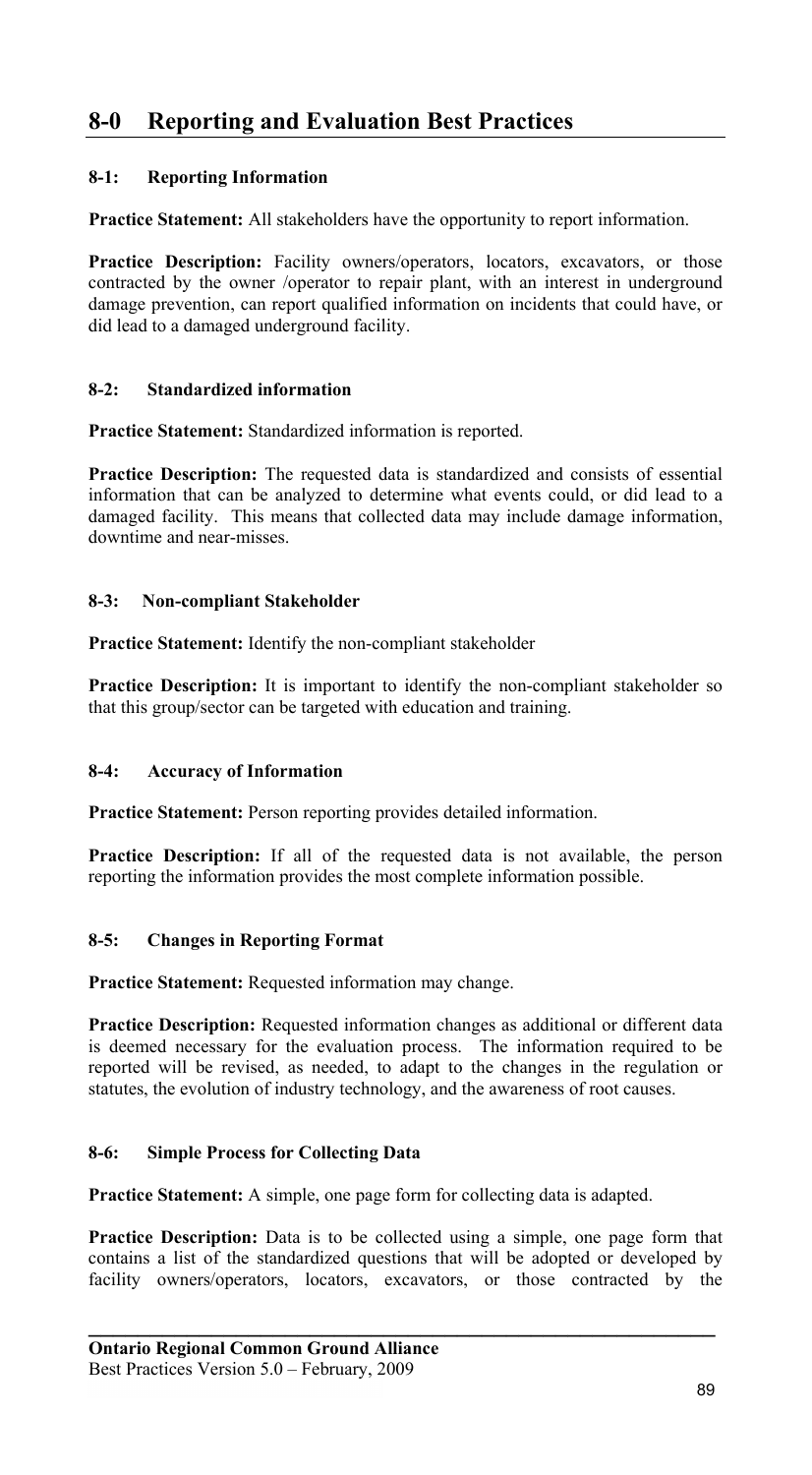owner/operator to repair plant. By limiting the number of hand-written responses, the information is easy to complete. Check boxes or other simple answering techniques help the person in collecting the data and makes the evaluation process easier.

# **8-7: Training Process for Collecting Data**

**Practice Statement:** Training is provided.

**Practice Description:** Training and education, on how to complete and submit the data, is made available.

#### **8-8: Common Database in Place**

**Practice Statement:** An organization is identified to receive the data.

**Practice Description:** A common database is maintained. The CGA's D.I.R.T. tool is the currently recommended organization/database utilized.

#### **8-9: Data Evaluation Process**

**Practice Statement:** An independent committee evaluates the data.

**Practice Description:** An independent committee, with representation from all interested stakeholders, is utilized to assist in the evaluation of the data.

#### **8-10: Purpose of Data Collection**

Practice Statement: Data is used to improve damage prevention efforts and to elevate underground damage awareness

**Practice Description:** The reported data is used to assess and improve underground damage prevention efforts. The reported data is not to be used to penalize or punish. Rather, it is used to elevate underground damage awareness through recommended training and education

#### **8-11: Data Analysis**

**Practice Statement:** Data is summarized by key components.

**Practice Description:** The reported data is summarized by key components

**8-12: Root Cause** 

**Practice Statement:** Root causes are identified.

**Practice Description:** Root causes of damages or near damages are identified.

**\_\_\_\_\_\_\_\_\_\_\_\_\_\_\_\_\_\_\_\_\_\_\_\_\_\_\_\_\_\_\_\_\_\_\_\_\_\_\_\_\_\_\_\_\_\_\_\_\_\_\_** 

#### **8-13: Quantifying Results**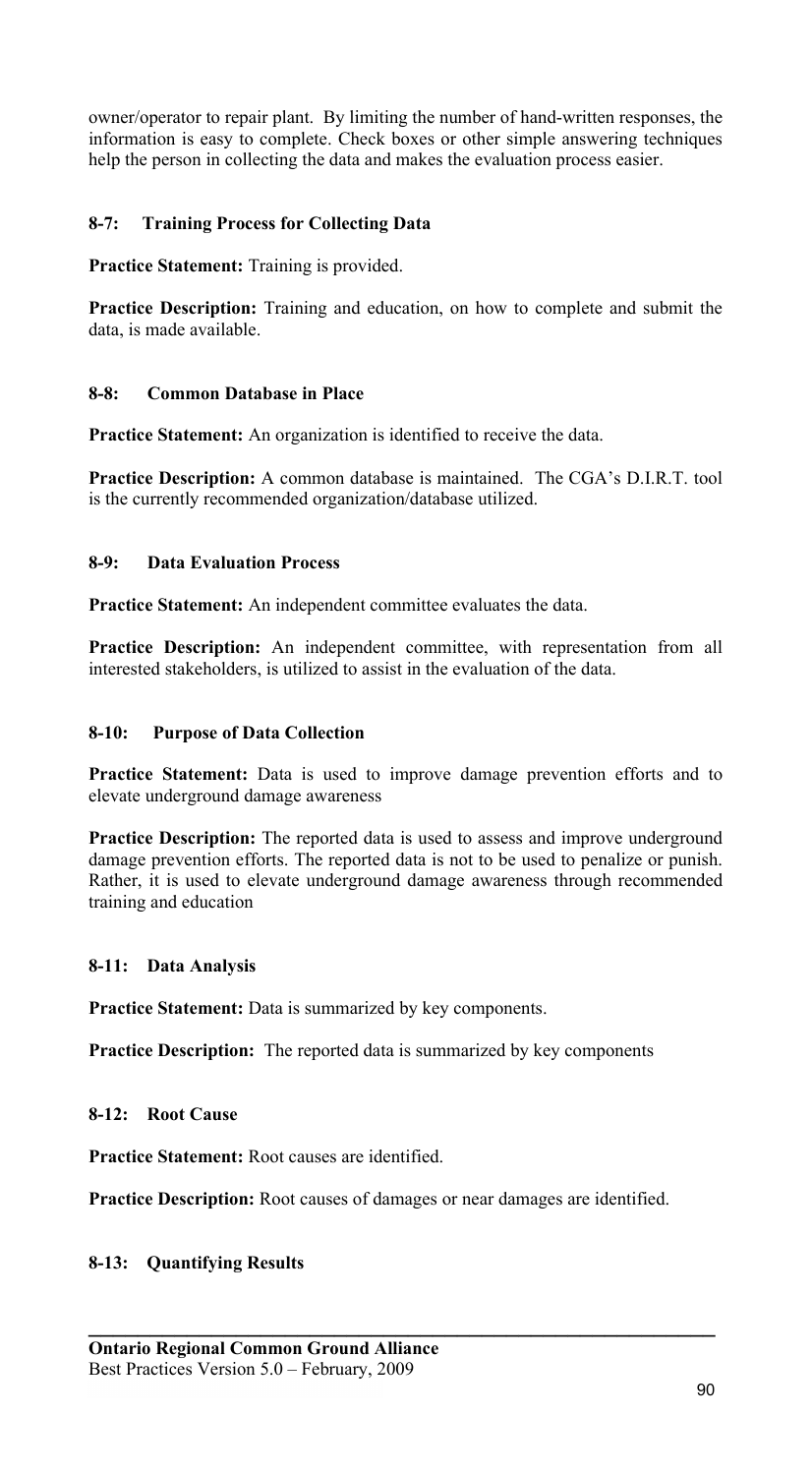**Practice Statement:** Results are quantified against a standardized risk factor.

**Practice Description:** Results are quantified against a standardized risk factor. The risk factor considers a stakeholders exposure to potential damage. This risk factor may be based on factors such as the number of kilometers of line installed or the number of one-call notification tickets. For example, a risk factor may compare how many underground damages occurred in a certain period of time versus the total number of locate tickets issued.

# **8-14: Results Comparison**

**Practice Statement:** Performance levels and trends are assessed.

**Practice Description:** Performance levels and trends are assessed against other organizations within the ORCGA or other similar CGA affiliated organizations.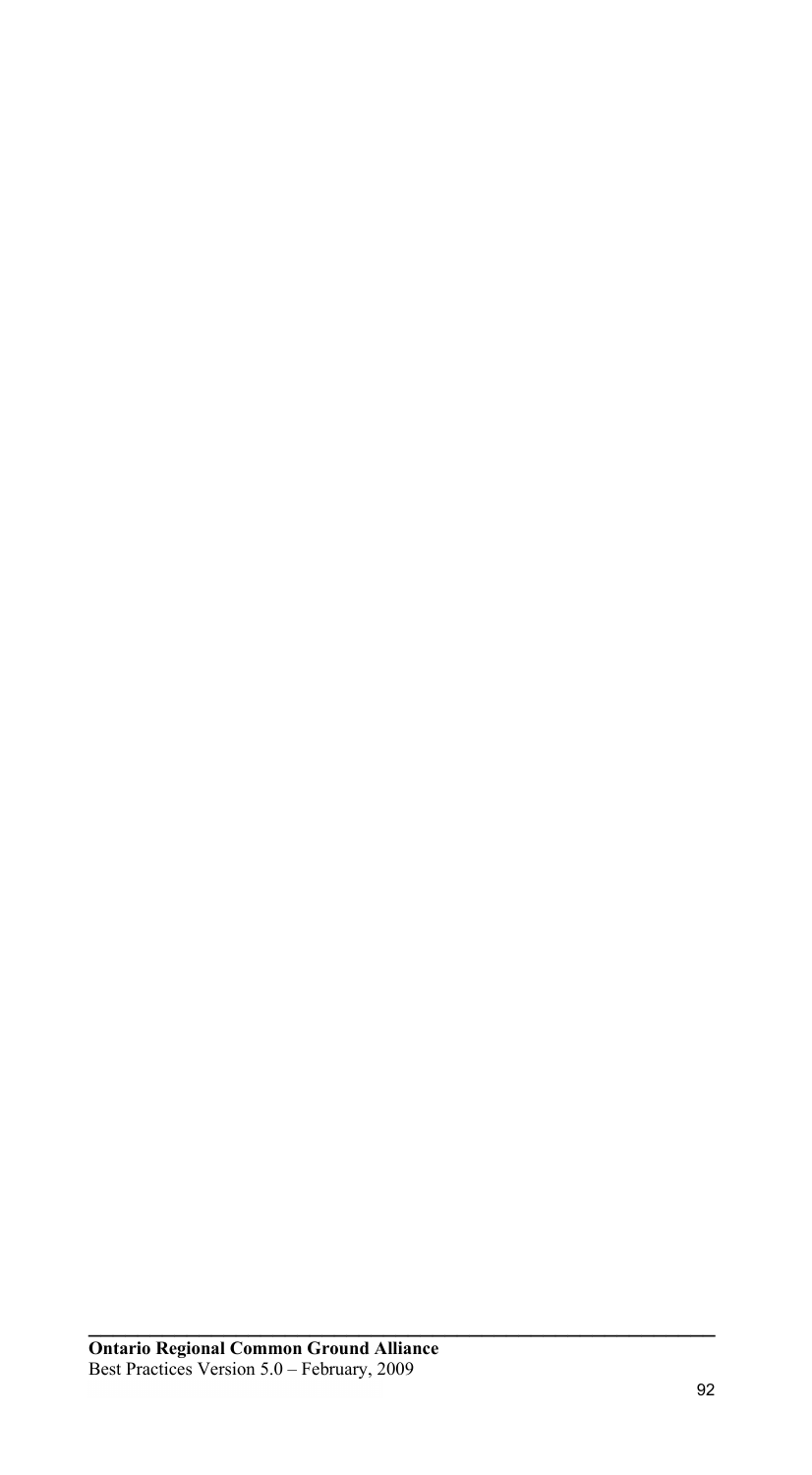# **Glossary of Terms and Definitions**

The following Glossary is to be used in context with the Best Practices.

- *Abandoned Line or Facility:* Any underground or submerged line or facility no longer in use or not in use at the present time.
- *Alternate Locate Agreement (ALA):* A contractual agreement between a facility owner and an excavator that allows the excavator to proceed with their excavation work without receiving a traditional field locate.
- *Attribute:* Characteristic that helps describe the data.
- *As-built or As-constructed Drawing:* A detailed drawing representing the underground facilities as installed in the field showing an accurate relationship to some defined reference system in order that the location of the plant can be re-established at l later date.
- *Backfill:* The act of filling the void created by excavating or the material used to fill the void.
- *Cathodic Protection:* The process of arresting corrosion on a buried or submerged structure by electrically reversing the natural chemical reaction. This includes, but is not limited to, installation of a sacrificial anode bed, use of a rectifier based system, or any combination of these or other similar systems. Wiring is installed between the buried or submerged structure and all anodes and rectifiers; wiring is also installed to test stations which are used to measure the effectiveness of the cathodic protection system.
- *Compliance:* Adherence to acts and regulations.
- *Damage:* Any impact, stress and/or exposure that results in the need to repair an underground facility due to a weakening or the partial or complete destruction of the facility, including, but not limited to, the protective coating, lateral support, cathodic protection or the housing for the line, device or facility.
- *Damage Reporting:* The immediate reporting to appropriate authorities and the facility owner/operator of any damage made or discovered in the course of excavation or demolition work.
- *Demarcation Point: (New 02/08)* The demarcation point (DM) is the point at which the Facility Owner's ownership of a distribution system, including connection assets, ends. Privately owned infrastructure may continue from this point that is not owned by or known to the Facility owner.
- *Demolition Work:* The intentional partial or complete destruction by any means of a structure served by, or adjacent, to an underground line or facility.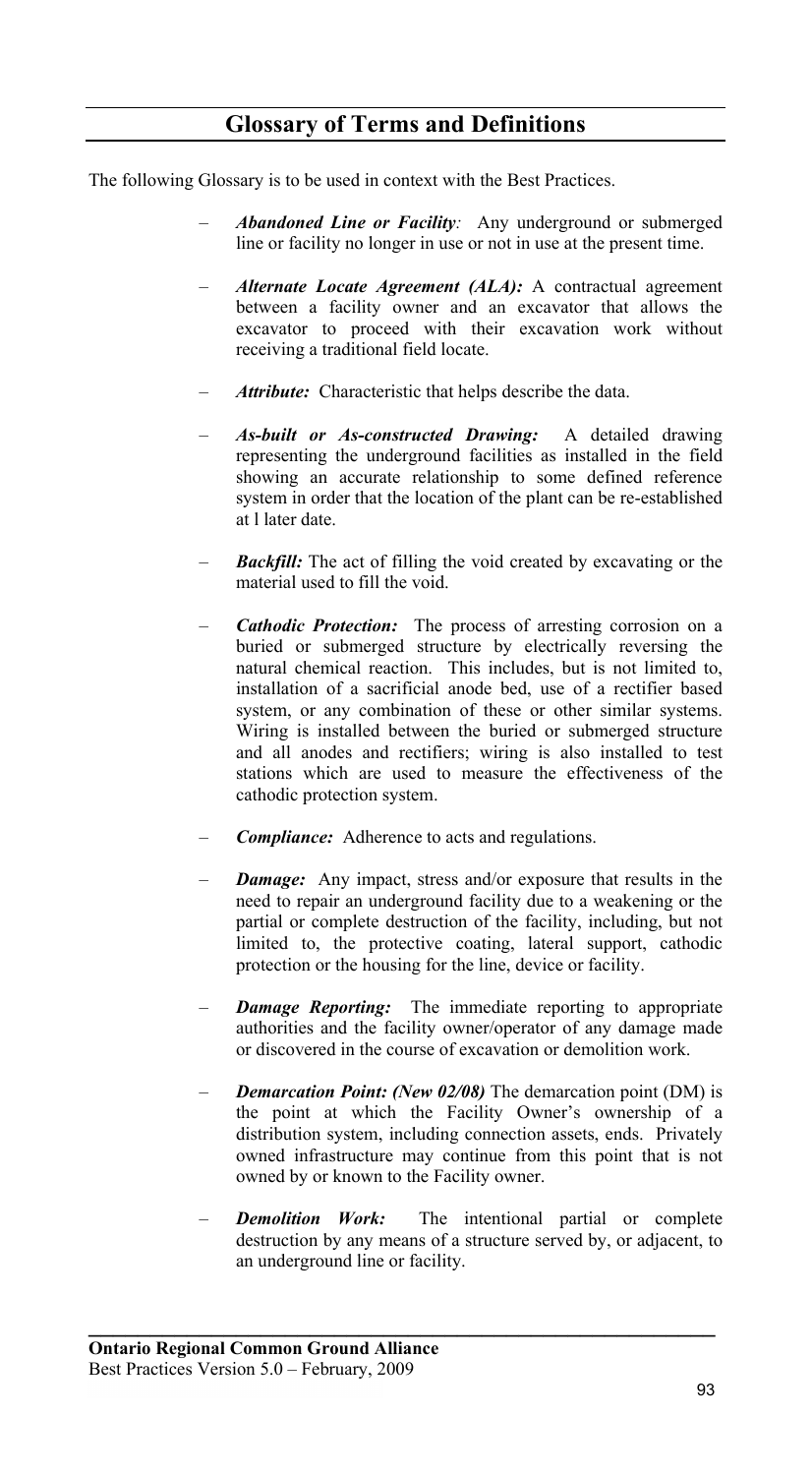- *Designer:* Any architect, engineer or other person who prepares or issues a drawing or blueprint for a construction project or other activity that requires excavation or demolition work.
- *Electronic mapping data:* Geospatial data that is in a format that a computer can recognize.
- *Emergency:* A sudden or unforeseen occurrence involving a clear and imminent danger to life, health, or property; the interruption of essential utility services; or the blockage of transportation facilities that requires immediate action.
- *Excavate or Excavation:* Any operation using non-mechanical or mechanical equipment or explosives used in the movement of earth, rock or other material below existing grade. This includes, but is not limited to, augering, blasting, boring, digging, ditching, dredging, drilling, driving-in, grading, plowing-in, pulling-in, ripping, scraping, trenching, and tunneling.
- *Excavator:* Any person proposing to or engaging in excavation or demolition work for himself or for another person.
- *Facility Owner/Operator:* Any person, utility, municipality, authority, or other person or entity who owns, operates or controls the operation of an underground line/facility.
- *Facility:* An underground or submerged conductor, pipe or structure used to gather, store or convey products or services.
- *Geospatial data:* Data that identifies the geographic location (latitude/longitude) and characteristics of natural or constructed features and boundaries on the earth. Also includes facility location information and notification areas.
- *Geographic Information System (GIS):*An organized collection of computer hardware, software, and geospatial data used to capture, store, update, maintain, analyze, and display all forms of geographically referenced information.
- *Grade (noun):* The surface elevation*.*
- Grade (verb): The act of changing the surface elevation.
- *Grounding Systems:* A system of one or more ground conductors or ground rods providing a low resistance path to earth ground potential through a mechanical connection to structures, conductors and equipment.
- *Land base:* Electronic mapping data that depicts features of the surface of the earth and is tied to real-world geographic coordinates, such as latitude and longitude.
- Latitude (Lat): Distance measured north or south of the equator.
- *Locate (verb):* The process of an underground plant owner/operator or their agent providing information to an